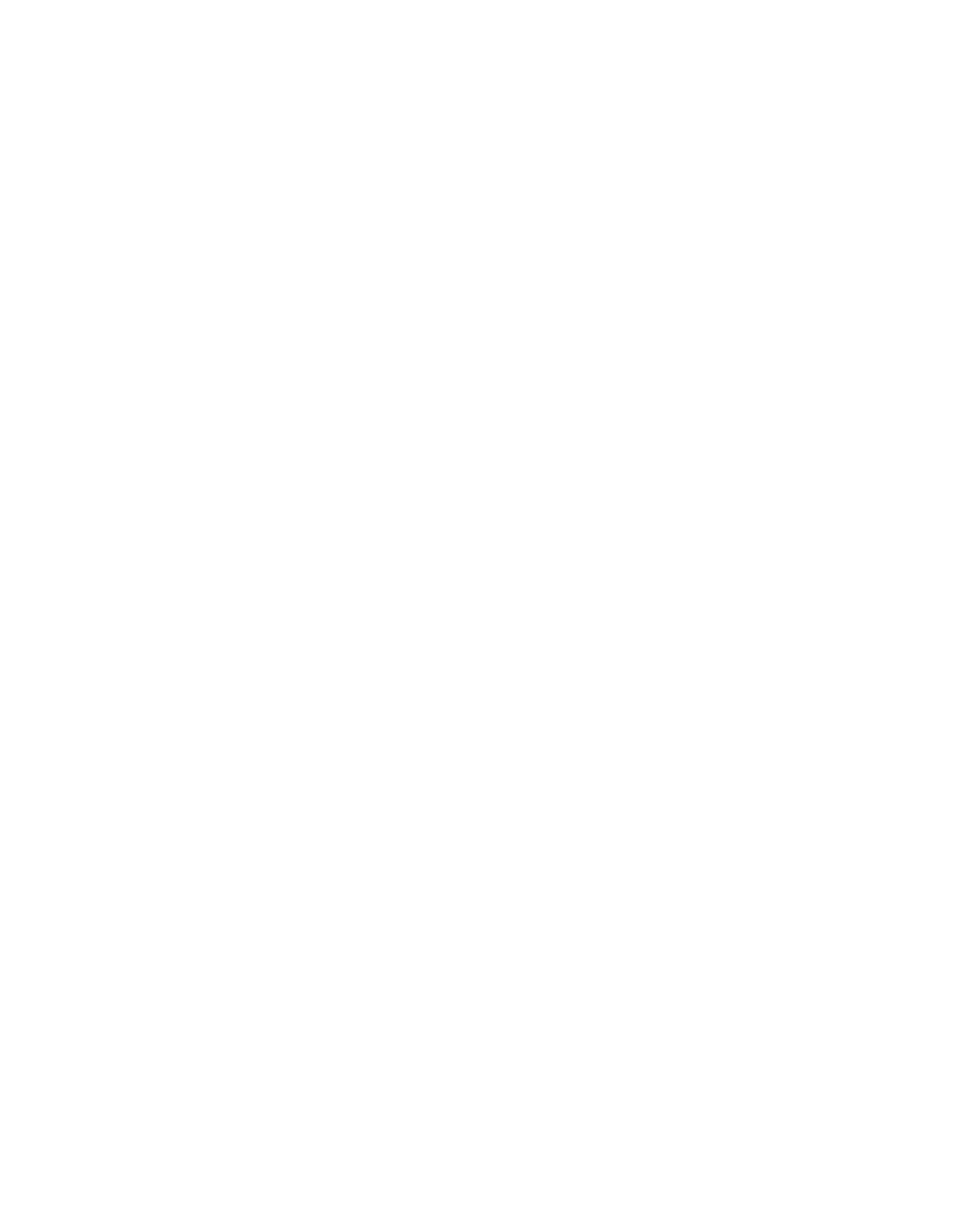#### 1. Introduction

Systemic banking crises are a recurring phenomenon in modern economic history. Recent macro-finance research points to a general pattern where buoyant conditions in credit markets, measured by increases in the quantity of credit [\(Schularick and Taylor](#page-41-0) [2012](#page-41-0); Jordà, Schularick, and Taylor [2013](#page-40-0); [Mian, Sufi, and Verner](#page-41-1) [2017](#page-41-1)), or by low expected returns on credit assets [\(Krishnamurthy and Muir](#page-40-1) [2016](#page-40-1)), presage banking crises and severe downturns. A key question for macroprudential regulators is whether higher capital ratios are associated with lower crisis risks, or at least alleviate their economic fallout. Their instinct is to increase the loss-absorption capacity of banks, at least in recent years. However as we will show, financial crises have overwhelmed even the highest of defenses.

Bankers have an incentive to take excessive risks if the payouts from their bets are asymmetric and creditors do not monitor banks closely [\(Merton](#page-40-2) [1977](#page-40-2)). A remedy might be to increase equity capital: more *skin in the game* should induce more prudent behavior and thereby reduce the probability that financial institutions will face large losses that put their existence at risk [\(Holmstrom and Tirole](#page-40-3) [1997](#page-40-3); [Mehran and Thakor](#page-40-4) [2011](#page-40-4)). But this view has not gone unchallenged. [Rajan](#page-41-2) ([2018](#page-41-2)) raised fundamental doubts whether equity governance is able to discipline banks *ex ante*. The regulatory response to the global financial crisis has, by and large, embraced higher capital buffers and regulation of bank leverage. This is not the first time that capital ratios have been raised in response to a systemic banking crisis, as [Grossman](#page-39-0) ([2010](#page-39-0)) reports. But despite all regulatory efforts, crises have not gone away.

A competing explanation for why financial crises happen starts from the observation that when credit booms are underway, neither financial markets nor the bankers themselves are necessarily aware that the risks on the balance sheets are rising. Recent research by [Baron and Xiong](#page-38-0) ([2017](#page-38-0)), [Fahlenbrach, Prilmeier, and Stulz](#page-39-1) ([2017](#page-39-1)), as well as [Cheng, Raina,](#page-39-2) [and Xiong](#page-39-2) ([2014](#page-39-2)) documents evidence of overoptimism by insiders and market-wide neglect of crash risk during credit booms. These findings mesh well with the older insights of [Kindleberger](#page-40-5) ([1978](#page-40-5)), [Minsky](#page-41-3) ([1977](#page-41-3), [1986](#page-41-4)), and [Shiller](#page-41-5) ([2000](#page-41-5)) where, time and again, financial markets have become overly exuberant only to be disappointed later. They also echo the ideas proposed in recent theoretical work by [Bordalo, Gennaioli, and Shleifer](#page-38-1) ([2018](#page-38-1)), [Simsek](#page-41-6) ([2013](#page-41-6)), as well as [Greenwood, Hanson, and Jin](#page-39-3) ([2018](#page-39-3)). In line with the empirical evidence on overoptimism and neglected crash risk, in these models excessive credit booms are the product of behavioral biases—such as extrapolative belief formation—and not due to incentive problems of rational agents. In this context, higher capital will do little to moderate such overoptimism during the buildup of risks, although it may still act as a buffer for losses once optimism wanes.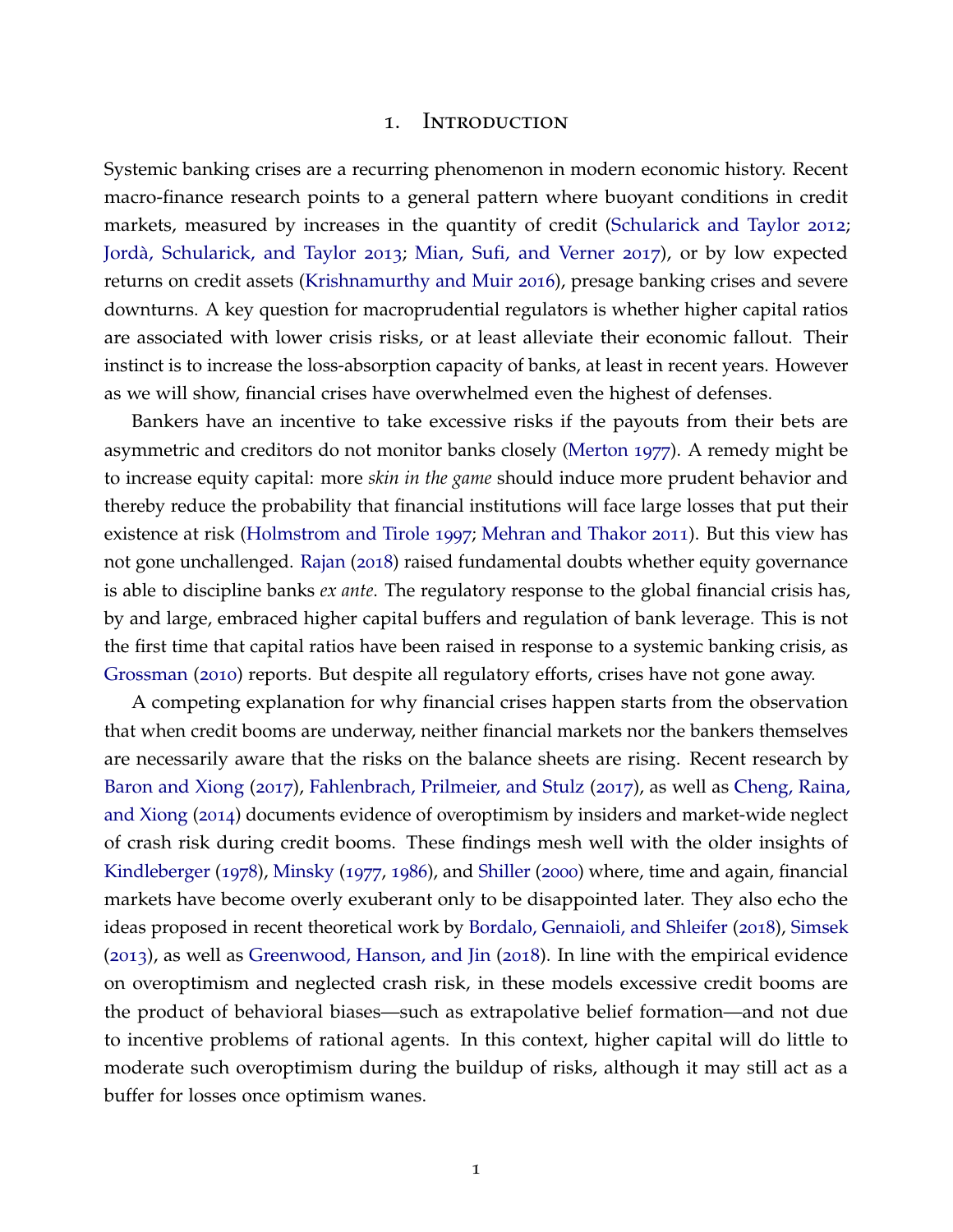How then is capital structure related to banking crisis risk and severity? Ultimately this is an empirical question, and we answer it by turning to 150 years of modern financial history across 17 advanced economies. Our paper belongs to a growing literature in macrofinance that relies on long-run and cross-country perspectives to produce new knowledge about rare crisis events and the role of financial factors in the business cycle [\(Reinhart and Rogoff](#page-41-7) [2009](#page-41-7); [Schularick and Taylor](#page-41-0) [2012](#page-41-0); [Jorda, Schularick, and Taylor](#page-40-0) ` [2013](#page-40-0); [Krishnamurthy and](#page-40-1) [Muir](#page-40-1) [2016](#page-40-1); [Romer and Romer](#page-41-8) [2017](#page-41-8)).

The backbone of our study is a newly constructed aggregate data set for the advanced economies over the 1870–2015 period which covers three core categories of the funding mix of financial intermediaries: capital, deposits, and other (non-deposit) debt instruments. The new panel data complement prior work on the asset side of banking systems, and bank credit in particular (see [Jorda, Schularick, and Taylor](#page-40-6) ` [2017](#page-40-6)). Looking ahead, we expect that the new data we release here will become an important resource for future research, over and above their contribution to this study.

We make three main contributions, corresponding to three parts of the paper. First, we establish new stylized facts on the long-run evolution of the capital structure of banking systems in advanced economies. Importantly, we correct the widely held view that capital ratios decreased substantially in the decades preceding the 2007–08 crisis. On the contrary, even unweighted (i.e., not risk-adjusted) capital ratios have remained remarkably stable over the entire post-WW2 period. Capital-to-asset ratios fell from around 30% in the late 19th century to about  $5\%$ –10% in 1950 (see [Figure](#page-10-0) 1 below). Since then they have remained in a tight range across all the countries in our sample.

Such stability in capital ratios is quite striking compared to the "hockey stick pattern" seen in many other financial variables in advanced economies, such as aggregate balance sheets and mortgage lending (Jordà, Schularick, and Taylor [2017](#page-40-6)). Instead, the most notable long-run change in banks' funding structures occurred in the composition of debt liabilities. For example, in 1950, bank debt funding consisted almost entirely of deposits. The share of non-deposit debt liabilities increased rapidly starting in the 1970s. On the eve of the 2007–08 crisis, the deposit share of debt funding had shrunk to 50% of total debt liabilities. In short, the important development in the capital structure of banks was not a decline in equity capital, but rather the banks' increasing reliance on non-deposit and potentially "runnable" debt funding.

In the second part of the paper, we study the relationship between the capital structure of banks and *systemic* banking crises. We establish stylized correlations by comparing the predictive ability of capital ratios, as a measure of "skin in the game", to that of credit expansions and the two liquidity measures: the loans-to-deposits ratio and the share of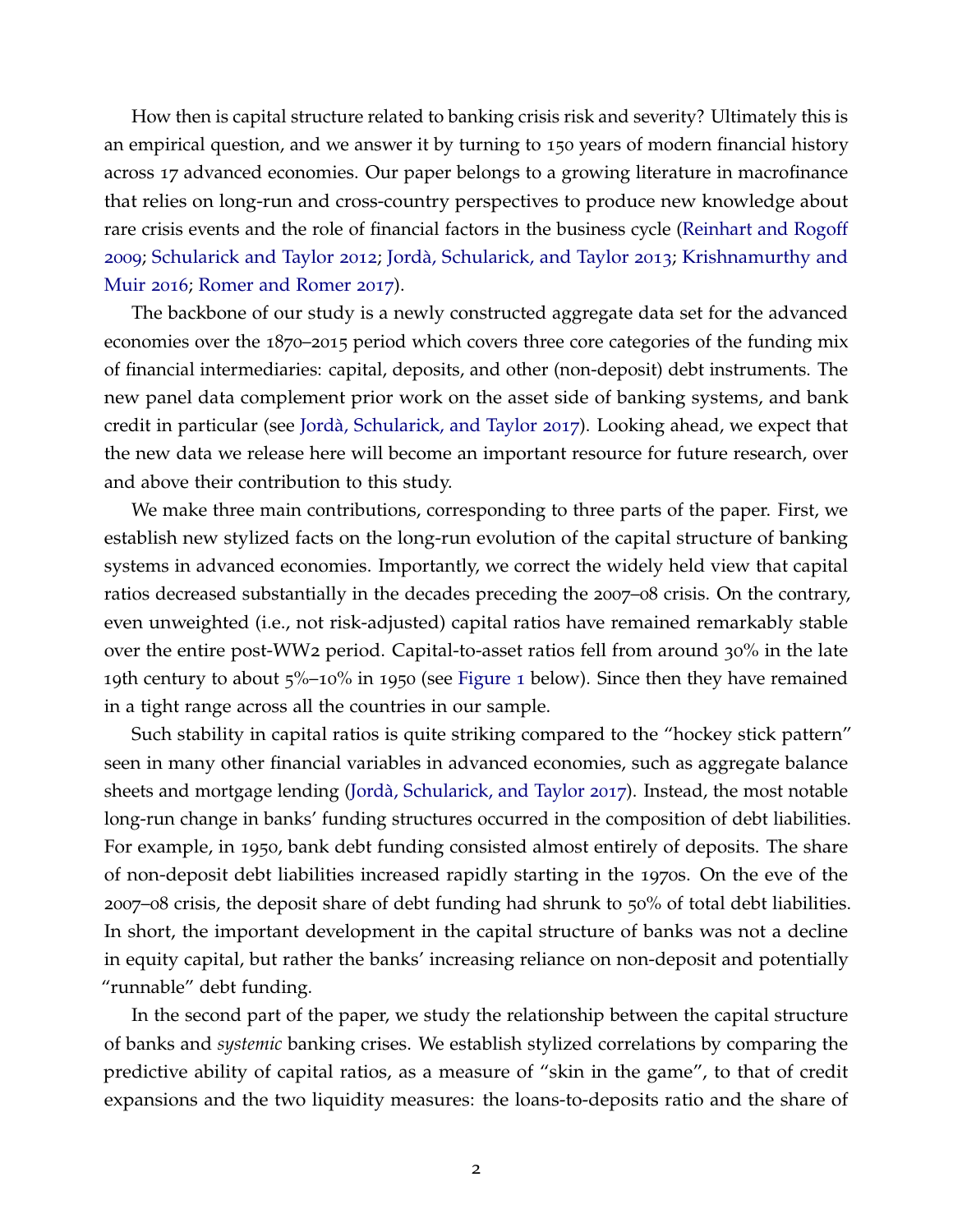non-deposit liabilities to debt. In line with the recent literature, we identify systemic banking crises narratively as periods when significant parts of the banking system fail or have to be rescued by government intervention [\(Schularick and Taylor](#page-41-0) [2012](#page-41-0); [Laeven](#page-40-7) [and Valencia](#page-40-7) [2012](#page-40-7); [Jorda, Schularick, and Taylor](#page-40-6) ` [2017](#page-40-6)). Our results are robust to other chronologies, as we will show.

We find scant evidence that bank capital ratios are predictive of systemic banking crises *ex ante*. This is true whether we focus on the long-term variation in the levels of capital ratios, or whether we focus on short-term variation by looking at 5-year changes in capitalization. Lower capital ratios do not predict elevated crisis probabilities in either our full sample, or focusing on the post-WW2 period. This is true even after controlling for a wide range of macroeconomic indicators as well as indicators of asset risk and the equity market's perception of bank riskiness. The substantial variation of capital in our data allows us to show that, historically, banking systems have been overwhelmed by financial crises even with the highest of capital buffers.

Other parts of the funding structure could be related to crisis risk. The loan-to-deposit ratio is a measure of aggregate maturity mismatch or banking system illiquidity, often linked to financial instability [\(Farhi and Tirole](#page-39-4) [2012](#page-39-4); [Diamond and Dybvig](#page-39-5) [1983](#page-39-5)) and indeed this is what we find in the data. The same applies to the share of non-deposit liabilities to debt—what we call the "non-core ratio:" an increasing reliance on wholesale funding is also a predictor of financial distress. However, the non-core ratio matters as a predictor only once deposits are insured and non-core liabilities are more run-prone than insured deposits. That said, the predictive power of these alternative funding measures is limited compared to credit growth, which remains the single best predictor of crisis risk [\(Schularick](#page-41-0) [and Taylor](#page-41-0) [2012](#page-41-0)).

We also show that bank capital, when viewed as a proxy of the "skin in the game" hypothesis, does not predict future bank stock returns. Instead, quantity-based measures credit expansions in particular—perform much better, in line with the results on overoptimism during the boom in [Baron and Xiong](#page-38-0) ([2017](#page-38-0)). Increases in loans-to-deposits are associated with significantly lower subsequent returns, but this relationship weakens once we condition on credit growth. From this perspective too, one can question the wisdom of a regulatory framework that is focused on bank capital and other liability indicators instead of focusing on the asset side.

In the third and last part of the paper, we examine the shock absorbing role of bank equity. We ask how bank capital affects the intensity of banking crises and their economic costs *ex post*. Seminal contributions on banking distress in the Great Depression [\(Bernanke](#page-38-2) [1983](#page-38-2)), the role of financial intermediary health in Japan's 1990s downturn and the Great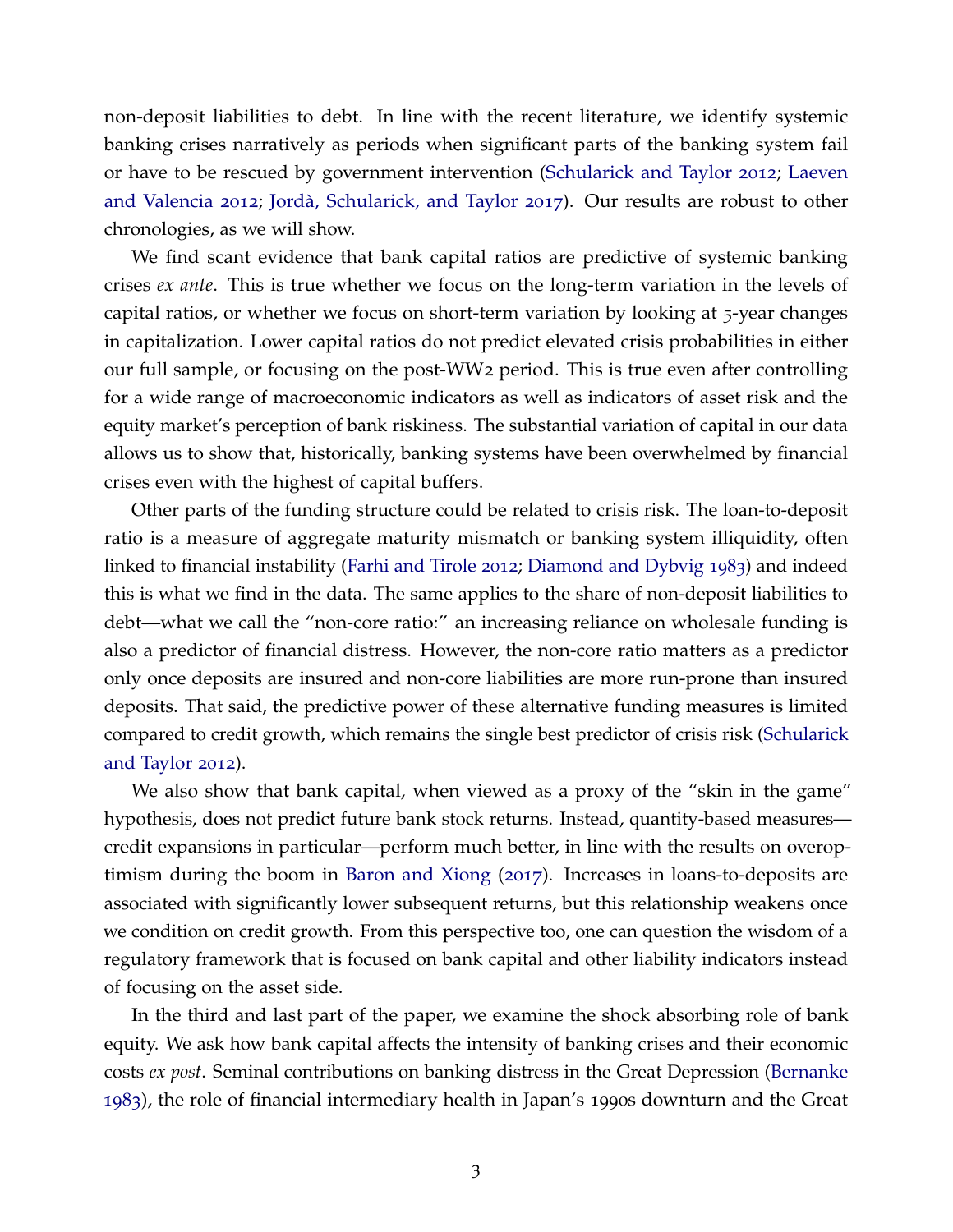Recession [\(Peek and Rosengren](#page-41-9) [2000](#page-41-9); [Khwaja and Mian](#page-40-8) [2008](#page-40-8); [Jorda, Schularick, and](#page-40-0) ` [Taylor](#page-40-0) [2013](#page-40-0)), and recent work in macro-finance [\(Muir](#page-41-10) [2017](#page-41-10); [He and Krishnamurthy](#page-40-9) [2013](#page-40-9); [Geanakoplos](#page-39-6) [2010](#page-39-6); [Kiyotaki and Moore](#page-40-10) [1997](#page-40-10); [Brunnermeier and Sannikov](#page-38-3) [2014](#page-38-3); [Adrian,](#page-38-4) Mönch, and Shin [2014](#page-38-4)) all emphasize that financial intermediary balance sheets and leverage drive macroeconomic dynamics and asset prices. If intermediary health plays such an important role for economic outcomes, it is natural to suspect that equity capital likely affects post-crisis economic outcomes.

This is precisely what we find: bank capital limits the economic fallout of financial crises. A more weakly capitalized financial sector going into the crisis is associated with a deeper recession and a slower recovery. The differences in social costs are economically sizable. Using a simple stratification around the mean, we find a 4 percentage point difference in real GDP per capita over 5 years after the start of the recession (see [Table](#page-29-0) 8). Our long-run data thus confirm that the cross-country findings in [Cecchetti, King, and Yetman](#page-39-7) ([2011](#page-39-7)) and [Berkmen, Gelos, Rennhack, and Walsh](#page-38-5) ([2012](#page-38-5)) for the 2007–08 crisis and its aftermath, carry over to other systemic events. We also find that in better capitalized banking systems, credit grows much faster in the recovery, a potential channel that might explain this difference in outcomes.

Overall, the central finding is that our current regulatory system is built on an indicator that is unrelated to the incidence of systemic banking crises across modern economic history. Our results on the predictability of crises and returns do not prove, but are consistent with the view that the causes of financial crises are rooted in collective failures to understand and adequately price risks. In this view, crises occur when overly exuberant expectations are adjusted and the prices of leveraged assets fall rapidly, thus putting lenders' solvency in doubt [\(Baron and Xiong](#page-38-0) [2017](#page-38-0); [Krishnamurthy and Muir](#page-40-1) [2016](#page-40-1); [Bordalo, Gennaioli, and](#page-38-1) [Shleifer](#page-38-1) [2018](#page-38-1)).<sup>[1](#page-5-0)</sup> This view also implies that capital requirements have little bite during the buildup of risks in a boom.

Once the crisis materializes, capital buffers play a role in limiting damage to the economy; but substantial losses are baked in, and this is only partial mitigation. The case for bank capital regulation is intact. At the same time, these findings caution against being lulled into a false sense of security by rising capital ratios. Higher capital ratios are no shortcut to evaluate and achieve financial stability. Instead, reducing crisis risk may depend on quite different actions, e.g. targeting credit growth and maturity mismatch more directly.<sup>[2](#page-5-1)</sup>

<span id="page-5-0"></span><sup>1</sup>[Baron and Xiong](#page-38-0) ([2017](#page-38-0)) show that higher crash risk of bank equity during a credit boom is not adequately priced. [Krishnamurthy and Muir](#page-40-1) ([2016](#page-40-1)) find that credit spreads are too low prior to financial crises. [Bordalo,](#page-38-1) [Gennaioli, and Shleifer](#page-38-1) ([2018](#page-38-1)) show that these empirical findings are consistent with extrapolative expectations, where agents over-weigh incoming information when building expectations about the future.

<span id="page-5-1"></span><sup>&</sup>lt;sup>2</sup>A similar concern has recently been voiced by [Sarin and Summers](#page-41-11) ([2016](#page-41-11)).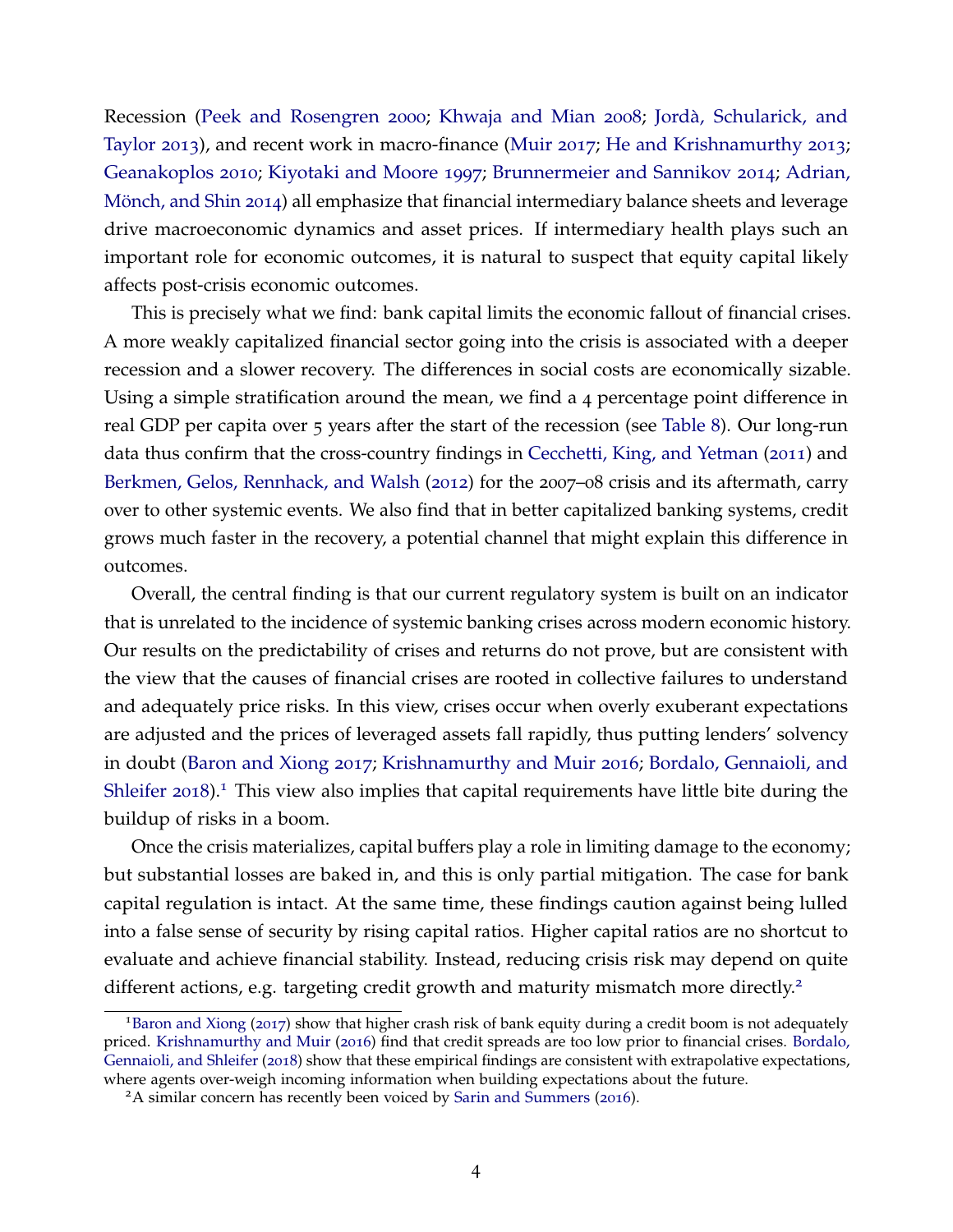<span id="page-6-0"></span>

|                      | Total         | Capital       | Deposits      | Other (non-core) |
|----------------------|---------------|---------------|---------------|------------------|
| Australia            | $1870 - 1945$ | 1870-1945     | $1870 - 1945$ | $1870 - 1945$    |
|                      | 1950-2015     | 1951-2015     | 1950-2015     | 1950-2015        |
| Belgium              | 1920-2015     | 1920-2015     | 1920-2015     | 1920-2015        |
| Canada               | $1870 - 2015$ | 1870-2015     | $1870 - 2015$ | $1870 - 2015$    |
| Denmark              | 1870-2015     | 1870-2015     | $1870 - 2015$ | $1870 - 2015$    |
| Finland              | $1873 - 2015$ | $1873 - 2015$ | $1873 - 2015$ | $1873 - 2015$    |
| France               | 1890-2015     | 1890-2015     | 1946-2015     | 1946-2015        |
| Germany              | 1870-1920     | 1870-1920     | 1870-1920     | 1870-1920        |
|                      | 1924-1940     | 1924-1940     | 1924-1940     | 1924-1940        |
|                      | 1950-2015     | 1950-2015     | 1950-2015     | 1950-2015        |
| Great Britain        | 1880-2015     | 1880-2015     | 1945-2015     | 1945-2015        |
| Italy                | $1870 - 2015$ | 1870-2015     | 1870-2015     | $1870 - 2015$    |
| Japan                | 1893-2015     | 1893-2015     | $1893 - 2015$ | $1893 - 2015$    |
| Netherlands          | 1900-2015     | 1900-2015     | 1900-2015     | 1900-2015        |
| Norway               | $1870 - 2015$ | 1870-2015     | 1870-2015     | $1870 - 2015$    |
| Portugal             | 1920-2015     | 1920-2015     | 1920-2015     | 1920-2015        |
| Spain                | $1874 - 1935$ | 1874-1935     | $1874 - 1935$ | $1874 - 1935$    |
|                      | 1942-2015     | 1942-2015     | 1942-2015     | 1942-2015        |
| Sweden               | $1870 - 2015$ | 1870-2015     | $1871 - 2015$ | $1871 - 2015$    |
| Switzerland          | $1870 - 2015$ | 1870-2015     | $1870 - 2015$ | 1870-2015        |
| <b>United States</b> | $1870 - 2015$ | 1870-2015     | $1870 - 2015$ | $1870 - 2015$    |

**Table 1:** *Coverage of the new bank liabilities dataset*

### 2. NEW DATA

The new dataset introduced here includes balance sheet liabilities of financial institutions on an annual basis from 1870 to 2015 for 17 advanced economies. Moreover, we disaggregate bank liabilities into capital, deposits, and other (non-core) liabilities. [Schularick and Taylor](#page-41-0)  $(2012)$  $(2012)$  $(2012)$ , and the updates in Jordà, Schularick, and Taylor  $(2017)$  $(2017)$  $(2017)$ , focused on the asset side of bank balance sheets (and on macroeconomic aggregates). The new data cover the liability side of the bank balance sheets, thus completing the picture.

[Table](#page-6-0) 1 describes the coverage of the new data. Except for a few countries, we were able to locate data for the entire period. The data come from a variety of sources, such as journal articles, central bank publications, historical yearbooks from statistical offices, as well as archived annual reports from individual banks. In most cases there is no source that covers the entire sample period and hence we had to link various sources to construct a continuous time series.

Compiling long run series in such a manner requires a number of concessions. Reported balance sheet categories change over time, and category definitions differ across and within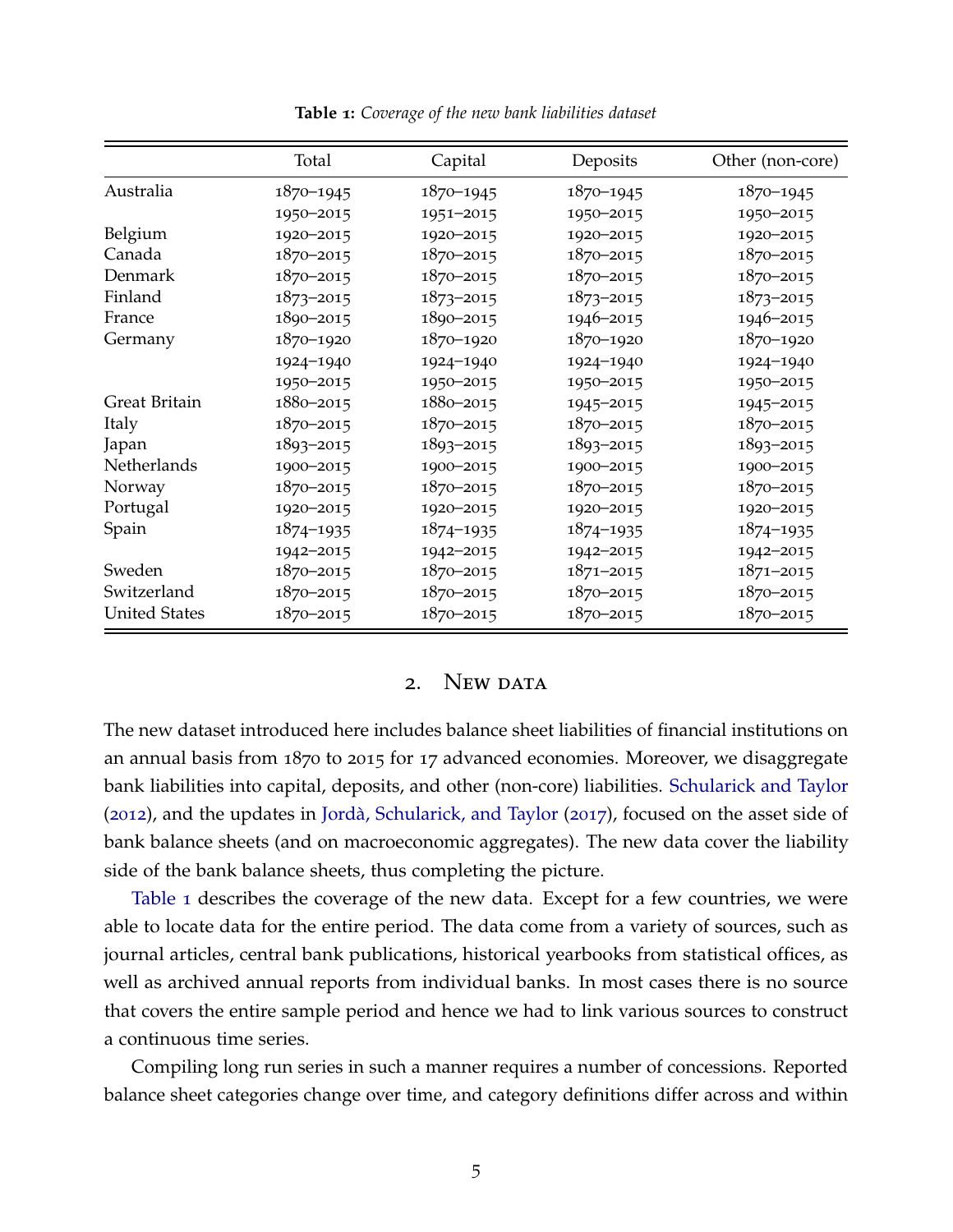countries. Later we account for country-specific institutional differences in our econometric analysis. Here we emphasize the within-country consistency of our data series.[3](#page-7-0)

We take *book values* from banking sector balance sheets and we aggregate the capital structure into three broad categories: capital, deposits, and other debt liabilities. [Table](#page-8-0) 2 displays, in simplified form, the typical structure of aggregate banking-sector balance sheets, displaying data for 1929 and 2007 for the United States as an example. The table already reveals a big change in the funding mix of banks over time, as we will show: non-core liabilities have become a much more important source of funding, rising here from under one-tenth to almost one-third of liabilities even as capital has remained largely unchanged.

### 2.1. Capital

Bank *capital* corresponds to the Basel III definition of Common Equity Tier 1 capital, i.e., shareholders' funds that allow banks to absorb losses on an ongoing basis. These are normally common stock (paid-up capital), reserves, and retained earnings.[4](#page-7-1) Since our focus is on within-country consistency of our series, we choose a broader definition in some countries based on availability.<sup>[5](#page-7-2)</sup> Dividing the resulting measure of capital by total assets yields an unweighted capital ratio akin to the "leverage ratio" in Basel III [\(Basel Committee](#page-38-6) [on Banking Supervision](#page-38-6) [2014](#page-38-6)). Our definition of total assets differs from the definition of total exposure used in the Basel III framework as we observe only balance sheet data on total assets without being able to adjust assets for off-balance sheet exposures.<sup>[6](#page-7-3)</sup>

Paid-up capital, retained earnings, and reserves have been reported in almost all cases throughout the entire period. We chose this specific definition of a capital ratio, as other measures based on risk-weighted assets are often prone to changes in the underlying assessment of risk attributed to certain asset classes and suffer from various problems discussed in [Admati, DeMarzo, Hellwig, and Pfleiderer](#page-38-7) ([2013](#page-38-7)). Furthermore, in contrast to

<span id="page-7-0"></span><sup>3</sup>We generally chose data sources that are comparable across time for one country over recent cross-country data sources. Nevertheless, we obviously double-checked the consistency of our series with other datasets (e.g., [Organisation for Economic Co-operation and Development](#page-41-12) [2010](#page-41-12)).

<span id="page-7-1"></span><sup>4</sup>As defined in Basel III [\(Basel Committee on Banking Supervision](#page-38-8) [2011](#page-38-8), paragraph 52), Common Equity Tier 1 capital consists of the sum of the following elements: (1) common shares issued by the bank that meet the criteria for classification as common shares for regulatory purposes (or the equivalent for non-joint stock companies); (2) stock surplus (share premium) resulting from the issue of instruments included in Common Equity Tier 1; (3) retained earnings; and (4) accumulated other comprehensive income and other disclosed reserves. Additionally, the Basel definition includes "common shares issued by consolidated subsidiaries of the bank and held by third parties (i.e., minority interest) that meet the criteria for inclusion in Common Equity Tier 1 capital" and "regulatory adjustments applied in the calculation of Common Equity Tier 1."

<span id="page-7-2"></span><sup>5</sup>Furthermore, our series for the United Kingdom are adjusted for reserves hidden in bank balance sheets until 1968 based on the data provided by [Billings and Capie](#page-38-9) ([2007](#page-38-9)). Similarly, we adjust for hidden reserves in Sweden as suggested by [Hortlund](#page-40-11) ([2005](#page-40-11)).

<span id="page-7-3"></span><sup>6</sup>[Basel Committee on Banking Supervision](#page-38-8) ([2011](#page-38-8)) outlines how to adjust total assets in order to arrive at the total exposure measure.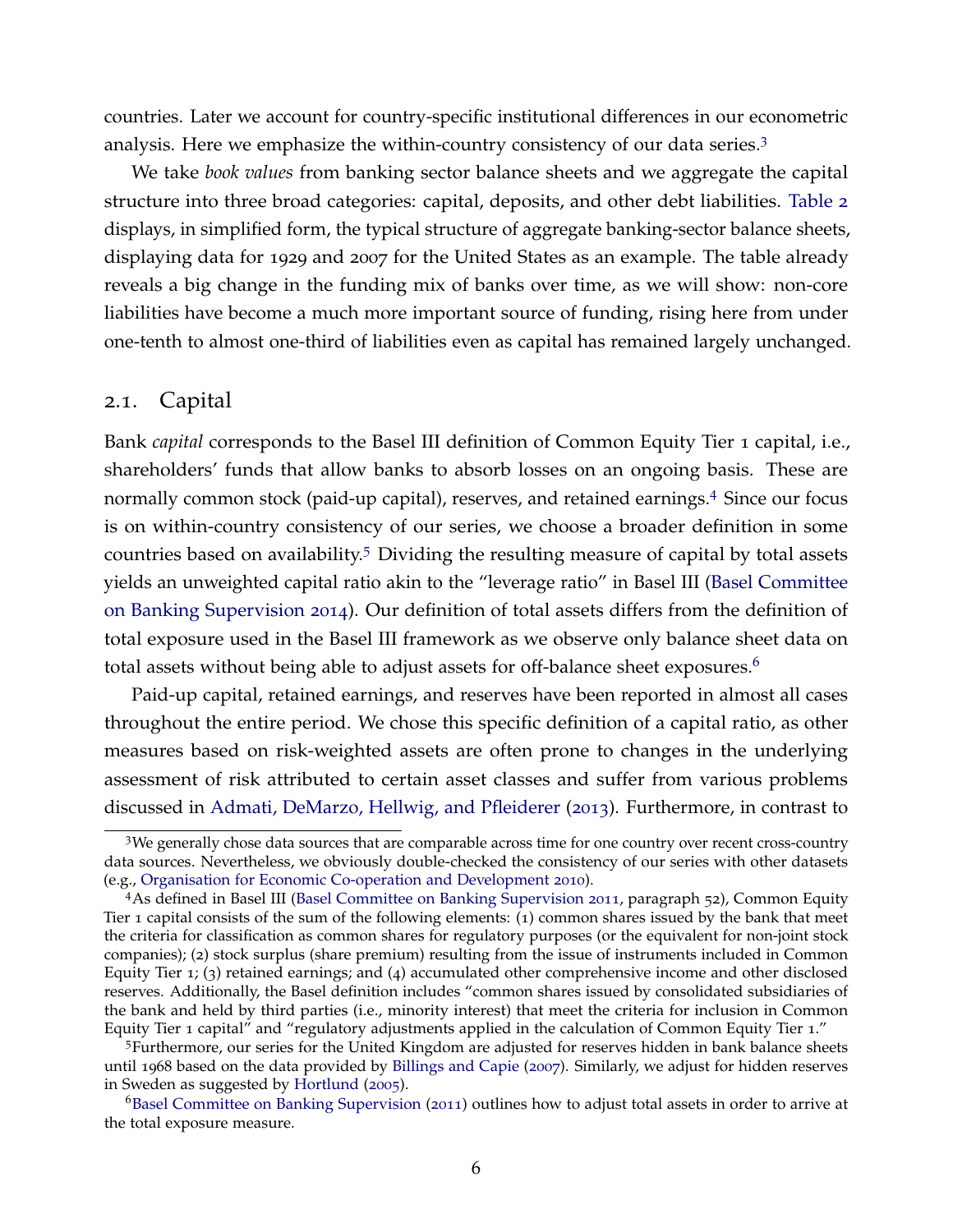<span id="page-8-0"></span>

| $(a)$ End of year 1929 |        |                               |          |
|------------------------|--------|-------------------------------|----------|
| Cash/liquid            | $17\%$ | Deposits                      | 79 %     |
| Loans                  | $56\%$ | Non-core                      | $9\%$    |
| <b>Securities</b>      | $22\%$ |                               |          |
| Other                  | $5\%$  | Capital                       | 11 %     |
| Total assets           | 100 %  | Total liabilities and capital | 100 $\%$ |
| (b) End of year $2007$ |        |                               |          |
| Cash/liquid            | $4\%$  | Deposits                      | $65\%$   |
| Loans                  | 59 $%$ | Non-core                      | $27\%$   |
| Securities             | $14\%$ |                               |          |
| Other                  | $22\%$ | Capital                       | $8\%$    |
| Total assets           | 100 %  | Total liabilities and capital | 100 %    |

**Table 2:** *Snapshots of a banking system balance sheet: United States in 1929 and 2007*

*Sources*: Federal Deposit Insurance Corporation (2007), chain linked with Historical Statistics of the United States (1929).

capital measures based on current market values, such as market capitalization, our book value measure is not affected by short-term fluctuations in asset prices. We will, however, verify our results later with market measures of bank capital as a robustness check.

Finally, note that our capital ratios cannot account for contingent shareholder liability, such as double or unlimited liability. Such buffers were not uncommon in the US, Canada, and the UK in the early 20th century. Double-liability meant that shareholders were also personally liable (to debt holders) for the par value of their investment; hence, they could lose up to twice their original investment. Such provisions were phased out in the 1930s. The capital ratios reported here for these countries may therefore be biased downwards in the early years; still, if anything, this would reinforce our main findings.

### 2.2. Deposits and debt instruments

We include in *deposits* both term and sight deposits, and both checking and savings accounts by residents. Whenever possible we exclude interbank deposits and deposits by foreigners, as we aim to calculate total domestic deposits by non-financial resident entities. Yet in some instances this was not possible as different types of deposits were not reported separately. Interbank deposits as well as wholesale funding through interbank loans are included in the third category, *other liabilities*. Balance sheet items picked up by this category have changed over the course of time, but they mainly consist of bonds, repos, and interbank loans. By convention, we will also refer to other liabilities as *non-core liabilities*.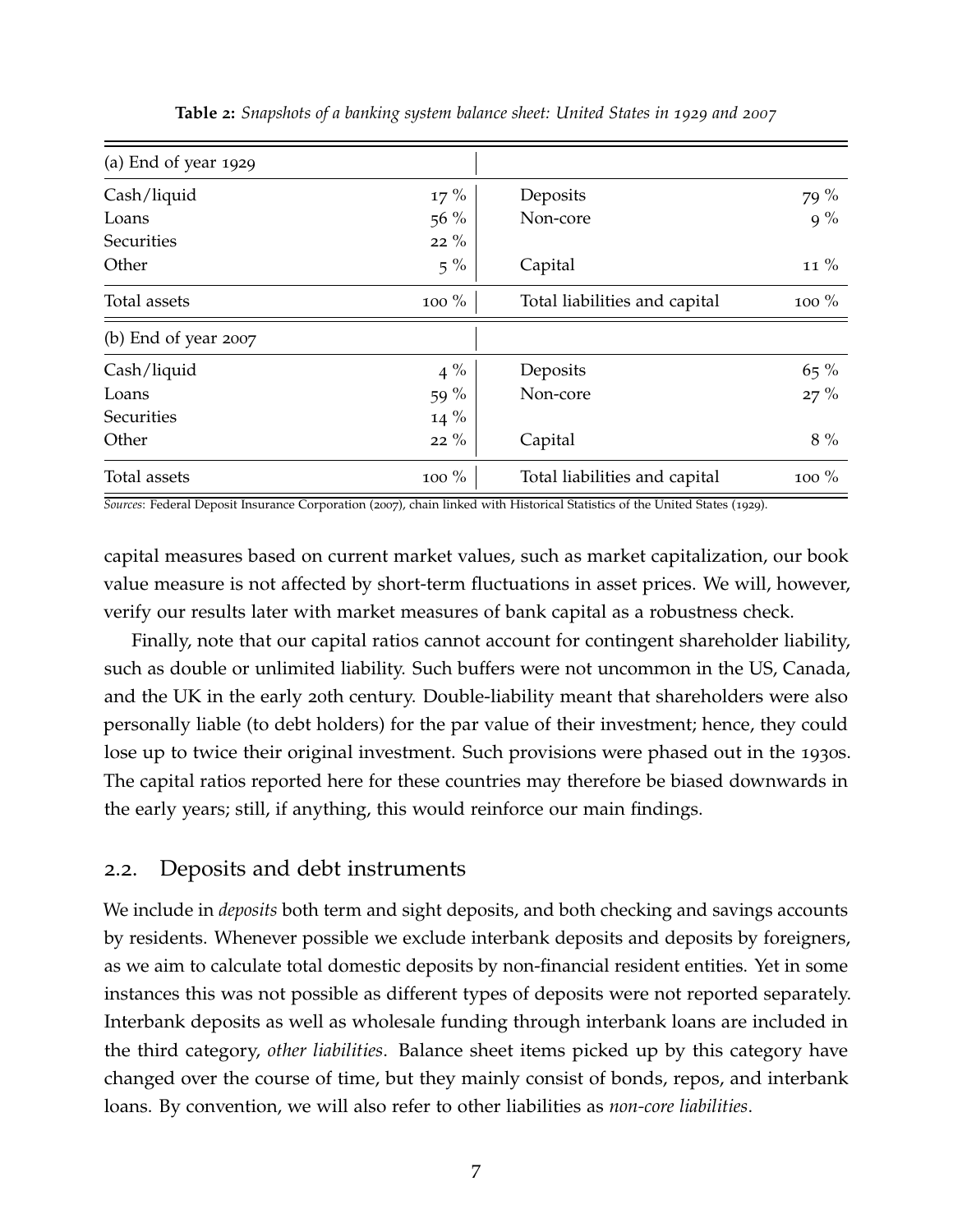### 2.3. Balance sheet ratios

Several key balance-sheet ratios of financial intermediaries are central to the analysis, starting with the *capital ratio* defined like today's Basel III "leverage ratio," that is, the ratio of capital over total assets given by

Capital ratio = 
$$
\frac{\text{Capital}}{\text{Total assets}}
$$
.

\n(1)

Next we compute the ratio of *loans to deposits*, which is often considered a measure of banking sector illiquidity or vulnerability [\(Cecchetti, King, and Yetman](#page-39-7) [2011](#page-39-7)). This ratio is defined as

$$
LtD ratio = \frac{Loans}{Deposits}.
$$
 (2)

Finally, we compute the share of other liabilities (excluding capital). In order to avoid confusion, we will refer to this measure as the *non-core ratio*, defined as

Non-core ratio = 
$$
\frac{\text{Other liabilities}}{\text{Deposits + Other liabilities}}.
$$
 (3)

The non-core ratio has taken on renewed significance since 2007. Recent studies have argued that large inflows of non-core funds can destabilize the banking system [\(Hahm,](#page-39-8) [Shin, and Shin](#page-39-8) [2013](#page-39-8)).

### 3. Key trends

In most countries, capital ratios decreased substantially from 1870 up to WW2 and have remained relatively stable thereafter. Loan-to-deposit ratios show a pronounced V-shape over the full sample period, with the lowest values during WW2 and, conversely, high levels at the beginning and the end of the full sample period. Non-core liabilities increasingly replaced deposits in the last quarter of the 20th century and remained at high levels until the 2007 crisis. We provide further details on these trends below.

### 3.1. Capital ratio

Bank leverage rose dramatically from 1870 until the mid-20th century, as shown in [Figure](#page-10-0) 1. The cross-country average aggregate capital ratio *decreased* steadily from around 30% to less than 10% right after WW2, before fluctuating in the range 5%–10% over subsequent decades up to the present. A similar picture emerges at the country level as we show in Figures [A.](#page-44-0)1 and [A.](#page-45-0)2 in the Appendix. This is consistent with the work of [Saunders and](#page-41-13)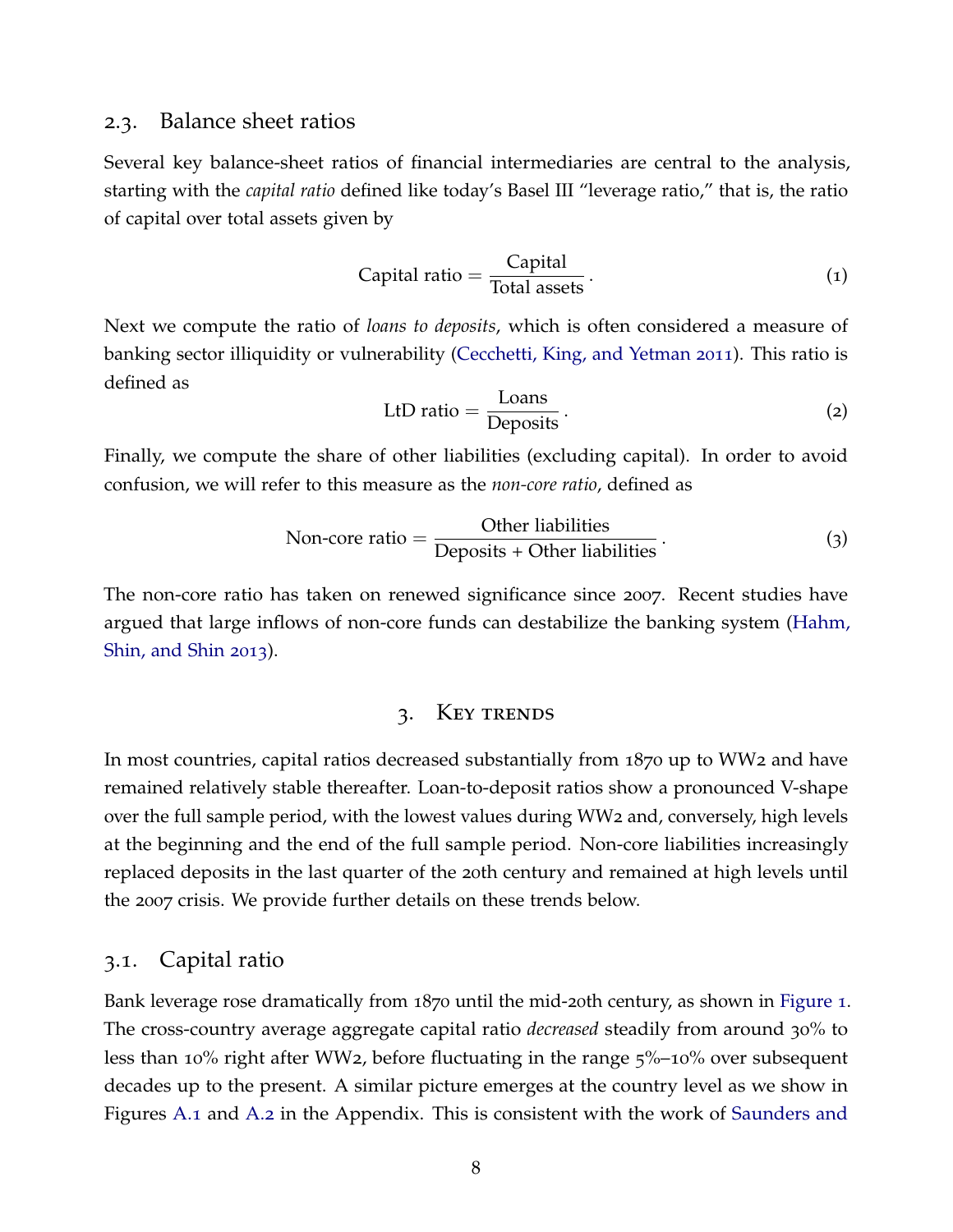**Figure 1:** *Capital ratio, averages by year for 17 countries, full sample.*

<span id="page-10-0"></span>

*Notes:* The blue line plots the mean of capital ratios in the sample countries between 1870 and 2015. The red line refers to the median of the sample countries. The grey area is the interquartile range for the 17 countries in our sample.

[Wilson](#page-41-13) ([1999](#page-41-13)), who studied the decline of capital ratios in Canada, the US, and the UK. It also dovetails with [Grossman](#page-39-0) ([2010](#page-39-0)), who documented a decreasing capital ratio between 1840 and 1940 for a subsample of our countries; it also mirrors developments discussed by banking historians for many smaller sub-periods at the individual country level. Our new data show that similar patterns hold across a broader set of advanced economies.

What explains these historical developments? [Grossman](#page-39-0) ([2010](#page-39-0)) argues that the observed decline in capital ratios over time was a function of the evolution of the business model of commercial banks. Commercial banking was a fairly new business model in the 19th century, and the informational frictions and risks were high. As a result, bank creditors required large amounts of equity funding as a buffer against the risk they attached to the banking business. These market-based requirements often increased after financial crises and as a result capital ratios were often higher after a crisis, as observed in the 1920s and 1930s.

Over time, financial innovation led to higher liquidity in markets. Increasing sophistication of financial instruments allowed banks to better hedge against uncertain events. As a result, the business model of banks became safer, implying a lower need for capital buffers [\(Kroszner](#page-40-12) [1999](#page-40-12); [Merton](#page-40-13) [1995](#page-40-13)). Furthermore, the ongoing diversification and consolidation in banking systems may have reduced the size of equity buffers required to cope with risk [\(Saunders and Wilson](#page-41-13) [1999](#page-41-13)).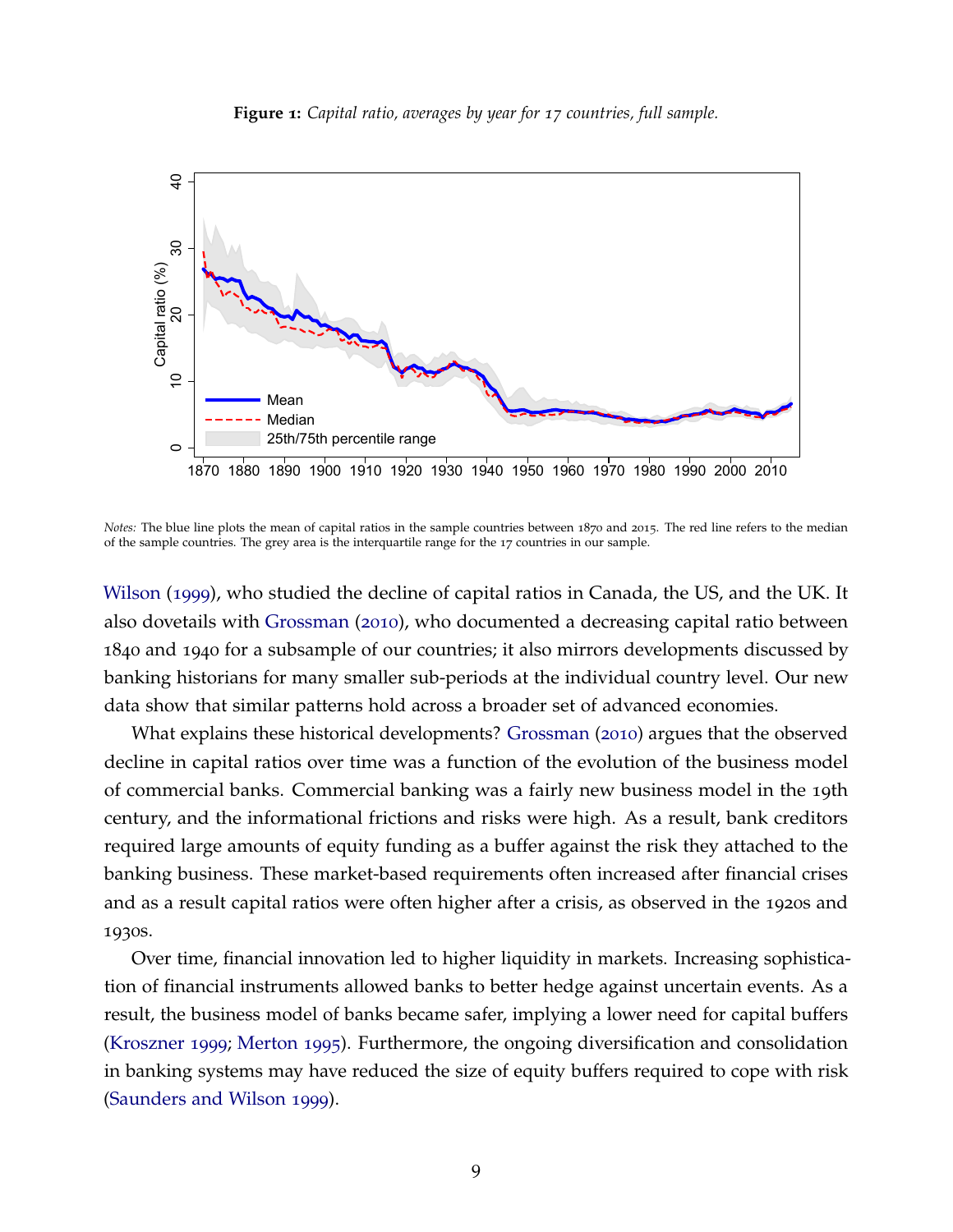A second—not mutually exclusive—explanation rests on political and institutional changes that have affected the business of financial intermediation. Probably the most prominent innovation in this respect was the establishment of a public or quasi-public safety net for the financial sector. Over time, central banks progressively took on the role of lender of last resort allowing banks to manage short-term liquidity disruptions by borrowing from the central bank through the discount window [\(Calomiris, Flandreau, and Laeven](#page-38-10) [2016](#page-38-10)).

The second main innovation in the 20th century regulatory landscape was the introduction of deposit insurance. Deposit insurance mitigates the risks of self-fulfilling panic-based bank runs [\(Diamond and Dybvig](#page-39-5) [1983](#page-39-5)); but it may, however, also induce moral hazard if the insurance policy is not fairly priced [\(Merton](#page-40-2) [1977](#page-40-2)). Deposit insurance today is the norm in almost all countries around the world (Demirgüc-Kunt, Kane, and Laeven [2014](#page-39-9)).

A last and arguably more recent extension of guarantees relates to systemically important or *too-big-to-fail* banks. While explicit deposit insurance tends to be limited in most countries to retail deposits up to a certain threshold, large banks may enjoy an implicit guarantee by taxpayers. This implicit guarantee could also help account for the observed increase in aggregate financial sector leverage, although the subsidy is difficult to quantify.<sup>[7](#page-11-0)</sup>

Since scaling issues can make it difficult to track developments after 1945, we separately present these trends in [Figure A.](#page-45-0)2. In the years preceding the financial crisis, capital ratios increased slightly in many countries although they are generally stable over this sample. [Table](#page-12-0) 3, shows for each country in our sample the year with the lowest capital ratio until the year before the recent crisis. These dates are spread out over the 60 years between the end of WW2 and the financial crisis of 2007–08. In Scandinavia and Australia, capital ratios increased after financial crises in the late 1980s and early 1990s. This is probably due to a mixture of regulatory requirements and market discipline. Regulatory changes have been a driver of the slow capital build-up in US banking during the 1990s [\(Flannery and Rangan](#page-39-10) [2008](#page-39-10)). Capital ratios also increased in Portugal, France and Italy during the late 1980s, having been particularly low at the end of the 1970s.

#### 3.2. Debt structure

In [Figure](#page-13-0) 2 we plot the share of capital, deposits, and non-core liabilities. While deposits make up the largest share of funding at all times, the patterns change substantially over time. Until about 1950, the share of deposits in total funding increased as the capital ratio

<span id="page-11-0"></span><sup>7</sup>A recent estimate by [Haldane](#page-39-11) ([2010](#page-39-11)) puts the annual too-big-to-fail subsidy at several hundred billion dollars for global systemically important banks. Another set of explanations relates to corporate taxation and its decreasing effect on capital ratios as outlined in [Pennacchi](#page-41-14) ([2019](#page-41-14)). Furthermore, there exist indirect effects of corporate taxation, since taxation also determines how attractive bank loans are for firms as a means of financing as opposed to issuing equity, thereby indirectly affecting bank leverage through loan demand.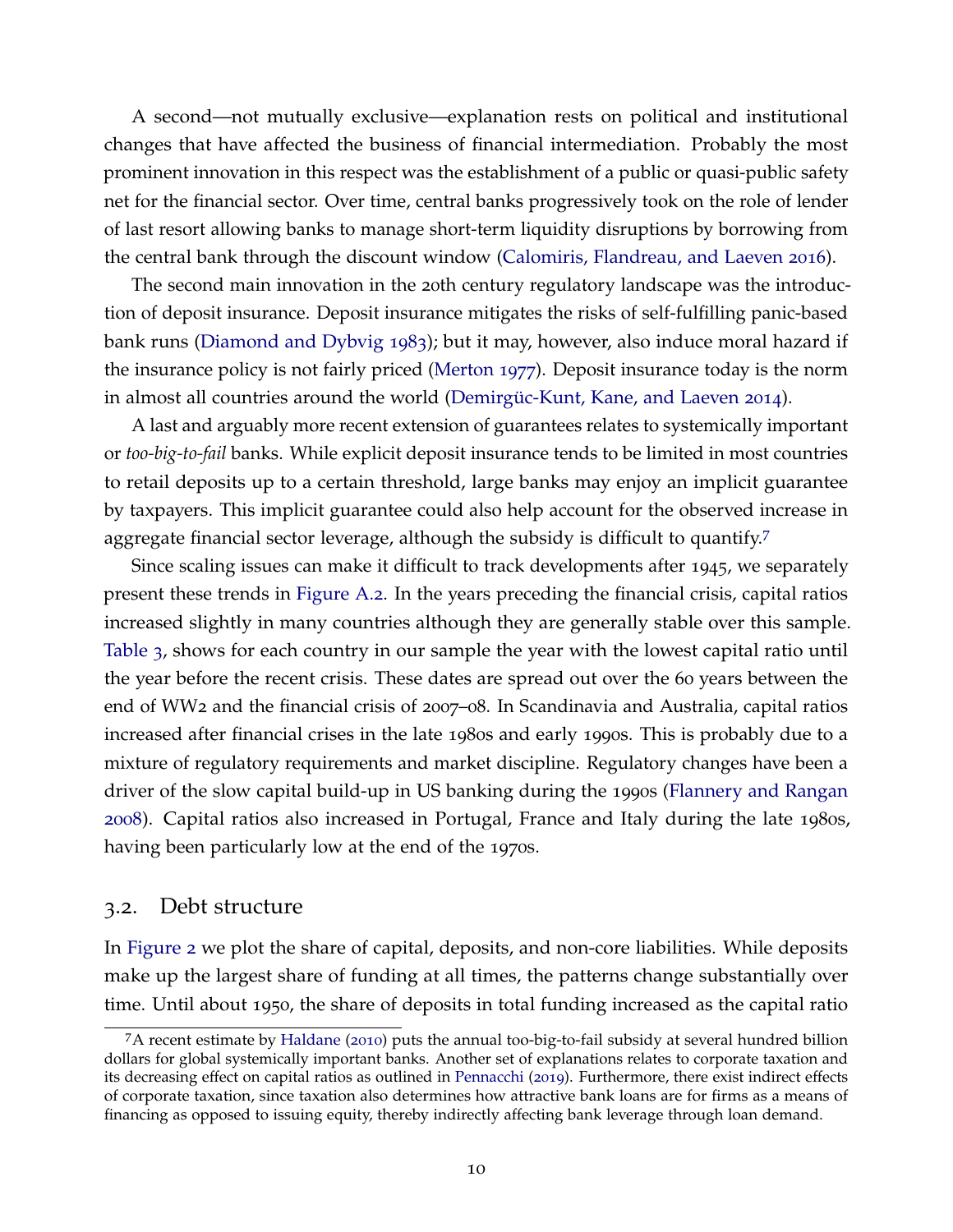<span id="page-12-0"></span>

| Country     | Year | Capital ratio in % | Country     | Year | Capital ratio in % |
|-------------|------|--------------------|-------------|------|--------------------|
| Australia   | 1976 | 2.8                | UK          | 1984 | 3.9                |
| Belgium     | 1984 | 1.9                | Italy       | 1952 | 1.4                |
| Canada      | 1980 | 2.4                | Japan       | 1952 | 2.0                |
| Switzerland | 1998 | 4.1                | Netherlands | 1981 | 3.7                |
| Germany     | 1951 | 3.0                | Norway      | 1991 | 2.6                |
| Denmark     | 1993 | 5.5                | Portugal    | 1983 | 1.8                |
| Spain       | 1962 | 4.0                | Sweden      | 1981 | $3-4$              |
| Finland     | 1981 | 3.2                | <b>USA</b>  | 1974 | 3.9                |
| France      | 1951 | 2.3                |             |      |                    |

**Table 3:** *Lowest sample capital ratio by country*

*Notes:* This table displays the country-year observation with the lowest capital ratio between 1870 and 2006 for each country, excluding war years and 5 year windows around wars.

decreased. There was little change in the share of non-core liabilities. Deposits made up 80% of all liabilities in the immediate post-WW2 period.

By the early 2000s, the share of deposits had fallen to around 50%. This illustrates the increasing importance in recent decades of non-core (e.g., wholesale) funding sources, which is central to the growing separation of money and credit in the post-WW2 period discussed by [Schularick and Taylor](#page-41-0) ([2012](#page-41-0)) as well as [Jorda, Schularick, and Taylor](#page-40-0) ` ([2013](#page-40-0)). The debt funding mix between non-core liabilities and deposits changed from being almost exclusively deposit-based in 1950 to a high non-core share in the early 2000s. [Figure A.](#page-46-0)3 shows the evolution of the non-core funding share for each country in the post-WW2 period. It is striking that a rising trend is seen in virtually all countries. It is also evident that the non-core ratio typically declines after financial crises, as in the Scandinavian crises of the late 1980s and early 1990s, and after the global financial crisis of 2007–08.

### 3.3. Liquidity

Banks intermediate funds between borrowers and savers. This intermediation model entails a maturity transformation since banks borrow short and lend long. In our data on balance sheets, this mechanism is reflected by deposits, callable on short notice on the liability side; and loans, with longer maturities, on the asset side. The LtD ratio is a common metric of bank illiquidity since a higher level means that banks would typically find it more difficult to withstand large deposit outflows. Table 1 in [Cecchetti, King, and Yetman](#page-39-7) ([2011](#page-39-7)) shows large heterogeneity in this ratio across banking systems in the world today.

[Figure](#page-14-0) 3 shows the mean LtD ratio for all 17 countries in the full sample. There is a V-shape pattern, with a low near 50% at the end of WW2 when banks held a large share of their assets in government securities, a side-effect of war-time government finance policies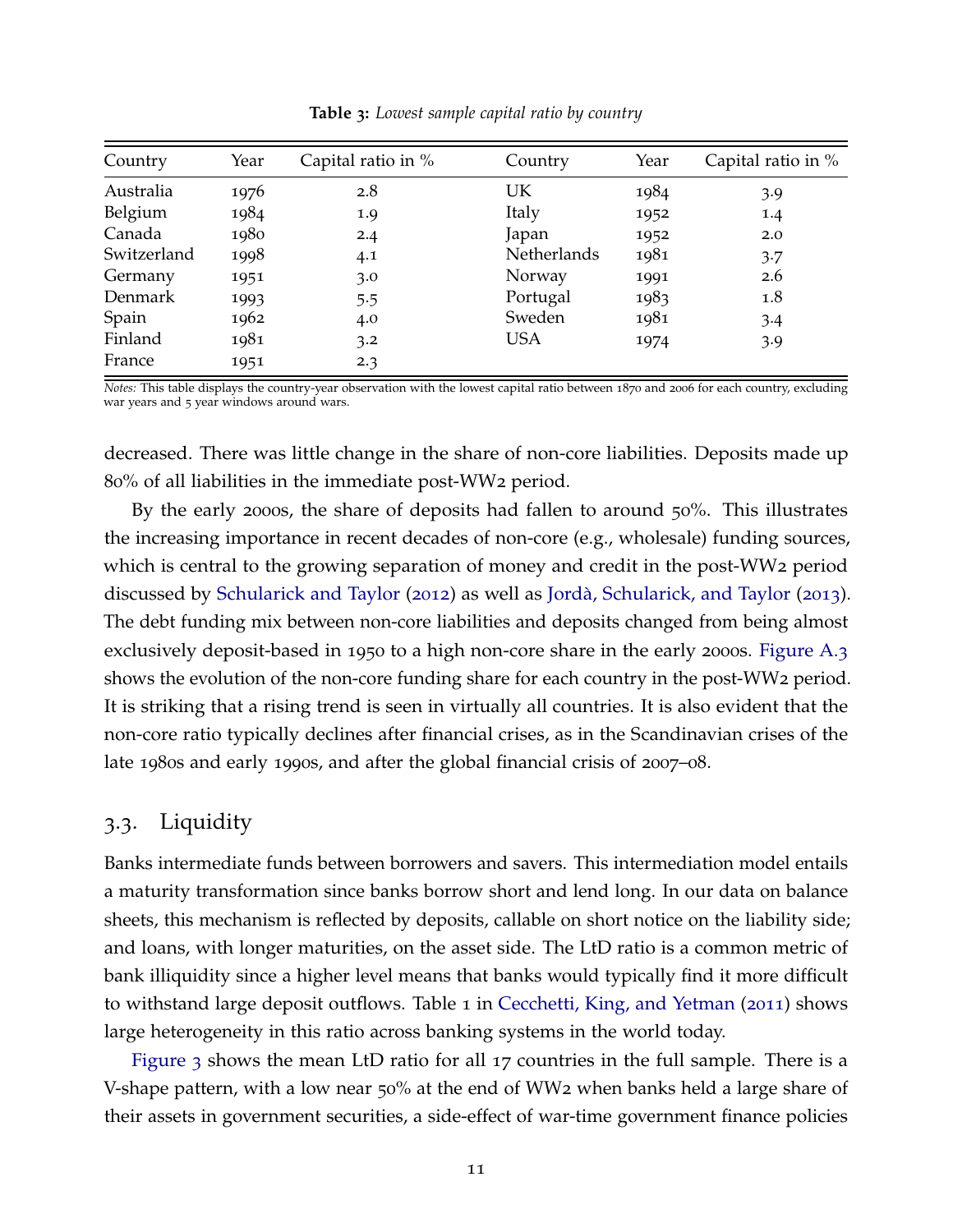<span id="page-13-0"></span>

**Figure 2:** *Composition of liabilities, averages by year for 17 countries, full sample.*

*Notes:* Averages over 17 sample countries. This figure plots the shares of capital (blue), deposits (pink) and non-core (red) in total funding. Categories add up to one (100%).

rather than a market outcome. Hand in hand with the increase of deposits as a source of funds, the average LtD ratio declined from above 100% in 1870 until 1945. It then increased, from 75% in the 1950s to more than 100% before the global financial crisis. After the crisis, the LtD ratio has decreased as banks have deleveraged and reduced non-core funding. [Figure A.](#page-47-0)4 shows long-term LtD ratios at the country level. The trends appear very similar again. In most countries, the LtD ratio reaches a trough in WW2 and rises thereafter.

### 3.4. Bank capital structure around financial crises

We conclude our exposition of key trends by describing the dynamics of banking sector balance sheet ratios around financial crises. Crises are identified narratively as periods when significant parts of the banking system fail or have to be rescued by government intervention [\(Laeven and Valencia](#page-40-7) [2012](#page-40-7); Jordà, Schularick, and Taylor [2017](#page-40-6); [Schularick and](#page-41-0) [Taylor](#page-41-0) [2012](#page-41-0)). The exact crisis dates are listed in the Appendix.

Consider the first two panels in [Figure](#page-15-0) 4, which examine the LtD and capital ratios around financial crises. These ratios are shown relative to their value in the year of the crisis, year 0, which is normalized to 1. The solid blue line corresponds to the median of the corresponding ratio across all financial crises, and the grey area marks the interquartile range. We also split the data into a high- and a low-bank capital regimes. The dashed/dotted green/red lines plot the behavior of the median for financial crises when the lagged level of the capital ratio was above/below the median.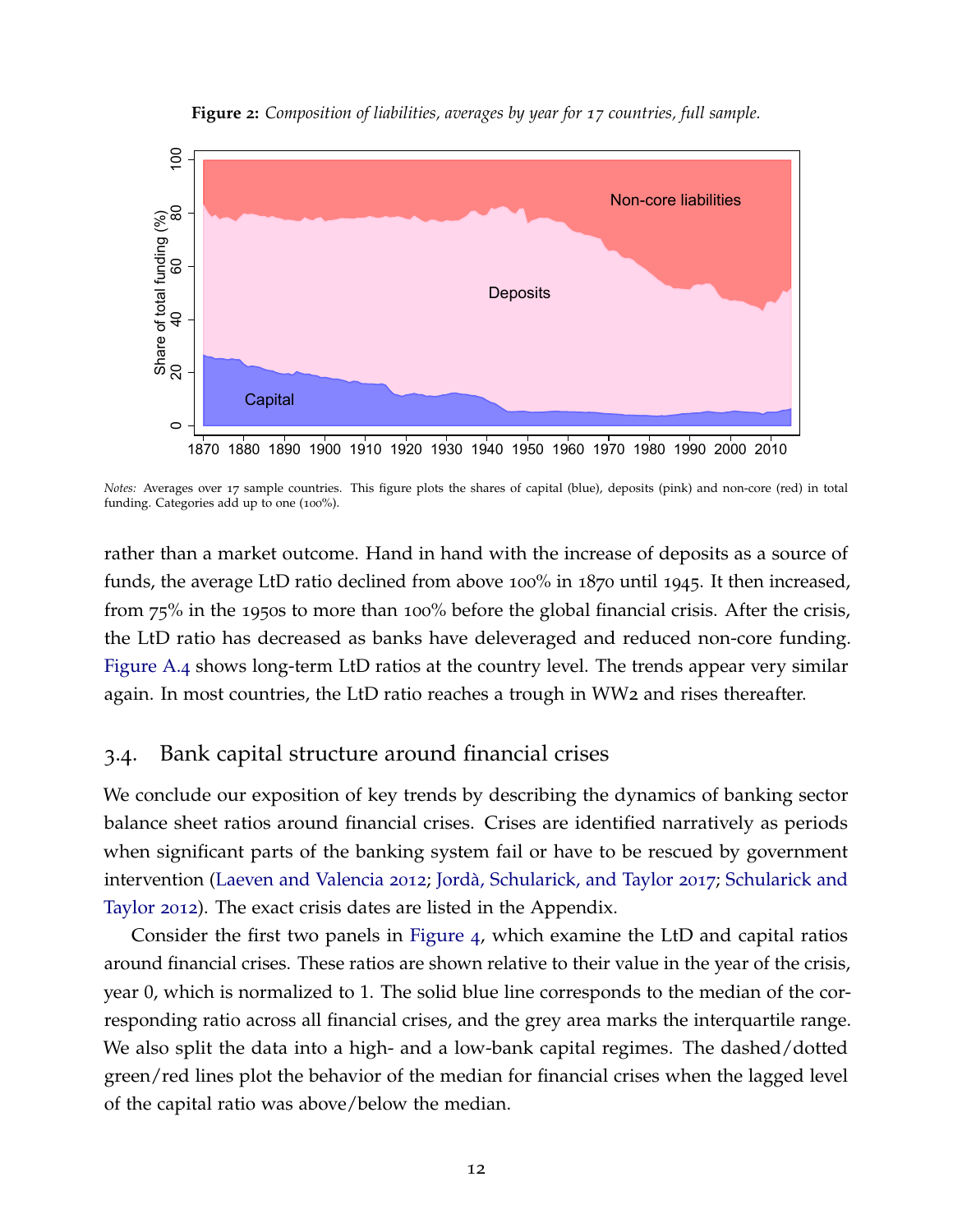<span id="page-14-0"></span>

**Figure 3:** *LtD ratio, averages by year for 17 countries, full sample.*

*Notes:* The blue line plots the mean of LtD ratios in the sample countries between 1870 and 2015. The red line refers to the median of the sample countries. The grey area is the interquartile range for the 17 countries in our sample.

The left panel of [Figure](#page-15-0) 4 shows that the LtD ratio increases prior to financial crises and decreases afterwards. The patterns are less clear for the equity capital ratio, shown in the second panel of [Figure](#page-15-0) 4. Before a financial crisis, book capital ratios do not change meaningfully. This is true at both high (dashed, green) and low (dotted, red) levels of capitalization. However, following a financial crisis the trajectory of capital ratios differs substantially depending on the initial level of capitalization. When capital is relatively low before the crisis, banks will tend to increase capital following the crisis. One possible explanation is that creditors probably penalize banks with low levels of capital. Moreover, changes in the regulatory environment following the crisis likely target banks whose capital buffers were deemed inadequate. When capital buffers are initially on the high side, they provide loss absorption capacity for banks following the crisis. As a result equity falls.

Another way to look at the data from the first two panels in [Figure](#page-15-0) 4 is provided in [Figure](#page-15-1) 5. These bin-scatter plots show that large credit expansions before a crisis are typically financed with a surge in non-deposit funding (the upward sloping cloud of points). These non-deposit funds then dry up after the crisis, at a time when credit growth is low or negative. In contrast, capital ratios remain stable (the flat cloud of points) in the lead up to the crisis, so that loss-absorption capacity does not appear to buildup concurrently, matching the patterns we described in [Figure](#page-15-0) 4.

These two pieces of evidence speak of a weak connection between bank capital and crisis risk, a finding that is further corroborated in [Figure](#page-16-0) 6. The graph shows the frequency of banking crises in five equal-sized bins, where observations are sorted into the bins according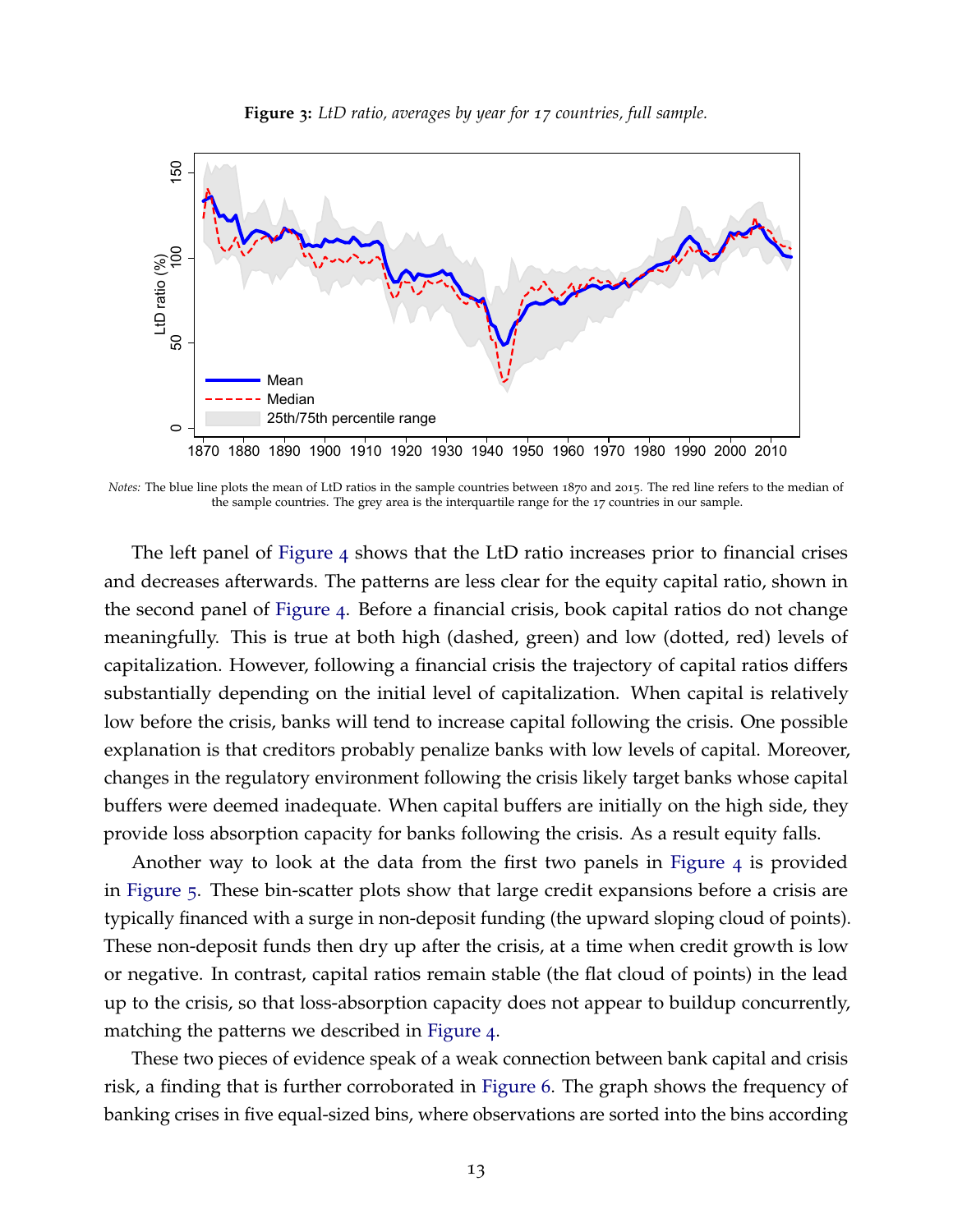<span id="page-15-0"></span>

**Figure 4:** *Event study of key variables centered on the crisis year.*

*Notes:* This figure presents the path of key variables around financial crises. Year 0 corresponds to a systemic financial crisis. The values of the respective ratio are scaled to equal 1 in year 0 in the first three panels. The fourth panel shows cumulative log excess returns on the bank index relative to year 0 (set to 0). The solid blue line corresponds to the median over all financial crises and the grey bands to the interquartile range. The dotted red/dashed green line shows the median for financial crises when the lagged level of the capital ratio was below/above the median of all financial crisis observations.

<span id="page-15-1"></span>

**Figure 5:** *Booms and liability composition.*

*Notes:* The graph shows binned scatterplots for the relationship between 5-year average changes in loans/GDP and changes in liability composition.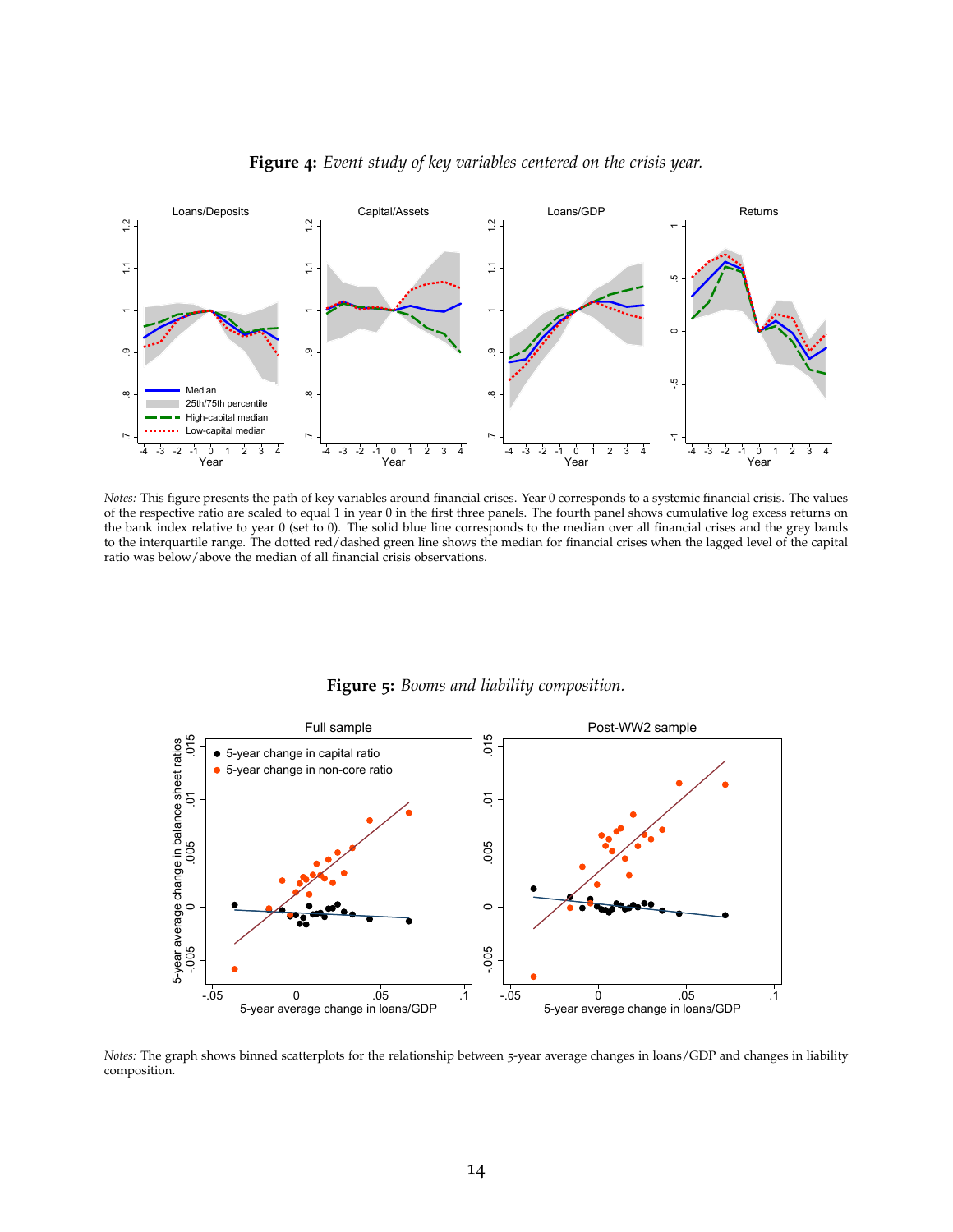

<span id="page-16-0"></span>

*Notes:* The figure shows the relationship between changes in capital ratios and financial crisis frequencies. Observations are sorted into five equal-sized bins according to the change in the capital ratio over the years *t* − 6 to *t* − 1. Vertical bars indicate the frequency of financial crises in year *t* for each of the bins.

to 5-year averages of changes in capital ratios. Banking crisis risks appear unrelated to capital ratio changes since the frequency of crises is almost the same in the lowest and highest bins of average 5-year capital ratio changes.<sup>[8](#page-16-1)</sup>

Turning from asset and liability composition to the growth of balance sheets, the third panel of [Figure](#page-15-0) 4 presents the well-known result that crises are preceded by a credit boom, which is clearly visible in the event windows. This pattern does not depend on the capitalization of the banking sector, the red dotted and the green dashed lines are essentially on top of each other. However, capitalization seems to play a role in the aftermath of financial crises, a pattern we explore in more detail later.

Finally, the fourth panel of [Figure](#page-15-0) 4 shows cumulative log excess returns of bank shareholders relative to year 0. Returns are high during the boom, but shareholders make significant losses in the year of the crisis, mirroring the pattern reported in [Baron and Xiong](#page-38-0) ([2017](#page-38-0)). Even when bank capital ratios are above the median (the green dashed line), returns do increase prior to systemic banking crises, only for shareholders to be systematically disappointed in the following years. As argued by [Baron and Xiong](#page-38-0) ([2017](#page-38-0)) bank equity rallies during credit booms and before crisis events suggest that bank shareholders are not aware of the impending crisis. The right panel in [Figure](#page-15-0) 4 suggests that bank equity prices do not seem to reflect risks more accurately when bank capital is above the median.

<span id="page-16-1"></span><sup>&</sup>lt;sup>8</sup>Tables [A.](#page-48-1)4 and A.5 report lagged levels and 5-year average changes of the capital ratio for crisis and no-crisis subsamples to get a sense of the variation of bank capital measures prior to financial crises.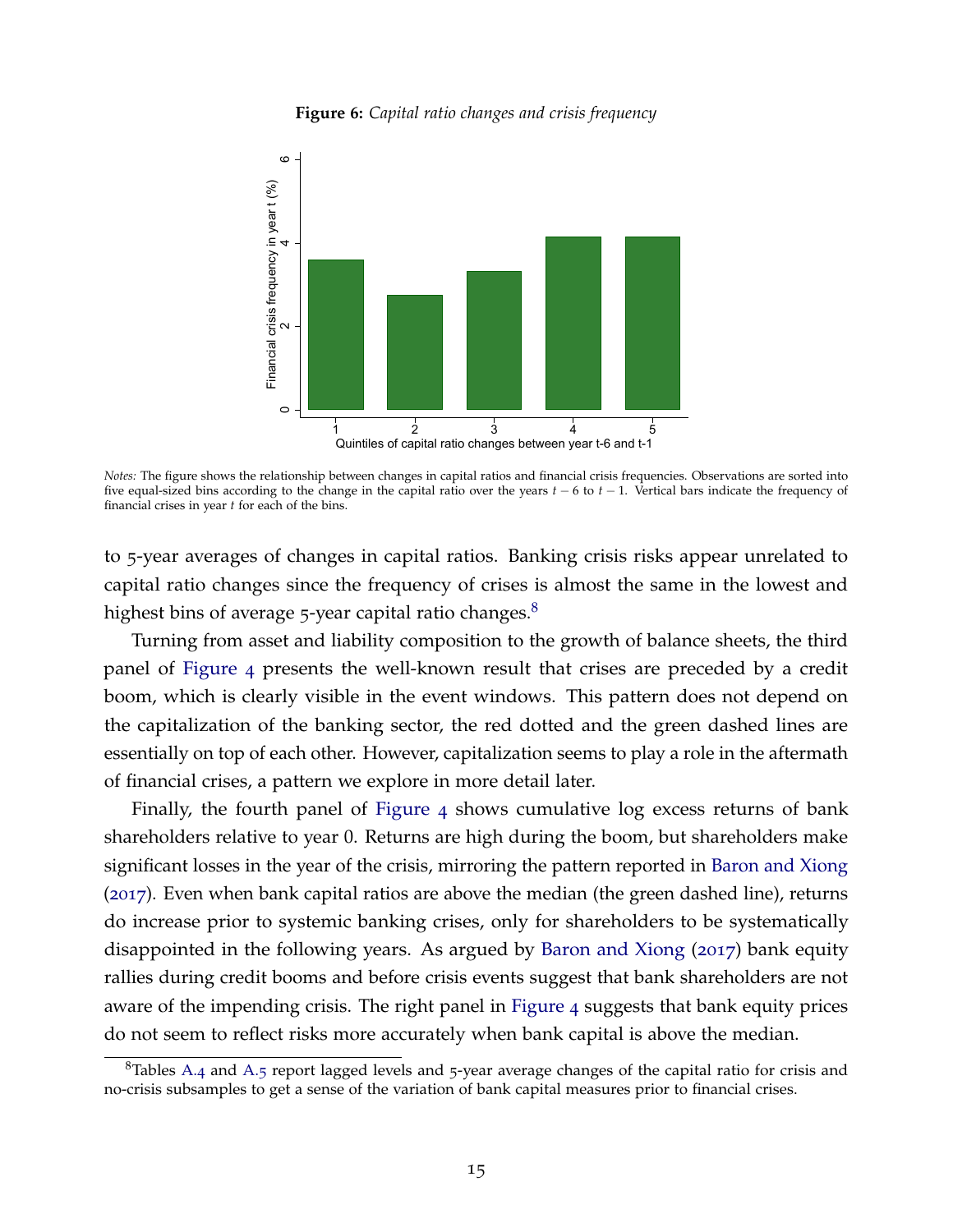### 4. Capital structure and crisis risk

How is capital structure related to bank risk-taking and the likelihood of financial crises? The previous section provided some suggestive evidence that we explore more formally in this section. Before that, it is useful to review what competing theories tell us about the role of capital. An influential view argues that "more skin in the game" would reduce bankers' risk-taking incentives. Bankers have an incentive to take risks since the payouts from their bets are asymmetric [\(Merton](#page-40-2) [1977](#page-40-2)). Thus, more skin in the game could lead to more prudent behavior, improve screening and monitoring incentives for banks, and thereby reduce the probability that financial institutions face large and life-threatening losses [\(Holmstrom and Tirole](#page-40-3) [1997](#page-40-3); [Mehran and Thakor](#page-40-4) [2011](#page-40-4)). Incentives to engage in risk shifting or asset substitution arise because of limited liability [\(Jensen and Meckling](#page-40-14) [1976](#page-40-14)) or to exploit mispriced deposit insurance [\(Merton](#page-40-2) [1977](#page-40-2)). In this view, higher capital ratios serve as a remedy for agency frictions at the heart of financial crisis dynamics.<sup>[9](#page-17-0)</sup>

Another view puts overoptimism and neglect of tail risk at the center of the credit boom–crisis nexus. In recent credit cycle models [\(Bordalo, Gennaioli, and Shleifer](#page-38-1) [2018](#page-38-1); [Greenwood, Hanson, and Jin](#page-39-3) [2018](#page-39-3)) positive news during good times are extrapolated into the future and create overoptimism. Non-rational expectations of market participants allow financial crisis risks to remain largely unnoticed, until beliefs are suddenly corrected during a predictable reversal. In this view, bank capital is orthogonal to the buildup of crisis risks and only plays a buffer role once the reversal occurs.

In sum, theory offers no clear guidance whether higher capital is associated with lower crisis risk, and better empirical evidence is needed. Some studies have used contemporary data to study the performance of a leverage ratio as a crisis predictor and found no clear evidence.[10](#page-17-1) Our long-run dataset on the liability composition of the banking sector allows

<span id="page-17-0"></span><sup>9</sup>Empirically, some studies report evidence consistent with the risk-shifting hypothesis (e.g., [Esty](#page-39-12) [1997](#page-39-12); [Gan](#page-39-13) [2004](#page-39-13); [Landier, Sraer, and Thesmar](#page-40-15) [2011](#page-40-15)) while others have found little empirical support (e.g., [Gropp,](#page-39-14) [Hakenes, and Schnabel](#page-39-14) [2011](#page-39-14) for banks and [Gilje](#page-39-15) [2016](#page-39-15) for non-financial firms). The disciplining role of equity capital has also been challenged theoretically. One strand of the literature argues that leverage can be beneficial because uninsured short-term creditors monitor and discipline bankers more effectively [\(Calomiris](#page-38-11) [and Kahn](#page-38-11) [1991](#page-38-11); [Diamond and Rajan](#page-39-16) [2001](#page-39-16)) than equity holders. Other studies argue that imposing higher capital requirements may perversely increase bank risk [\(Kim and Santomero](#page-40-16) [1988](#page-40-16); [Rochet](#page-41-15) [1992](#page-41-15); [Blum](#page-38-12) [1999](#page-38-12); [Gale](#page-39-17) [2010](#page-39-17)). This will be especially the case, when banks have to meet profitability targets. [Adrian, Friedman,](#page-38-13) [and Muir](#page-38-13) ([2015](#page-38-13)) show that return-on-equity targeting is indeed a widespread industry practice. [Berger and](#page-38-14) [Bouwman](#page-38-14) ([2013](#page-38-14)) present emprical evidence that capital protects especially small banks individually against default, but Jiménez, Ongena, Peydró, and Saurina ([2017](#page-40-17)) find evidence that higher regulatory capital buffers even increased risk-taking among Spanish banks during the boom in the early 2000's.

<span id="page-17-1"></span><sup>10</sup>[Cihak and Schaeck](#page-39-18) ([2010](#page-39-18)) and [Detken, Weeken, Alessi, Bonfim, Boucinha, Castro, Frontczak, Giordana,](#page-39-19) [Giese, Jahn, Kakes, Klaus, and Jan](#page-39-19) ([2014](#page-39-19)) find no relationship between capital ratios and crisis risks, while [Behn, Detken, Peltonen, and Schudel](#page-38-15) ([2013](#page-38-15)) find a link between low capitalization and crisis risks. [Barth,](#page-38-16) [Caprio, and Levine](#page-38-16) ([2006](#page-38-16)) find no relationship between bank capital regulation and crisis risks.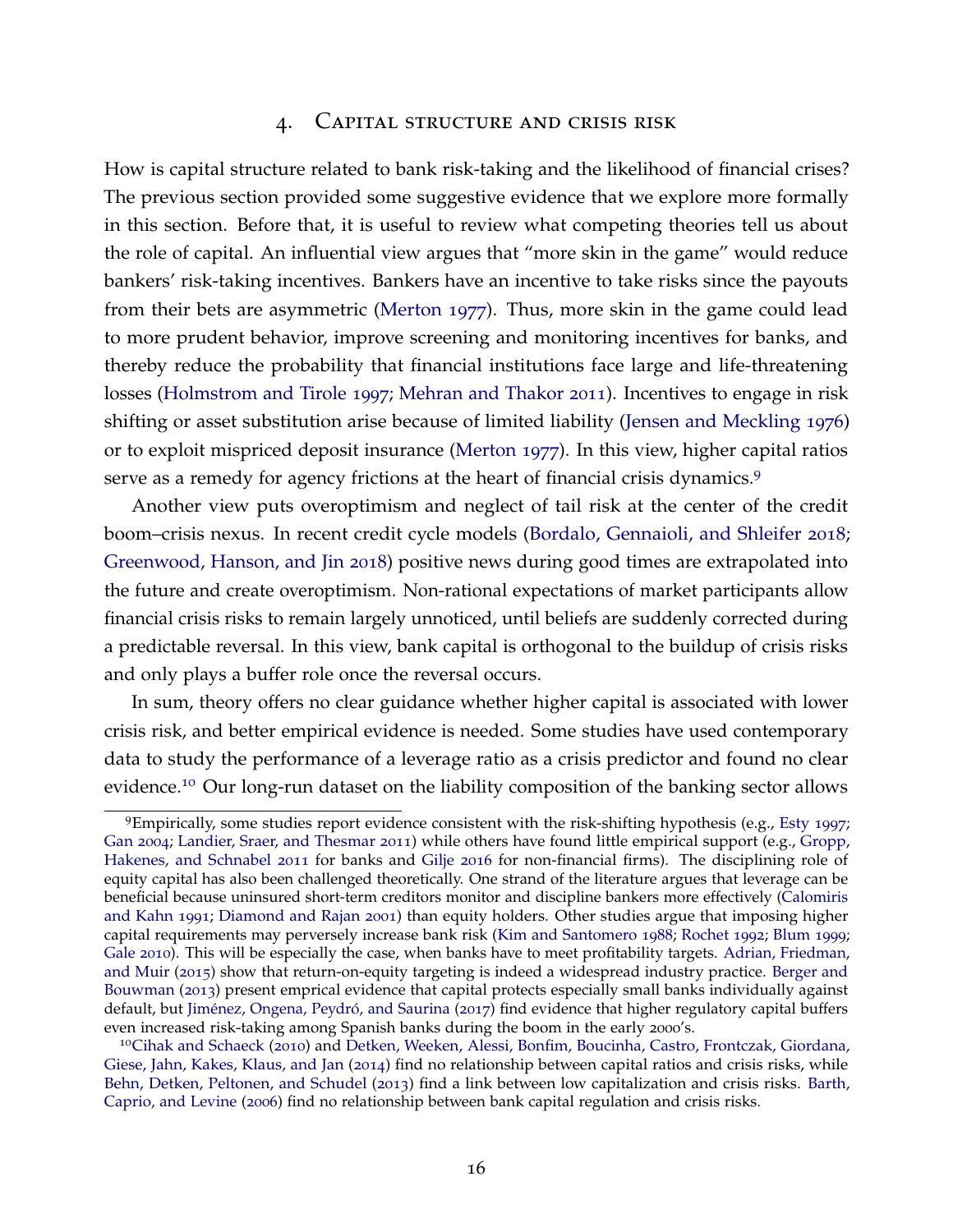us to study the relationship between capital, risk-taking, and crises systematically, exploiting the within country variation in capital ratios over time.

We now turn to a formal econometric model to investigate financial crises and the predictive ability of our three key balance sheet measures, namely the capital ratio, the LtD ratio, and the non-core ratio. We will estimate probit regressions and assume, as is standard in the literature, that the probability of a crisis conditional on observables X*i*,*<sup>t</sup>* can be represented in terms of the normal cumulative distribution function,

$$
Pr[S_{i,t} = 1 | \alpha_i, X_{i,t}] = \Phi(\alpha_i + \beta X_{i,t}), \qquad (4)
$$

for all years *t* and countries *i* in the sample, where *Si*,*<sup>t</sup>* is an indicator variable for the start of a systemic financial crisis.

The vector  $X_{i,t}$  includes the average annual change of the ratio of credit to GDP over the previous 5-year window (denoted  $\Delta_5$  Loans/GDP), following [Schularick and Taylor](#page-41-0) ([2012](#page-41-0)). We then evaluate the additional predictive power coming from the lagged level of each of the three balance-sheet ratios and 5-year average annual changes in capital ratios, one at a time. The coefficients reported in all the tables correspond to the marginal effect of the covariate evaluated at its sample mean. To soak up cross-country heterogeneity, we include a country fixed effect, *α<sup>i</sup>* . We exclude 5-year windows after the two world wars to avoid measuring the effects of wartime financing on banks' balance sheets as discussed earlier. Pooled models and a variety of other robustness checks are reported in the appendix.

To evaluate crisis predictive ability, we focus on the *AUC* statistic, the area under the ROC curve. This standard classification statistic measures the ability of a model to correctly sort the data into crisis and no-crisis bins. The *AUC* uses the variation of true and false positive rates as a function of the entire range of probability cutoffs. The *AUC* is close to 0.5 for models that have little ability to sort observations correctly, and it approaches 1 for models that perfectly sort the data. The advantage of the *AUC* over other standard measures of fit is that it is agnostic with respect to the analyst's preferences over true positives and true negatives. The better the prediction technology, the higher these true classification rates will be. In addition, it is less sensitive to settings where events (in this case, crises) are relatively rare.

The central question we address is whether capital ratios improve crisis prediction. We use as a benchmark null a model that only includes country-fixed effects. This benchmark has an *AUC* = 0.62 in the full sample, and an *AUC* = 0.60 in the post-WW<sub>2</sub> sample. Since some countries are more prone to financial crises than others, fixed-effects already have the ability to sort the data somewhat. We use this as our benchmark null that observables add no additional information rather than the more customary 0.5 level.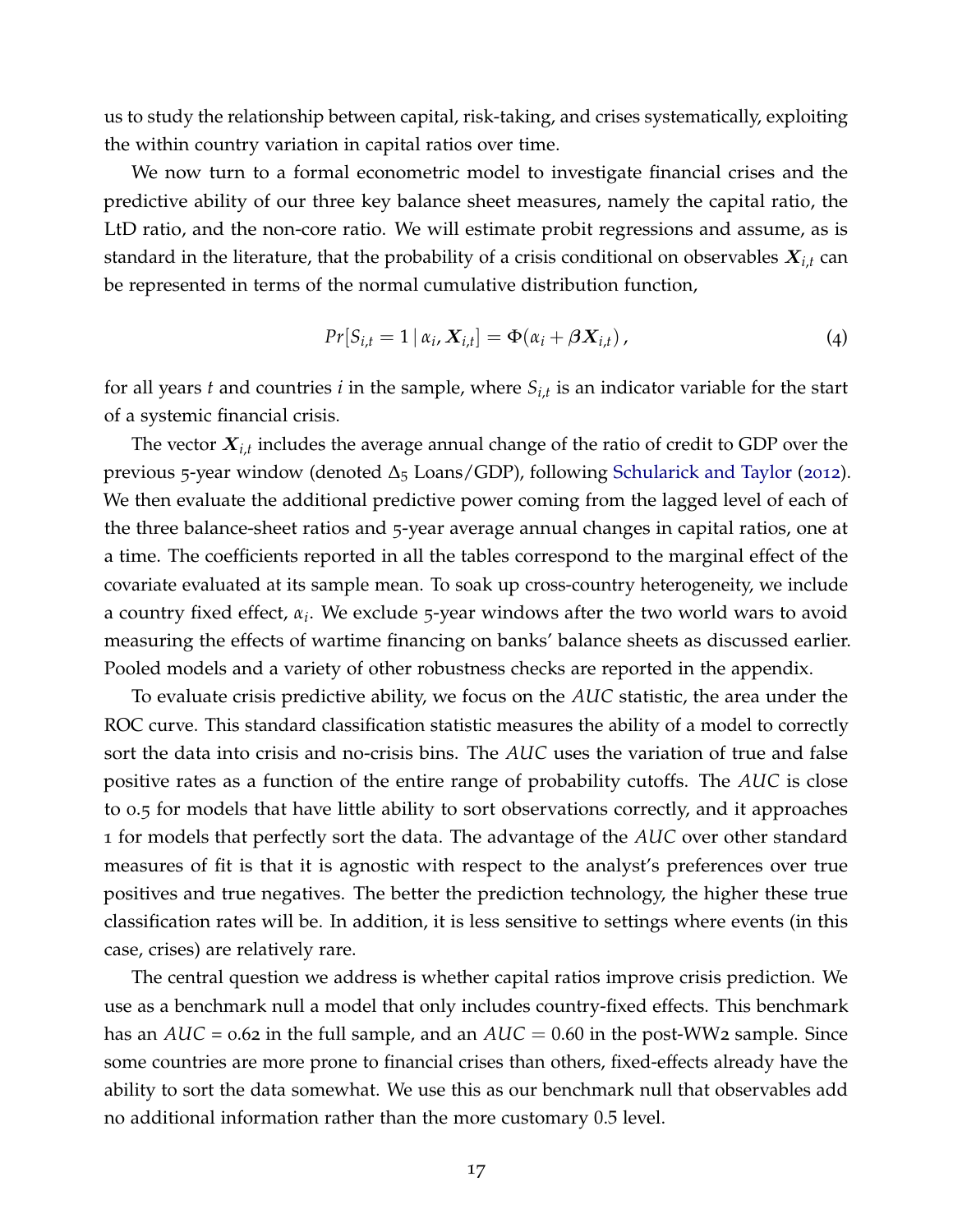<span id="page-19-0"></span>

|                          | (1)<br>Full         | (2)<br>Post         | (3)<br>Full         | (4)<br>Post         | (5)<br>Full         | (6)<br>Post                | (7)<br>Full         | (8)<br>Post         |
|--------------------------|---------------------|---------------------|---------------------|---------------------|---------------------|----------------------------|---------------------|---------------------|
| $\Delta_5$ Loans/GDP     | $0.85***$<br>(0.11) | $0.62***$<br>(0.07) | $0.84***$<br>(0.11) | $0.64***$<br>(0.07) | $0.59***$<br>(0.12) | $0.26***$<br>(0.09)        | $0.84***$<br>(0.12) | $0.17*$<br>(0.10)   |
| Capital ratio            | $0.17***$<br>(0.03) | 0.06<br>(0.23)      |                     |                     |                     |                            |                     |                     |
| $\Delta_5$ Capital ratio |                     |                     | $-0.07$<br>(1.09)   | 1.29<br>(1.90)      |                     |                            |                     |                     |
| LtD ratio                |                     |                     |                     |                     | $0.04***$<br>(0.02) | $0.05***$<br>(0.01)        |                     |                     |
| Non-core ratio           |                     |                     |                     |                     |                     |                            | $-0.01$<br>(0.02)   | $0.09***$<br>(0.01) |
| <b>AUC</b>               | 0.75<br>(0.03)      | 0.74<br>(0.05)      | 0.71<br>(0.03)      | 0.75<br>(0.05)      | 0.72<br>(0.03)      | 0.8 <sub>0</sub><br>(0.04) | 0.71<br>(0.03)      | 0.84<br>(0.03)      |
| Observations             | 1735                | 1004                | 1721                | 998                 | 1713                | 1004                       | 1671                | 1004                |

**Table 4:** *Multivariate probit models for systemic financial crises.*

*Notes*: The table shows probit classification models where the dependent variable is the financial crisis dummy and the regressors are lagged by one period. Coefficients are marginal effects. All models include country fixed effects. The null fixed-effects only model has an AUC = 0.62 (0.03) in the full sample and an AUC = 0.60 (0.06) in the post-WW2 sample. Clustered (by country) standard errors in parentheses.  ${}^*p$  < 0.10,  ${}^{**}p$  < 0.05,  ${}^{***}p$  < 0.01

[Table](#page-19-0) 4 shows the full and post-WW2 sample results for the specifications with covariates. As in [Schularick and Taylor](#page-41-0) ([2012](#page-41-0)), the credit variable is positively related to a higher probability of a crisis in all specifications. The model with 5-year annual average changes in credit/GDP as a single predictor variable (not reported) has an *AUC* = 0.70 in the full sample, and an  $AUC = 0.74$  in the post-WW<sub>2</sub> sample, statistically different from the fixed effect null model (with *AUC* = 0.62 or 0.60). In column (1), for example, the coefficient of 0.85 means that a 2 percentage point increase (about 1 standard deviation) in the average annual loans to GDP ratio would increase the probability of a crisis by 1.7 percentage points, all else equal. Note that crises happen about  $5\%$  of the time in the full sample, so this is a considerable boost in crisis risk.

We see that models that include the unweighted capital ratio typically have the "wrong" sign. Higher capital is associated with *higher* crisis risk. The effects are economically small. A 2 percentage point boost to capital (an oft discussed figure for countercyclical buffers) raises the crisis probability by 0.34 percentage points in the full sample, for the specification in column (1).

The coefficient on the loan-to-deposits ratio in column (5) is more intuitive and statistically significant though economically small. A 10 percentage point increase in this ratio (about 1 standard deviation) boosts crisis risk by 0.4 percentage points. Lastly, the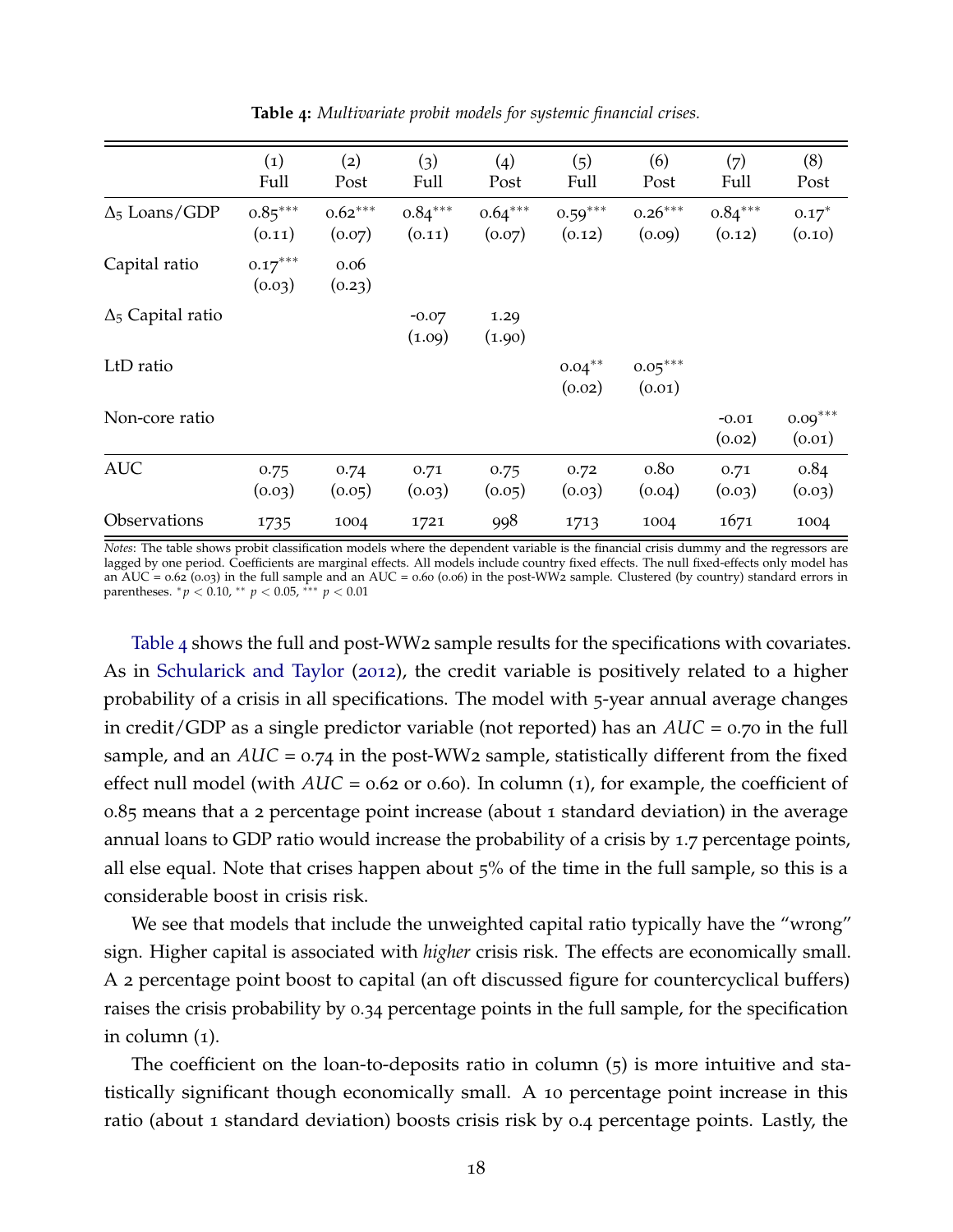model based on the non-core ratio and displayed in column (7) has an *AUC* = 0.71, almost equivalent to the credit-only null model in the full sample.

The post-WW2 results have a similar flavor but with a few notable differences. The levels and changes of the capital ratio now both have a positive coefficient and add no meaningful predictive value. The coefficient on the loan-to-deposits ratio is highly significant and yields some improvement in predictive ability: *AUC* rises from 0.74 in the credit-only model, to 0.80 using the LtD ratio in column (6). For the post-WW2 sample, the non-core ratio also enters significantly, with the expected sign (more non-traditional funding predicts crisis risk), and with further improvement in predictive ability, as the *AUC* increases to 0.84 in column (8). These results reiterate that, in the post-WW2 era, it was credit expansion and the debt funding structure of banks, not capital ratios, that best predicted crisis risk.

# 4.1. Additional controls, market-based capital, and subsamples

Why is there no visible association between bank capital and crisis risk? One explanation may be that the markets force banks to adjust capital endogenously if the riskiness of assets changes. Variations in the simple capital ratio might then not properly proxy for changes in the underlying risk-adjusted capital ratio. Controlling for asset and macroeconomic risks will thus be an important task, but not the only one. We will also study the capital-crisis nexus replacing the book value of capital with a market-based measure. We also explore the stability of our core results across a variety of additional specifications described briefly here and in more detail in the appendix.

However, all these checks reinforce the central message from [Table](#page-19-0) 4: there is very little evidence linking capital, as a measure of skin in the game, and subsequent crises. This is a statement about the absence of predictive ability of the capital ratio, but it has interesting implications on its own. It means that our current system of global banking regulation is based on a variable that is not correlated with the outcomes that we care the most about—namely, reducing the incidence of financial crises.

## 4.2. Controlling for asset risk

[Table](#page-21-0) 5 includes controls for macroeconomic risks, asset prices, and the market's perception of the riskiness of banks' balance sheets. For the latter we use the bank equity risk premiums constructed by [Baron and Xiong](#page-38-0)  $(2017)^{11}$  $(2017)^{11}$  $(2017)^{11}$  $(2017)^{11}$  $(2017)^{11}$  In addition to risk premiums, we control for house price booms, proxied by 5-year average changes in real house prices, and the volatility

<span id="page-20-0"></span><sup>&</sup>lt;sup>11</sup>When data on bank index excess returns is not available, we use excess returns on the broad stock market index from Jordà, Knoll, Kuvshinov, Schularick, and Taylor ([2019](#page-40-18)) instead.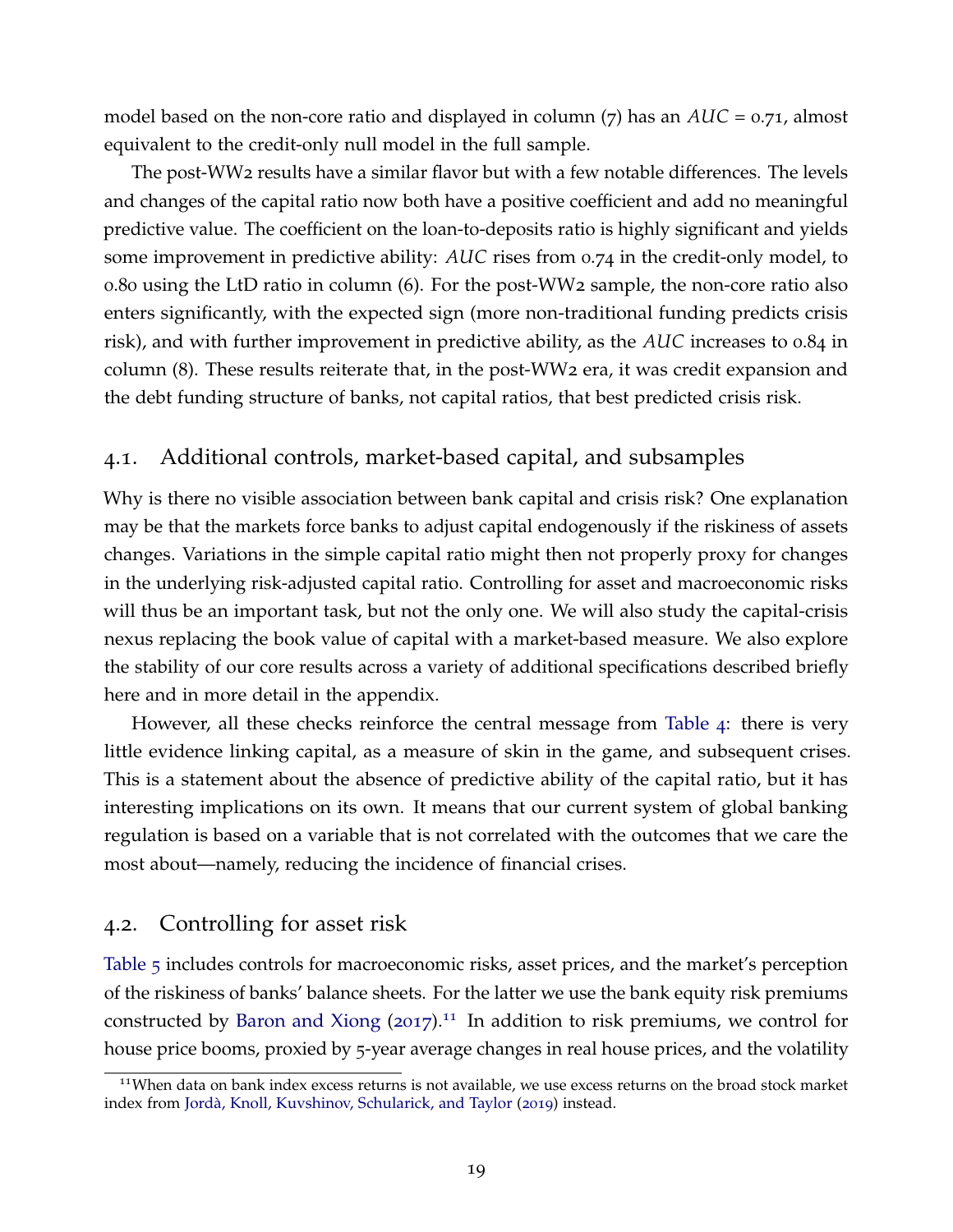<span id="page-21-0"></span>

|                          | $\left( 1\right)$<br>Full | (2)<br>Full                | (3)<br>Post                | (4)<br>Post       | (5)<br>Full         | (6)<br>Full         | (7)<br>Post         | (8)<br>Post       |
|--------------------------|---------------------------|----------------------------|----------------------------|-------------------|---------------------|---------------------|---------------------|-------------------|
| $\Delta_5$ Loans/GDP     | $0.93***$<br>(0.10)       | $0.70***$<br>(0.10)        | $0.40***$<br>(0.13)        | $0.26*$<br>(0.14) | $0.94***$<br>(0.11) | $0.71***$<br>(0.11) | $0.41***$<br>(0.13) | $0.27*$<br>(0.16) |
| Capital ratio            | $0.16***$<br>(0.05)       | $0.16***$<br>(0.06)        | 0.09<br>(0.18)             | 0.01<br>(0.19)    |                     |                     |                     |                   |
| $\Delta_5$ Capital ratio |                           |                            |                            |                   | 0.33<br>(1.22)      | 0.71<br>(1.14)      | 0.72<br>(1.67)      | 1.07<br>(1.66)    |
| Macrocontrols            | Yes                       | Yes                        | Yes                        | Yes               | Yes                 | Yes                 | Yes                 | Yes               |
| Asset prices             | N <sub>o</sub>            | Yes                        | No                         | Yes               | No                  | Yes                 | No                  | Yes               |
| <b>AUC</b>               | 0.74<br>(0.03)            | 0.8 <sub>0</sub><br>(0.03) | 0.8 <sub>0</sub><br>(0.05) | 0.83<br>(0.04)    | 0.72<br>(0.03)      | 0.79<br>(0.03)      | 0.80<br>(0.04)      | 0.83<br>(0.04)    |
| Observations             | 1582                      | 1277                       | <b>988</b>                 | 887               | 1570                | 1274                | 984                 | 884               |

**Table 5:** *Multivariate probit models for systemic financial crises, controlling for asset risk.*

*Notes*: The table shows probit classification models where the dependent variable is the financial crisis dummy. All models include country fixed effects. Coefficients are marginal effects. Macrocontrols include volatilities of real GDP per capita, inflation, loans-to-GDP and short-term interest rates as well as averaged real GDP per capita growth, inflation, and short term interest rates over the previous five years. Asset risks include average changes of real house prices and the volatility of house price growth over the previous five years and three lags of log excess returns on the bank index if available, on the general index otherwise. See text. Clustered (by country) standard errors in parentheses. <sup>∗</sup> *p* < 0.10, ∗∗ *p* < 0.05, ∗∗∗ *p* < 0.01

of house price growth over the preceding 5-year window. Interest rate or inflation volatility, as well as other macroeconomic risks could also affect the riskiness of banks' balance sheets. We control for these factors by including the volatilities of GDP growth, inflation, short-term interest rates, and loans-to-GDP changes over the preceding 5-year window, as well as GDP per capita growth, inflation, and short-term interest rates.

We first add these macroeconomic controls to the respective baseline model using longand short-run variation in capital ratios in the full and post-WW2 sample in [Table](#page-21-0) 5, in the odd-numbered columns. As for the asset price controls, the house price variables and bank equity risk premiums are only available for a subset of observations, so these regressors are added subsequently, in the even-numbered columns.

Summing up, all specifications in this table result in marginal effects nearly identical to those reported in [Table](#page-19-0) 4. This is true after controlling for a wide range of financial and macroeconomic risk factors and it holds when analyzing long-term variation using levels of the capital ratio (columns 1 to 4) or whether focusing on short-term variation using  $5$ -year average annual changes in capital ratios instead (columns 5 to 8). The coefficient on bank capital always enters with the "wrong" sign: more capital predicts a higher, not lower risk of crisis.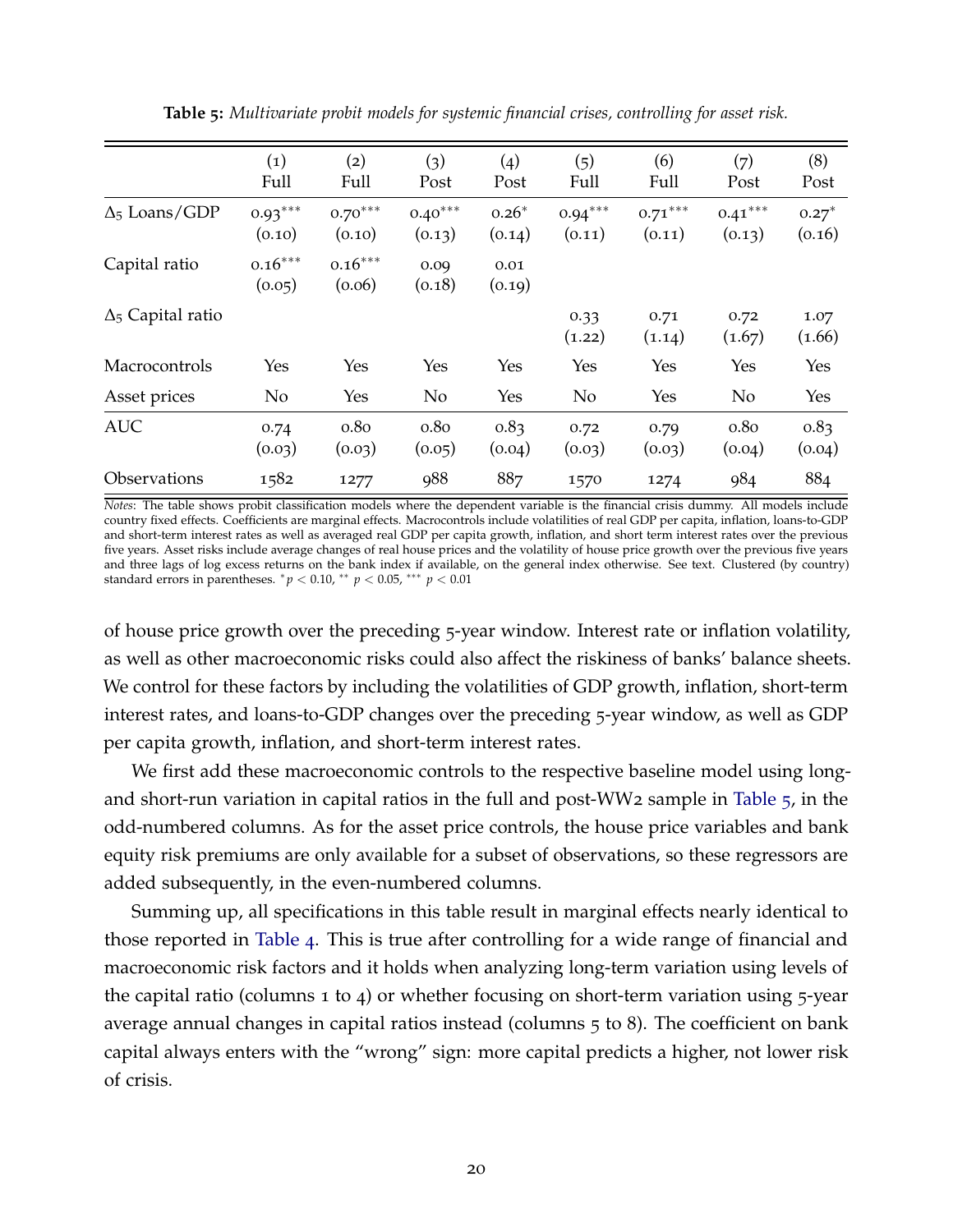|                                       | $\left( 1\right)$   | (2)               | (3)                 | (4)            |
|---------------------------------------|---------------------|-------------------|---------------------|----------------|
| $\Delta_5$ Loans/GDP                  | $0.85***$<br>(0.23) | 0.14<br>(0.21)    | $0.98***$<br>(0.29) | 0.11<br>(0.19) |
| Market-based capital ratio            | 0.03<br>(0.12)      | $-0.16$<br>(0.12) |                     |                |
| $\Delta_5$ Market-based capital ratio |                     |                   | 0.62<br>(0.88)      | 0.24<br>(0.53) |
| Macrocontrols                         | No                  | Yes               | No                  | Yes            |
| House Price Changes                   | No                  | <b>Yes</b>        | No                  | Yes            |
| <b>AUC</b>                            | 0.68<br>(0.07)      | 0.77<br>(0.06)    | 0.68<br>(0.07)      | 0.83<br>(0.04) |
| Observations                          | 413                 | 410               | 348                 | 348            |

<span id="page-22-0"></span>**Table 6:** *Multivariate probit models for systemic financial crises, market-based capital ratio, controlling for asset risk.*

*Notes*: The table shows probit classification models where the dependent variable is the financial crisis dummy. All models include country fixed effects. Coefficients are marginal effects. Macrocontrols include volatilities of real GDP per capita, inflation, loans-to-GDP and short-term interest rates as well as averaged real GDP per capita growth, inflation, and short term interest rates over the previous five years. House price variables include average growth of real house prices and the volatility of house price growth over the previous five years. See text. Clustered (by country) standard errors in parentheses. <sup>∗</sup> *p* < 0.10, ∗∗ *p* < 0.05, ∗∗∗ *p* < 0.01

## 4.3. Market value of capital

So far, our results suggest that accounting-based capital ratios have little predictive power for financial distress. [Haldane](#page-40-19) ([2011](#page-40-19)) reports a similar finding, and proposes using marketbased capitalization indicators in addition to accounting data. While we included market returns as controls above, we now focus on a direct measure of market-based capitalization. On the right hand side of [Table](#page-22-0) 6 we replace the book value of bank capital as a predictor with a market valuation-based capital ratio. We use data from Datastream on the price-tobook ratios for country level bank indices to compute this measure. Including this data causes our sample size to change substantially as the price-to-book ratio is only available for 14 of our 17 sample countries starting in 1973 or later.<sup>[12](#page-22-1)</sup>

Based on the price-to-book ratio and our balance sheet data, we compute market leverage  $as:13$  $as:13$ 

Market Leverage 
$$
\equiv
$$
  $\frac{\text{Market Value of Equity}}{\text{Book Value of Assets}} = \text{Price-to-book Ratio} \times \text{Capital Ratio}$ . (5)

<span id="page-22-2"></span><span id="page-22-1"></span><sup>&</sup>lt;sup>12</sup>There is insufficient data on price-to-book ratios for bank indices in Finland, Norway and Sweden.

 $13$ Note that the price-to-book ratio is market value divided by book value of equity and our capital ratio was defined as book value of capital divided by total assets. The price-to-book measure is only available for listed banks contained in the bank index. Hence, we have to assume that this ratio is representative for the entire banking sector.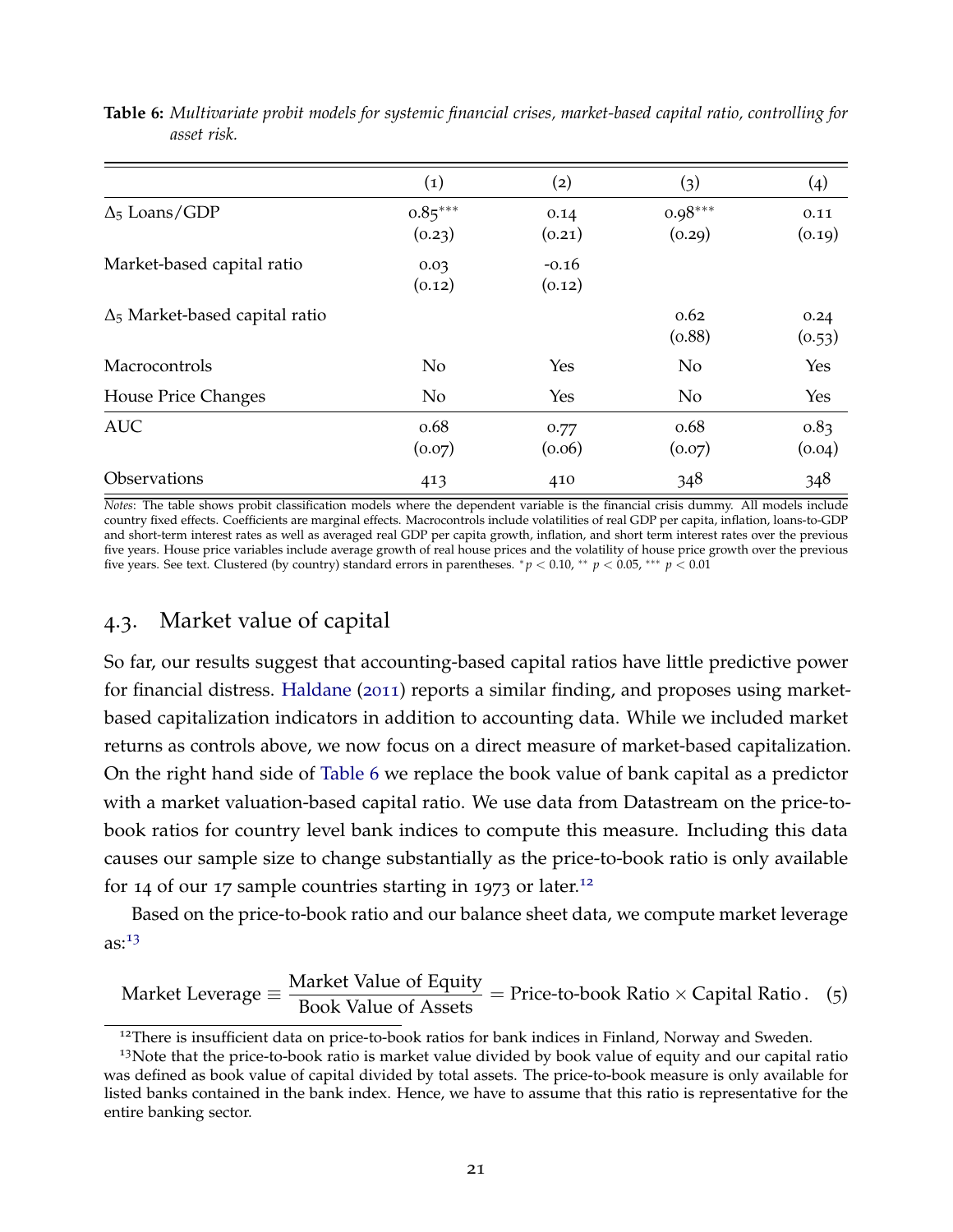Column (1) of [Table](#page-22-0) 6 shows that, even with this measure, there is still no systematic relationship between bank capital and banking crises. Moreover, measured by the *AUC*, the market capital measure does not add any predictive power. In column (2) we additionally control for macroeconomic risks and house price changes and their volatility. We do not include bank risk premiums here, as bank equity risk premiums are closely related to changes in market capitalization. The coefficient on capital turns negative (the "right" sign), but remains insignificant, in just this one specification. Columns (3) and (4) confirm that short-run variation in this measure is unrelated to crisis risk. In short, the results are in line with our previous findings.

# 4.4. Other robustness checks

The appendix presents a large battery of additional robustness tests, briefly described here.

**Clustering** In [Table A.](#page-50-0)6 and [Table A.](#page-50-1)7 we repeat our two main specifications additionally clustering standard errors on the year dimension to deal with possible cross-sectional correlation, but the results remain unchanged.

**Deposit insurance** Deposit insurance could affect the link between capital and crisis risk. Hence, we explore the stability of our results, and in [Table A.](#page-51-0)8 we estimate our baseline specification separately for country-year observations with and without a deposit insurance scheme in place. The coefficients for the capital ratio remain insignificant and do not improve predictive ability.

**Heterogeneity within banking systems** Aggregate capital ratios could mask substantial heterogeneity within banking systems. Risks could be concentrated in a few, systemically important institutions or in a subset of banks with very low capital ratios. We employ more granular data in [Table A.](#page-52-0)9 and [Table A.](#page-54-0)10 to study whether the performance of the capital ratio as a crisis predictor improves when we focus on the largest banks in each country or when we focus on the distribution within a banking system based on a case study of the Italian banking sector. In both cases, capital ratios remain poor predictors of crisis risks.

**Booms split by the preceding level of capital** If more skin in the game induces prudent behavior by banks, we would expect to find in the data that credit booms starting at high levels of bank equity are less likely to end in a crisis than credit booms financed with less equity. In [Table A.](#page-55-0)11, however, we find no difference between high and low capital booms.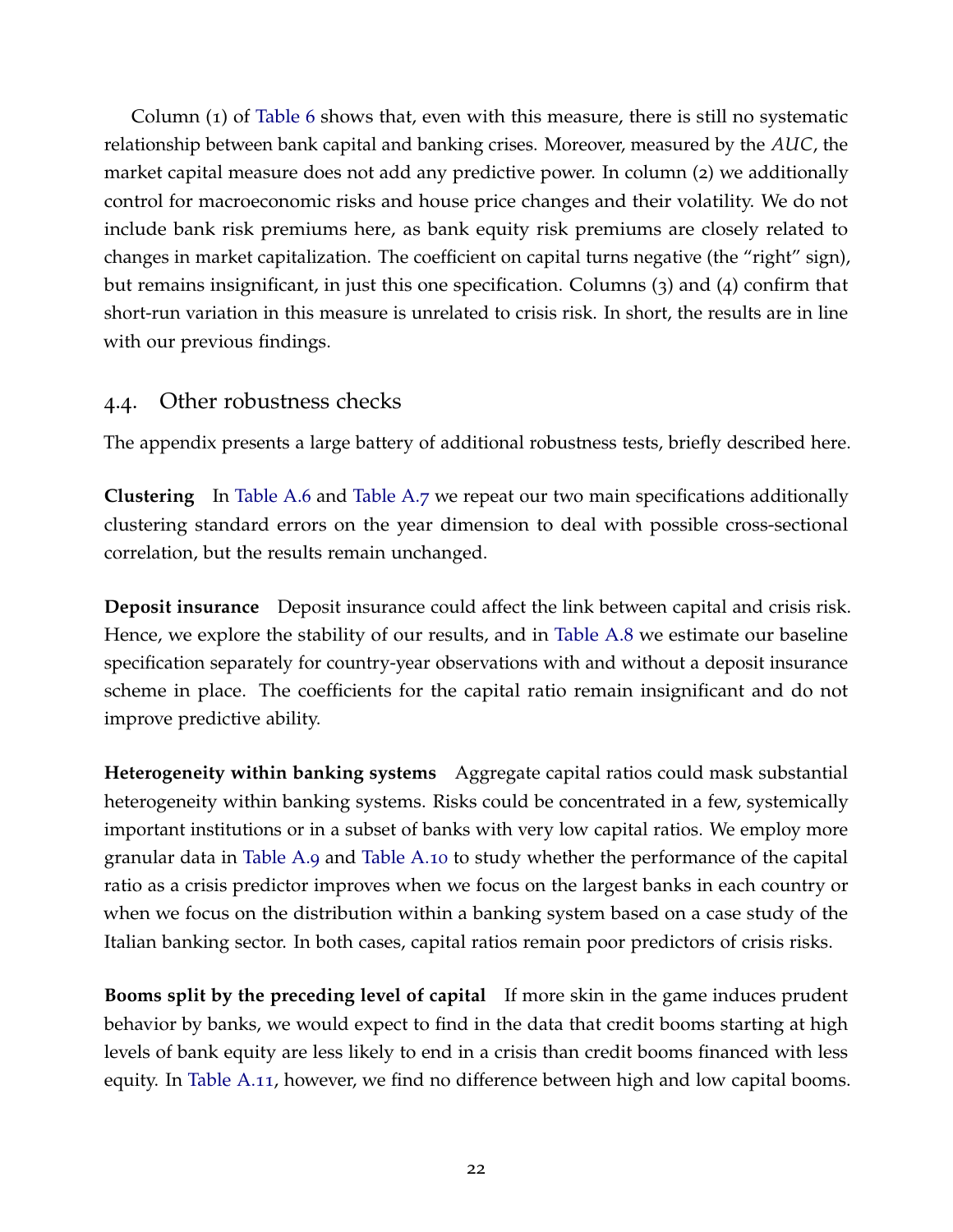**Split samples by period** In Tables [A.](#page-57-0)12 and A.13 we present unconditional correlations from probit specifications including only fixed effects in the full and post-WW2 samples. [Table A.](#page-58-0)14 shows that there is no systematic relationship between capital ratios and financial crises in a pre-1914 sample with little or no bank regulation in many countries.[14](#page-24-0)

**Saturated model** [Table A.](#page-59-0)15 shows results where we start from a full model including the change in credit-to-GDP, the capital ratio, and the non-core ratio. We then drop one variable at a time. The resulting decline in predictive accuracy from dropping the capital ratio is small relative to dropping the other variables, and the coefficient has the "wrong" positive sign in the full sample.

**Further subsamples and crisis chronologies** We then exclude the 2007–08 financial crisis [\(Table A.](#page-62-0)18), and repeat the analysis excluding the UK and the US. [\(Table A.](#page-63-0)19) since these two countries have historically the largest share of shadow banking activities. Additionally, we test robustness to the inclusion of country-decade fixed effects into the probit specifications [\(Table A.](#page-65-0)21) to control for unobservable long-run changes across countries. [Table A.](#page-66-0)22 employs a different crisis chronology that is based on crashes in the bank equity index [\(Baron, Verner, and Xiong](#page-38-17) [2018](#page-38-17)), but capital ratios are also unrelated to these crashes.

**IV estimate** Many results here, and in the appendix, show that higher capital is weakly, but positively associated with higher crisis risk. As discussed above, one explanation could be that bank capital is endogenously determined. Specifically, our controls for asset risk may not entirely pick up the reality (or perception) that a bank with risky positions may hold or be forced to hold more capital. How much could endogeneity bias still matter here?

Ideally, an instrumental variable would be needed to capture exogenous variation in capital—a tall order. Given data availability, the best we can devise is past return on assets, a common source of voluntary capital expansions (Appendix [U\)](#page-67-0). The first stage shows this candidate IV is strong, but as always the exclusion restriction cannot be formally evaluated. Assuming that, and controlling for credit growth and risk premiums, changes in return on assets are otherwise unrelated to crisis risk, and it can serve as an instrument for bank capital. Subject to these caveats, [Table A.](#page-68-0)23 shows Conditional IV estimates. Here, capital ratios are still not associated with crisis risk: the point estimate is negative, but is economically (and statistically) very weak. This exercise goes to show that the purported strong negative association between capital and crisis risk is hard to find.

<span id="page-24-0"></span><sup>&</sup>lt;sup>14</sup>For completeness, Tables [A.](#page-57-0)16 and A.17 repeat the estimates of Tables A.12 and A.13, but without fixed effects to account for the possibility that the fixed effects capture cross-country differences in capital ratios and their effects on crisis risks.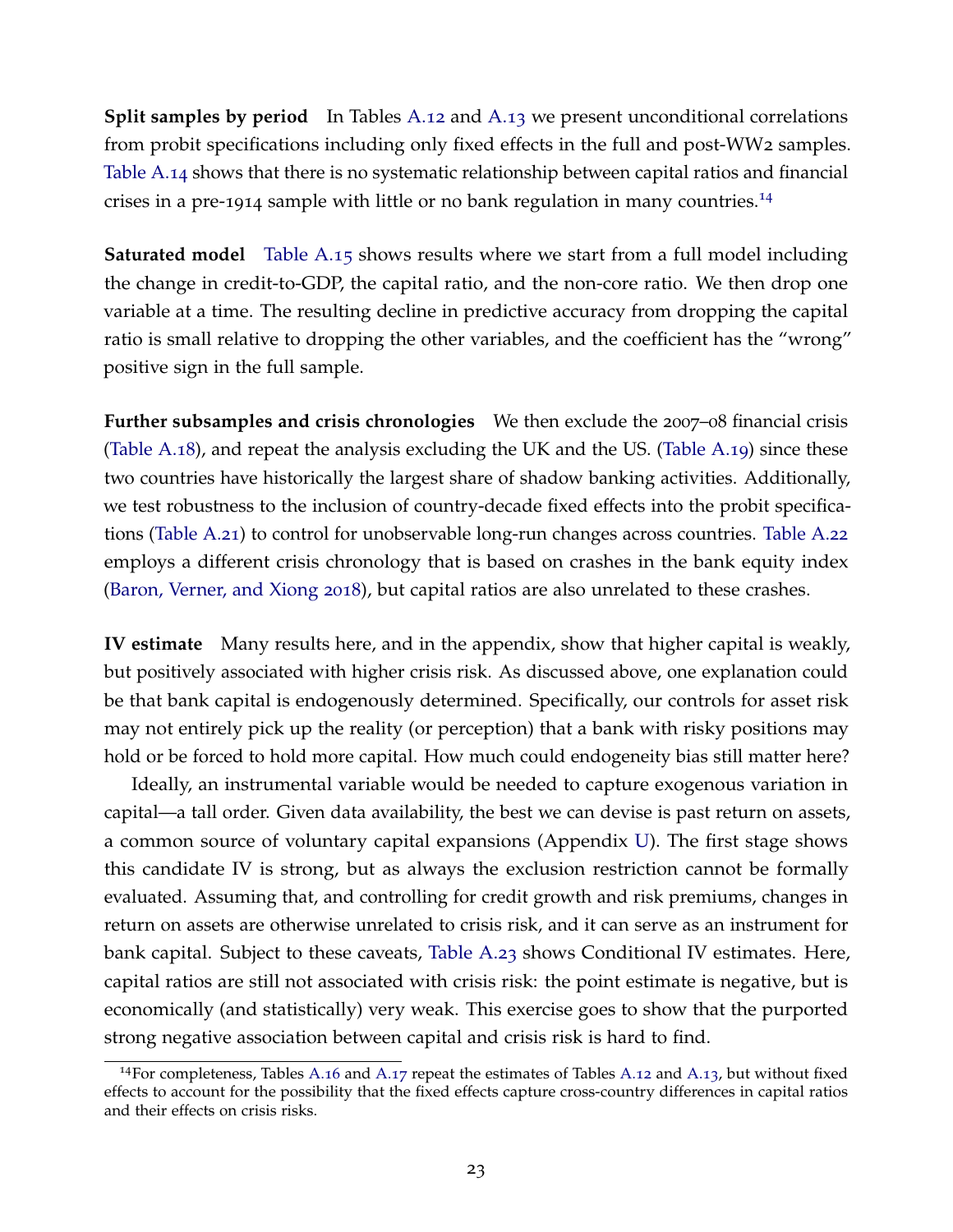The results of all these tests confirm our findings: credit growth, the LtD ratio and the non-core ratio are significant predictors of financial crisis, but the capital ratio exhibits a weak or non-existent predictive relationship with crisis risk.

### 5. Capital ratios and bank stock returns

A different approach to analyzing the role of bank capital is by examining its relation to the returns on bank stocks. In recent work, [Baron and Xiong](#page-38-0) ([2017](#page-38-0)) show that loan growth predicts lower subsequent returns to bank equity—there is little evidence that investors ask for compensation for rising risks during credit booms. In line with behavioral theories of credit cycles, the equity market does not appear to price the risks stemming from rapid credit expansions. Current regulation builds on bank capital as indicator of bank risk. So is this reflected in stock returns? Does the capital ratio help predict stock returns going forward and signal rising risks in the way that asset-side quantities do?

**Predicted bank stock returns** To test this, we ask whether balance sheet ratios are correlated with future returns on bank stocks. This is a useful check of whether capital ratios contain valuable information for regulators. We follow [Baron and Xiong](#page-38-0) ([2017](#page-38-0)) and regress bank index excess returns on bank balance sheet ratios using credit growth and equity index dividends as controls using the following specification:

$$
r_{i,t+h}^{bank} - r_{i,t+h}^f = \alpha_{h,i} + \beta \mathbf{X}_{i,t} + \epsilon_{i,h} \,, \tag{6}
$$

where  $r_{i,t+h}^{bank}$  is the horizon-*h* cumulative log-return on bank equity, and  $r_{i}^{f}$  $\sum_{i,t+h}^{f}$  the corresponding log-return using the safe rate.

[Table](#page-26-0) 7 reports the estimates of this regression for each balance sheet variable of interest. Note that we standardize all explanatory variables at the country level and use only past observations to avoid any look-ahead bias. [Table A.](#page-73-0)27 shows the results where these controls are omitted for completeness. The results are very similar.

Columns (1)–(3) in Panel A in [Table](#page-26-0) 7 are the baseline results with only ∆3*Loans*/*GDP* and bank equity index dividend yield as regressors. Columns (1)–(3) confirm the core result from [Baron and Xiong](#page-38-0) ([2017](#page-38-0)) showing that an increase in the credit-to-GDP ratio over a three-year window is associated with lower bank equity returns going forward.

Next, Panel B looks at the additional explanatory power of the capital ratio measured two ways: first, in levels (columns (1)–(3)); and, second, over a three-year period (columns (4)–(6)). In both cases, higher capital ratios signal lower returns, but the standard errors are large and the fit is almost the same as the baseline regression in panel A.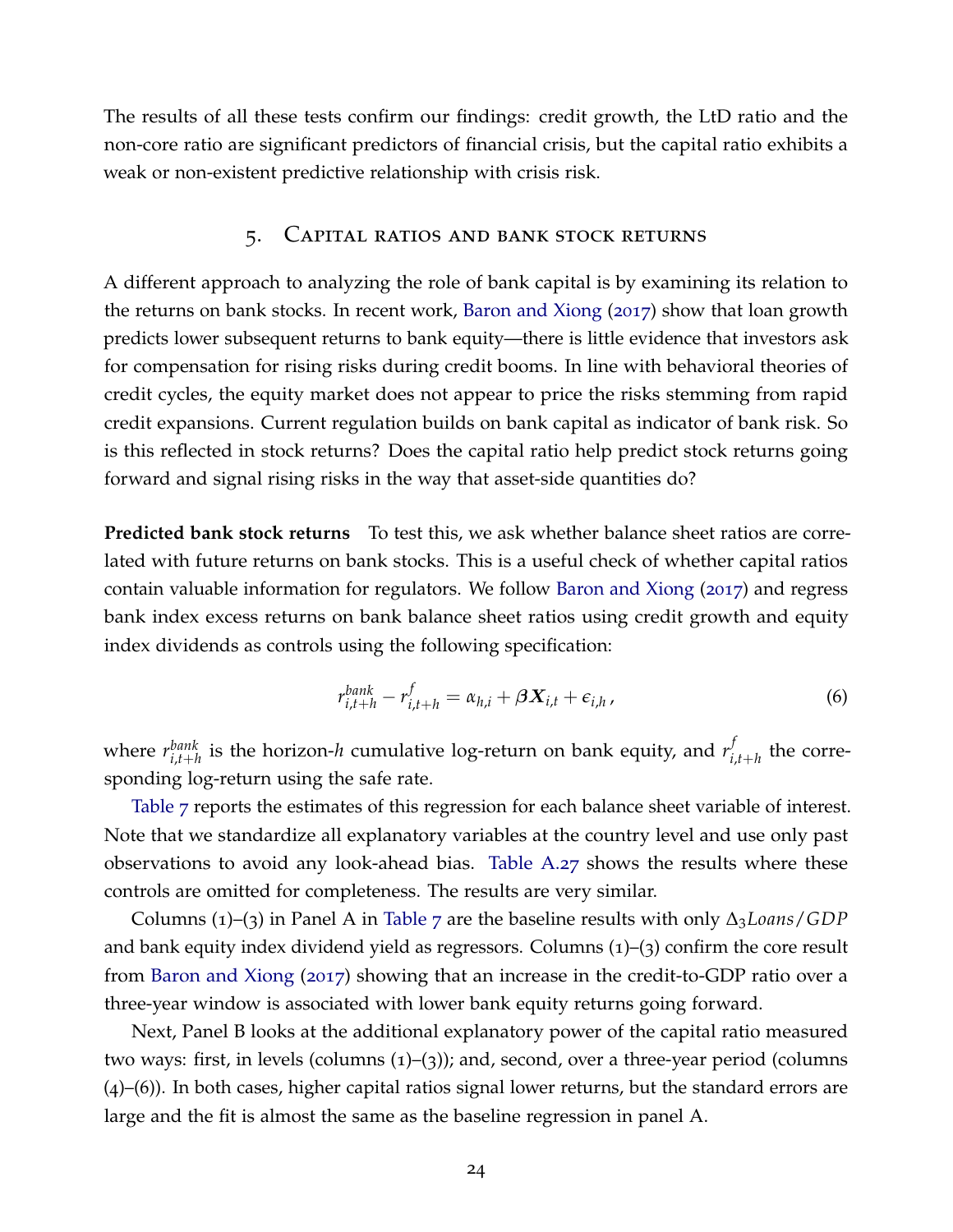<span id="page-26-0"></span>

| Cumulative returns | $\left( 1\right)$     | (2)                       | (3)         | (4)      | (5)                            | (6)      |  |  |
|--------------------|-----------------------|---------------------------|-------------|----------|--------------------------------|----------|--|--|
|                    | 1-year                | 2-year                    | 3-year      | 1-year   | 2-year                         | 3-year   |  |  |
| Panel A            |                       | RHS: $\Delta_3$ Loans/GDP |             |          | RHS: $\Delta_3$ Assets/GDP     |          |  |  |
| See column header  | $-0.042***$           | $-0.083***$               | $-0.108***$ | $-0.006$ | $-0.007$                       | $-0.021$ |  |  |
|                    | (0.005)               | (0.011)                   | (0.017)     | (0.008)  | (0.015)                        | (0.026)  |  |  |
| $R^2$              | 0.034                 | 0.049                     | 0.060       | 0.035    | 0.050                          | 0.062    |  |  |
| Observations       | 885                   | 859                       | 832         | 885      | 859                            | 832      |  |  |
| Panel B            |                       | RHS: Capital ratio        |             |          | RHS: $\Delta_3$ Capital ratio  |          |  |  |
| See column header  | $-0.050$              | $-0.101$                  | $-0.145$    | $-0.032$ | $-0.036$                       | $-0.007$ |  |  |
|                    | (0.047)               | (0.083)                   | (0.116)     | (0.022)  | (0.043)                        | (0.064)  |  |  |
| $R^2$              | 0.037                 | 0.054                     | 0.066       | 0.037    | 0.051                          | 0.060    |  |  |
| Observations       | 885                   | 859                       | 832         | 885      | 859                            | 832      |  |  |
| Panel C            |                       | RHS: $\Delta_3$ LtD ratio |             |          | RHS: $\Delta_3$ Non-core ratio |          |  |  |
| See column header  | $-0.014$ <sup>*</sup> | $-0.026*$                 | $-0.025$    | 0.005    | 0.009                          | $-0.004$ |  |  |
|                    | (0.008)               | (0.015)                   | (0.020)     | (0.007)  | (0.011)                        | (0.015)  |  |  |
| $R^2$              | 0.034                 | 0.049                     | 0.058       | 0.033    | 0.047                          | 0.057    |  |  |
| Observations       | 873                   | 847                       | 820         | 859      | 833                            | 806      |  |  |

**Table 7:** *Balance sheet measures and mean returns on the bank equity index.*

*Notes*: The dependent variable is the log excess return on the bank equity index from [Baron and Xiong](#page-38-0) ([2017](#page-38-0)) cumulated over *h* years, where *h* is specified in the column header. All specifications include ∆<sup>3</sup> Loans/GDP and bank equity index dividend yield as control variables (with the exception of ∆<sup>3</sup> Loans/GDP in the first three columns of Panel A these results are nor reported). All RHS variables are standardized at the country level using past data to avoid look-ahead bias. All specifications include country fixed effects. Standard errors in parentheses are computed using the Driscoll-Kraay method accounting for autocorrelation of up to 17 lags (the mean of results using the automatic bandwidth selection in individual country time series regressions). \*, \*\*, \*\*\* indicate significance at the 0.1, 0.05, 0.01 level, respectively.

Finally, Panel C examines the two liquidity ratios we discussed earlier. We find that increasing loan-to-deposit ratios (columns  $(1)$ – $(3)$ ) are somewhat informative and are associated with lower returns to bank shareholders, but the effect is very mild (the effects are larger in the univariate analysis reported in [Table A.](#page-73-0)27 not surprisingly).

Unlike quantity measures of asset growth, and insofar as one can interpret the capital ratio as a proxy for incentive-driven risk taking, we find that the capital ratio is *not* associated with future banking sector risks. Liquidity ratios contain some information, but in line with the idea of belief-driven credit cycles, asset-side quantity measures—such as loan growth—signal impending risks more effectively. In sum, the evidence on return predictability is also consistent with the view that risk-taking in credit booms is not closely linked to "skin in the game" explanations based on capital.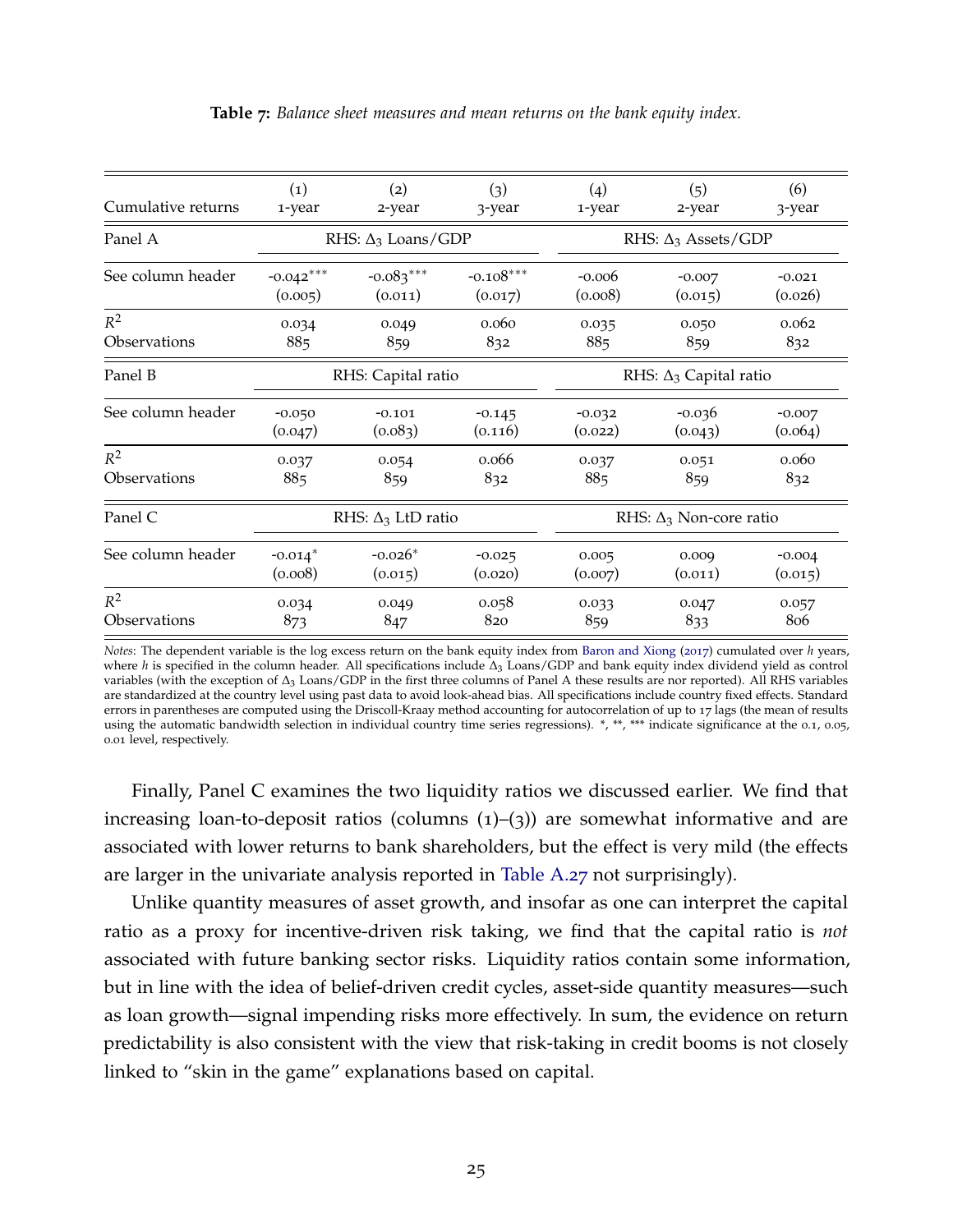**Discussion** The evidence presented above does not suggest that capital ratios play an important role in signaling imminent crisis risk or future declines in bank stock returns. Our analysis, based on long-run cross-country data, confirms the results of studies that rely on shorter samples with fewer countries (see, e.g., [Cihak and Schaeck](#page-39-18) [2010](#page-39-18); [Barth, Caprio,](#page-38-16) [and Levine](#page-38-16) [2006](#page-38-16)). Historically, credit booms—and the repricing of risk that often follows them—appear to have overwhelmed even the highest of capital buffers. Credit booms are equally dangerous whether levels of bank capital are high or low.

Rather, the evidence suggests that the disciplining effects of bank capital are absent when they presumably matter most: during credit booms (Jiménez et al. [2017](#page-40-17)). This finding is consistent with work that points to the overoptimism of insiders and market-wide neglect of crash risk during credit booms [\(Kindleberger](#page-40-5) [1978](#page-40-5); [Minsky](#page-41-4) [1986](#page-41-4); [Shiller](#page-41-5) [2000](#page-41-5); [Bordalo,](#page-38-1) [Gennaioli, and Shleifer](#page-38-1) [2018](#page-38-1)). This core result is robust to a whole battery of controls for asset and macroeconomic risk factors. Moreover, we find that the association between bank capital and crisis risk is weak across a wide range of regulatory and economic environments.

Capital ratios typically do not change much during the credit boom run-up to banking crises. [Figure](#page-15-1) 5 has shown that changes in the liability composition observed during credit booms are mostly in the mix between deposits and non-core liabilities, and not in the mix between capital and debt. Moreover, the market value of equity capital is endogenous and often surges during the boom. [He and Krishnamurthy](#page-40-9) ([2013](#page-40-9)) therefore argue that intermediary leverage is counter-cyclical. From a historical perspective, given our new data, this seems quite plausible.

Market-based capital ratios do not outperform book measures of capital as crisis predictors. Equity investors typically fail to spot the risks that build up during credit booms, as [Baron and Xiong](#page-38-0) ([2017](#page-38-0)) have argued and our return predictability results also show. Our findings suggest that this failure is more closely related to the risks associated with quantity-based measures than with the debt-capital mix and its incentive effects.

However, liquidity matters. Rising loan-to-deposit ratios and non-deposit funding presage banking crises. Growing maturity mismatch and exposure to uninsured short-term debt pose a measurable threat to financial stability, in line with the seminal insights offered by [Diamond and Dybvig](#page-39-5) ([1983](#page-39-5)).

#### 6. Bank capital and the severity of financial crisis recessions

Although modern financial history provides little evidence that higher levels of bank capital are associated with safer financial systems, could they facilitate the recovery from a crisis? This is the question we investigate in this section. Higher capital ratios are indeed associated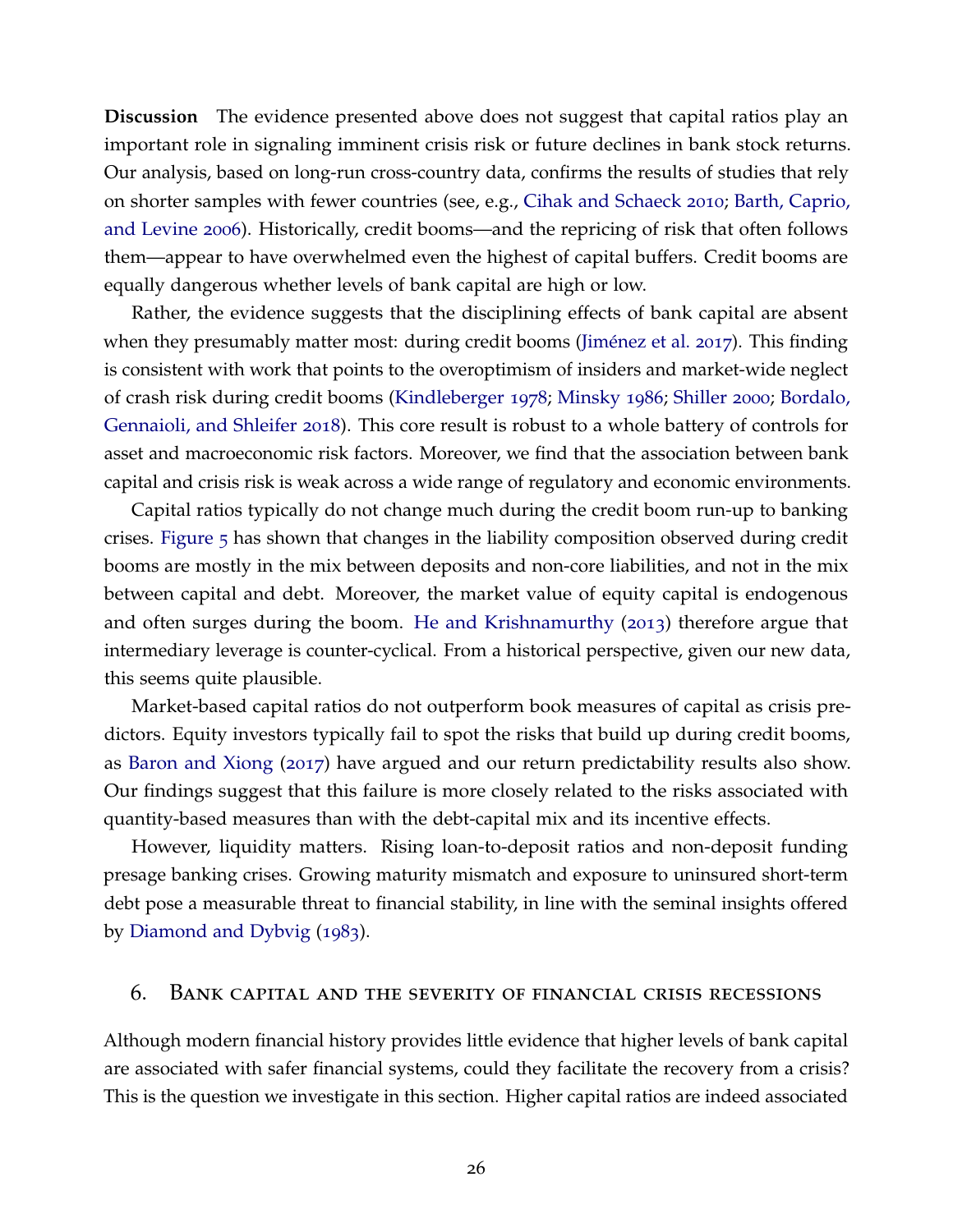with milder recessions and swifter recoveries from financial crises. This finding echoes recent empirical work by [Cecchetti, King, and Yetman](#page-39-7) ([2011](#page-39-7)) and [Berkmen, Gelos, Rennhack,](#page-38-5) [and Walsh](#page-38-5) ([2012](#page-38-5)) on the 2007–08 financial crisis and adds nuance to the characterization of financial crisis recoveries reported by Jordà, Schularick, and Taylor ([2013](#page-40-0)). The results are consistent with recent models of macroeconomic amplification through the balance sheets of levered financial intermediaries (e.g., [Adrian and Boyarchenko](#page-38-18) [2012](#page-38-18)). Furthermore, they add an aggregate dimension to empirical results on the real effects of shocks to financial intermediaries (e.g., [Peek and Rosengren](#page-41-9) [2000](#page-41-9); [Khwaja and Mian](#page-40-8) [2008](#page-40-8); Jiménez et al. [2017](#page-40-17)). These results also show that the variation in leverage ratios that we measure do capture fluctuations in the risk exposure of banks, linking the first and the second part of the paper.

The experiments that we conduct are straightforward. We take bank capital at its pre-treatment level. Crises, by virtue of being largely unpredictable with respect to capital, act as a quasi-random assignment mechanism that permits us a direct comparison of their aftermath for different levels of capital. We use local projections to conduct this type of experiment (Jordà [2005](#page-40-20)) to allow for appropriate control.

In particular, we focus on recession episodes and split these into *financial* recessions (recessions associated with a financial crisis in a ±2 year window), and *normal* recessions (all others), as in Jordà, Schularick, and Taylor  $(2013)$  $(2013)$  $(2013)$ . We further split financial recessions into two bins depending on whether the one-period lagged capital ratio of the banking sector at the onset of the recession is above or below the historical average.

This simple setup provides a clean benchmark that is easy to grasp. Later, we extend the analysis by conditioning on a rich set of controls. We want to ensure that any differences we find for different levels of the capital ratio are not explained by alternative omitted observable factors. Though not reported here, we also experimented with a split of normal recessions based on the capital ratio. However, we do not find any significant differences between them, a finding that is echoed in subsequent analysis.

The dependent variable is defined as the difference in 100 times the log of real GDP per capita from the year when the recession starts  $t(p)$ , to *h* years later  $t(p) + h$ , and written as  $\Delta_h y_{i,t(p)}$ . The notation  $t(p)$  refers to the calendar time period *t* where the business cycle peak *p* takes place. We use the [Bry and Boschan](#page-38-19) ([1971](#page-38-19)) algorithm to determine *t*(*p*). At yearly frequency, this algorithm exactly matches the NBER peak dating for the US. The definition of the dependent variable can be interpreted as the cumulative growth of real GDP per capita between the business cycle peak and *h* years later. The specification includes country fixed effects.

We define an indicator variable, *di*,*t*(*p*) , is used to distinguish normal from financial crisis recessions and is therefore 1 if the recession is a financial recession and zero otherwise. We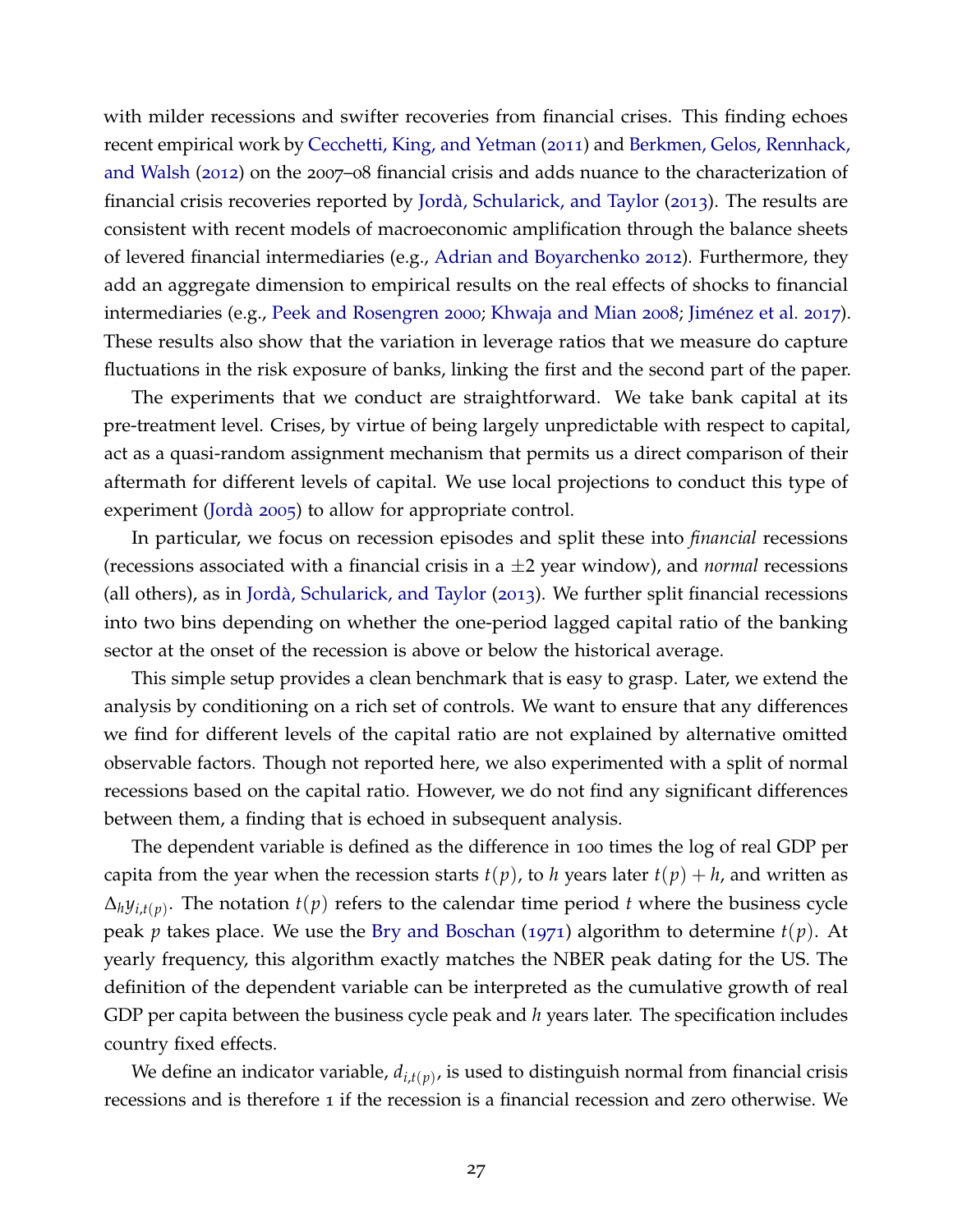| Dependent variable: change in 100 $\times$ log real GDP per capita relative to Year o |                      |            |            |                    |            |             |  |  |  |
|---------------------------------------------------------------------------------------|----------------------|------------|------------|--------------------|------------|-------------|--|--|--|
|                                                                                       | $\left( 1\right)$    | (2)        | (3)        | $\left( 4 \right)$ | (5)        | (6)         |  |  |  |
|                                                                                       | Year 1               | Year 2     | Year 3     | Year <sub>4</sub>  | Year 5     | Sum         |  |  |  |
| Recession                                                                             | $-1.91***$           | $-0.00$    | $2.34***$  | $3.99***$          | $5.40***$  | $9.82***$   |  |  |  |
|                                                                                       | (0.15)               | (0.28)     | (0.28)     | (0.37)             | (0.28)     | (1.18)      |  |  |  |
| Financial recession,                                                                  | $-1.34$ <sup>*</sup> | $-2.61***$ | $-3.00***$ | $-2.33$            | $-3.09*$   | $-12.37***$ |  |  |  |
| high capital ratio                                                                    | (0.72)               | (1.02)     | (0.94)     | (1.51)             | (1.49)     | (4.53)      |  |  |  |
| Financial recession,                                                                  | $-1.14$ <sup>*</sup> | $-3.90***$ | $-6.20***$ | $-6.52***$         | $-7.16***$ | $-24.91***$ |  |  |  |
| low capital ratio                                                                     | (0.55)               | (1.08)     | (1.42)     | (1.62)             | (1.17)     | (5.25)      |  |  |  |
| $\mathbb{R}^2$<br>$H_0$ : financial high = low,<br>$p$ -value                         | 0.532                | 0.191      | 0.184      | 0.191              | 0.257      | 0.178       |  |  |  |
| Observations                                                                          | 0.79                 | 0.19       | 0.07       | 0.04               | 0.04       | 0.05        |  |  |  |
|                                                                                       | 248                  | 248        | 248        | 248                | 248        | 248         |  |  |  |

<span id="page-29-0"></span>**Table 8:** *Normal versus financial recessions, real GDP per capita by capital ratio, no controls, full sample.*

*Notes*: Standard errors (clustered by country) in parentheses. <sup>∗</sup> *p* < 0.10, ∗∗ *p* < 0.05, ∗∗∗ *p* < 0.01. The dependent variable is the cumulative change in real GDP per capita from the start of the recession. Financial recessions are binned depending on whether the capital ratio of the banking sector at the peak was above or below the historical mean. See text.

define an indicator variable, *δi*,*t*(*p*) , that is one if the one-period lagged capital ratio of the banking sector in country *i* at the start of the financial recession  $t(p)$  is higher than the mean of one-period lagged capital ratios over all financial recessions.

<span id="page-29-1"></span>Using these indicators, we first estimate panel local projections without covariates,

$$
\Delta_h y_{i,t(p)} = \sum_{i=1}^{I-1} \alpha_{i,h} D_{i,t(p)} + \mu_h + \gamma_h^{HI} d_{i,t(p)} \times \delta_{i,t(p)} + \gamma_h^{LO} d_{i,t(p)} \times (1 - \delta_{i,t(p)}) + \epsilon_{i,t(p)}, \quad (7)
$$

for  $h = 1, \ldots, 5$ . We will be interested in characterizing the average path of the economy after a normal recession, that is,  $\mu_h$ . The coefficients  $\gamma_h^{HI}$ *h* (above-average capital) and *γ LO h* (below-average capital), modulate how the economy behaves after a financial crisis recession as a function of the level of the bank capital ratio at the start of the recession, as explained. With this setup, the average path of output per capita after a financial recession with a below- (or, above-) average capitalized banking sector is given by  $\mu_h + \gamma_h^{LO}$  $_{h}^{LO}$  (or,  $\mu_h + \gamma_h^{HI}$ *h* ), which can then be compared to  $\mu_h$  for a normal recession.

Estimates in [Table](#page-29-0) 8 are for the full sample of  $N = 248$  recessions. On average, financial recessions are worse than normal recessions, as shown by the negative coefficients in the second and third rows. However, though the path is still much worse than normal, the economy recovers faster from a financial recession with a well-capitalized banking sector. After 5 years, output per capita is more than four percentage points lower relative to a normal recession when the banking sector is poorly capitalized (-7.16%) than otherwise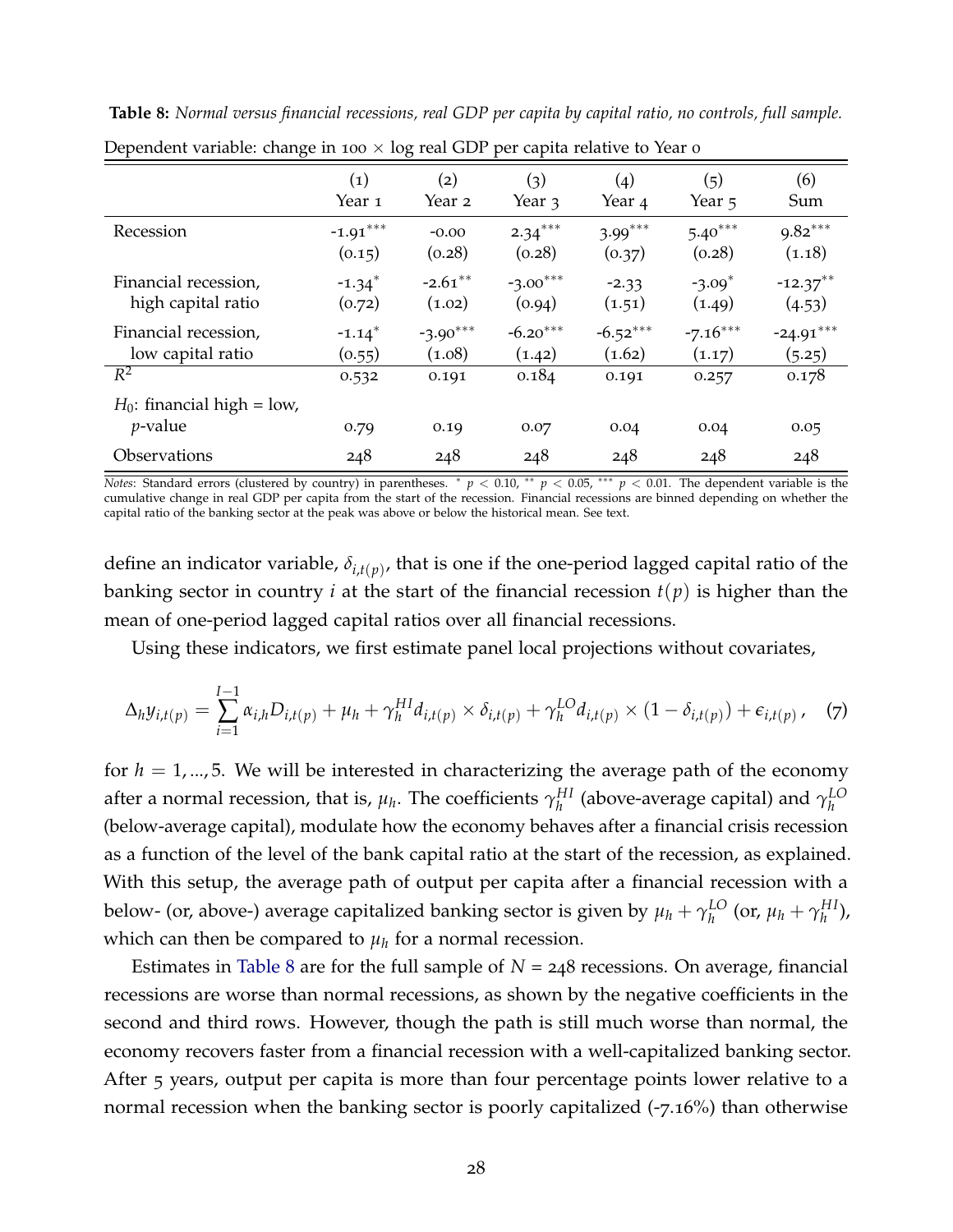**Figure 7:** *Normal versus financial recessions, real GDP per capita by capital ratio*

<span id="page-30-0"></span>

*Notes:* This figure displays the coefficients reported in [Table](#page-29-0) 8 (left) and [Table](#page-31-0) 9 (right). The average effect after a financial recession with an above- (or, below-) average capitalized banking sector is given by  $\mu_h + \gamma_h^{LO}$  (or,  $\mu_h + \gamma_h^{HI}$ ), compared to  $\mu_h$  for a normal recession.<br>These outcomes are shown by the green dashed, red dotted, and blue solid lin region for the normal recession path. Full sample results: 1870-2013, excluding world wars and 5-year windows around them.

(-3.09%). In our sample of financial recessions, the mean capital ratio of the banking system in the year prior to the start of a recession is 13.7%. The average capital ratio in the poorly-capitalized *LO* bin is 8.3%, while it is 22.7% in the better-capitalized *H I* bin.

[Table](#page-29-0) 8 reports the *p*-value of a test of the null that the coefficients for low and high bank capital ratios at the start of the crisis are equal. The tests show that the coefficients are generally statistically different from each other (with *p*-values below 0.10 except for year 1 and year 2). However, economically speaking, higher bank capital at the onset of a financial crisis coincides with a considerably faster economic recovery. Over the 5-year period considered, the relative cumulative GDP costs of a financial crisis with a below-average capitalized banking sector amount, on average, to a loss of more than 12 percentage points of cumulative GDP as reported in column (6) of the table (compare -24.91% with -12.37%).

The left panel in [Figure](#page-30-0) 7 displays the results in [Table](#page-29-0) 8 graphically. The right panel repeats the analysis by adding controls as discussed in the next section. Financial recessions are worse than normal recessions regardless of the bank capital ratio. However, while an economy with a well capitalized banking sector (green dashed line) recovers after year 2, and thereafter grows at a speed similar to that of a normal recession, an economy with poorly capitalized banking sector (red dotted line) sees a more protracted slump and recovers more slowly. [Figure A.](#page-72-0)9 in the appendix shows very similar patterns when we sort financial crisis recessions into four quartlies according to lagged capital ratios.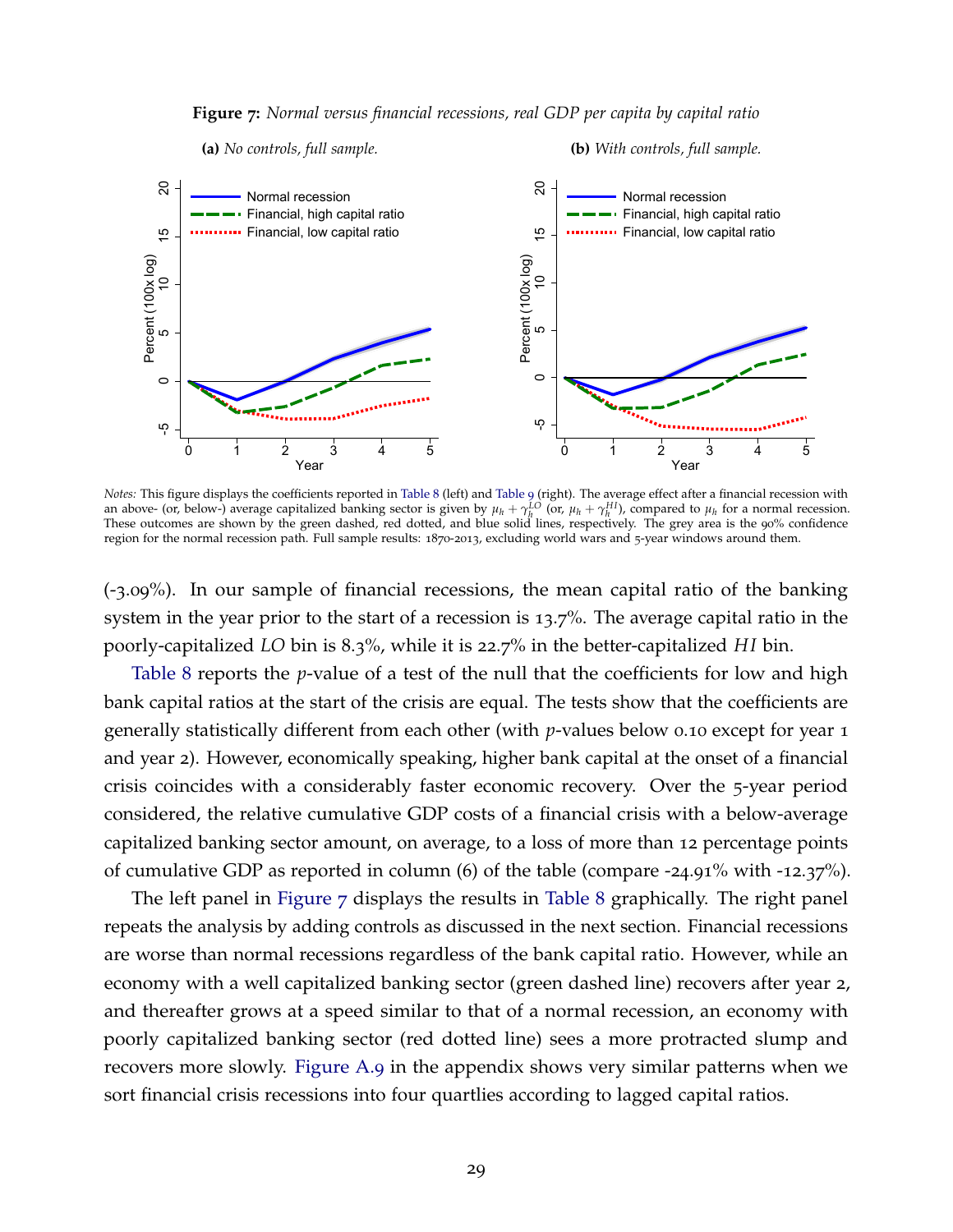| $\mathbf{r}$<br>$\mathbf{\mathcal{C}}$      |                                | $\mathbf\sigma$      | л.                   |                                |                      |                       |
|---------------------------------------------|--------------------------------|----------------------|----------------------|--------------------------------|----------------------|-----------------------|
|                                             | $\left( 1\right)$<br>Year 1    | $\rm(2)$<br>Year 2   | (3)<br>Year 3        | $\left( 4 \right)$<br>Year 4   | (5)<br>Year 5        | (6)<br>Sum            |
| Recession                                   | $-1.79***$<br>(0.14)           | $-0.19$<br>(0.29)    | $2.15***$<br>(0.27)  | $3.80***$<br>(0.37)            | $5.27***$<br>(0.29)  | $9.24***$<br>(1.20)   |
| Financial recession,<br>high capital ratio  | $-1.45$ <sup>*</sup><br>(0.73) | $-2.96**$<br>(1.03)  | $-3.52***$<br>(0.95) | $-2.44$ <sup>*</sup><br>(1.30) | $-2.79***$<br>(1.25) | $-13.16***$<br>(4.04) |
| Financial recession,<br>low capital ratio   | $-1.19*$<br>(0.60)             | $-4.92***$<br>(1.08) | $-7.56***$<br>(1.45) | $-9.28***$<br>(1.64)           | $-9.45***$<br>(1.20) | $-32.40***$<br>(5.43) |
| Macroeconomic controls                      | Yes                            | Yes                  | Yes                  | Yes                            | Yes                  | <b>Yes</b>            |
| $R^2$                                       | 0.560                          | 0.336                | 0.336                | 0.325                          | 0.394                | 0.328                 |
| $H_0$ : financial high = low,<br>$p$ -value | 0.71                           | 0.08                 | 0.04                 | 0.00                           | 0.00                 | 0.01                  |
| Observations                                | 210                            | 210                  | 210                  | 210                            | 210                  | 210                   |

<span id="page-31-0"></span>**Table 9:** *Normal versus financial recessions, real GDP per capita by capital ratio, with controls, full sample.* Dependent variable: change in 100  $\times$  log real GDP per capita relative to Year 0

*Notes*: Standard errors (clustered by country) in parentheses. <sup>∗</sup> *p* < 0.10, <sup>∗∗</sup> *p* < 0.05, <sup>∗∗∗</sup> *p* < 0.01. The dependent variable is the cumulative change in real GDP per capita from the start of the recession. Financial recessions are binned depending on whether the capital ratio of the banking sector at the peak was above or below the historical mean. See text.

# 6.1. Adding controls

Are the results just reported an artifact of omitted macroeconomic aggregates that might be correlated with bank capital structure and the economic recovery? In a second step, we add a vector of control variables X*i*,*t*(*p*) to the specification of [Equation](#page-29-1) 7. These are: the value at peak and the first lag of the growth rates of real GDP per capita, real investment per capita, CPI inflation, short and long term interest rates, and the current account to GDP ratio.

The estimates of this augmented model appear in [Table](#page-31-0) 9 and are very similar to the earlier results without control variables. Once again, the coefficients for the two crisis recession bins separated by the level of banking sector capitalization are statistically not distinguishable in year 1, but capitalization begins to matter from year 2 onwards. The paths are shown in the right panel of [Figure](#page-30-0) 7, and the similarities with earlier results are clear. Indeed, the path differences seem, if anything, even starker after controls are added.

### 6.2. Capital ratios as a continuous treatment

So far we have split financial recessions into two bins according to the capitalization of the banking sector. We will now pursue a more ambitious specification to exploit the information in our continuous measure of bank capital ratios. Instead of splitting the sample at the mean, we can now use a continuous measure of bank capital. In doing so,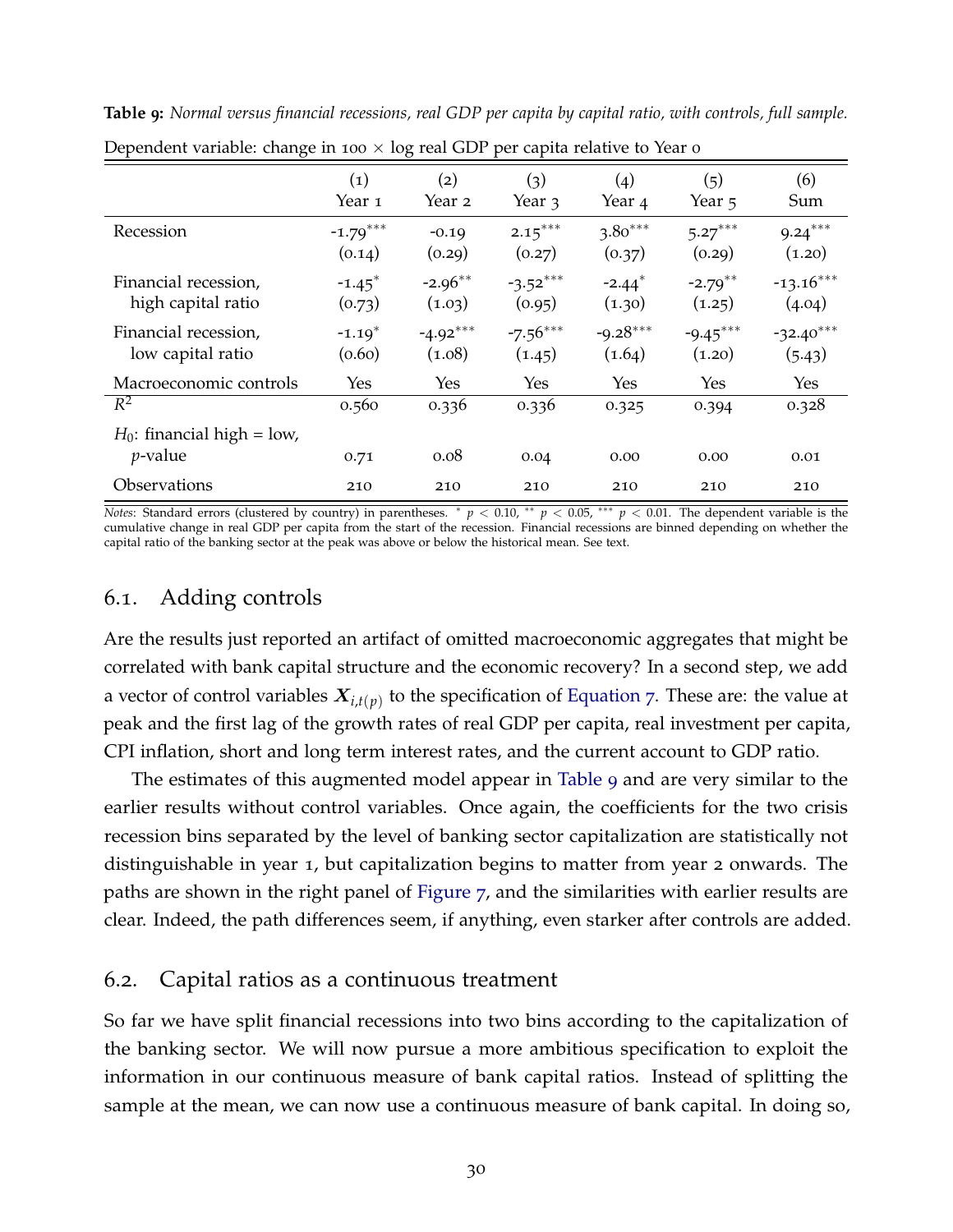we will include the interaction of the type of recession  $d_{i,t(p)}$  with the level of the capital ratio  $w_{i,t(p)}$  at the respective peak, demeaned at the country *i* and bin (*F*, *N*) level, that is,  $(w_{i,t(p)} - \overline{w}_{i,N})$  and  $(w_{i,t(p)} - \overline{w}_{i,F})$ , where  $\overline{w}_{i,N}$  refers to the mean capital ratio in country *i* in normal recessions and  $\overline{w}_{i,F}$  to the mean in financial recessions.

We compare the economic outcomes within a given country and type of recession, based on the capital ratio. We also include the six control variables from our baseline control specification above. We then estimate the following set of local projections

$$
\Delta_{h} y_{i,t(p)} = \sum_{i=1}^{I-1} \alpha_{i,h} D_{i,t(p)} + \mu_h + \gamma_h d_{i,t(p)} + \beta_h^N (1 - d_{i,t(p)}) (w_{i,t(p)} - \overline{w}_{i,N}) + \beta_h^F d_{i,t(p)} (w_{i,t(p)} - \overline{w}_{i,F}) + \Phi X_{i,t(p)} + \epsilon_{i,t(p)},
$$
\n(8)

for  $h = 1, ..., 5$ . Here,  $\mu_h$  is the average path after a recession peak,  $\mu_h + \gamma_h$  is the average path after a financial peak, and *β F*  $_{h}^{F}$  and  $\beta_{h}^{N}$  $\frac{N}{h}$  are the marginal effects of the capital ratio at the begin of the recession. Again, all control variables are demeaned within each bin.

The results are presented in [Table](#page-33-0) 10. The coefficient in the first row is the average path of real GDP per capita for a normal recession, and in the second row is the average difference from that path for a financial crisis recession. As we have seen before, financial recessions are deeper and more protracted. Furthermore, we also see in the fourth row that the interaction of the capital ratio with financial recessions has a significantly positive effect on the path of real GDP per capita: a higher capital ratio is associated with a higher path of real GDP per capita after the crisis. That is, financial recessions are less severe in their output costs after the crisis, the higher is the capital ratio of the banking sector at the onset. We see that the capitalization of the banking sector seems to matter even more the longer the horizon we analyze. Putting numbers to these impacts, a bank capital ratio 10 percentage points higher than the country-specific mean at the start of financial recessions is associated with a cumulative real GDP per capita that is higher in year 5 by 3.1% (and cumulatively higher by 8.6% over 5 years).

In contrast to this finding, bank capital ratios do not seem to matter for the recovery path after normal recessions as shown by the insignificant coefficient in the third row. We present *p*-values for two tests: First, we see that the coefficients for the average coefficients of financial and normal recessions differ significantly after year 2. Furthermore, we present the *p*-value of a test for equality of the coefficients of the capital ratio in normal and financial recessions. We see that the hypothesis of these two coefficients being equal is rejected for the cumulative effect in years 4 and 5. This distinction is consistent with models of amplification by leverage in which an initial shock to the banking sector propagates through highly leveraged banks.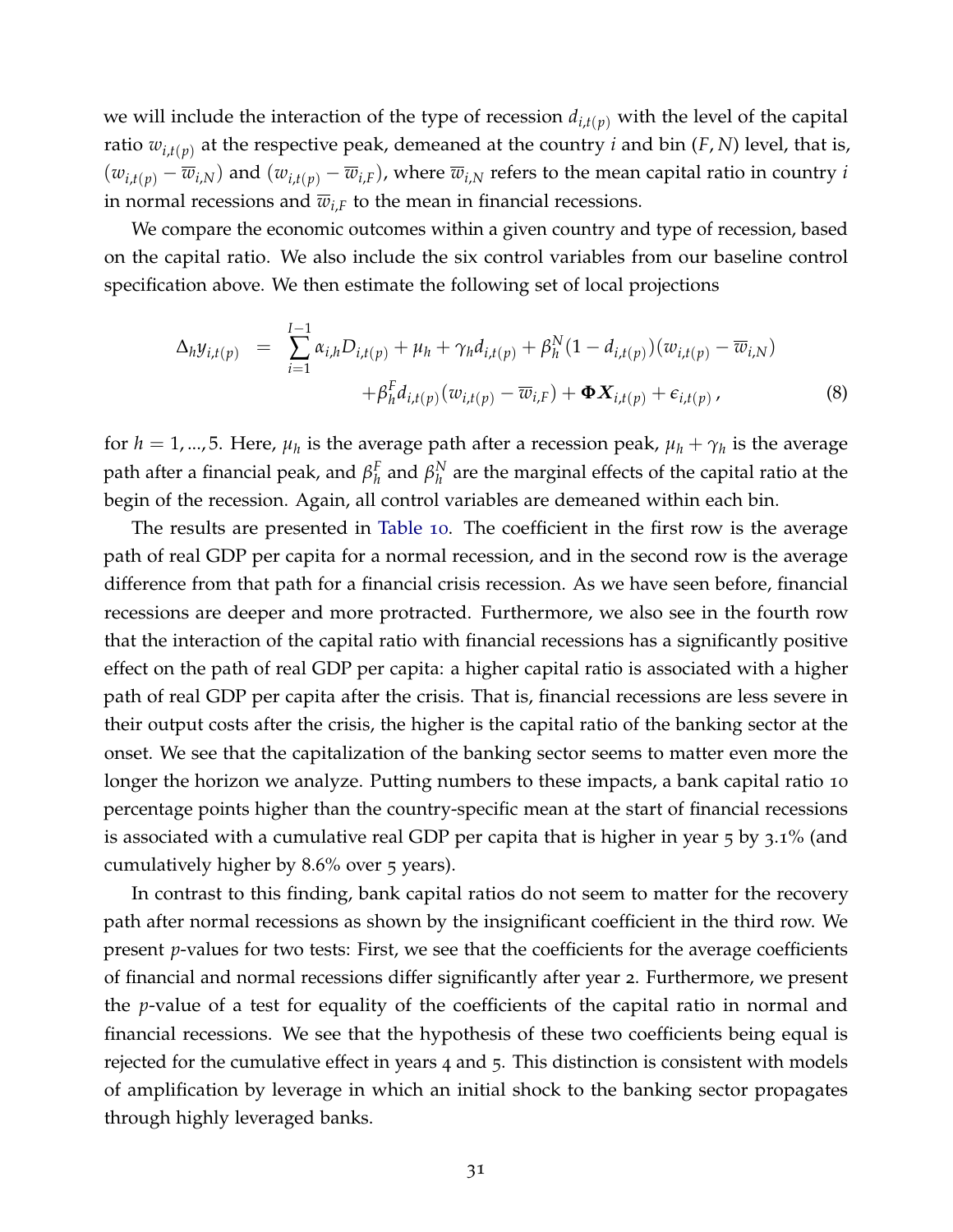#### <span id="page-33-0"></span>**Table 10:** *Normal versus financial recessions, real GDP per capita with continuous capital ratios, with controls, full sample.*

|                                                                                  | $\left( 1\right)$<br>Year 1 | (2)<br>Year 2        | (3)<br>Year 3        | (4)<br>Year 4        | (5)<br>Year 5        | (6)<br>Sum            |
|----------------------------------------------------------------------------------|-----------------------------|----------------------|----------------------|----------------------|----------------------|-----------------------|
| Normal recession                                                                 | $-1.76***$<br>(0.14)        | $-0.19$<br>(0.28)    | $2.07***$<br>(0.22)  | $3.75***$<br>(0.33)  | $5.23***$<br>(0.26)  | $9.10***$<br>(1.03)   |
| Financial recession                                                              | $-1.31***$<br>(0.56)        | $-4.05***$<br>(0.91) | $-5.76***$<br>(0.81) | $-6.25***$<br>(1.15) | $-6.50***$<br>(0.87) | $-23.88***$<br>(3.66) |
| Normal recession<br>$\times$ capital ratio                                       | $-0.03$<br>(0.03)           | $-0.06$<br>(0.05)    | 0.05<br>(0.09)       | $-0.04$<br>(0.10)    | $-0.06$<br>(0.11)    | $-0.14$<br>(0.33)     |
| Financial recession<br>$\times$ capital ratio                                    | $-0.05$<br>(0.04)           | $0.11*$<br>(0.05)    | $0.21*$<br>(0.11)    | $0.28***$<br>(0.12)  | $0.31***$<br>(0.11)  | $0.86***$<br>(0.40)   |
| Macroeconomic controls                                                           | Yes                         | Yes                  | Yes                  | Yes                  | Yes                  | Yes                   |
| $R^2$                                                                            | 0.565                       | 0.339                | 0.327                | 0.301                | 0.383                | 0.313                 |
| $H_0$ : normal = financial, <i>p</i> -value                                      | 0.52                        | 0.00                 | 0.00                 | 0.00                 | 0.00                 | 0.00                  |
| $H_0$ : normal $\times$ capital =<br>financial $\times$ capital, <i>p</i> -value | 0.63                        | 0.02                 | 0.27                 | 0.04                 | 0.01                 | 0.05                  |
| Observations                                                                     | 210                         | 210                  | 210                  | 210                  | 210                  | 210                   |

Dependent variable: change in 100  $\times$  log real GDP per capita relative to Year 0

*Notes*: Standard errors (clustered by country) in parentheses. <sup>∗</sup> *p* < 0.10, <sup>∗∗</sup> *p* < 0.05, <sup>∗∗∗</sup> *p* < 0.01. The dependent variable is the cumulative change in real GDP per capita from the peak. Normal and Financial refer to the average path after normal and financial recessions. Interaction terms refer to marginal effects of capital ratios after normal and financial recessions relative to the historical mean. Capital ratios have been multiplied by 100. See text.

# 6.3. Accounting for long-run changes in capital ratios

Could our results be biased by the inclusion in our sample of the recent financial crisis and its aftermath? We saw that banking sectors had significantly higher leverage in the post-WW2 period and economic recovery after the recent crisis is slow relative to other recessions. A simple way to rule out that our results are driven only by the global financial crisis is to exclude those observations. The sample then falls in to  $N = 193$  recession observations [\(Table A.](#page-71-0)26). However, the findings are unchanged and a higher capital ratio at the onset of a financial recession is still associated with a faster economic recovery.

It is also possible that the speed of economic recovery after recessions changed over our long-run sample. In [Table](#page-34-0) 11 we add more fixed effects to account for decade specific variations in the speed of economic recovery; these are defined in the same way as described for the country fixed effects, in order to estimate a constant average path.<sup>[15](#page-33-1)</sup> The results, displayed in [Table](#page-34-0) 11 are reassuring. A high capital ratio predicts a speedier recovery

<span id="page-33-1"></span> $15$  Hence, decade fixed effects add up to one and we omit the first decade of the twenty-first century.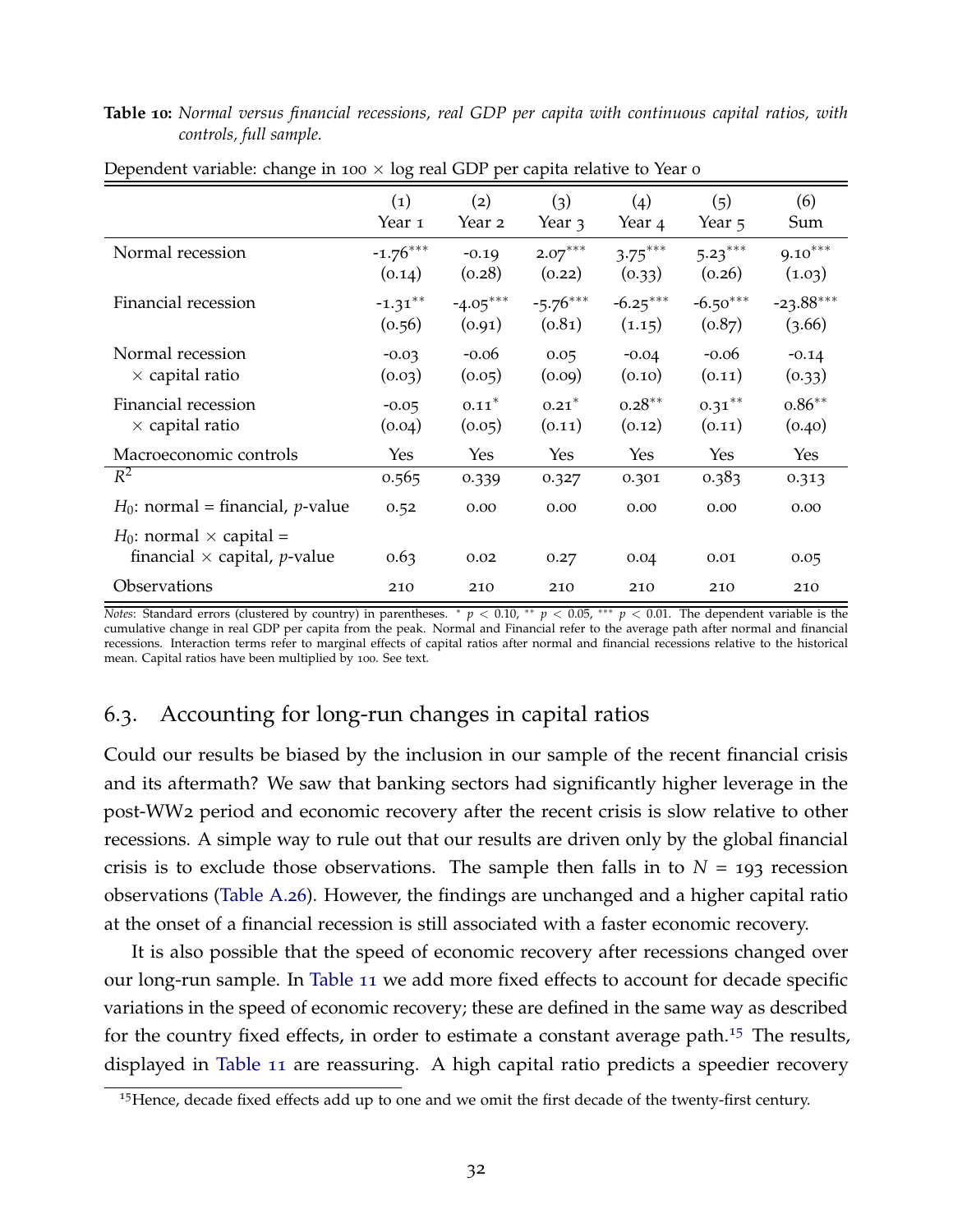#### <span id="page-34-0"></span>**Table 11:** *Normal versus financial recessions, real GDP per capita binned by capital ratio, with controls, full sample including decade fixed effects.*

|                                             | $\left( 1\right)$<br>Year 1 | $\rm(2)$<br>Year 2   | (3)<br>Year 3        | (4)<br>Year 4        | (5)<br>Year 5        | (6)<br>Sum            |
|---------------------------------------------|-----------------------------|----------------------|----------------------|----------------------|----------------------|-----------------------|
| Recession                                   | $-1.85***$<br>(0.15)        | 0.24<br>(0.30)       | $2.89***$<br>(0.27)  | $4.48***$<br>(0.63)  | $6.18***$<br>(0.66)  | $11.95***$<br>(1.77)  |
| Financial recession,<br>high capital ratio  | $-1.01$<br>(0.70)           | $-2.06*$<br>(0.99)   | $-2.90**$<br>(1.35)  | $-0.32$<br>(2.14)    | $-0.64$<br>(2.35)    | $-6.93$<br>(6.26)     |
| Financial recession,<br>low capital ratio   | $-1.27$<br>(0.90)           | $-4.36***$<br>(1.34) | $-6.45***$<br>(1.75) | $-7.60***$<br>(2.12) | $-7.30***$<br>(1.65) | $-26.97***$<br>(7.15) |
| Macroeconomic controls                      | Yes                         | Yes                  | Yes                  | <b>Yes</b>           | Yes                  | Yes                   |
| Decade fixed effects                        | Yes                         | Yes                  | Yes                  | Yes                  | Yes                  | <b>Yes</b>            |
| $R^2$                                       | 0.599                       | 0.422                | 0.451                | 0.465                | 0.518                | 0.471                 |
| $H_0$ : financial high = low,<br>$p$ -value | 0.81                        | 0.12                 | 0.09                 | 0.02                 | 0.03                 | 0.03                  |
| Observations                                | 210                         | 210                  | 210                  | 210                  | 210                  | 210                   |

Dependent variable: change in 100  $\times$  log real GDP per capita relative to Year 0

*Notes*: Standard errors (clustered by country) in parentheses. \*  $p < 0.10$ , \*\*  $p < 0.05$ , \*\*\*  $p < 0.01$ . The dependent variable is the cumulative change in real GDP per capita from the start of the recession. Financial recessions are binned depending on whether the capital ratio of the banking sector at the peak was above or below the historical mean. See text.

from a financial crisis recession, with the average path being close to the path in normal recessions. Low capital ratios are associated with slower recovery and lower output several years after the crisis.

Both approaches, excluding the recent crisis and including decade fixed effects, are depicted in [Figure](#page-35-0) 8. The left panel shows average path estimates when we exclude the crisis from our data. The right panel shows the estimates when we include decadal fixed effects. In both cases, it is easy to see that economic recovery takes longer if the banking sector had less loss absorption capacity at the beginning of a financial crisis recession.

### 6.4. Inspecting the mechanism: the credit channel

Previous sections have shown that pre-recession capital ratios and economic recovery following the crisis are strongly related. It could be that highly levered intermediaries cannot extend credit after an initial shock to their balance sheets in line with recent research [\(Peek and Rosengren](#page-41-9) [2000](#page-41-9); [Khwaja and Mian](#page-40-8) [2008](#page-40-8); [Chodorow-Reich](#page-39-20) [2014](#page-39-20)).

We test this proposition by estimating local projections with cumulative changes in real private credit per capita as the dependent variable, and by allowing for differences in capital ratios before the financial peak. We use real private credit instead of normalizing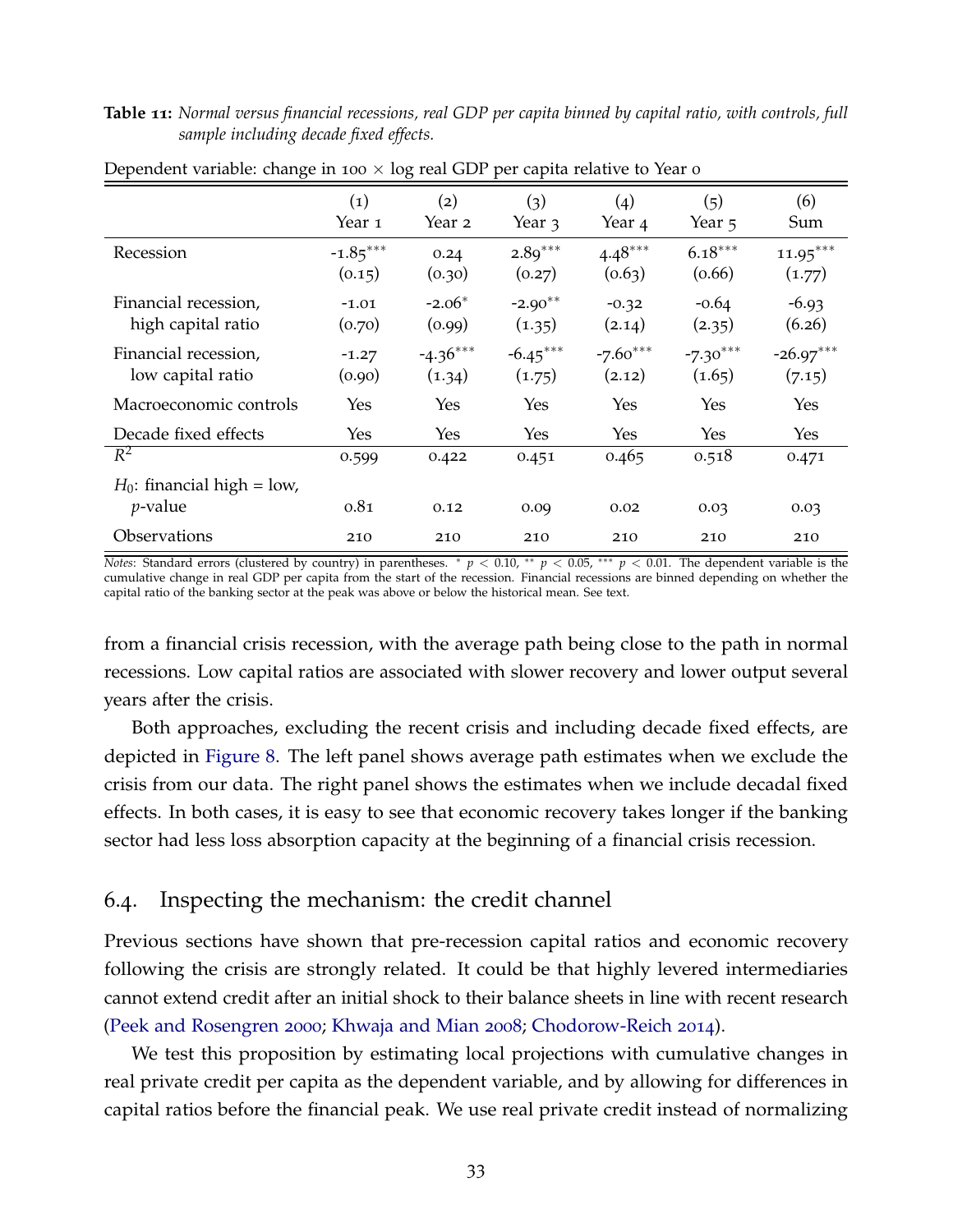#### <span id="page-35-0"></span>**Figure 8:** *Normal versus financial recessions, real GDP per capita binned by bank capital, controls included, alternative estimates.*



*Notes*: This figure displays the coefficient estimates on a sample excluding the global financial crisis, i.e., 1870–2006 (left) and on the full sample including decade fixed effects (right, [Table](#page-34-0) 11). The solid blue line reports the average path after normal recessions. The grey area corresponds to the 90% confidence region around the recession path. The green dashed line corresponds to the sum of the coefficients of the average recession path and the financial recession coefficient when the pre-crisis capital ratio was high. The dotted red line corresponds to the sum of the average recession coefficient and the financial recession coefficient when the pre-crisis capital ratio was low.

credit by GDP to avoid measuring the relationship of bank capital with GDP examined in previous subsections. Hence, ∆*hyi*,*t*(*p*) now refers to the cumulative change in real private credit per capita extended by financial intermediaries.

In [Table](#page-36-0) 12 and [Figure](#page-36-1) 9 we show results of this specification. We compare the path of real private credit per capita after normal and financial peaks and bin financial recessions by capital ratios. As in previous exercises, the solid blue line refers to the path after normal recessions, while the dotted red and dashed green lines reflect financial recessions when banks were above (dashed) and below (dotted) the mean capital ratio of all such recessions.

We see first that, after a peak, credit growth in a typical financial crisis recession is on average lower than in a normal recession. Furthermore, capital matters. Similar to the dynamics of output, below-average capitalized banking systems extend much less credit for several years in a financial crisis recession. These results therefore complement recent micro-evidence on the role of capital for lending [\(Peek and Rosengren](#page-41-9) [2000](#page-41-9); [Carlson,](#page-38-20) [Shan, and Warusawitharana](#page-38-20) [2013](#page-38-20); [Gambacorta and Marques-Ibanez](#page-39-21) [2011](#page-39-21); Jiménez, Ongena, Peydró, and Saurina [2017](#page-40-17)) and they are consistent with the idea that impairments to credit creation could be an important vector from low bank capital ratios to the slow pace of post-crisis economic recovery.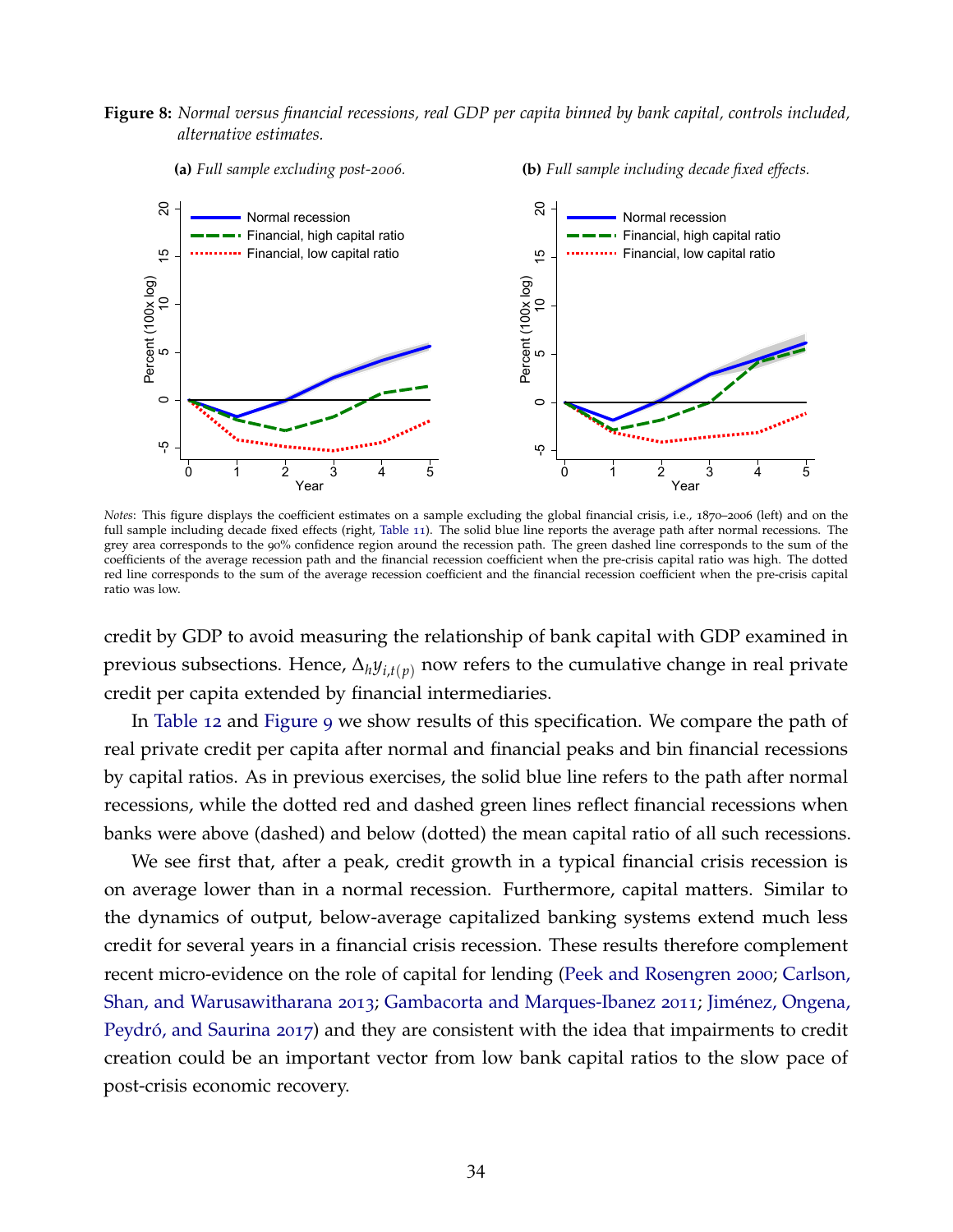| <b>Table 12:</b> Normal versus financial recessions, real private credit per capita binned by capital ratio, controls |                               |  |  |  |  |  |  |
|-----------------------------------------------------------------------------------------------------------------------|-------------------------------|--|--|--|--|--|--|
|                                                                                                                       | <i>included, full sample.</i> |  |  |  |  |  |  |

|                                             | $\left( 1\right)$ | (2)        | (3)         | $\left( 4 \right)$ | (5)         |
|---------------------------------------------|-------------------|------------|-------------|--------------------|-------------|
|                                             | Year 1            | Year 2     | Year 3      | Year 4             | Year 5      |
| Recession                                   | $2.44***$         | $5.12***$  | $9.31***$   | $12.99***$         | $16.47***$  |
|                                             | (0.40)            | (0.55)     | (0.60)      | (0.77)             | (1.00)      |
| Financial recession,                        | $-2.41*$          | $-2.95$    | $-5.41***$  | $-8.55***$         | $-10.04*$   |
| high capital ratio                          | (1.28)            | (1.95)     | (2.24)      | (3.14)             | (4.78)      |
| Financial recession,                        | $-0.74$           | $-5.31***$ | $-10.43***$ | $-15.55***$        | $-20.62***$ |
| low capital ratio                           | (1.06)            | (1.94)     | (2.56)      | (3.25)             | (4.07)      |
| Macroeconomic controls                      | Yes               | Yes        | Yes         | Yes                | Yes         |
| $R^2$                                       | 0.256             | 0.335      | 0.440       | 0.451              | 0.458       |
| $H_0$ : financial high = low,<br>$p$ -value | 0.27              | 0.29       | 0.12        | 0.13               | 0.10        |
| Observations                                | 199               | 199        | 199         | 199                | 199         |

Dependent variable: change in 100  $\times$  log real private credit per capita relative to Year 0

*Notes*: Standard errors (clustered by country) in parentheses. \*  $p < 0.10$ , \*\*  $p < 0.05$ , \*\*\*  $p < 0.01$ . The dependent variable is the cumulative change in real private credit per capita from the peak. Normal and Financial refer to the average path after normal and financial recessions. Interaction terms refer to marginal effects of capital ratios after normal and financial recessions relative to the historical mean. Capital ratios have been multiplied by 100. See text.

**Figure 9:** *Normal versus financial recessions, real private credit per capita binned by bank capital.*



*Notes*: This figure displays the coefficients for estimating [Equation](#page-29-0) 7 with real private credit as the dependent variable. The solid blue line reports the average path after normal recessions. The grey area corresponds to the 90% confidence region around the recession path. The green dashed line corresponds to the sum of the coefficients of the average recession path and the financial recession coefficient when the pre-crisis capital ratio was high. The dotted red line corresponds to the sum of the average recession coefficient and the financial recession coefficient when the pre-crisis capital ratio was low.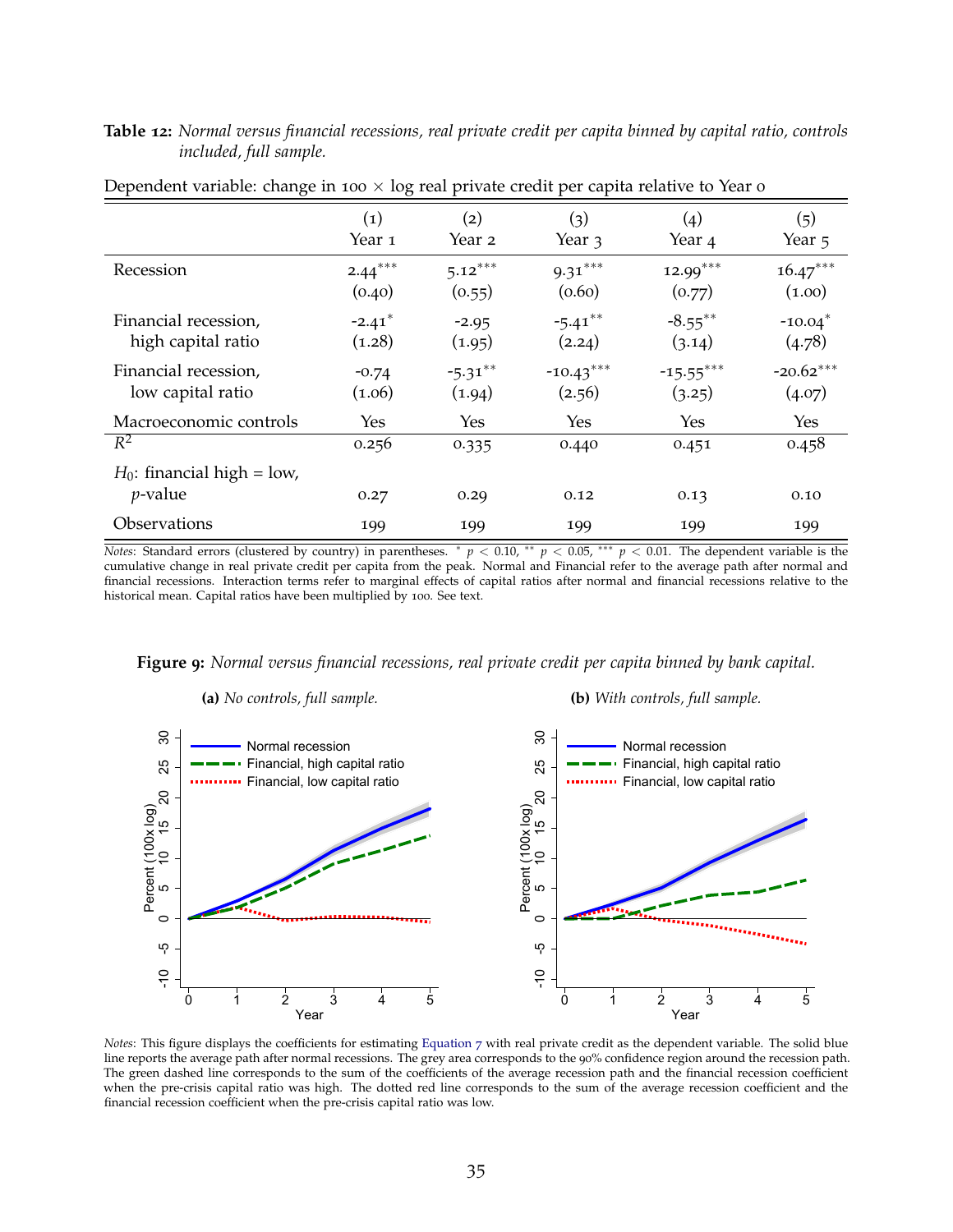### 7. Conclusions

We present several hitherto unknown trends and stylized facts on the financial structure of banking systems by introducing a new dataset covering the composition of banking sector liabilities from 1870 to 2015 for a sample of 17 advanced economies. In most countries, banking sector capital ratios declined rapidly before WW2, but have remained low and stable since; yet other funding measures associated with banking fragility, like loan-to-deposit ratios and non-core ratios, have risen markedly.

Over this long time span, our first main finding is that, perhaps counterintuitively, there is no association between capital ratios and the likelihood of a systemic financial crisis. This non-finding is robust to subsample changes, to adding macroeconomic and risk controls and to replacing book capital with market valuations. Capital might protect banks individually against idiosyncratic shocks, but not collectively against systemic events.

However, we do find that loan-to-deposit ratios are a strong predictor of vulnerability, as some theories predict. And non-core liabilities have emerged in recent decades as a risk factor in a departure from the preceding century of modern finance. All that said, the evidence shows that the best crisis predictor for macroprudential regulators to monitor is still aggregate credit growth. This conclusion is supported by return predictability exercises that confirm a more important role for quantity-based measures as compared to balance sheet ratios.

Nonetheless our second main finding suggests that, even if capital ratios are not predictive of crisis incidence, well capitalized banking systems allow the economy to recover faster following a financial crisis and thus result in significantly shallower recessions. One reason appears to be that the recovery of credit is greatly facilitated by boosting the loss absorption capacity of lenders as a whole rather than individually—higher capital ratios in banking systems can bring about more resilience.

Of course, the key caveat is that such resilience is incomplete, in the sense that even with high capital, financial crisis recessions are still much more painful than normal recessions, and high capital is not associated with a lower risk of ending up in a financial crisis event. For that, other policy measures focusing on asset growth and liquidity may be needed.

Overall, history lends support to a more nuanced perspective on bank capital. It plays its main role not so much in reducing the risks of systemic financial crises, but rather in somewhat mitigating their social and economic costs—a distinct but still important benefit.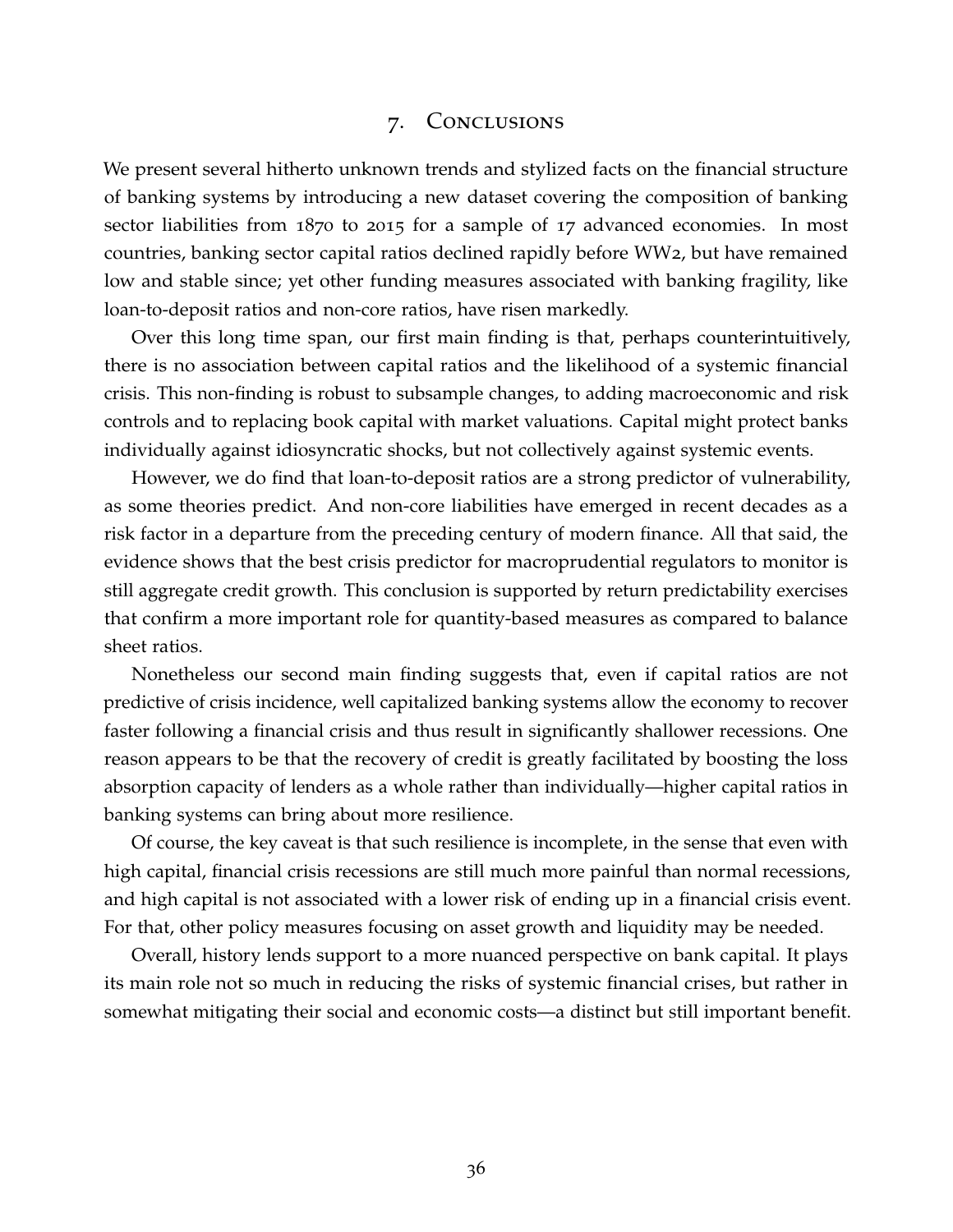#### **REFERENCES**

- Admati, Anat R., Peter M. DeMarzo, Martin Hellwig, and Paul Pfleiderer. 2013. Fallacies, Irrelevant Facts, and Myths in the Discussion of Capital Regulation: Why Bank Equity is Not Socially Expensive. Rock Center for Corporate Governance, Stanford GSB, Working Paper Series 161.
- Adrian, Tobias, and Nina Boyarchenko. 2012. Intermediary Leverage Cycles and Financial Stability. FRBNY Staff Report 567.
- Adrian, Tobias, Evan Friedman, and Tyler Muir. 2015. The Cost of Capital of the Financial Sector. FRBNY Staff Report 755.
- Adrian, Tobias, Emanuel Mönch, and Hyun S. Shin. 2014. Dynamic Leverage Asset Pricing. FRBNY Staff Report 625.
- <span id="page-38-1"></span>Baron, Matthew, Emil Verner, and Wei Xiong. 2018. Salient Crises, Quiet Crises. Unpublished.
- Baron, Matthew, and Wei Xiong. 2017. Credit Expansion and Neglected Crash Risk. *Quarterly Journal of Economics* 132(2): 713–764.
- Barth, James, Gerard Caprio, and Ross Levine. 2006. *Rethinking Bank Regulation: Till Angels Govern*. Cambridge: Cambridge University Press.
- Basel Committee on Banking Supervision. 2011. *Basel III: A Global Regulatory Framework for more Resilient Banks and Banking Systems—Revised Version June 2011*. Basel: Bank for International Settlements.
- Basel Committee on Banking Supervision. 2014. *Basel III Leverage Ratio Framework and Disclosure Requirements*. Basel: Bank for International Settlements.
- Behn, Markus, Carsten Detken, Tuomas A. Peltonen, and Willem Schudel. 2013. Setting Countercyclical Capital Buffers Based on Early Warning Models: Would it Work? Working Paper Series 1604, European Central Bank.
- Berger, Allen N., and Christa H. S. Bouwman. 2013. How Does Capital Affect Bank Performance During Financial Crises? *Journal of Financial Economics* 109: 146–176.
- Berkmen, Pelin S., Gaston Gelos, Robert Rennhack, and James P. Walsh. 2012. The Global Financial Crisis: Explaining Cross-Country Differences in the Output Impact. *Journal of International Money and Finance* 31(1): 42–59.
- Bernanke, Ben S. 1983. Nonmonetary Effects of the Financial Crisis in the Propagation of the Great Depression. *American Economic Review* 73(3): 257–276.
- Billings, Mark, and Forrest Capie. 2007. Capital in British Banking, 1920–1970. *Business History* 49(2): 139–162.
- Blum, Jürg. 1999. Do Capital Adequacy Requirements Reduce Risks in Banking? *Journal of Banking and Finance* 23(5): 755–771.
- Bordalo, Pedro, Nicola Gennaioli, and Andrei Shleifer. 2018. Diagnostic Expectations and Credit Cycles. *Journal of Finance* 73(1): 199–227.
- Brunnermeier, Markus K., and Yuliy Sannikov. 2014. A Macroeconomic Model with a Financial Sector. *American Economic Review* 104(2): 379–421.
- <span id="page-38-0"></span>Bry, Gerhard, and Charlotte Boschan. 1971. *Cyclical Analysis of Times Series: Selected Procedures and Computer Programs*. New York: National Bureau of Economic Research.
- Calomiris, Charles, Marc Flandreau, and Luc Laeven. 2016. Political Foundations of the Lender of Last Resort: A Global Historical Narrative. *Journal of Financial Intermediation* 28: 48–65.
- Calomiris, Charles W., and Charles M. Kahn. 1991. The Role of Demandable Debt in Structuring Optimal Banking Arrangements. *American Economic Review* 81(3): 497–513.
- Carlson, Mark, Hui Shan, and Missaka Warusawitharana. 2013. Capital Ratios and Bank Lending: A Matched Bank Approach. *Journal of Financial Intermediation* 22(4): 663–687.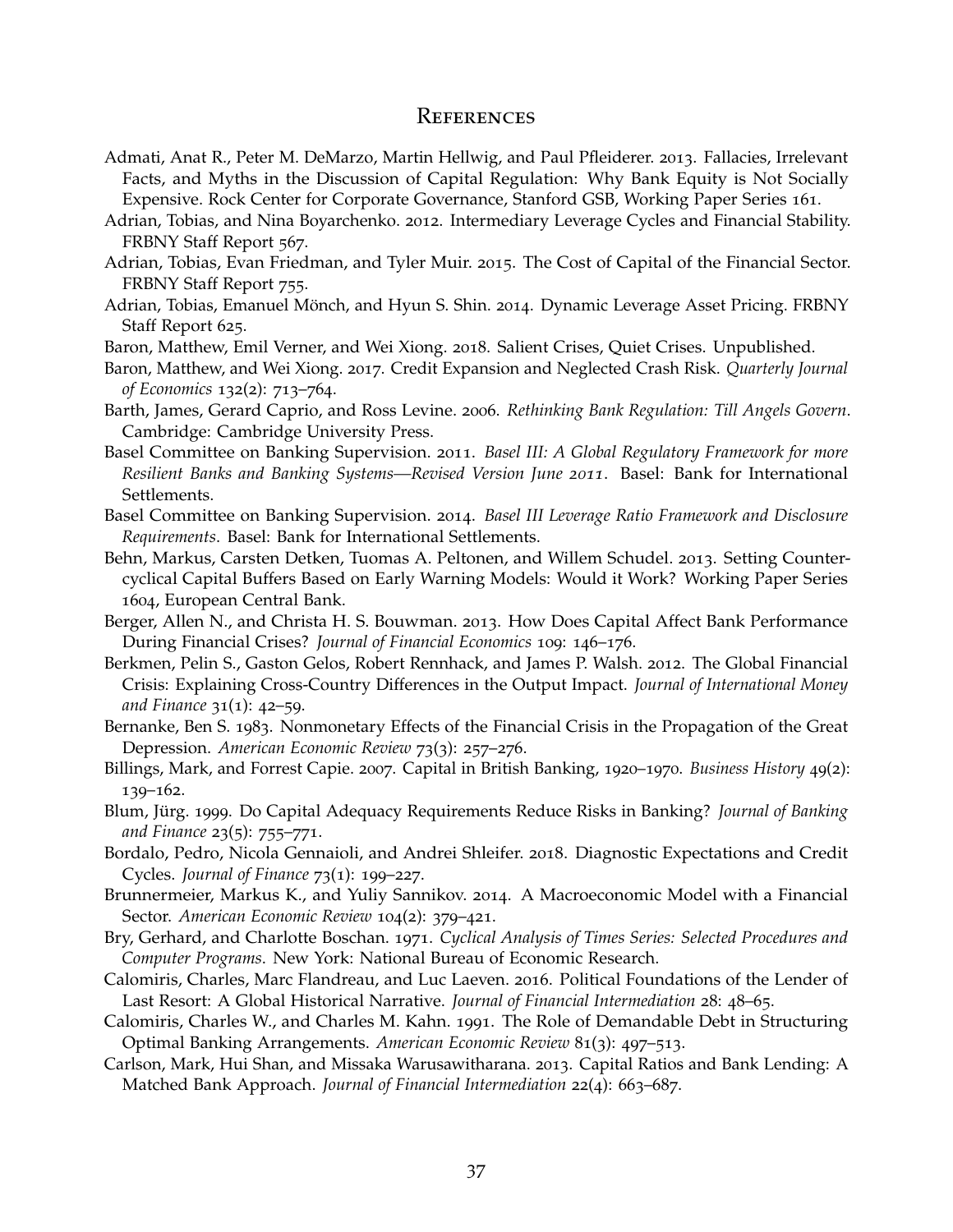- Cecchetti, Stephen G., Michael R. King, and James Yetman. 2011. Weathering the Financial Crisis: Good Policy or Good Luck? BIS Working Paper 351.
- Cheng, Ing-Haw, Sahil Raina, and Wei Xiong. 2014. Wall Street and the Housing Bubble. *American Economic Review* 104(9): 2797–2829.
- Chodorow-Reich, Gabriel. 2014. The Employment Effects of Credit Market Disruptions: Firm-level Evidence from the 2008-09 Financial Crisis. *Quarterly Journal of Economics* 129(1): 1–59.
- Cihak, Martin, and Klaus Schaeck. 2010. How well do Aggregate Prudential Ratios Identify Banking System Problems? *Journal of Financial Stability* 6(3): 130–144.
- <span id="page-39-1"></span>Cohen, Benjamin, and Michela Scatigna. 2016. Banks and Capital Requirements: Channels of Adjustment. *Journal of Banking and Finance* 69(S1): S56–S69.
- <span id="page-39-0"></span>Demirgüc-Kunt, Asli, Edward Kane, and Luc Laeven. 2014. Deposit Insurance Database. World Bank Policy Research Working Paper 6934.
- Detken, Carsten, Olaf Weeken, Lucia Alessi, Diana Bonfim, Miguel M. Boucinha, Christian Castro, Sebastian Frontczak, Gaston Giordana, Julia Giese, Nadya Jahn, Jan Kakes, Benjamin Klaus, and Jan. 2014. Operationalising the Countercyclical Capital Buffer: Indicator Selection, Threshold Identification and Calibration Options. ESRB Occasional Paper Series 05, European Systemic Risk Board.
- Diamond, Douglas W., and Philip H. Dybvig. 1983. Bank Runs, Deposit Insurance, and Liquidity. *Journal of Political Economy* 91(3): 401–419.
- Diamond, Douglas W., and Raghuram G. Rajan. 2001. Liquidity Risk, Liquidity Creation, and Financial Fragility: a Theory of Banking. *Journal of Political Economy* 109(2): 287–327.
- Esty, Benjamin C. 1997. Organizational Form and Risk Taking in the Savings and Loan Industry. *Journal of Financial Economics* 44(1): 25–55.
- Fahlenbrach, Rüdiger, Robert Prilmeier, and René M. Stulz. 2017. Why Does Fast Loan Growth Predict Poor Performance for Banks? *The Review of Financial Studies* 31(3): 1014–1063.
- Farhi, Emmanuel, and Jean Tirole. 2012. Collective Moral Hazard, Maturity Mismatch, and Systemic Bailouts. *American Economic Review* 102(1): 60–93.
- Flannery, Mark J., and Kasturi P. Rangan. 2008. What Caused the Bank Capital Build-up of the 1990s? *Review of Finance* 12(2): 391–429.
- Gale, Douglas. 2010. Capital Regulation and Risk Sharing. *International Journal of Central Banking* 187–204.
- Gambacorta, Leonardo, and David Marques-Ibanez. 2011. The Bank Lending Channel: Lessons from the Crisis. *Economic Policy* 26(66): 135–182.
- Gan, Jie. 2004. Banking Market Structure and Financial Stability: Evidence from the Texas Real Estate Crisis in the 1980s. *Journal of Financial Economics* 73(3): 567–601.
- Geanakoplos, John. 2010. The Leverage Cycle. *NBER Macroeconomics Annual 2009* 24: 1–65.
- Gilje, Erik P. 2016. Do Firms Engage in Risk-Shifting? Empirical Evidence. *Review of Financial Studies* 29(11): 2925–2954.
- Greenwood, Robin Marc, Samuel Gregory Hanson, and Lawrence J. Jin. 2018. Reflexivity in Credit Markets. NBER Working Paper 25747.
- Gropp, Reint, Hendrik Hakenes, and Isabel Schnabel. 2011. Competition, Risk-shifting, and Public Bail-out Policies. *The Review of Financial Studies* 24(6): 2084–2120.
- Grossman, Richard S. 2010. *Unsettled Account: The Evolution of Banking in the Industrialized World Since 1800*. Princeton, N.J.: Princeton University Press.
- Hahm, Joon-Ho, Hyun S. Shin, and Kwanho Shin. 2013. Non-Core Bank Liabilities and Financial Vulnerability. *Journal of Money, Credit, and Banking* 45(1): 3–36.
- Haldane, Andrew G. 2010. The \$100 billion question. *BIS Review* 40.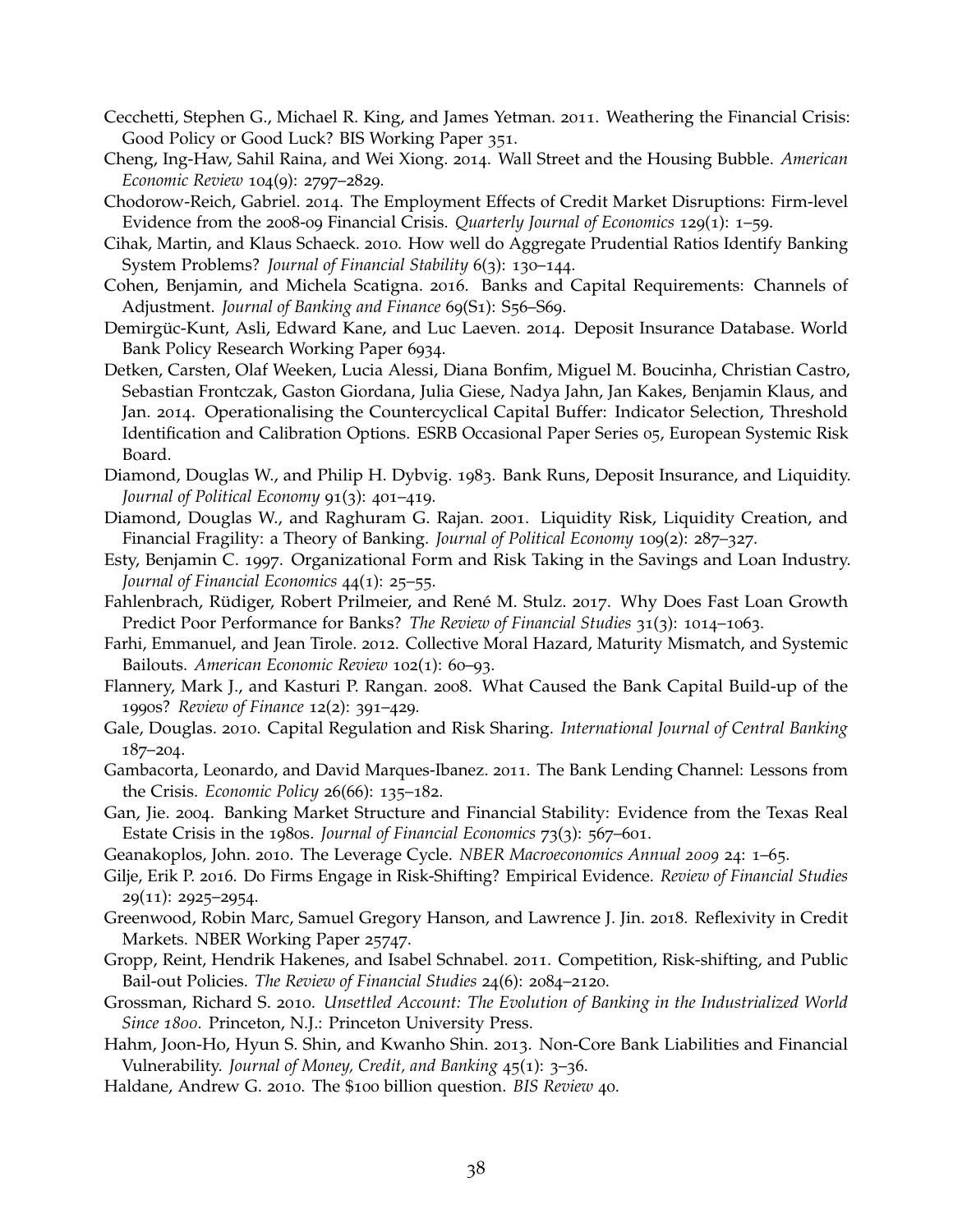- Haldane, Andrew G. 2011. Capital Discipline. Remarks Based on a Speech Given at the American Economic Association, Denver, Colorado. January 9. (www.bis.org/review/r110325a.pdf).
- He, Zhiguo, and Arvind Krishnamurthy. 2013. Intermediary Asset Pricing. *American Economic Review* 103(2): 732–770.
- Holmstrom, Bengt, and Jean Tirole. 1997. Financing as a Supply Chain: The Capital Structure of Banks and Borrowers. *The Quarterly Journal of Economics* 112(3): 663–691.
- Hortlund, Per. 2005. The Long-Term Relationship between Capital and Earnings in Banking. SSE/EFI Working Paper Series in Economics and Finance, No 611.
- Jensen, Michael C., and William H. Meckling. 1976. Theory of the Firm: Managerial Behavior, Agency Costs and Ownership Structure. *Journal of Financial Economics* 3(4): 305–360.
- Jiménez, Gabriel, Steven Ongena, José-Luis Peydró, and Jesús Saurina. 2017. Macroprudential Policy, Countercyclical Bank Capital Buffers, and Credit Supply: Evidence from the Spanish Dynamic Provisioning Experiments. *Journal of Political Economy* 125(6): 2126–2177.
- Jordà, Oscar. 2005. Estimation and Inference of Impulse Responses by Local Projections. *American Economic Review* 95(1): 161–182.
- Jordà, Òscar, Katharina Knoll, Dmitry Kuvshinov, Moritz Schularick, and Alan M. Taylor. 2019. The Rate of Return on Everything, 1870–2015. *The Quarterly Journal of Economics* 134(3): 1225–1298.
- Jordà, Òscar, Moritz Schularick, and Alan M. Taylor. 2013. When Credit Bites Back. *Journal of Money*, *Credit and Banking* 45(2).
- <span id="page-40-0"></span>Jordà, Oscar, Moritz Schularick, and Alan M. Taylor. 2017. Macrofinancial History and the New Business Cycle Facts. *NBER Macroeconomics Annual 2016.* 31: 213–263.
- Khwaja, Asim Ijaz, and Atif Mian. 2008. Tracing the Impact of Bank Liquidity Shocks: Evidence from an Emerging Market. *American Economic Review* 98(4): 1413–1442.
- Kim, Daesik, and Anthony M. Santomero. 1988. Risk in Banking and Capital Regulation. *Journal of Finance* 43(5): 1219–1233.
- Kindleberger, Charles P. 1978. *Manias, Panics, and Crashes: A History of Financial Crises*. New York: Basic Books.
- Kiyotaki, Nobuhiro, and John Moore. 1997. Credit Cycles. *Journal of Political Economy* 105(2): 211–248.
- Krishnamurthy, Arvind, and Tyler Muir. 2016. How Credit Cycles Across a Financial Crisis. Unpublished.
- Kroszner, Randall. 1999. The Impact of Consolidation and Safety-Net Support on Canadian, US and UK Banks: 1893–1992: Comment. *Journal of Banking and Finance* 23(2): 572–577.
- Laeven, Luc, and Fabian Valencia. 2012. Systemic Banking Crises Database; An Update. IMF Working Papers 12/163, International Monetary Fund.
- Landier, Augustin, David Sraer, and David Thesmar. 2011. The Risk-Shifting Hypothesis: Evidence from Subprime Originations. Unpublished.
- <span id="page-40-1"></span>Mazbouri, Malik, Sebastian Guex, and Rodrigo Lopez. 2017. University of Lausanne. Project – Swiss Data Bank of International Bank Data (1890-1970) . (http://www.unil.ch/hist/placefinanciere).
- Mehran, Hamid, and Anjan Thakor. 2011. Bank Capital and Value in the Cross-Section. *The Review of Financial Studies* 24(4): 1019–1067.
- <span id="page-40-2"></span>Meiselman, Ben, Amiyatosh Purnanandam, and Stefan Nagel. 2018. Judging Bank Risk by the Profits They Report. Unpublished.
- Merton, Robert C. 1977. An Analytic Derivation of the Cost of Deposit Insurance and Loan Guarantees: An Application of Modern Option Pricing Theory. *Journal of Banking and Finance* 1: 3–11.
- Merton, Robert C. 1995. Financial Innovation and the Management and Regulation of Financial Institutions. *Journal of Banking and Finance* 19(3): 461–481.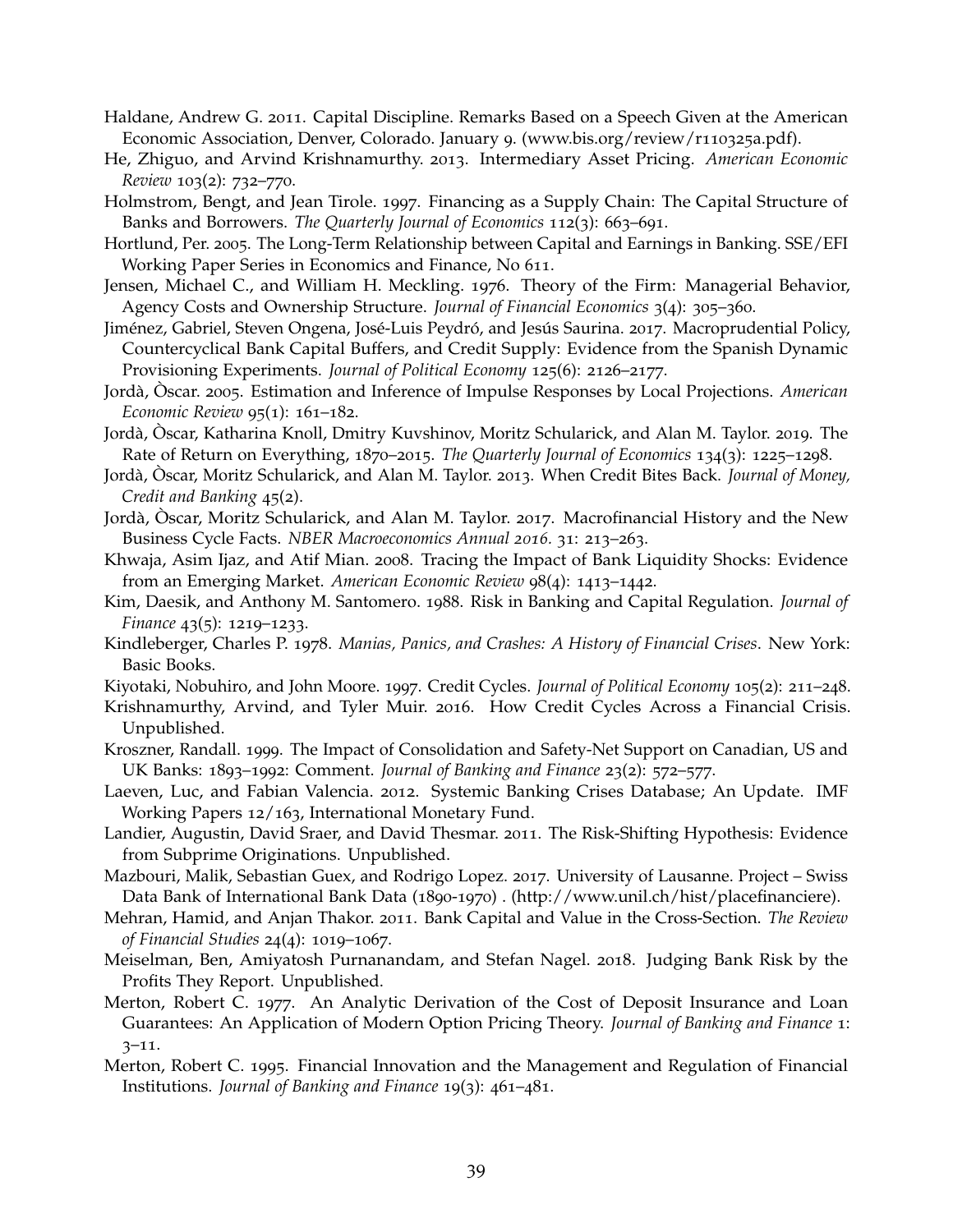- Mian, Atif, Amir Sufi, and Emil Verner. 2017. Household Debt and Business Cycles Worldwide. *Quarterly Journal of Economics* 132(4): 1755–1817.
- Minsky, Hyman P. 1977. The Financial Instability Hypothesis: An Interpretation of Keynes and an Alternative to"Standard" Theory. *Challenge* 20(1): 20–27.

Minsky, Hyman P. 1986. *Stabilizing an Unstable Economy*. New Haven, Conn.: Yale University Press.

Muir, Tyler. 2017. Financial Crises and Risk Premia. *Quarterly Journal of Economics* 132(2): 765–809.

- <span id="page-41-0"></span>Natoli, Sandra, Paolo Piselli, Ivan Triglia, and Francesco Vercelli. 2016. Historical Archive of Credit in Italy. Bank of Italy Economic History Working Papers 36.
- Organisation for Economic Co-operation and Development. 2010. OECD Banking Statistics, 1979– 2009. (http://www.oecd-ilibrary.org/finance-and-investment/data/oecd-banking-statistics bankdata-en).
- Peek, Joe, and Eric S. Rosengren. 2000. Collateral Damage: Effects of the Japanese Bank Crisis on Real Activity in the United States. *American Economic Review* 90(1): 30–45.
- Pennacchi, George. 2019. Banks, Taxes, and Nonbank Competition. *Journal of Financial Services Research* 55(1): 1–30.
- Rajan, Raghuram G. 2018. Liquidity and Leverage. Speech at the AEA/AFA Joint Luncheon, January 5. Unpublished.
- Reinhart, Carmen M., and Kenneth S. Rogoff. 2009. *This Time is Different: Eight Centuries of Financial Folly*. Princeton University Press, Princeton, N.J.
- <span id="page-41-1"></span>Richter, Björn, and Kaspar Zimmermann. 2018. The Profit-Credit Cycle. Unpublished.
- Rochet, Jean-Charles. 1992. Capital Requirements and the Behaviour of Commercial Banks. *European Economic Review* 36(5): 1137–1170.
- Romer, Christina D., and David H. Romer. 2017. New Evidence on the Aftermath of Financial Crises in Advanced Countries. *American Economic Review* 107(10): 3072–3118.
- Sarin, Natasha, and Lawrence H. Summers. 2016. Understanding Bank Risk through Market Measures. *Brookings Papers on Economic Activity* 57–109.
- Saunders, Anthony, and Berry Wilson. 1999. The Impact of Consolidation and Safety-Net Support on Canadian, US and UK Banks: 1893–1992. *Journal of Banking and Finance* 23(2): 537–571.
- Schularick, Moritz, and Alan M. Taylor. 2012. Credit Booms Gone Bust: Monetary Policy, Leverage Cycles, and Financial Crises, 1870–2008. *American Economic Review* 102(2): 1029–61.
- Shiller, Robert J. 2000. *Irrational Exuberance*. Princeton, N.J.: Princeton University Press.

Simsek, Alp. 2013. Belief Disagreements and Collateral Constraints. *Econometrica* 81(1): 1–53.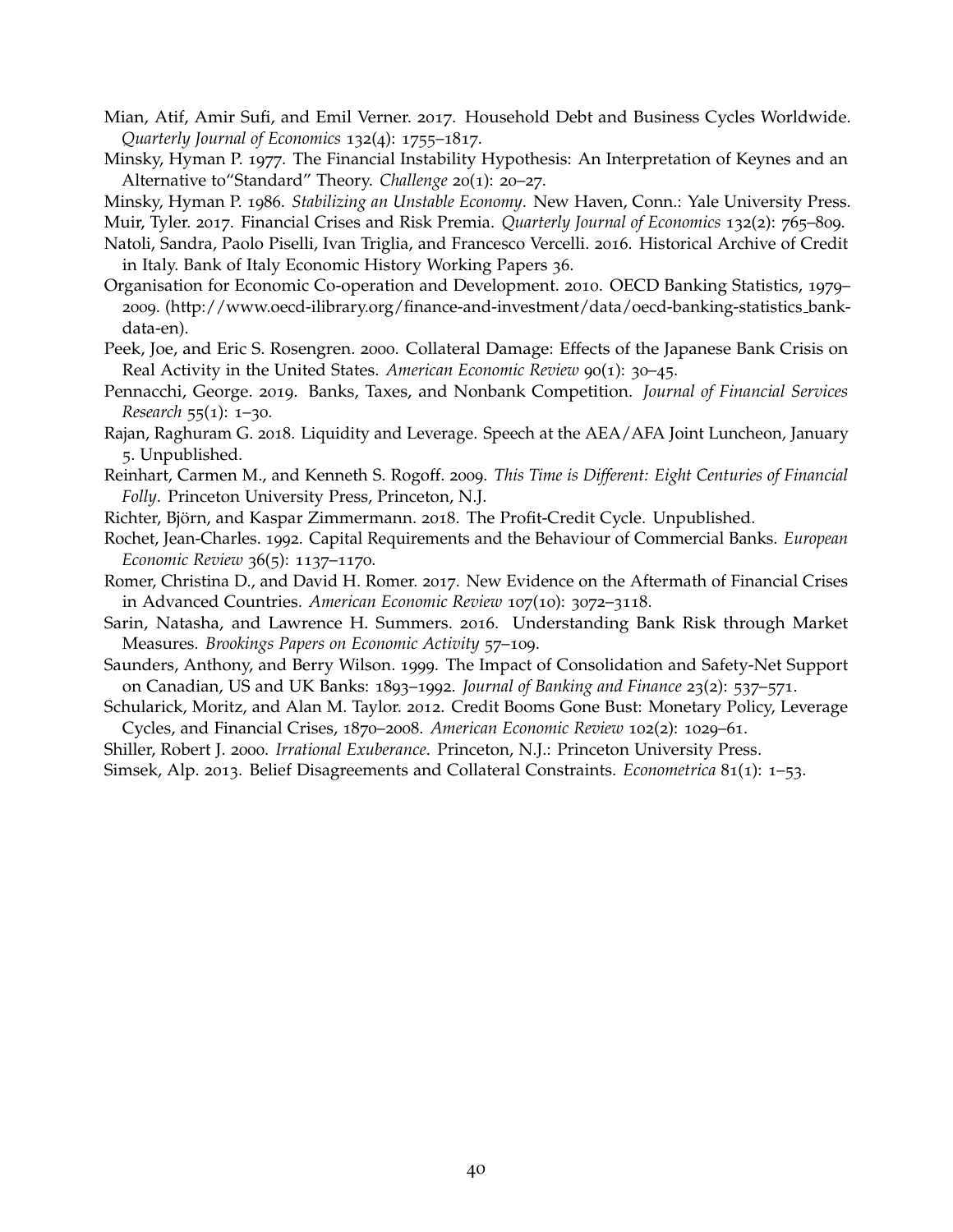### **APPENDICES**

### A. Deposit insurance timing

The dating of deposit insurance is based on the variable "Date of inception of explicit DGS" in Demirgüc-Kunt, Kane, and Laeven ([2014](#page-39-0)). The dates for our sample are shown in the table below.

| AUS: | 2008 | GBR: | 1982 |
|------|------|------|------|
| BEL: | 1974 | ITA: | 1987 |
| CAN: | 1967 | JPN: | 1971 |
| CHE: | 1984 | NLD: | 1978 |
| DEU: | 1998 | NOR: | 1961 |
| DNK: | 1987 | PRT: | 1992 |
| ESP: | 1977 | SWE: | 1996 |
| FIN: | 1969 | USA: | 1933 |
| FRA: | 1980 |      |      |

### B. Systemic banking crisis timing

The crisis prediction classification models in the paper employ data on all systemic financial crises from 1870 to 2008. Dates of systemic financial crises are based on [Jorda, Schularick, and Taylor](#page-40-0) `  $(2017).$  $(2017).$  $(2017).$ 

```
AUS: 1893, 1989.
BEL: 1870, 1885, 1925, 1931, 1934, 1939, 2008.
CAN: 1907.
CHE: 1870, 1910, 1931, 1991, 2008.
DEU: 1873, 1891, 1901, 1907, 1931, 2008.
DNK: 1877, 1885, 1908, 1921, 1931, 1987, 2008.
ESP: 1883, 1890, 1913, 1920, 1924, 1931, 1977, 2008.
FIN: 1877, 1900, 1921, 1931, 1991.
FRA: 1882, 1889, 1930, 2008.
GBR: 1890, 1974, 1991, 2007.
ITA: 1873, 1887, 1893, 1907, 1921, 1930, 1935, 1990, 2008.
JPN: 1871, 1890, 1907, 1920, 1927, 1997.
NLD: 1893, 1907, 1921, 1939, 2008.
NOR: 1899, 1922, 1931, 1988.
PRT: 1890, 1920, 1923, 1931, 2008.
SWE: 1878, 1907, 1922, 1931, 1991, 2008.
USA: 1873, 1893, 1907, 1929, 1984, 2007.
```
### C. Business cycle peak timing

The local projections empirical analysis in the paper employs business cycle peaks from 1870 to 2008, excluding windows around the two world wars, with projections out to five years ahead, with the annual panel sample data. The peak dates that are used are as shown in the table below, where "N" denotes a normal business cycle peak, and "F" denotes a peak associated with a systemic financial crisis (a crisis within  $\pm$ 2 years of the peak). The dating method uses the [Bry and Boschan](#page-38-0) ([1971](#page-38-0)) algorithm. See text.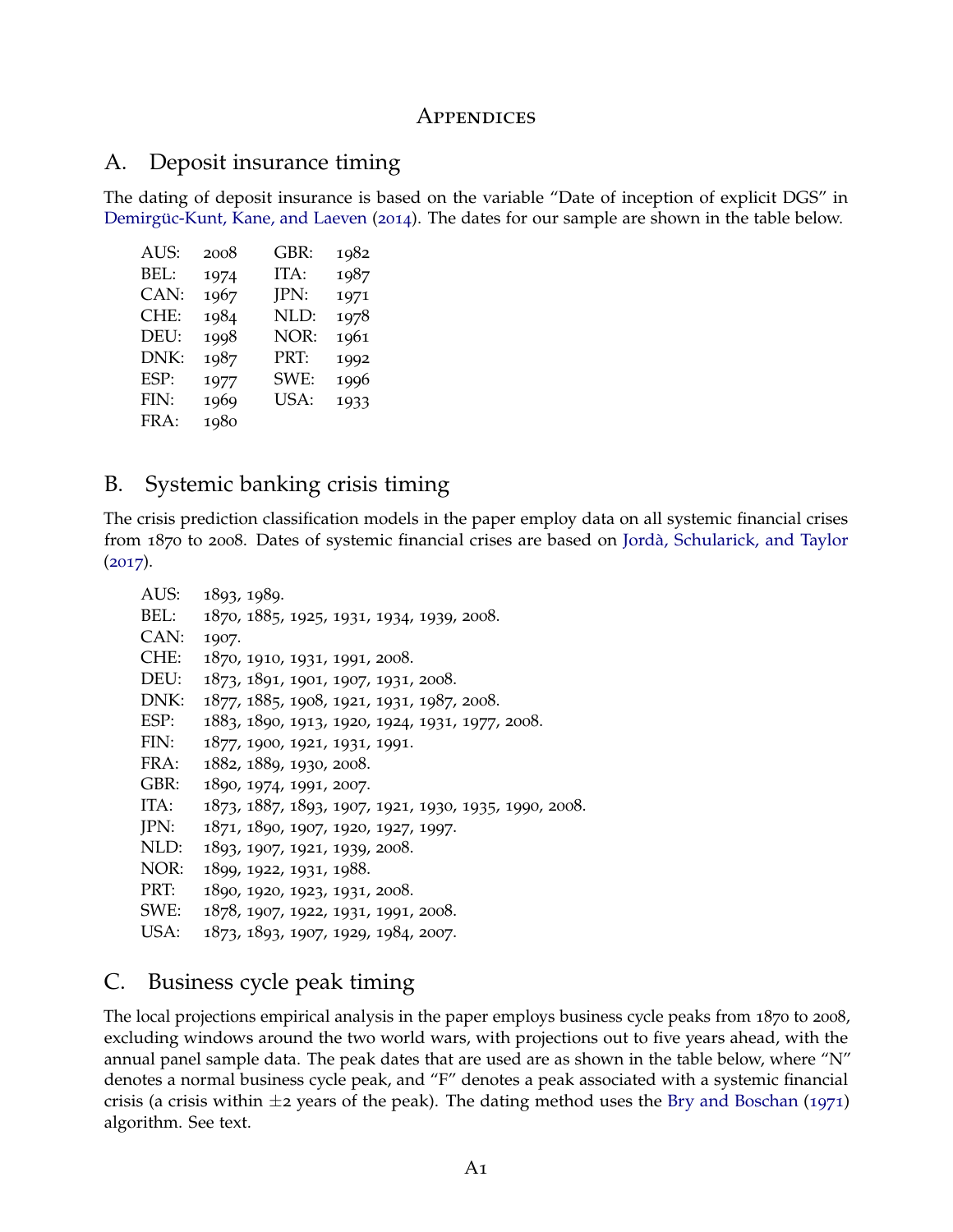| <b>AUS</b> | N | 1875 | 1878 | 1881 | 1883 | 1885 | 1887 | 1889 | 1896 | 1898 | 1900 | 1904 |
|------------|---|------|------|------|------|------|------|------|------|------|------|------|
|            |   | 1910 | 1913 | 1926 | 1938 | 1943 | 1951 | 1956 | 1961 | 1973 | 1976 | 1981 |
|            |   | 2008 |      |      |      |      |      |      |      |      |      |      |
|            | F | 1891 | 1894 | 1989 |      |      |      |      |      |      |      |      |
| BEL        | N | 1872 | 1874 | 1887 | 1890 | 1900 | 1913 | 1916 | 1942 | 1951 | 1957 | 1974 |
|            |   | 1980 | 1992 |      |      |      |      |      |      |      |      |      |
|            | F | 1870 | 1883 | 1926 | 1930 | 1937 | 2007 |      |      |      |      |      |
| CAN        | N | 1871 | 1874 | 1877 | 1882 | 1884 | 1888 | 1891 | 1894 | 1903 | 1913 | 1917 |
|            |   | 1928 | 1944 | 1947 | 1953 | 1956 | 1981 | 1989 | 2007 |      |      |      |
|            | F | 1907 |      |      |      |      |      |      |      |      |      |      |
| <b>CHE</b> | N | 1875 | 1880 | 1886 | 1890 | 1893 | 1899 | 1902 | 1906 | 1912 | 1916 | 1920 |
|            |   | 1933 | 1939 | 1947 | 1951 | 1957 | 1974 | 1981 | 1994 | 2001 |      |      |
|            | F | 1871 | 1929 | 1990 | 2008 |      |      |      |      |      |      |      |
| DEU        | N | 1879 | 1898 | 1905 | 1913 | 1922 | 1943 | 1966 | 1974 | 1980 | 1992 | 2001 |
|            | F | 1875 | 1890 | 1908 | 1928 | 2008 |      |      |      |      |      |      |
| DNK        | N | 1870 | 1880 | 1887 | 1911 | 1914 | 1916 | 1923 | 1939 | 1944 | 1950 | 1962 |
|            |   | 1973 | 1979 | 1992 |      |      |      |      |      |      |      |      |
|            | F | 1872 | 1876 | 1883 | 1920 | 1931 | 1987 | 2008 |      |      |      |      |
| ESP        | N | 1873 | 1877 | 1892 | 1894 | 1901 | 1909 | 1911 | 1916 | 1927 | 1932 | 1935 |
|            |   | 1940 | 1944 | 1947 | 1952 | 1958 | 1980 | 1992 |      |      |      |      |
|            | F | 1884 | 1888 | 1913 | 1925 | 1929 | 2007 |      |      |      |      |      |
| <b>FIN</b> | N | 1870 | 1883 | 1890 | 1898 | 1907 | 1913 | 1916 | 1938 | 1941 | 1943 | 1952 |
|            |   | 1957 | 1975 | 2008 |      |      |      |      |      |      |      |      |
|            | F | 1876 | 1900 | 1929 | 1989 |      |      |      |      |      |      |      |
| FRA        | N | 1872 | 1874 | 1892 | 1894 | 1896 | 1900 | 1905 | 1907 | 1909 | 1912 | 1916 |
|            |   | 1920 | 1926 | 1933 | 1937 | 1939 | 1942 | 1974 | 1992 |      |      |      |
|            | F | 1882 | 1929 | 2007 |      |      |      |      |      |      |      |      |
| <b>GBR</b> | N | 1871 | 1875 | 1877 | 1883 | 1896 | 1899 | 1902 | 1907 | 1918 | 1925 | 1929 |
|            |   | 1938 | 1943 | 1951 | 1957 | 1979 |      |      |      |      |      |      |
|            | F | 1873 | 1889 | 1973 | 1990 | 2007 |      |      |      |      |      |      |
| <b>ITA</b> | N | 1870 | 1883 | 1897 | 1918 | 1923 | 1925 | 1932 | 1939 | 1974 | 2002 |      |
|            | F | 1874 | 1887 | 1891 | 1929 | 1992 | 2007 |      |      |      |      |      |
| JPN        | N | 1875 | 1877 | 1880 | 1887 | 1890 | 1892 | 1895 | 1898 | 1903 | 1919 | 1921 |
|            |   | 1929 | 1933 | 1940 | 1973 | 2001 | 2007 |      |      |      |      |      |
|            | F | 1882 | 1901 | 1907 | 1913 | 1925 | 1997 |      |      |      |      |      |
| NLD        | N | 1870 | 1873 | 1877 | 1889 | 1894 | 1899 | 1902 | 1913 | 1929 | 1957 | 1974 |
|            |   | 1980 | 2001 |      |      |      |      |      |      |      |      |      |
|            | F | 1892 | 1906 | 1937 | 1939 | 2008 |      |      |      |      |      |      |
| <b>NOR</b> | N | 1876 | 1881 | 1885 | 1893 | 1902 | 1916 | 1923 | 1939 | 1941 | 1957 | 1981 |
|            |   | 2007 |      |      |      |      |      |      |      |      |      |      |
|            | F | 1897 | 1920 | 1930 | 1987 |      |      |      |      |      |      |      |
| PRT        | N | 1870 | 1873 | 1877 | 1888 | 1893 | 1900 | 1904 | 1907 | 1912 | 1914 | 1916 |
|            |   | 1925 | 1927 | 1934 | 1937 | 1939 | 1941 | 1944 | 1947 | 1951 | 1973 | 1982 |
|            |   | 1992 | 2002 |      |      |      |      |      |      |      |      |      |
|            | F | 1890 | 1923 | 1929 | 2008 |      |      |      |      |      |      |      |
| <b>SWE</b> | N | 1873 | 1876 | 1881 | 1883 | 1885 | 1888 | 1890 | 1899 | 1901 | 1904 | 1913 |
|            |   | 1916 | 1924 | 1939 | 1976 | 1980 |      |      |      |      |      |      |
|            | F | 1879 | 1907 | 1920 | 1930 | 1990 | 2007 |      |      |      |      |      |
| <b>USA</b> | N | 1875 | 1882 | 1887 | 1889 | 1895 | 1901 | 1909 | 1913 | 1916 | 1918 | 1926 |
|            |   | 1937 | 1944 | 1948 | 1953 | 1957 | 1969 | 1973 | 1979 | 1981 | 1990 | 2000 |
|            | F | 1873 | 1892 | 1906 | 1929 | 2007 |      |      |      |      |      |      |

**Table A.1:** *Dates of normal (N) and financial crisis (F) recession peaks*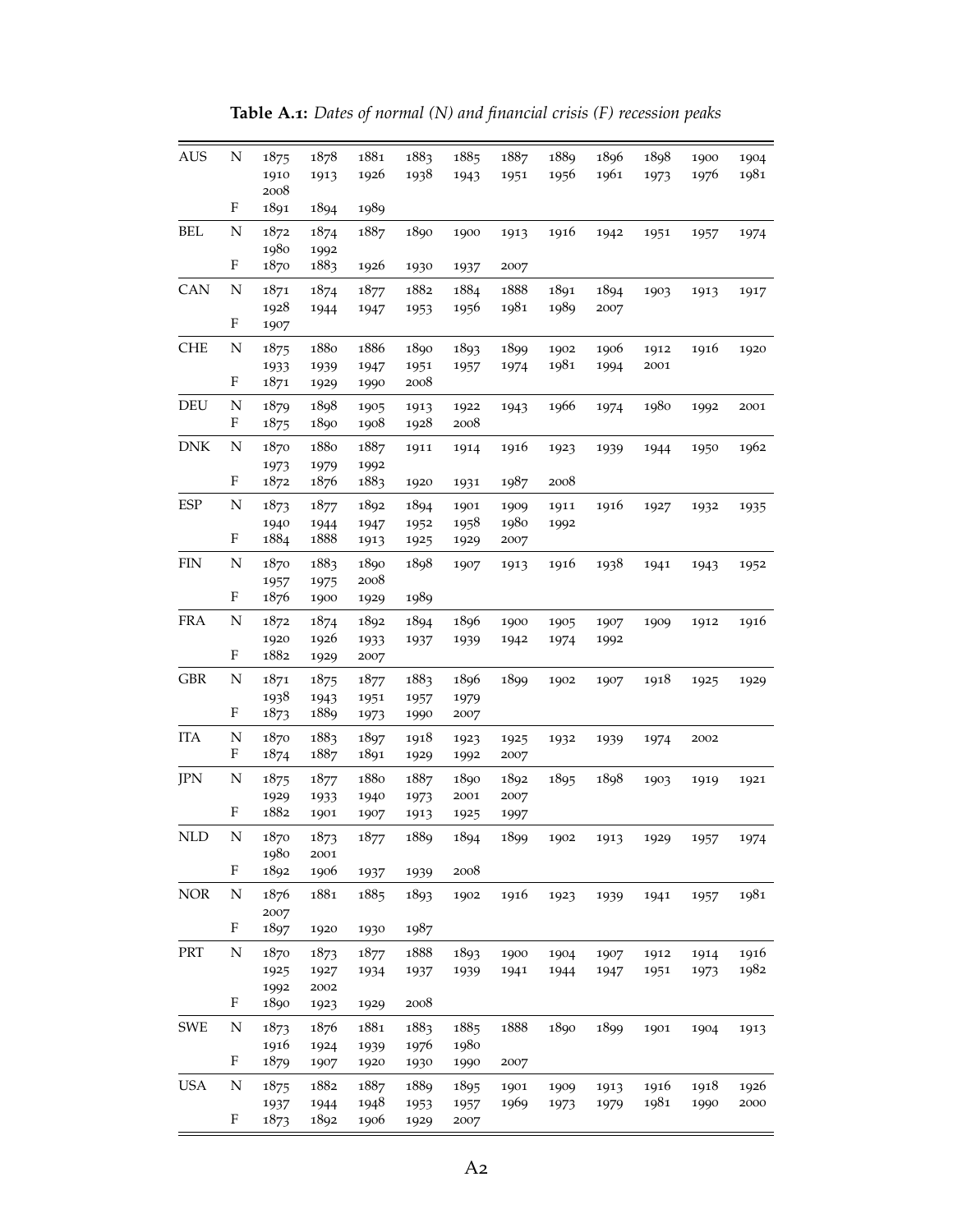# D. Capital ratio series by country



**Figure A.1:** *Capital ratio by country, full sample.*

*Notes:* This figure plots the capital ratio for all 17 sample countries from 1870 to 2015. Years of world wars are shown in shading.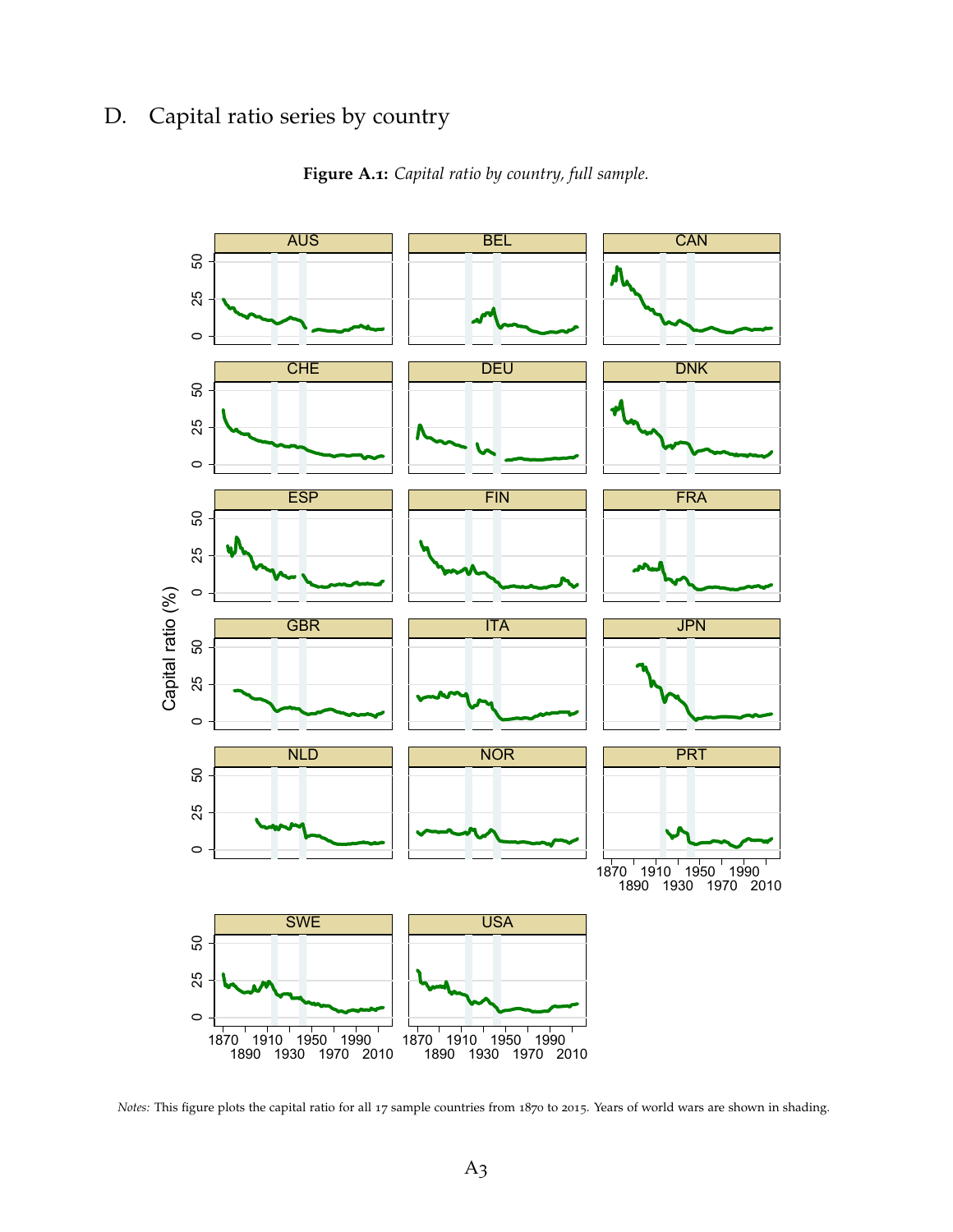

**Figure A.2:** *Capital ratio, 17 countries, post-WW2 sample.*

*Notes:* This figure plots the capital ratio for all sample countries for the period between 1945 and 2015. See text.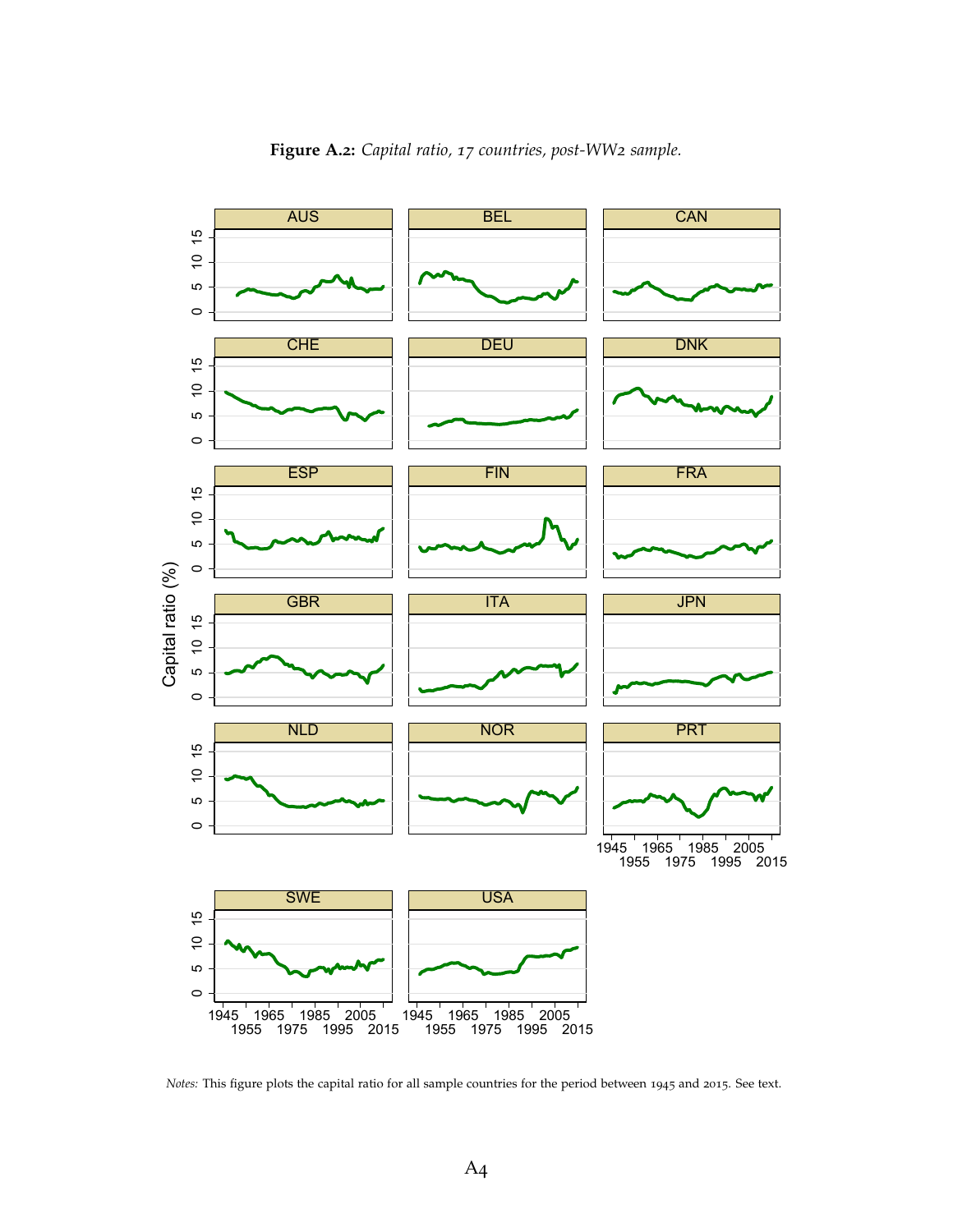# E. Non-core ratio series by country





*Notes:* This figure plots the non-core ratio for all countries from 1945 to 2015. See text.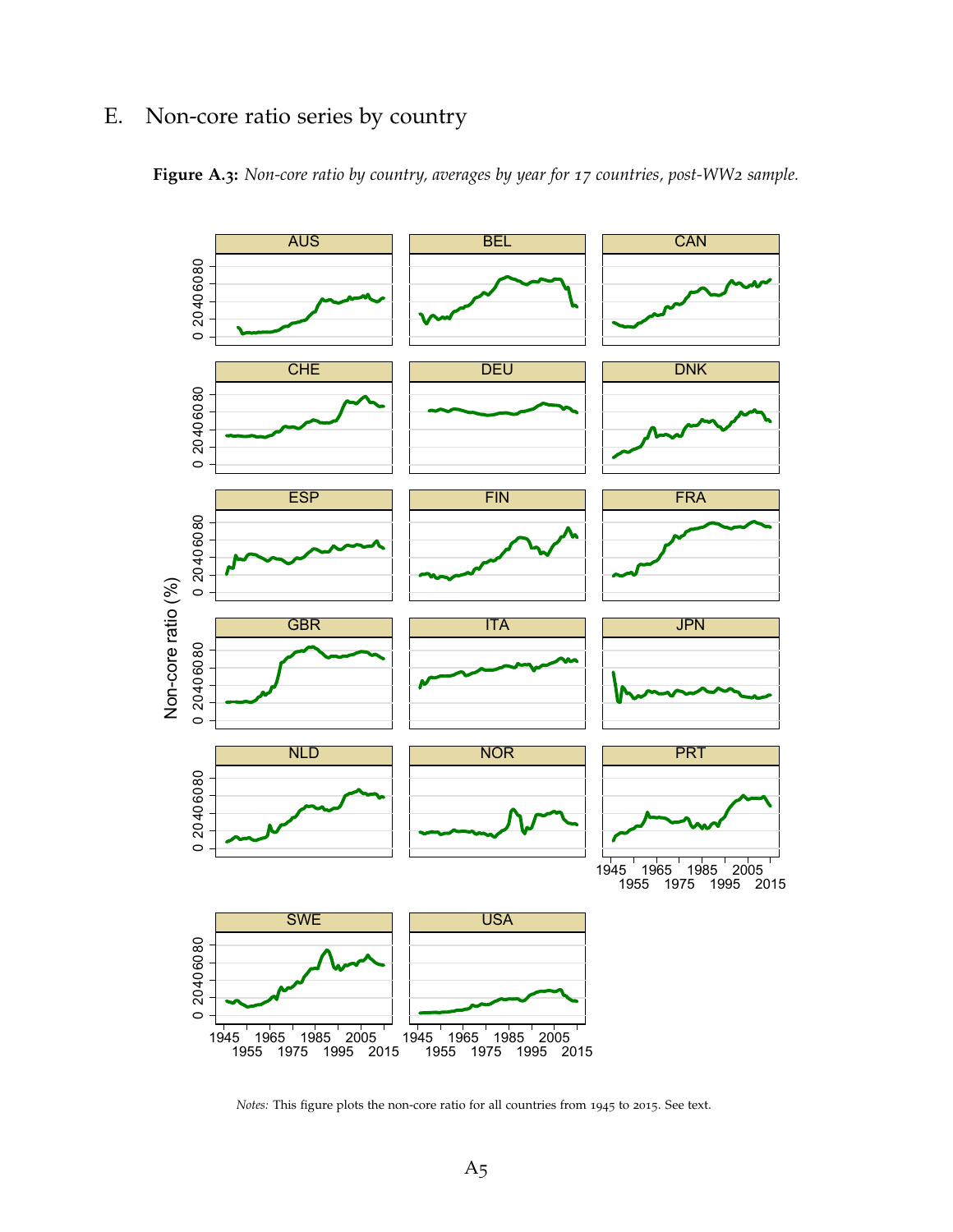# F. Loan-to-deposits ratio by country





*Notes:* Years of World Wars are shown in shading.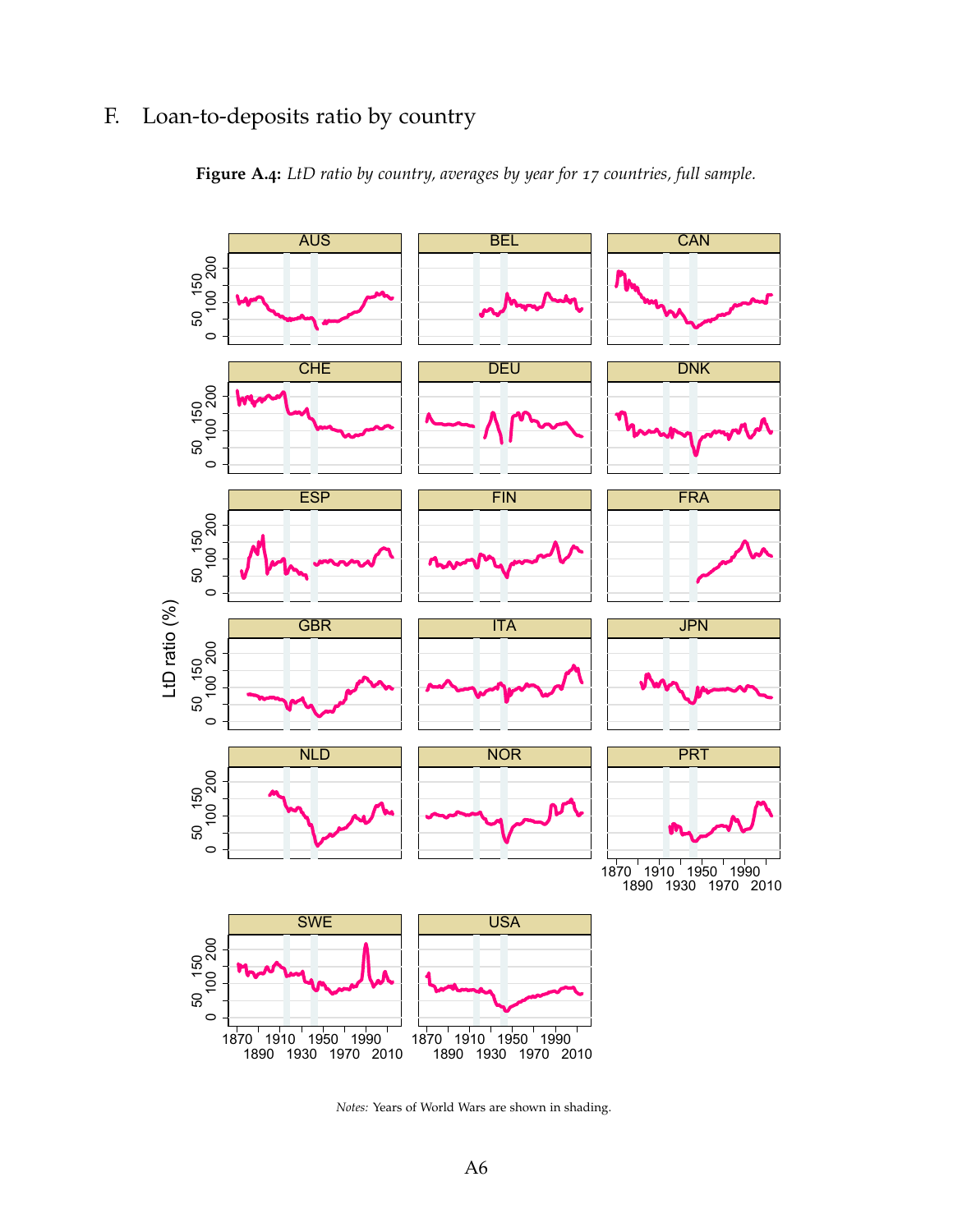# G. Summary statistics

|                          | Mean    | Min.    | Max.   | S.D.  | $Obs$ . |
|--------------------------|---------|---------|--------|-------|---------|
| Capital ratio            | 10.34   | 0.85    | 46.86  | 7.76  | 2018    |
| $\Delta_5$ Capital ratio | $-0.07$ | $-3.05$ | 2.44   | 0.42  | 1773    |
| LtD ratio                | 97.75   | 15.10   | 218.16 | 31.65 | 1978    |
| Non-core ratio           | 35.84   | 2.35    | 84.37  | 20.14 | 1923    |

**Table A.2:** *Full sample: summary statistics*

**Table A.3:** *Post-WW2 sample: summary statistics*

|                          | Mean  | Min.    | Max.        | S.D.  | Obs. |
|--------------------------|-------|---------|-------------|-------|------|
| Capital ratio            | 5.11  | 0.85    | 10.68       | 1.76  | 1149 |
| $\Delta_5$ Capital ratio | 0.01  | $-0.92$ | 1.08        | 0.21  | 1064 |
| LtD ratio                | 93.04 | 15.10   | 217.52      | 27.34 | 1152 |
| Non-core ratio           | 41.68 | 2.91    | 84.37 19.98 |       | 1149 |

**Table A.4:** *Capital ratio summary statistics split by crises, full sample*

|                          | No crisis observations |  |  |  | Crisis observations (one-period lagged) |                                                                    |  |  |  |      |
|--------------------------|------------------------|--|--|--|-----------------------------------------|--------------------------------------------------------------------|--|--|--|------|
|                          |                        |  |  |  |                                         | Mean Min. Max. S.D. Obs. Mean Min. Max. S.D.                       |  |  |  | Obs. |
| Capital ratio            |                        |  |  |  |                                         | 10.22 0.85 46.86 7.73 1940 13.27 3.81 38.29 7.82                   |  |  |  | 78   |
| $\Delta_5$ Capital ratio |                        |  |  |  |                                         | $-0.07$ $-2.41$ $2.44$ $0.41$ $1710$ $-0.07$ $-3.05$ $1.46$ $0.68$ |  |  |  | 63   |

**Table A.5:** *Capital ratio summary statistics, post-WW2 sample*

|                          | No crisis observations |  |  |  | Crisis observations (one-period lagged) |                                              |              |                |      |      |
|--------------------------|------------------------|--|--|--|-----------------------------------------|----------------------------------------------|--------------|----------------|------|------|
|                          |                        |  |  |  |                                         | Mean Min. Max. S.D. Obs. Mean Min. Max. S.D. |              |                |      | Obs. |
| Capital ratio            | 5.11                   |  |  |  |                                         | $0.85$ $10.68$ $1.77$ $1125$ $5.27$          |              | 3.81 7.89 1.14 |      | 24   |
| $\Delta_5$ Capital ratio | 0.01                   |  |  |  |                                         | $-0.92$ $1.08$ $0.21$ $1040$ $-0.00$         | $-0.29$ 0.50 |                | 0.17 | 24   |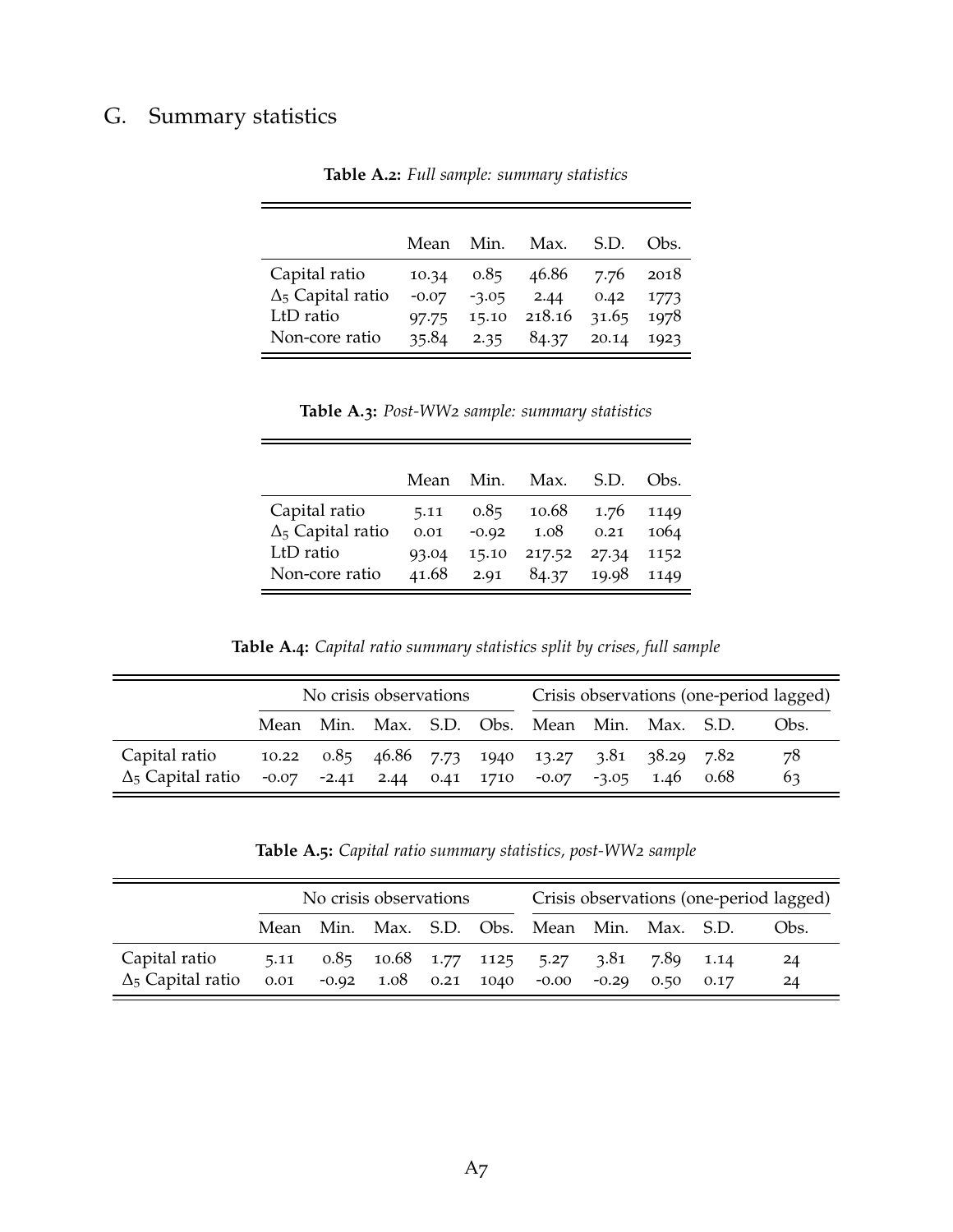### H. Binned barcharts



**Figure A.5:** *Capital ratio levels and crisis frequency*

*Notes:* This figure shows the relationship between levels in capital ratios and financial crisis frequencies. Observations are sorted into five equal-sized bins according to the capital ratioin *t* − 1. Vertical bars indicate the frequency of financial crises in year *t* for each of the bins.



**Figure A.6:** *Capital ratio levels and crisis outcomes*

This figure shows the sum of cumulative growth in real GDP over the 5-years following a financial recession peak for different quintiles of the capital ratio sorted from 1 (lowest capital) to 5 (highest capital).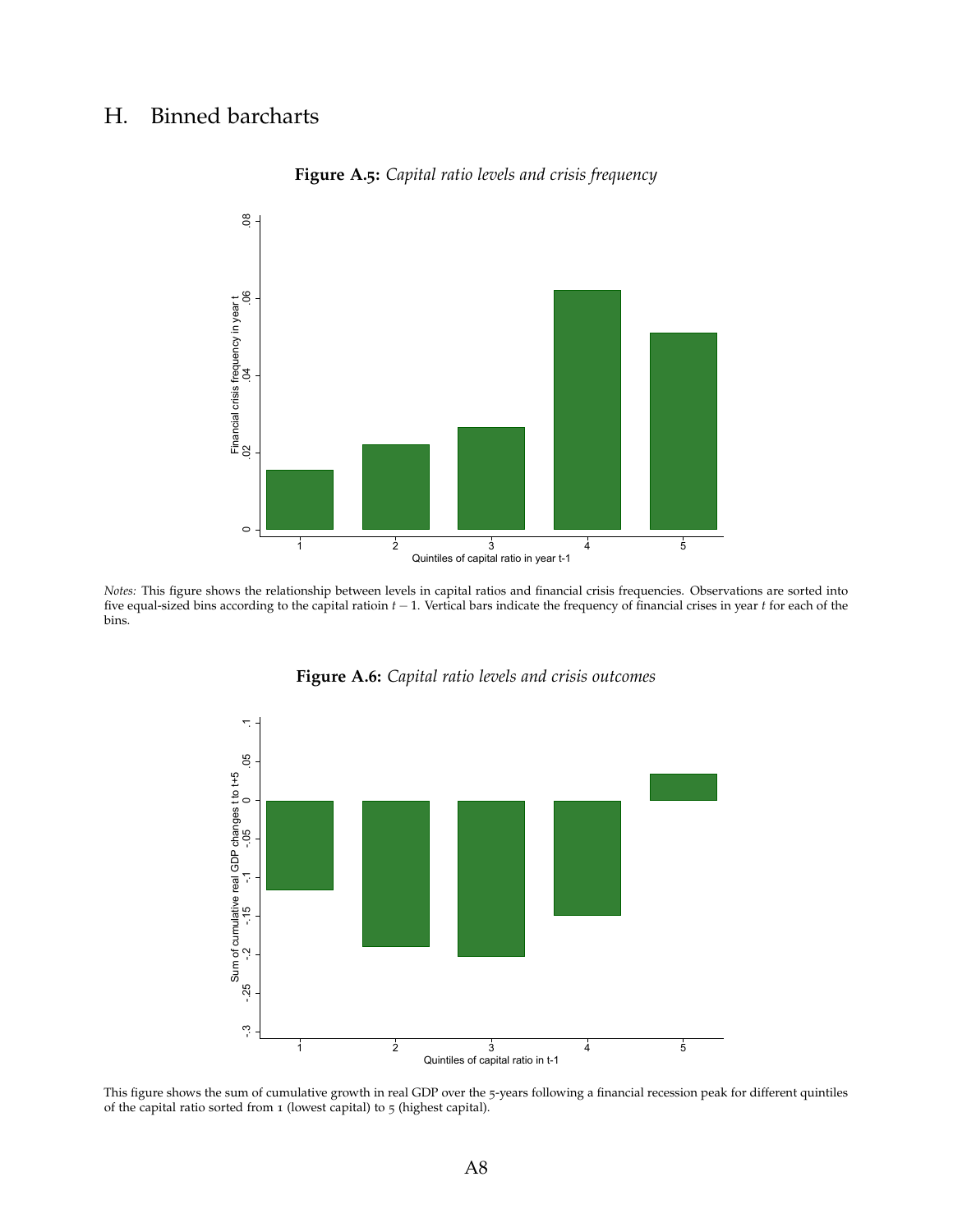### I. Crisis prediction with standard errors clustered on country and year

|                          | (1)<br>Full          | (2)<br>Full          | (3)<br>Post          | (4)<br>Post          | (5)<br>Full         | (6)<br>Full         | (7)<br>Post          | (8)<br>Post         |
|--------------------------|----------------------|----------------------|----------------------|----------------------|---------------------|---------------------|----------------------|---------------------|
| $\Delta_5$ Loans/GDP     | $14.33***$<br>(2.48) | $15.37***$<br>(3.41) | $13.12***$<br>(2.27) | $15.70***$<br>(3.48) | $9.50***$<br>(1.85) | $7.80***$<br>(1.84) | $13.02***$<br>(2.08) | $9.51***$<br>(3.70) |
| Capital ratio            | $2.87***$<br>(1.06)  | 1.49<br>(3.23)       |                      |                      |                     |                     |                      |                     |
| $\Delta_5$ Capital ratio |                      |                      | $-1.08$<br>(15.58)   | 31.77<br>(41.65)     |                     |                     |                      |                     |
| LtD ratio                |                      |                      |                      |                      | $0.60**$<br>(0.30)  | $1.47***$<br>(0.36) |                      |                     |
| Non-core ratio           |                      |                      |                      |                      |                     |                     | $-0.15$<br>(0.69)    | $4.82**$<br>(2.10)  |
| Observations             | 1735                 | 1004                 | 1721                 | 998                  | 1713                | 1004                | 1671                 | 1004                |

**Table A.6:** *Multivariate probit models for systemic financial crises, standard errors clustered by country and year.*

*Notes*: The table shows probit classification models where the dependent variable is the financial crisis dummy and the regressors are lagged by one period. All models include country fixed effects. The table corresponds to results in [Table](#page-19-0) 4 in the main text. Here, we do not show marginal effects, but standard errors are clustered by country and year. <sup>∗</sup> *p* < 0.10, ∗∗ *p* < 0.05, ∗∗∗ *p* < 0.01

**Table A.7:** *Multivariate probit models for systemic financial crises, controlling for asset risk, standard errors clustered by country and year.*

|                          | (1)<br>Full                   | (2)<br>Full          | (3)<br>Post          | (4)<br>Post       | (5)<br>Full          | (6)<br>Full          | (7)<br>Post          | (8)<br>Post       |
|--------------------------|-------------------------------|----------------------|----------------------|-------------------|----------------------|----------------------|----------------------|-------------------|
| $\Delta_5$ Loans/GDP     | $15.12***$<br>(2.27)          | $14.93***$<br>(3.40) | $13.78***$<br>(4.71) | $8.84*$<br>(4.81) | $14.97***$<br>(2.20) | $14.48***$<br>(3.24) | $13.99***$<br>(4.59) | $9.54*$<br>(4.94) |
| Capital ratio            | $2.55$ <sup>*</sup><br>(1.50) | 3.44<br>(2.13)       | 3.19<br>(3.67)       | 0.24<br>(4.76)    |                      |                      |                      |                   |
| $\Delta_5$ Capital ratio |                               |                      |                      |                   | 5.23<br>(18.24)      | 14.54<br>(20.25)     | 24.28<br>(47.18)     | 37.36<br>(47.53)  |
| Macrocontrols            | Yes                           | Yes                  | Yes                  | Yes               | Yes                  | Yes                  | Yes                  | Yes               |
| Asset risk               | N <sub>o</sub>                | Yes                  | N <sub>o</sub>       | Yes               | N <sub>o</sub>       | Yes                  | No                   | Yes               |
| Observations             | 1582                          | 1277                 | <b>988</b>           | 887               | 1570                 | 1274                 | 984                  | 884               |

*Notes*: The table shows probit classification models where the dependent variable is the financial crisis dummy. All models include country fixed effects. Macrocontrols include volatilities of real GDP per capita, inflation, loans-to-GDP and short-term interest rates as well as averaged real GDP per capita growth, inflation, and short term interest rates over the previous five years. Asset risks include average changes of real house prices and the volatility of house price growth over the previous five years and three lags of log excess returns on the bank index if available, on the general index otherwise. The table corresponds to results in [Table](#page-21-0) 5 in the main text. Here, we do not show marginal effects, but standard errors are clustered by country and year. *\* p* < 0.01, <sup>\*\*</sup> *p* < 0.05, <sup>\*\*\*</sup> *p* < 0.01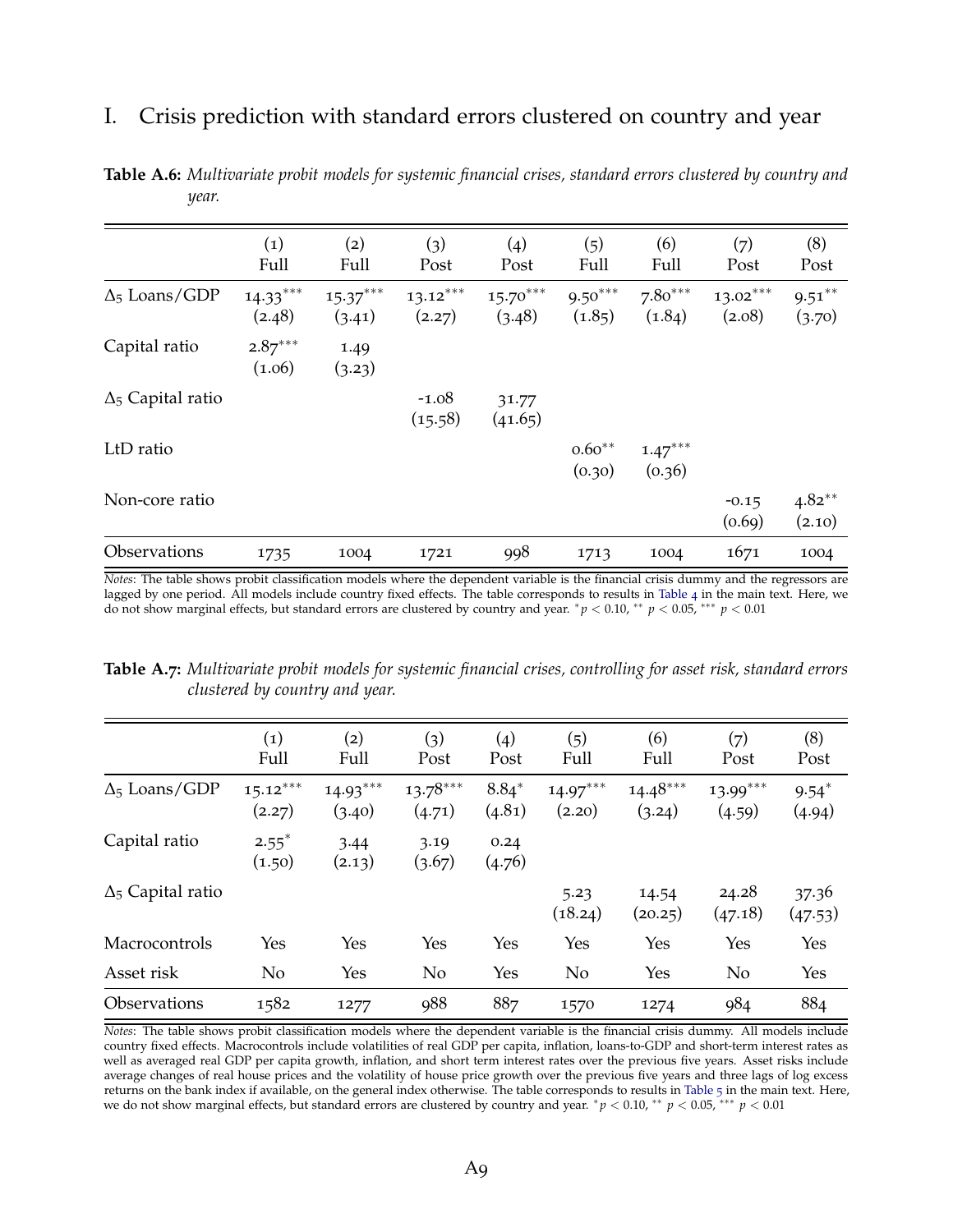### J. Deposit insurance

The presence or absence of deposit insurance could affect the link between capital structure and crisis risk. Without deposit insurance, short-term debtors have incentives to monitor banks and force them to endogenously increase capital when they take more risk. When deposit insurance is in place, debtor control is weakened and risk-shifting incentives emerge more strongly. In [Table A.](#page-51-0)8 we repeat the analysis from [Table](#page-21-0) 5, but split the sample depending on whether a deposit insurance scheme is in place or not. We estimate separate models for the two subsamples consisting of observations with deposit insurance (DI), and without (No-DI). Unsurprisingly, the number of observations is higher in the No-DI sample, as deposit insurance was introduced in the mid to late 20th century in most countries. We include changes in credit/GDP, plus country fixed effects, along with risk and macroeconomic controls. With deposit insurance, capital ratios are no longer positively correlated with crisis risk. The coefficient estimate turns negative, but remains statistically weak. A similar pattern emerges for 5-year average annual changes in capital ratios. Once more, we find little evidence that lower capital predicts excessive risk taking by banks. Interestingly, it is only after the introduction of deposit insurance, that the non-core ratio—representing the remaining runnable debt on bank balance sheets—begins to play an important role (see column (8)).

|                          | (1)<br>No-DI                    | (2)<br>DI           | (3)<br>No-DI        | (4)<br>DI         | (5)<br>No-DI        | (6)<br>DI         | (7)<br>No-DI        | (8)<br>DI           |
|--------------------------|---------------------------------|---------------------|---------------------|-------------------|---------------------|-------------------|---------------------|---------------------|
| $\Delta_5$ Loans/GDP     | $0.78***$<br>(0.13)             | $0.22***$<br>(0.11) | $0.94***$<br>(0.15) | $0.21*$<br>(0.13) | $0.39***$<br>(0.14) | 0.11<br>(0.11)    | $0.79***$<br>(0.17) | $0.13***$<br>(0.06) |
| Capital ratio            | $0.21^{\ast\ast\ast}$<br>(0.07) | $-0.22$<br>(0.18)   |                     |                   |                     |                   |                     |                     |
| $\Delta_5$ Capital ratio |                                 |                     | 0.73<br>(1.15)      | $-0.87$<br>(1.13) |                     |                   |                     |                     |
| LtD ratio                |                                 |                     |                     |                   | $0.05***$<br>(0.01) | $0.03*$<br>(0.02) |                     |                     |
| Non-core ratio           |                                 |                     |                     |                   |                     |                   | 0.02<br>(0.05)      | $0.08*$<br>(0.05)   |
| Macrocontrols            | Yes                             | Yes                 | Yes                 | Yes               | Yes                 | Yes               | Yes                 | Yes                 |
| Asset risks              | Yes                             | Yes                 | Yes                 | Yes               | Yes                 | Yes               | Yes                 | Yes                 |
| <b>AUC</b>               | 0.86<br>(0.03)                  | 0.86<br>(0.03)      | 0.83<br>(0.04)      | 0.86<br>(0.03)    | 0.86<br>(0.03)      | 0.86<br>(0.04)    | 0.83<br>(0.04)      | 0.88<br>(0.03)      |
| Observations             | 721                             | 536                 | 718                 | 536               | 673                 | 536               | 650                 | 536                 |

<span id="page-51-0"></span>**Table A.8:** *Multivariate probit models for systemic financial crises, samples split by existence of deposit insurance scheme.*

*Notes*: The table shows probit classification models where the dependent variable is the financial crisis dummy. Samples are split by the existence of a deposit insurance scheme (DI). All models include country fixed effects. Coefficients are marginal effects. Macrocontrols includes volatilities of real GDP per capita, inflation and short-term interest rates as well as averaged real GDP per capita growth, inflation, and short term interest rates over the previous five years. Asset risks include average changes of real house prices and the volatility of house price growth over the previous five years and three lags of log excess returns on the bank index if available, on the general index otherwise. Clustered standard errors in parentheses. Deposit insurance dates are in the appendix. See text. Clustered (by country) standard errors in parentheses.  $p < 0.10$ , \*\*  $p < 0.05$ , \*\*\*  $p < 0.01$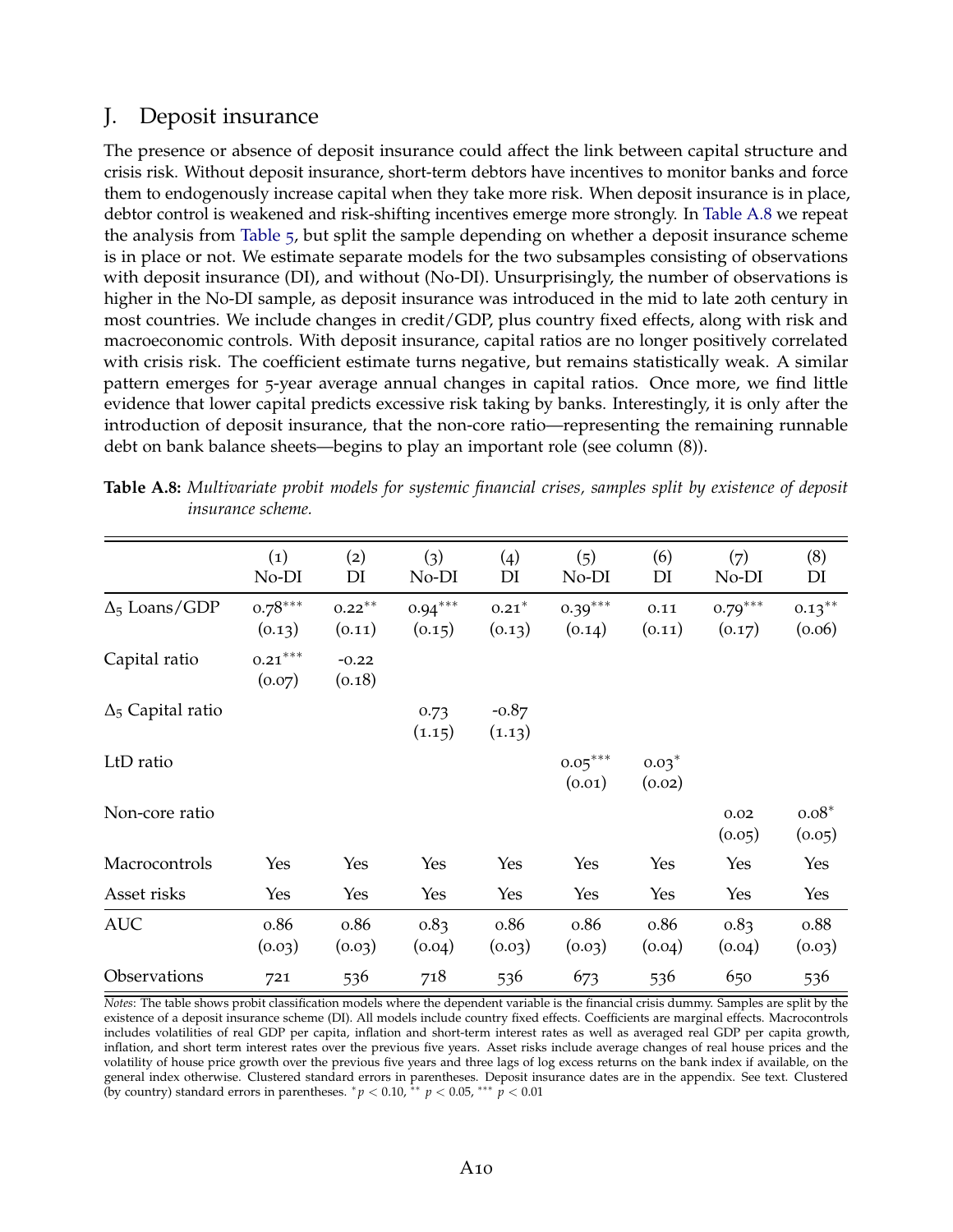### K. Concentration of risk

Aggregate capital ratios could mask substantial heterogeneity within banking systems and risks could be highly concentrated in a few, systemically important institutions or in a subset of banks with very low capital ratios. Our data do not have sufficient granularity for each country to subject these mechanisms to empirical tests. However, we can analyze these mechanisms based on available data for various subsamples. We turn to this now. First, we study whether capital ratios at the most highly levered banks helps predict a financial crisis. Here we rely on evidence from Italy, where the Historical Archive of Credit [\(Natoli, Piselli, Triglia, and Vercelli](#page-41-0) [2016](#page-41-0)) contains micro-level balance sheet data for the near-universe of banks over more than 80 years, from 1890 to 1973. In a second step, we focus on the capital at the biggest banks, where we have data for a few countries.

<span id="page-52-0"></span>

**Figure A.7:** *Capital ratio dispersion of banks in Italy.*

*Notes:* Percentiles of capital ratio in Italy, 1890–1973: the 5th percentile (red dot), the 10th percentile (orange dash), the 25th percentile (green long dash) and the aggregate ratio (blue solid). Vertical lines correspond to systemic financial crises. See text.

<span id="page-52-1"></span>

|               | 5th pctile | 10th pctile | 25th pctile | Aggregate |
|---------------|------------|-------------|-------------|-----------|
| Capital Ratio | 1.93       | 1.21        | 0.79        | $0.65*$   |
|               | (1.41)     | (0.99)      | (0.70)      | (0.37)    |
| <b>AUC</b>    | 0.68       | 0.65        | 0.64        | 0.71      |
|               | (0.09)     | (0.09)      | (0.09)      | (0.11)    |
| Observations  | 66         | 66          | 66          | 66        |

**Table A.9:** *Probit models for systemic financial crises in Italy, sample 1890–1973.*

*Notes*: The table shows probit classification models where the dependent variable is the financial crisis dummy. Coefficients are marginal effects. Regressors are in one-period lagged levels. Robust standard errors in parentheses. <sup>∗</sup> *p* < 0.10, ∗∗ *p* < 0.05, ∗∗∗ *p* < 0.01

During the period for which we have data, Italy experienced five systemic banking crises: 1893, 1907, 1921, 1930, and 1935. For our analysis, we use all observations on joint-stock banks and savings banks that are present at least 5 years in the sample and have a market share larger than 0.1% in the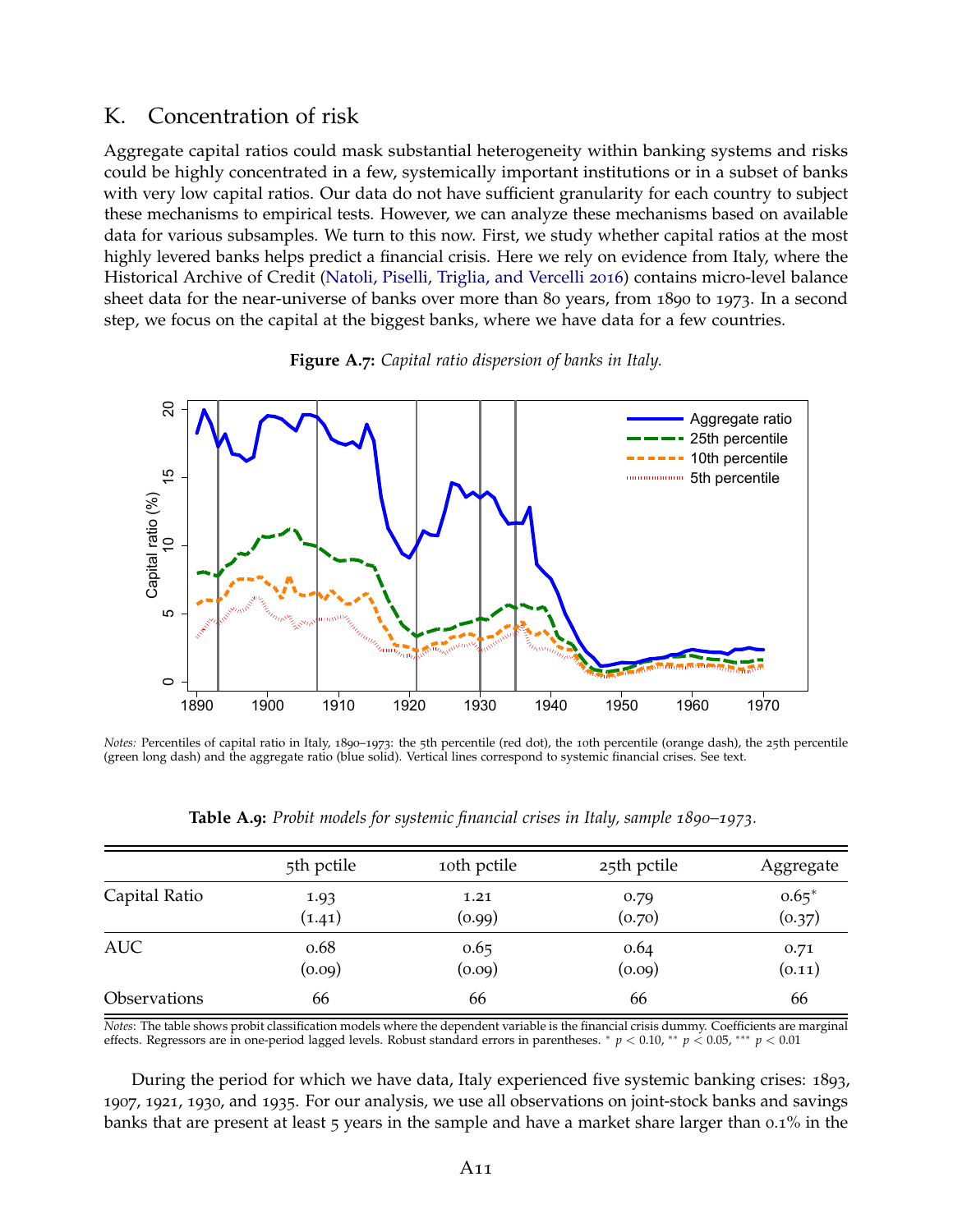respective year. We exclude cooperative banks as these were sampled only every 5 years. For all the remaining banks we observe the capital ratio yearly.

In [Figure A.](#page-52-0)7 we present the evolution of different percentiles of the capital ratio distribution per year. The paths of the 5th (red dot), the 10th (orange dash), and the 25th percentiles (green long dash) of the distribution of capital ratios across banks display a similar time series pattern as the aggregate ratio (blue solid) used in our macro-level analysis. In addition, the distribution becomes less dispersed over time. Unlike today, it does not seem to be the case that the largest banks have the lowest capital ratios. The banks contained in the 10th percentile for example fluctuate between 6% and 10% of market share, measured by total assets, between 1890 and 1973.

[Table A.](#page-52-1)9 confirms this impression. We again estimate a probit model with the crisis dummy as the dependent variable and the capital ratio as an explanatory variable, excluding war years from the sample. Yet instead of only using the aggregate capital ratio, we also use various percentiles of the capital ratio distribution.

The results reported are consistent with our previous findings. The lagged level of the capital ratio is positively associated with financial instability. The coefficients are insignificant, but similar to the one for the aggregate measure in the same sample. The aggregate measure has the highest AUC, but AUC differences across columns are insignificant. These findings were also confirmed when we re-estimated the specifications using the 5-year changes in capital ratios instead of lagged levels.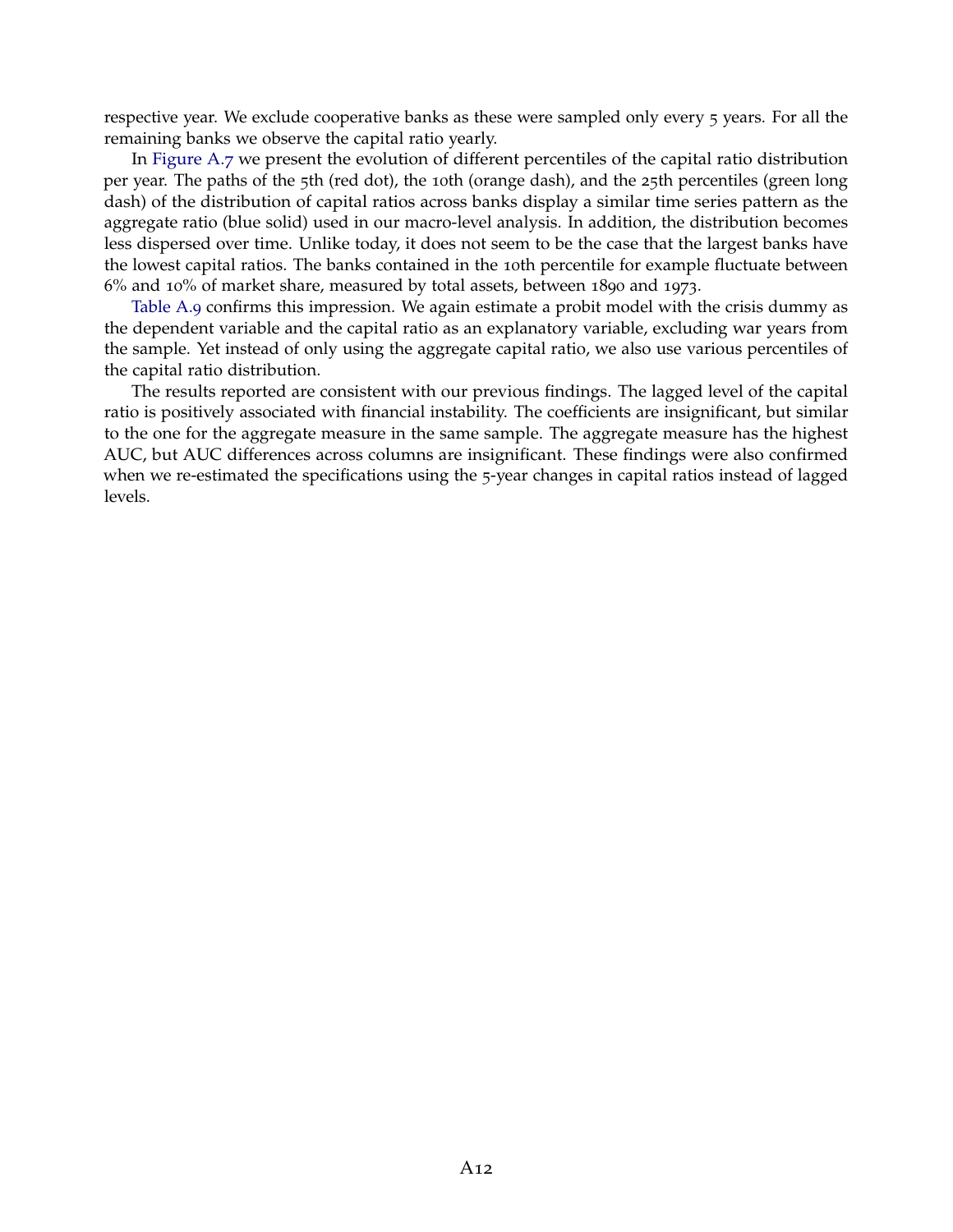### L. Capitalization of the largest banks

The capitalization of the largest and systemically important banks could be key to understanding financial crisis risks. In fact, current regulations often contain capital surcharges for large and inter-connected institutions. Hence, we test whether low or falling capital ratios of the largest banks signal growing financial fragility.

The analysis in this section builds on micro-data collected and kindly shared by [Mazbouri, Guex,](#page-40-1) [and Lopez](#page-40-1) ([2017](#page-40-1)) for a subset of the largest banks in Belgium, France, Germany, Italy, Switzerland, and the UK for the period 1890 to 1970. We extended the coverage using data for the same set of banks in France, Germany, Switzerland, and the UK. We also added recent data from statistics for large commercial banks from the OECD Banking Statistics. In addition, we collected additional data from Denmark, Italy, the Netherlands, Norway, Sweden, and the US. The capital ratio measure used here is now an asset-weighted capital ratio of the largest banks.

The core results are presented in [Table A.](#page-54-0)10. Column (1) shows the baseline regression including the lagged capital ratio of the largest banks for the full sample. Column (2) includes our control variables. Columns (3) and (4) repeat these these specifications in post-WW2 data. The results are similar to our previous findings. As in the aggregated data, the coefficient estimates are positive and significant in the full sample. They turn negative, but insignificant, when estimated on a post-WW2 sample. In columns (5) to (8) we look at short-run variation and use 5-year changes instead of the capital ratio levels. The coefficients are negative, but insignificant and without adding predictive power as measured by the AUCs.

<span id="page-54-0"></span>

|                                         | $\left( 1\right)$<br>Full | (2)<br>Full         | (3)<br>Post         | (4)<br>Post       | (5)<br>Full         | (6)<br>Full         | (7)<br>Post         | (8)<br>Post       |
|-----------------------------------------|---------------------------|---------------------|---------------------|-------------------|---------------------|---------------------|---------------------|-------------------|
| $\Delta_5$ Loans/GDP                    | $1.25***$<br>(0.19)       | $1.08***$<br>(0.24) | $0.82***$<br>(0.37) | 0.10<br>(0.13)    | $1.41***$<br>(0.22) | $1.20***$<br>(0.32) | $0.98***$<br>(0.37) | 0.00<br>(0.19)    |
| Capital ratio<br>large banks            | $0.09***$<br>(0.04)       | 0.10<br>(0.07)      | $-0.28$<br>(0.49)   | $-0.30$<br>(0.19) |                     |                     |                     |                   |
| $\Delta_5$ Capital ratio<br>large banks |                           |                     |                     |                   | $-0.49$<br>(1.37)   | $-0.51$<br>(1.30)   | $-2.91$<br>(5.33)   | $-1.55$<br>(1.57) |
| Macro controls                          | No                        | Yes                 | No                  | Yes               | No                  | Yes                 | N <sub>o</sub>      | Yes               |
| House price changes                     | N <sub>o</sub>            | Yes                 | No                  | Yes               | No                  | Yes                 | No                  | Yes               |
| Excess stock returns                    | N <sub>o</sub>            | Yes                 | No                  | Yes               | No                  | Yes                 | No                  | Yes               |
| <b>AUC</b>                              | 0.72<br>(0.05)            | 0.77<br>(0.04)      | 0.72<br>(0.07)      | 0.86<br>(0.04)    | 0.74<br>(0.04)      | 0.79<br>(0.04)      | 0.73<br>(0.08)      | 0.88<br>(0.04)    |
| Observations                            | 855                       | 673                 | 432                 | 398               | 771                 | 611                 | 382                 | 352               |

**Table A.10:** *Probit models for systemic financial crises. Largest banks.*

*Notes*: The table shows probit classification models where the dependent variable is the financial crisis dummy and the regressors are one-period lagged. Data on capital ratios is from the largest banks in a country only (see text). All models include country fixed effects. Coefficients shown are marginal effects. Macrocontrols includes volatilities of real GDP per capita, inflation and short-term interest rates as well as averaged real GDP per capita growth, inflation, and short term interest rates over the previous five years. Asset risks include average changes of real house prices and the volatility of house price growth over the previous five years and three lags of log excess returns on the bank index if available, on the general index otherwise. Clustered (by country) standard errors in parentheses. <sup>∗</sup> *p* < 0.10, ∗∗ *p* < 0.05, ∗∗∗ *p* < 0.01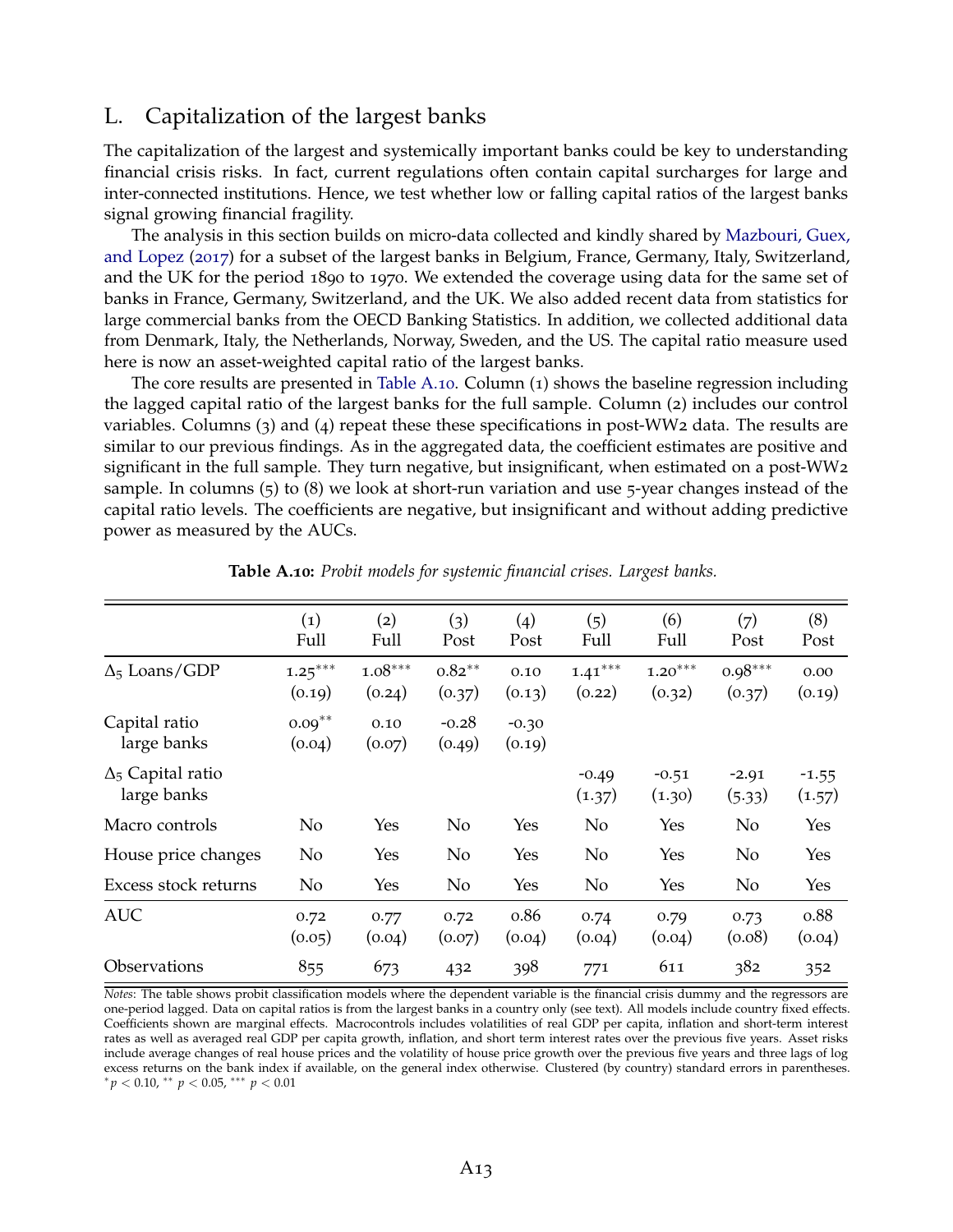### M. Credit boom and capital ratio interactions

|                                        | (1)<br>Full         | (2)<br>Full                | (3)<br>Post       | (4)<br>Post       | (5)<br>Post       | (6)<br>Post       |
|----------------------------------------|---------------------|----------------------------|-------------------|-------------------|-------------------|-------------------|
| $\Delta_5$ Loans/GDP                   | $0.86***$<br>(0.17) | $0.55***$<br>(0.18)        | 0.45<br>(0.29)    | 0.10<br>(0.24)    | 0.56<br>(0.41)    | $-0.04$<br>(0.29) |
| High capital                           | $0.03***$<br>(0.01) | 0.01<br>(0.01)             | $-0.01$<br>(0.01) | $-0.01$<br>(0.01) |                   |                   |
| High capital<br>(market-based)         |                     |                            |                   |                   | $-0.00$<br>(0.02) | $-0.01$<br>(0.02) |
| $\Delta_5$ Loans/GDP<br>x High capital | 0.04<br>(0.30)      | 0.38<br>(0.27)             | 0.26<br>(0.36)    | 0.23<br>(0.24)    | 0.48<br>(0.59)    | 0.31<br>(0.44)    |
| Macro controls                         | N <sub>o</sub>      | Yes                        | No                | Yes               | No                | Yes               |
| Asset risks                            | No                  | Yes                        | N <sub>o</sub>    | Yes               | No                | Yes               |
| <b>AUC</b>                             | 0.75<br>(0.03)      | 0.8 <sub>0</sub><br>(0.03) | 0.76<br>(0.05)    | 0.84<br>(0.04)    | 0.67<br>(0.06)    | 0.79<br>(0.05)    |
| <b>Observations</b>                    | 1735                | 1277                       | 1004              | 887               | 410               | 410               |

<span id="page-55-0"></span>**Table A.11:** *Probit models for systemic financial crises, credit interacted with high capital ratio indicator.*

*Notes*: The table shows probit classification models where the dependent variable is the financial crisis dummy. All models include country fixed effects. Coefficients are marginal effects. Interactions are between lagged 5-year average annual changes in loans-to-GDP and dummies indicating whether the lagged capital ratio is above (high) or below (low) the respective sample median. Macrocontrols includes volatilities of real GDP per capita, inflation and short-term interest rates as well as averaged real GDP per capita growth, inflation, and short term interest rates over the previous five years. Asset risks include average changes of real house prices and the volatility of house price growth over the previous five years and three lags of log excess returns on the bank index if available, on the general index otherwise. See text. Clustered (by country) standard errors in parentheses. <sup>∗</sup> *p* < 0.10, ∗∗ *p* < 0.05, ∗∗∗ *p* < 0.01

Rapid balance sheet expansions—that is, credit booms—lie at the heart of financial crisis dynamics. If more skin in the game induces prudent behavior by banks, we would expect to find in the data that credit booms occurring at high levels of bank equity are considerably less likely to end in a crisis than credit booms financed with less equity. Hence we define an indicator variable for high levels of capital, specifically when the lagged capital ratio of the banking sector is above the median in the respective sample.

We then test the proposition using interaction terms in our original model. [Table A.](#page-55-0)11 provides no support for the view that higher capital has disciplining effects. The interaction coefficients for 5-year average annual credit expansion and the indicator for a high capital ratio are typically positive, for the full sample and the post-WW2 period. This holds both for book values of capital (columns 1 to 4) and market values of capital (columns 5 and 6). The inclusion of controls for asset risk and macroeconomic risk predictors lowers the coefficients, but does not change the overall picture. Credit booms financed with more capital are as dangerous as credit booms financed with more debt.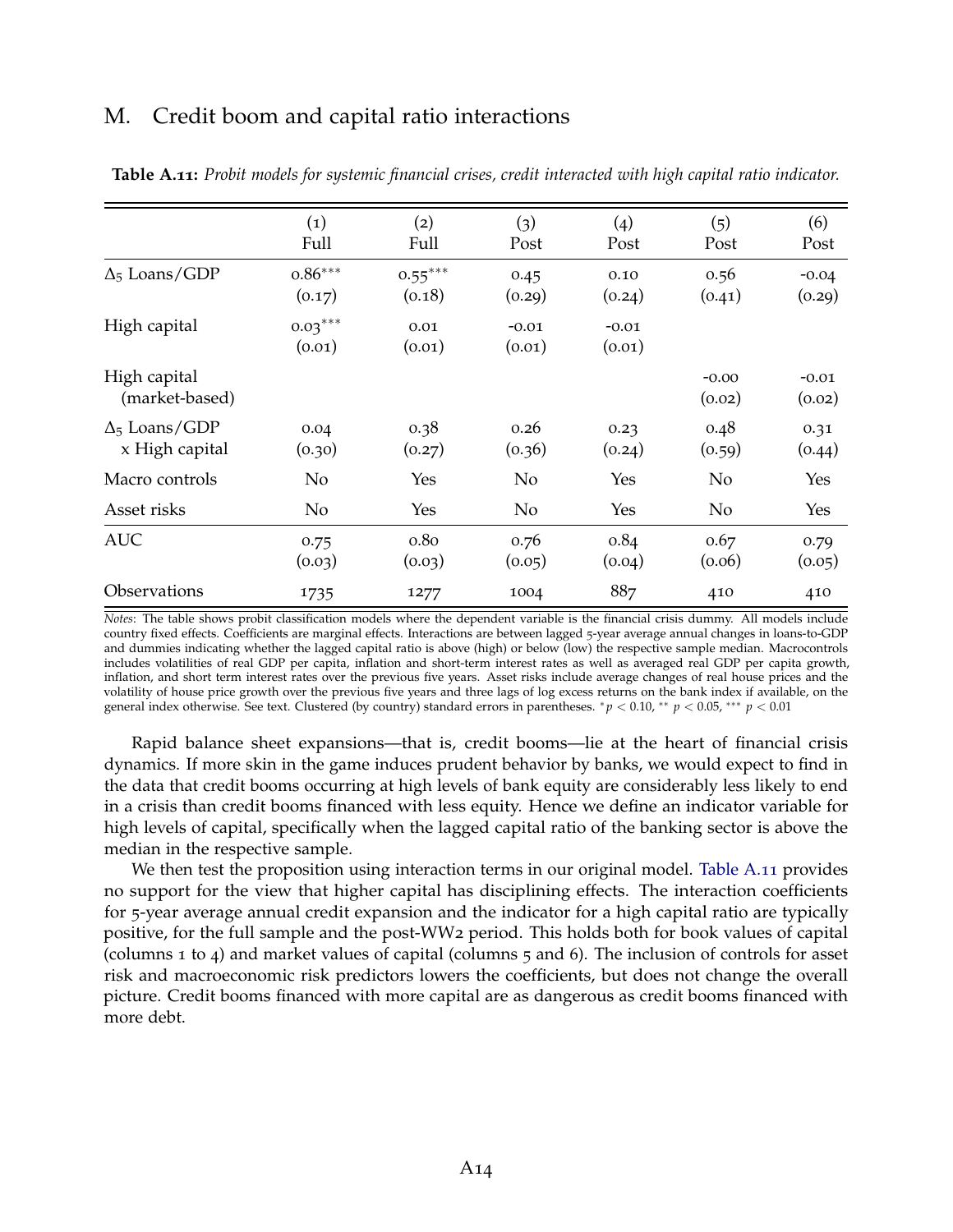# N. Baseline probit model results without changes in credit/GDP

|                           | $\left( 1\right)$   | (2)               | (3)                 | (4)                 | (5)                | (6)                 |
|---------------------------|---------------------|-------------------|---------------------|---------------------|--------------------|---------------------|
| Capital ratio             | $0.16***$<br>(0.03) |                   |                     |                     |                    |                     |
| $\Delta_5$ Capital ratio  |                     | $-0.02$<br>(0.96) |                     |                     |                    |                     |
| LtD ratio                 |                     |                   | $0.06***$<br>(0.01) |                     |                    |                     |
| $\Delta_5$ LtD            |                     |                   |                     | $0.40***$<br>(0.08) |                    |                     |
| Non-core ratio            |                     |                   |                     |                     | $0.01\,$<br>(0.03) |                     |
| $\Delta_5$ Non-core ratio |                     |                   |                     |                     |                    | $0.54***$<br>(0.24) |
| <b>AUC</b>                | 0.67<br>(0.03)      | 0.62<br>(0.03)    | 0.68<br>(0.03)      | 0.67<br>(0.04)      | 0.62<br>(0.03)     | 0.63<br>(0.03)      |
| Observations              | 2018                | 1773              | 1978                | 1743                | 1923               | 1698                |

#### **Table A.12:** *probit models for systemic financial crises, full sample.*

*Notes*: The table shows probit classification models where the dependent variable is the financial crisis dummy and the regressors are in smoothed 5-year average annual changes (∆5) or in one-period lagged levels. Coefficients are shown as marginal effects. All models include country fixed effects. The null fixed-effects only model has AUC = 0.60 (0.03). Clustered (by country) standard errors in parentheses. <sup>∗</sup> *p* < 0.10, ∗∗ *p* < 0.05, ∗∗∗ *p* < 0.01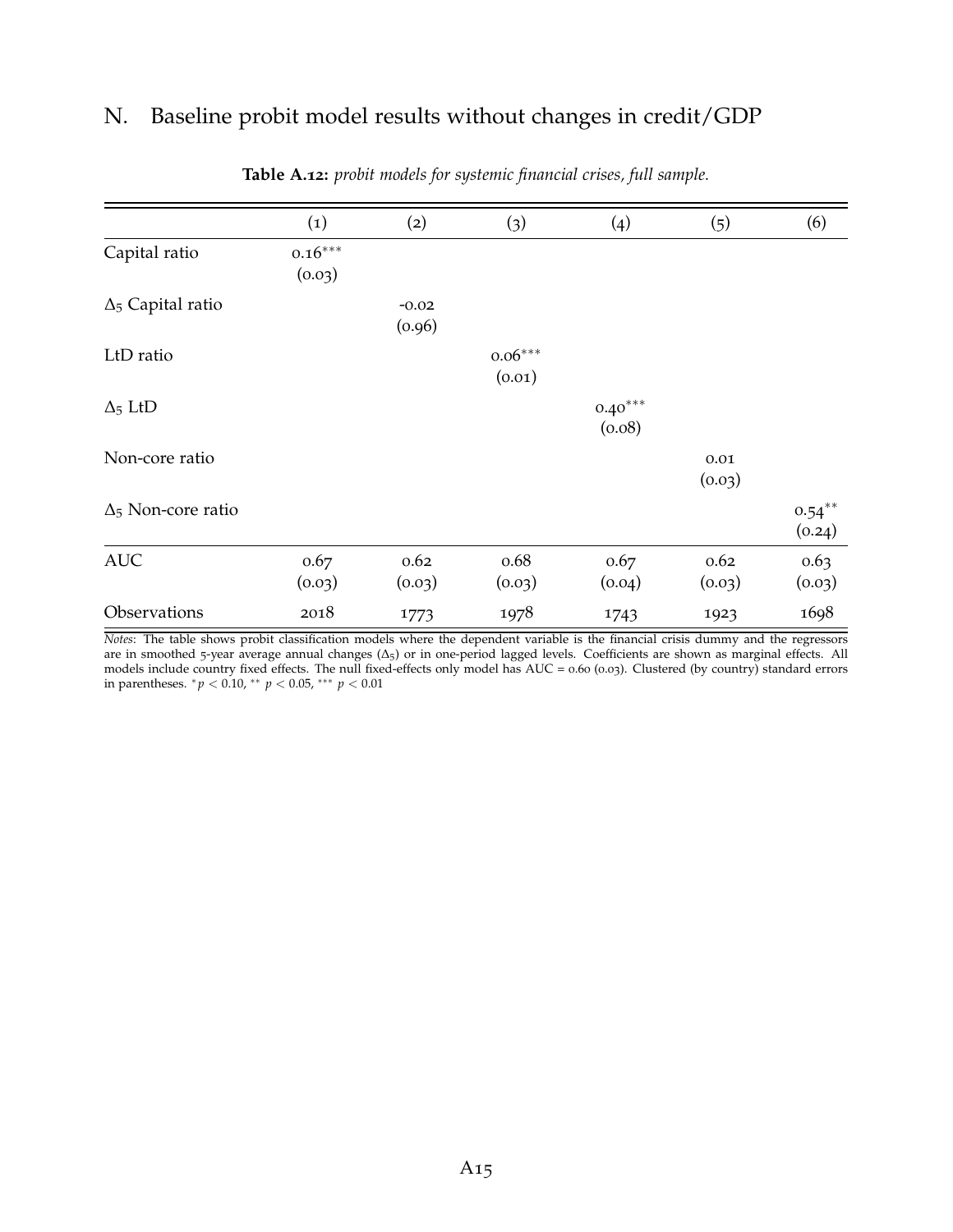|                           | $\left( 1\right)$ | (2)               | (3)                 | (4)                 | (5)                 | (6)                 |
|---------------------------|-------------------|-------------------|---------------------|---------------------|---------------------|---------------------|
| Capital ratio             | $-0.12$<br>(0.31) |                   |                     |                     |                     |                     |
| $\Delta_5$ Capital ratio  |                   | $-0.09$<br>(2.20) |                     |                     |                     |                     |
| LtD ratio                 |                   |                   | $0.06***$<br>(0.00) |                     |                     |                     |
| $\Delta_5$ LtD            |                   |                   |                     | $0.40***$<br>(0.08) |                     |                     |
| Non-core ratio            |                   |                   |                     |                     | $0.09***$<br>(0.02) |                     |
| $\Delta_5$ Non-core ratio |                   |                   |                     |                     |                     | $0.65***$<br>(0.27) |
| <b>AUC</b>                | 0.59<br>(0.06)    | 0.60<br>(0.06)    | 0.80<br>(0.04)      | 0.73<br>(0.06)      | 0.83<br>(0.03)      | 0.65<br>(0.05)      |
| Observations              | 1081              | 1001              | 1084                | 1004                | 1081                | 1001                |

### **Table A.13:** *Probit models for systemic financial crises, post-WW2 sample.*

*Notes*: The table shows probit classification models where the dependent variable is the financial crisis dummy and the regressors are in smoothed 5-year average annual changes (∆5) or in one-period lagged levels. Coefficients are shown as marginal effects. All models include country fixed effects. The null fixed-effects only model has AUC = 0.59 (0.06). Clustered (by country) standard errors in parentheses. <sup>∗</sup> *p* < 0.10, ∗∗ *p* < 0.05, ∗∗∗ *p* < 0.01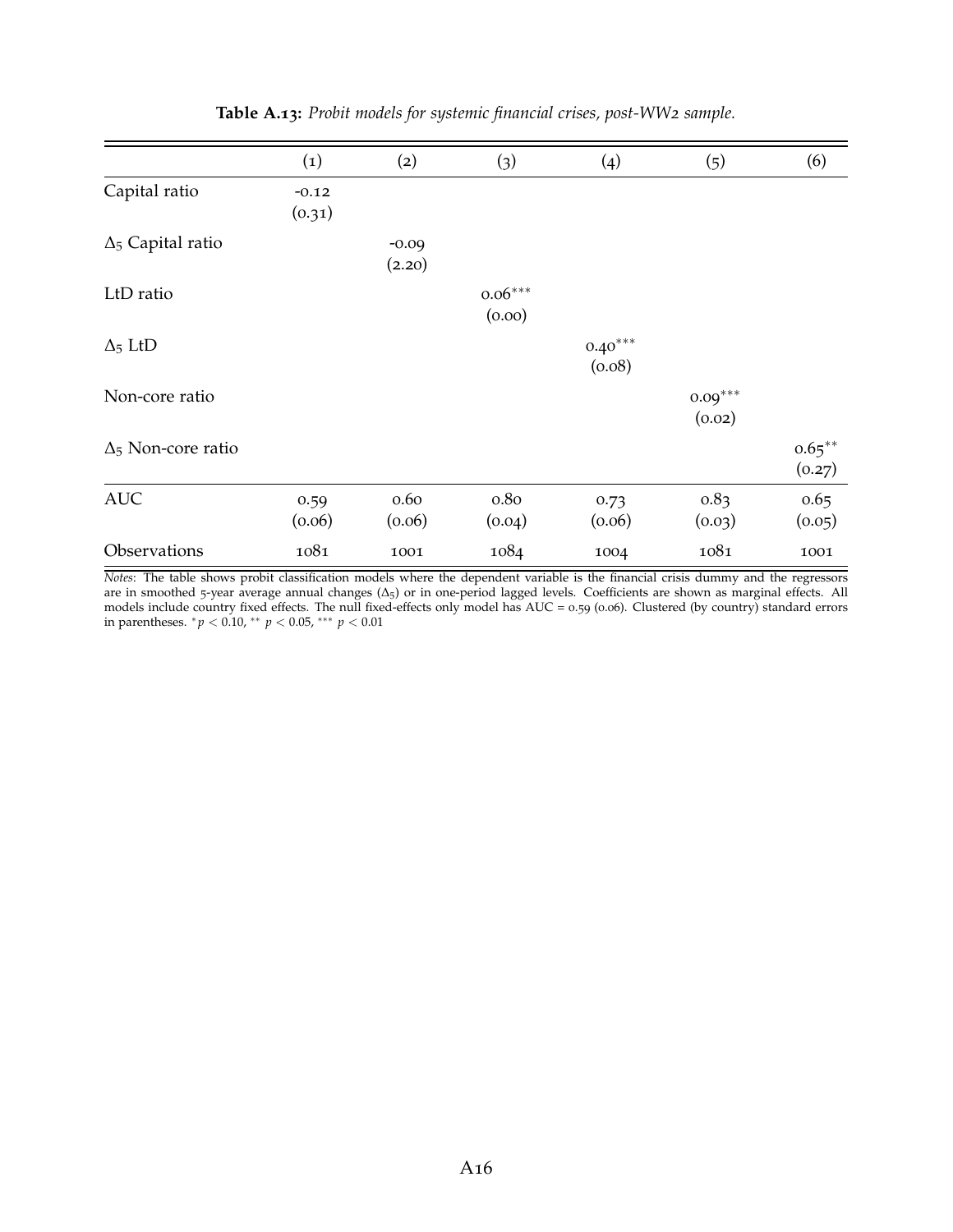|                           | (1)            | (2)            | (3)                 | (4)               | (5)            | (6)                 |
|---------------------------|----------------|----------------|---------------------|-------------------|----------------|---------------------|
| Capital ratio             | 0.02<br>(0.16) |                |                     |                   |                |                     |
| $\Delta_5$ Capital ratio  |                | 0.51<br>(1.39) |                     |                   |                |                     |
| LtD ratio                 |                |                | $0.12***$<br>(0.05) |                   |                |                     |
| $\Delta_5$ LtD            |                |                |                     | $0.61*$<br>(0.32) |                |                     |
| Non-core ratio            |                |                |                     |                   | 0.19<br>(0.12) |                     |
| $\Delta_5$ Non-core ratio |                |                |                     |                   |                | $1.42***$<br>(0.68) |
| <b>AUC</b>                | 0.64<br>(0.06) | 0.66<br>(0.05) | 0.70<br>(0.05)      | 0.70<br>(0.05)    | 0.66<br>(0.05) | 0.68<br>(0.05)      |
| Observations              | 532            | 462            | 531                 | 461               | 498            | 433                 |

**Table A.14:** *Probit models for systemic financial crises, pre-1914 sample.*

*Notes*: The table shows probit classification models where the dependent variable is the financial crisis dummy and the regressors are in smoothed 5-year average annual changes (∆5) or in one-period lagged levels. Coefficients are marginal effects. All models include country fixed effects. Clustered (by country) standard errors in parentheses.  ${}^*p$  < 0.10,  ${}^{**}$   $p$  < 0.05,  ${}^{***}$   $p$  < 0.01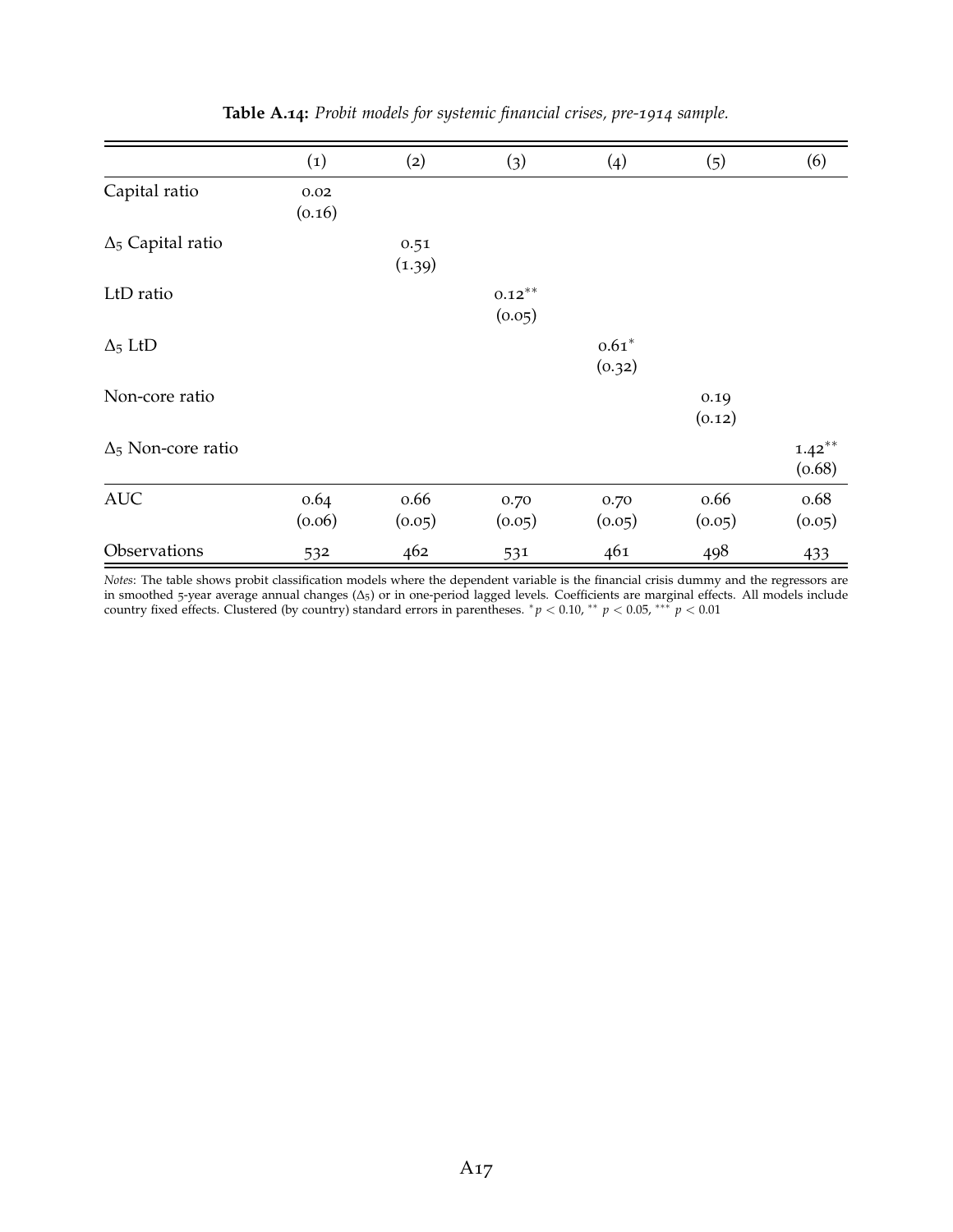# O. Comparing predictive accuracy across probit models

|                                                   | $\left( 1\right)$<br>Full model | (2)   | (3)   | (4)<br>Excl. credit growth Excl. capital ratio Excl. non-core ratio |
|---------------------------------------------------|---------------------------------|-------|-------|---------------------------------------------------------------------|
| Full sample                                       |                                 |       |       |                                                                     |
| <b>AUC</b>                                        | 0.749                           | 0.688 | 0.707 | 0.746                                                               |
| $H_0$ : AUC = AUC <sup>Full</sup> ,<br>$p$ -value |                                 | 0.013 | 0.015 | 0.573                                                               |
| $\boldsymbol{N}$                                  | 1671                            | 1671  | 1671  | 1671                                                                |
| Pre-WW1 sample                                    |                                 |       |       |                                                                     |
| <b>AUC</b>                                        | 0.731                           | 0.679 | 0.728 | 0.700                                                               |
| $H_0$ : AUC = AUC <sup>Full</sup> ,<br>$p$ -value |                                 | 0.038 | 0.880 | 0.388                                                               |
| N                                                 | 405                             | 405   | 405   | 405                                                                 |
| Post-WW2 sample                                   |                                 |       |       |                                                                     |
| <b>AUC</b>                                        | 0.843                           | 0.821 | 0.840 | 0.740                                                               |
| $H_0$ : AUC = AUC <sup>Full</sup> ,<br>$p$ -value |                                 | 0.217 | 0.644 | 0.007                                                               |
| $\overline{N}$                                    | 1004                            | 1004  | 1004  | 1004                                                                |

#### **Table A.15:** *AUCs from multivariate probit models for systemic financial crises.*

*Notes*: This table reports the AUC for different probit classification models. The full model includes lag of the smoothed 5-year change in loans-to-GDP and the capital ratio, loan-to-deposit ratio and non-core ratio as regressors. In columns (2)-(5) we drop one regressor at the time. For these specifications we report the AUC and the p-value of a test of equality of the AUC with the AUC of the full model.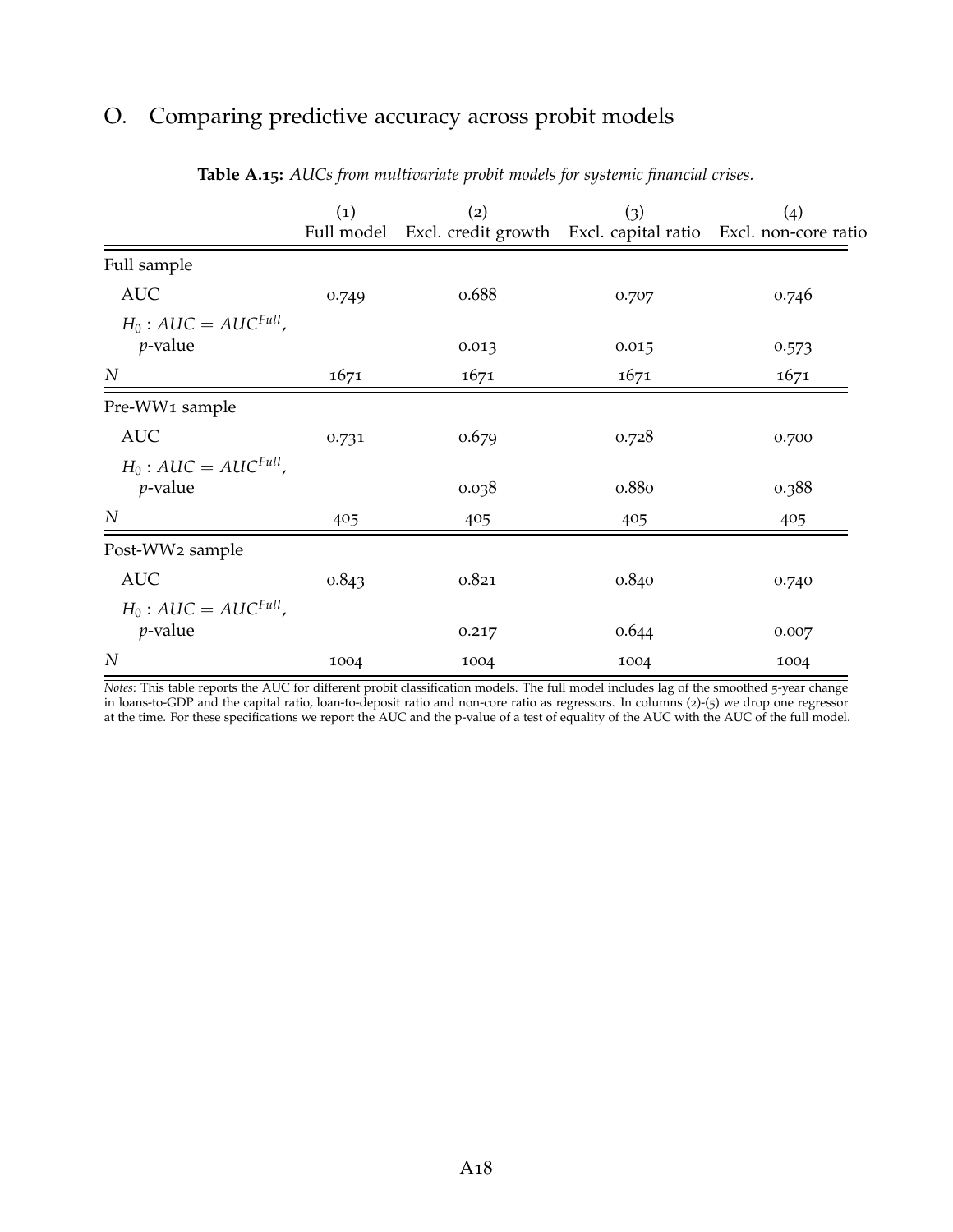# P. Probit models without country fixed effects

|                           | (1)                 | (2)            | (3)                 | (4)                 | (5)                | (6)                 |
|---------------------------|---------------------|----------------|---------------------|---------------------|--------------------|---------------------|
| Capital ratio             | $0.16***$<br>(0.04) |                |                     |                     |                    |                     |
| $\Delta_5$ Capital ratio  |                     | 0.09<br>(1.00) |                     |                     |                    |                     |
| LtD ratio                 |                     |                | $0.04***$<br>(0.02) |                     |                    |                     |
| $\Delta_5$ LtD            |                     |                |                     | $0.42***$<br>(0.09) |                    |                     |
| Non-core ratio            |                     |                |                     |                     | $0.01\,$<br>(0.02) |                     |
| $\Delta_5$ Non-core ratio |                     |                |                     |                     |                    | $0.52***$<br>(0.24) |
| <b>AUC</b>                | 0.64<br>(0.03)      | 0.53<br>(0.04) | 0.63<br>(0.03)      | 0.61<br>(0.04)      | 0.52<br>(0.04)     | 0.53<br>(0.04)      |
| Observations              | 2018                | 1773           | 1978                | 1743                | 1923               | 1698                |

#### **Table A.16:** *Probit models for systemic financial crises, full sample, no fixed effects.*

*Notes*: The table shows probit classification models where the dependent variable is the financial crisis dummy and the regressors are in smoothed 5-year average annual changes (∆5) or in one-period lagged levels. Coefficients are marginal effects. Robust standard errors in parentheses. <sup>∗</sup> *p* < 0.10, ∗∗ *p* < 0.05, ∗∗∗ *p* < 0.01.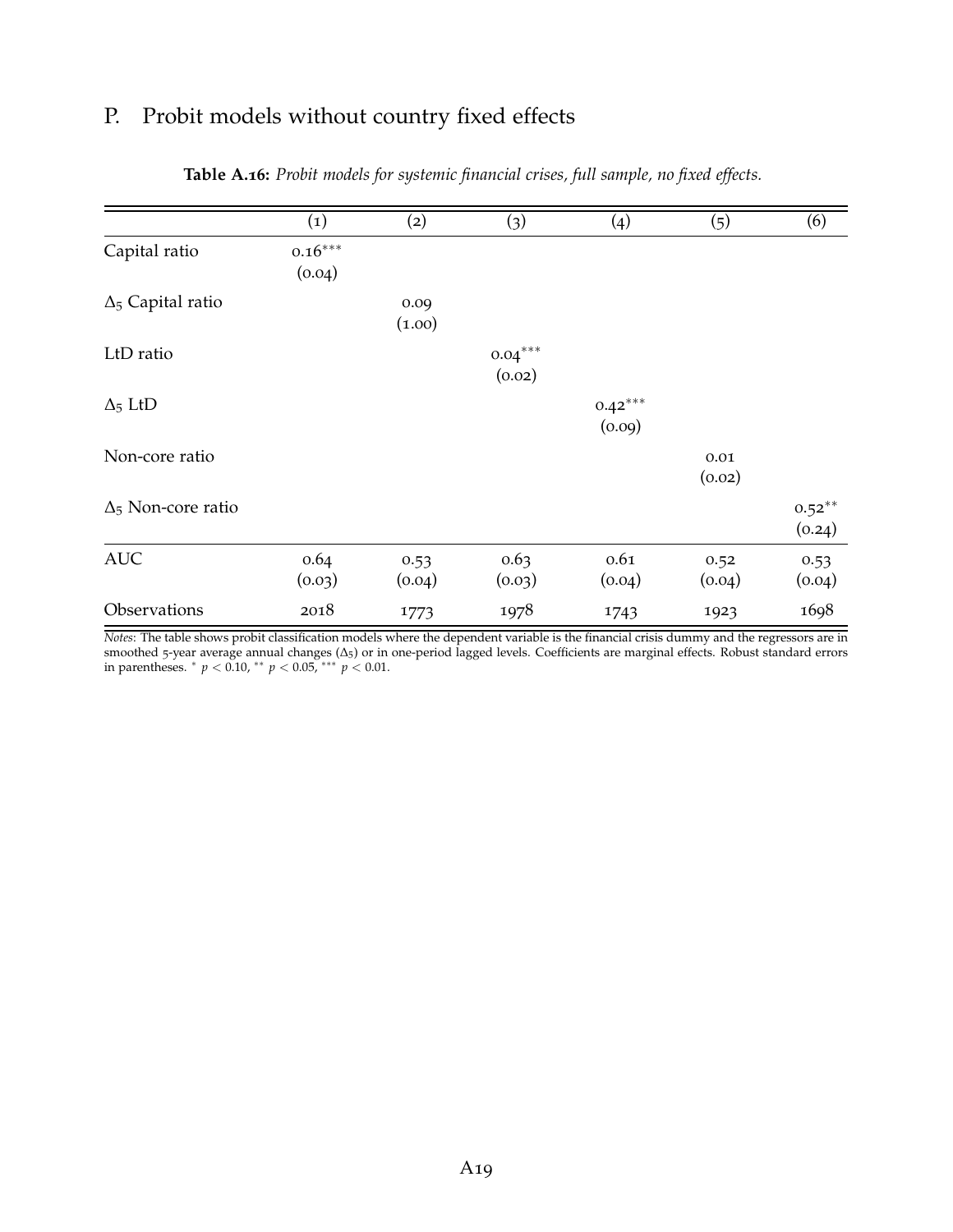|                           | $\left( 1\right)$ | (2)               | (3)                 | (4)                 | (5)                 | (6)                 |
|---------------------------|-------------------|-------------------|---------------------|---------------------|---------------------|---------------------|
| Capital ratio             | 0.11<br>(0.17)    |                   |                     |                     |                     |                     |
| $\Delta_5$ Capital ratio  |                   | $-0.34$<br>(2.06) |                     |                     |                     |                     |
| LtD ratio                 |                   |                   | $0.05***$<br>(0.01) |                     |                     |                     |
| $\Delta_5$ LtD            |                   |                   |                     | $0.37***$<br>(0.08) |                     |                     |
| Non-core ratio            |                   |                   |                     |                     | $0.07***$<br>(0.01) |                     |
| $\Delta_5$ Non-core ratio |                   |                   |                     |                     |                     | $0.61***$<br>(0.23) |
| <b>AUC</b>                | 0.55<br>(0.05)    | 0.51<br>(0.05)    | 0.74<br>(0.05)      | 0.68<br>(0.06)      | 0.74<br>(0.05)      | 0.57<br>(0.06)      |
| Observations              | 1149              | 1064              | 1152                | 1067                | 1149                | 1064                |

**Table A.17:** *Probit models for systemic financial crises, post-WW2 sample, no fixed effects.*

*Notes*: The table shows probit classification models where the dependent variable is the financial crisis dummy and the regressors are in smoothed 5-year average annual changes (∆5) or in one-period lagged levels. Coefficients are marginal effects. Robust standard errors in parentheses. <sup>∗</sup> *p* < 0.10, ∗∗ *p* < 0.05, ∗∗∗ *p* < 0.01.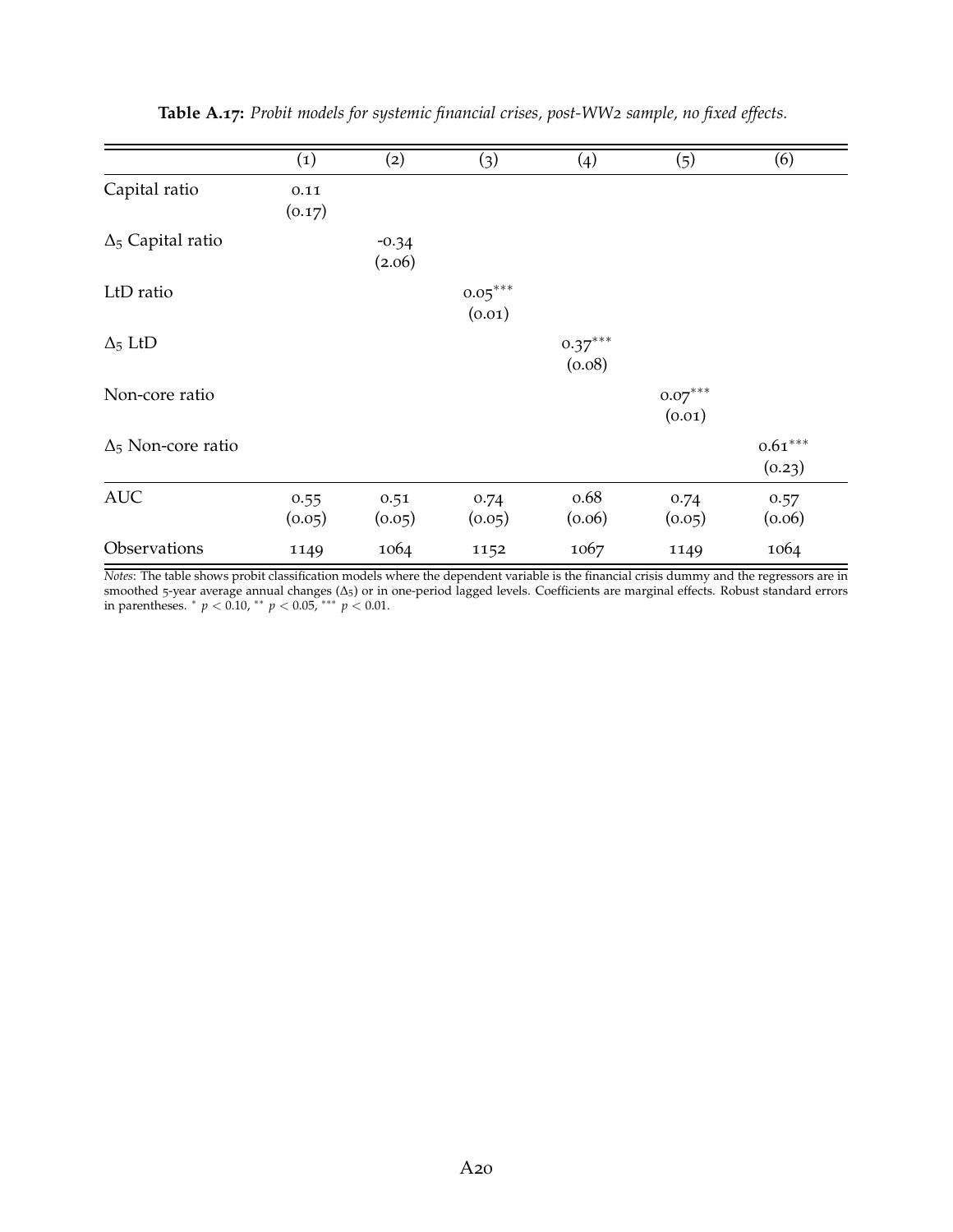# Q. Probit models excluding the global financial crisis

|                           | $\left( 1\right)$   | (2)            | (3)                 | (4)                 | (5)               | (6)                 |
|---------------------------|---------------------|----------------|---------------------|---------------------|-------------------|---------------------|
| Capital ratio             | $0.18***$<br>(0.03) |                |                     |                     |                   |                     |
| $\Delta_5$ Capital ratio  |                     | 0.09<br>(0.92) |                     |                     |                   |                     |
| LtD ratio                 |                     |                | $0.06***$<br>(0.02) |                     |                   |                     |
| $\Delta_5$ LtD            |                     |                |                     | $0.38***$<br>(0.08) |                   |                     |
| Non-core ratio            |                     |                |                     |                     | $-0.03$<br>(0.04) |                     |
| $\Delta_5$ Non-core ratio |                     |                |                     |                     |                   | $0.49***$<br>(0.25) |
| <b>AUC</b>                | 0.70<br>(0.03)      | 0.63<br>(0.04) | 0.68<br>(0.03)      | 0.67<br>(0.04)      | 0.63<br>(0.04)    | 0.63<br>(0.04)      |
| Observations              | 1865                | 1620           | 1766                | 1536                | 1711              | 1491                |

**Table A.18:** *Multivariate probit models for systemic financial crises, full sample excluding the global financial crisis.*

*Notes*: The table shows probit classification models where the dependent variable is the financial crisis dummy and the regressors are in smoothed 5-year average annual changes (∆5) or in one-period lagged levels. Coefficients are marginal effects. All specifications include a country fixed effect. Clustered (by country) standard errors in parentheses. <sup>∗</sup> *p* < 0.10, ∗∗ *p* < 0.05, ∗∗∗ *p* < 0.01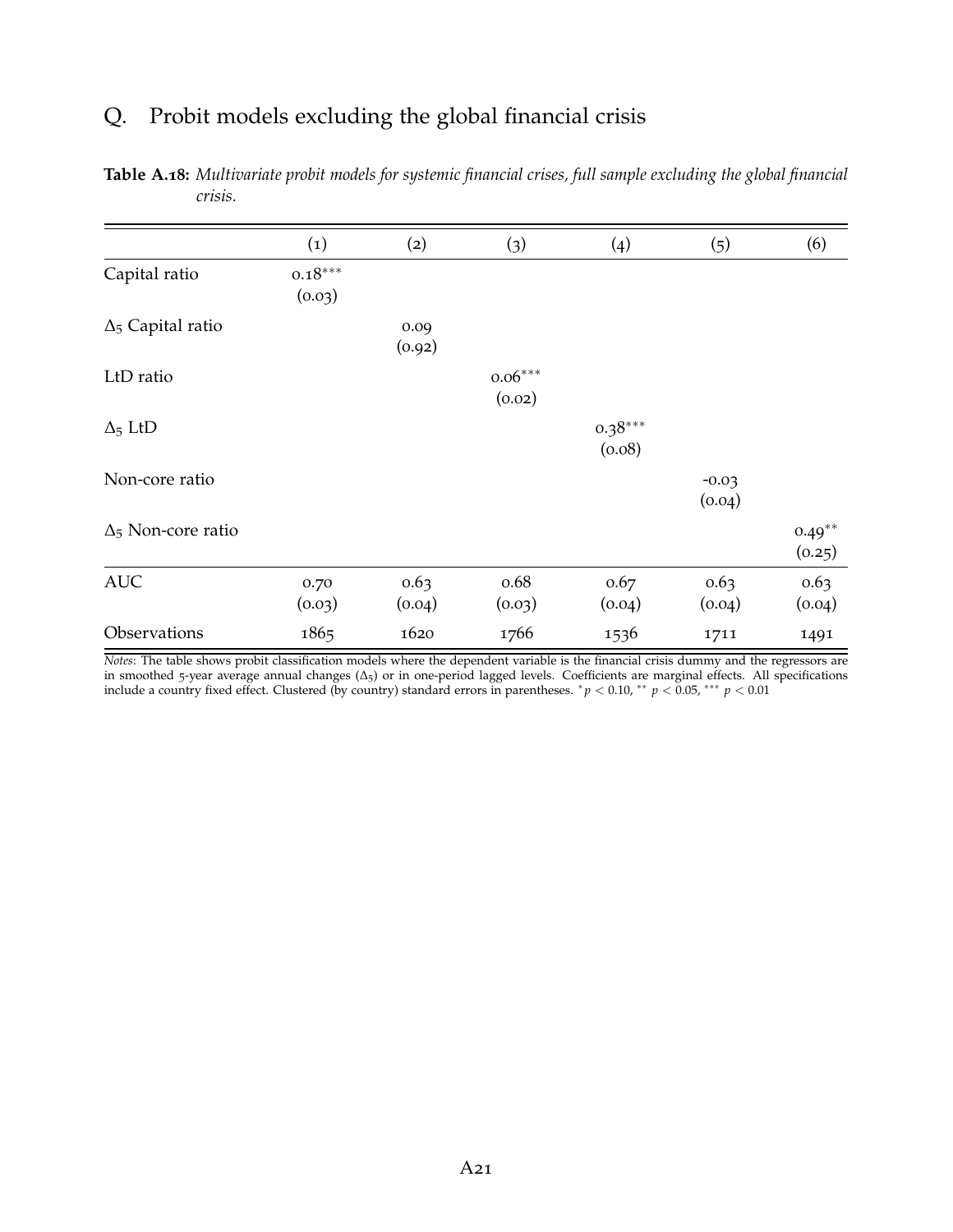# R. Probit models excluding the US and the UK

|                           | (1)                 | (2)            | (3)                 | (4)                 | (5)               | (6)               |
|---------------------------|---------------------|----------------|---------------------|---------------------|-------------------|-------------------|
| Capital ratio             | $0.16***$<br>(0.03) |                |                     |                     |                   |                   |
| $\Delta_5$ Capital ratio  |                     | 0.04<br>(1.00) |                     |                     |                   |                   |
| LtD ratio                 |                     |                | $0.05***$<br>(0.02) |                     |                   |                   |
| $\Delta_5$ LtD            |                     |                |                     | $0.38***$<br>(0.08) |                   |                   |
| Non-core ratio            |                     |                |                     |                     | $-0.00$<br>(0.03) |                   |
| $\Delta_5$ Non-core ratio |                     |                |                     |                     |                   | $0.52*$<br>(0.27) |
| <b>AUC</b>                | 0.68<br>(0.03)      | 0.63<br>(0.04) | 0.67<br>(0.03)      | 0.67<br>(0.04)      | 0.63<br>(0.03)    | 0.64<br>(0.04)    |
| Observations              | 1768                | 1553           | 1728                | 1523                | 1725              | 1520              |

**Table A.19:** *Multivariate probit models for systemic financial crises, full sample excluding the US and the UK.*

*Notes*: The table shows probit classification models where the dependent variable is the financial crisis dummy and the regressors are in smoothed 5-year annual average changes (∆5) or in one-period lagged levels. Coefficients are marginal effects. All models include country fixed effects. Clustered (by country) standard errors in parentheses. <sup>∗</sup> *p* < 0.10, ∗∗ *p* < 0.05, ∗∗∗ *p* < 0.01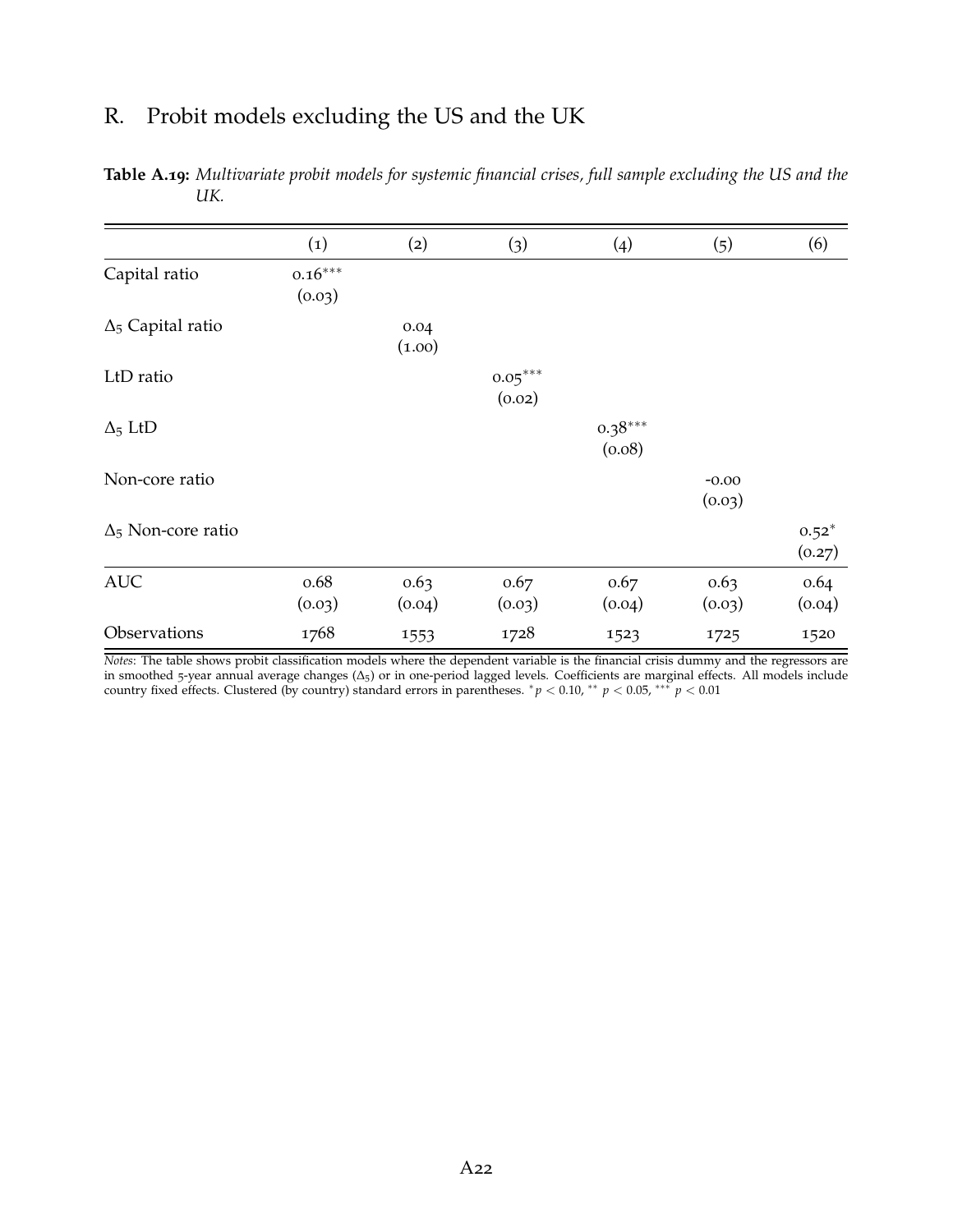|                           | (1)               | (2)            | (3)                 | (4)                 | (5)                 | (6)                 |
|---------------------------|-------------------|----------------|---------------------|---------------------|---------------------|---------------------|
| Capital ratio             | $-0.09$<br>(0.34) |                |                     |                     |                     |                     |
| $\Delta_5$ Capital ratio  |                   | 1.24<br>(2.01) |                     |                     |                     |                     |
| LtD ratio                 |                   |                | $0.06***$<br>(0.00) |                     |                     |                     |
| $\Delta_5$ LtD            |                   |                |                     | $0.36***$<br>(0.07) |                     |                     |
| Non-core ratio            |                   |                |                     |                     | $0.07***$<br>(0.03) |                     |
| $\Delta_5$ Non-core ratio |                   |                |                     |                     |                     | $0.73***$<br>(0.32) |
| <b>AUC</b>                | 0.57<br>(0.07)    | 0.60<br>(0.07) | 0.80<br>(0.05)      | 0.74<br>(0.07)      | 0.85<br>(0.04)      | 0.66<br>(0.06)      |
| Observations              | 945               | 875            | 948                 | 878                 | 945                 | 875                 |

**Table A.20:** *Multivariate probit models for systemic financial crises, post-WW2 sample excluding the US and the UK.*

*Notes*: The table shows probit classification models where the dependent variable is the financial crisis dummy and the regressors are in smoothed 5-year annual average changes (∆5) or in one-period lagged levels. Coefficients are marginal effects. All models include country fixed effects. Clustered (by country) standard errors in parentheses. <sup>∗</sup> *p* < 0.10, ∗∗ *p* < 0.05, ∗∗∗ *p* < 0.01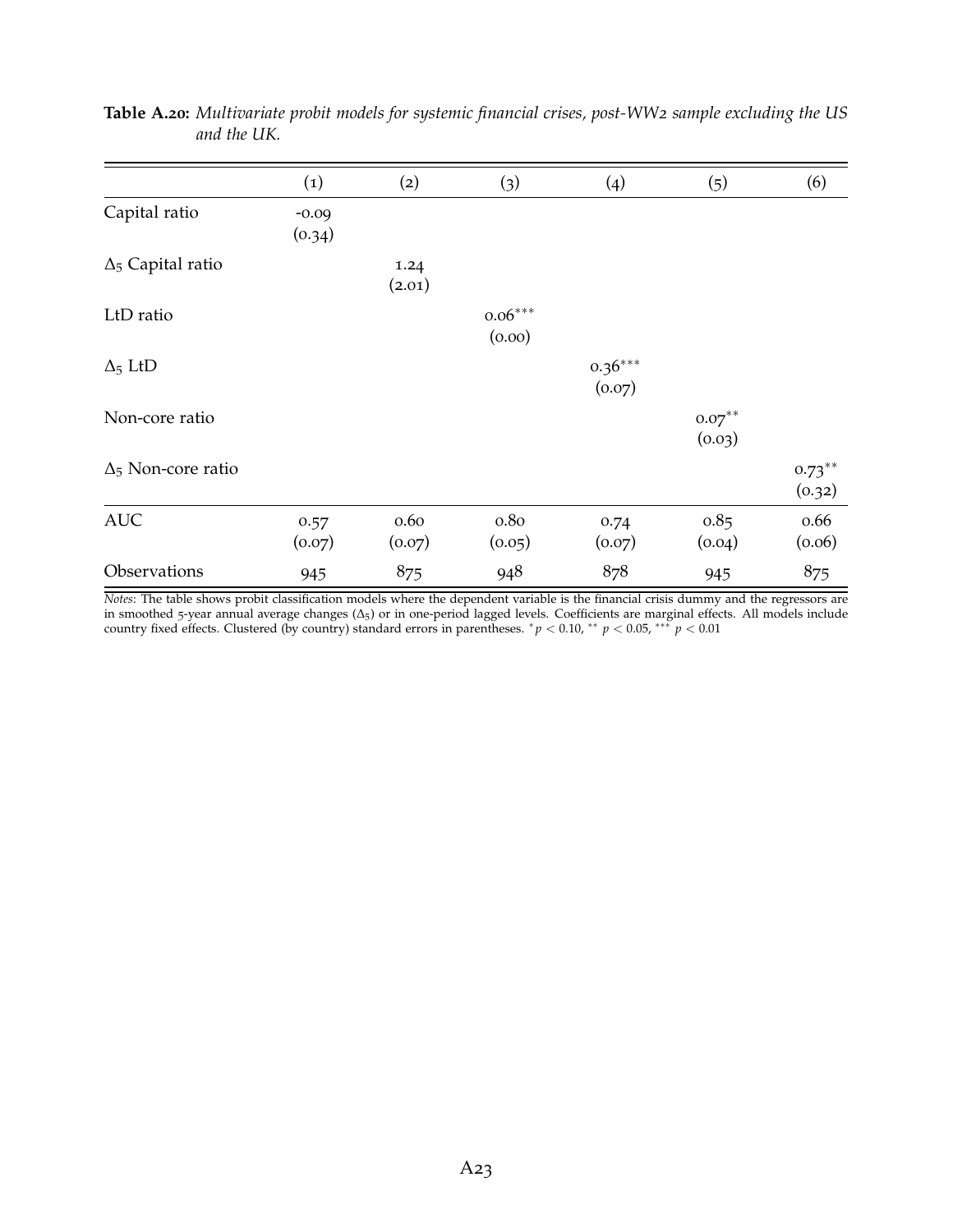# S. Country-decade fixed effects

|                      | $\left( 1\right)$   | (2)                 | (3)                 | (4)                 | (5)                 | (6)                 |
|----------------------|---------------------|---------------------|---------------------|---------------------|---------------------|---------------------|
| $\Delta_5$ Loans/GDP | $3.93***$<br>(0.83) | $2.50***$<br>(0.97) | $3.39***$<br>(0.80) | $2.77***$<br>(0.91) | 1.39<br>(0.94)      | $2.08***$<br>(0.99) |
| Capital ratio        | $-1.23$<br>(1.47)   |                     |                     | 1.28<br>(1.12)      |                     |                     |
| LtD ratio            |                     | $0.45***$<br>(0.20) |                     |                     | $0.35***$<br>(0.14) |                     |
| Non-core ratio       |                     |                     | $0.90***$<br>(0.27) |                     |                     | $0.77***$<br>(0.26) |
| Macrocontrols        | No                  | N <sub>o</sub>      | N <sub>o</sub>      | Yes                 | Yes                 | Yes                 |
| Asset risk           | No                  | No                  | N <sub>o</sub>      | Yes                 | Yes                 | Yes                 |
| <b>AUC</b>           | 0.72<br>(0.03)      | 0.74<br>(0.03)      | 0.73<br>(0.03)      | 0.82<br>(0.03)      | 0.83<br>(0.03)      | 0.83<br>(0.03)      |
| Observations         | 530                 | 521                 | 511                 | 402                 | 393                 | 393                 |

**Table A.21:** *Multivariate probit models for systemic financial crises, full sample including country-decade fixed effects.*

*Notes*: The table shows probit classification models where the dependent variable is the financial crisis dummy and regressors are lagged by one period. Coefficients are marginal effects. All models include country-decade fixed effects. Clustered (by country) standard errors in parentheses.  $^*p<0.10$   $^{**}$   $\stackrel{\sim}{p}<0.05$   $^{***}$   $p<0.01$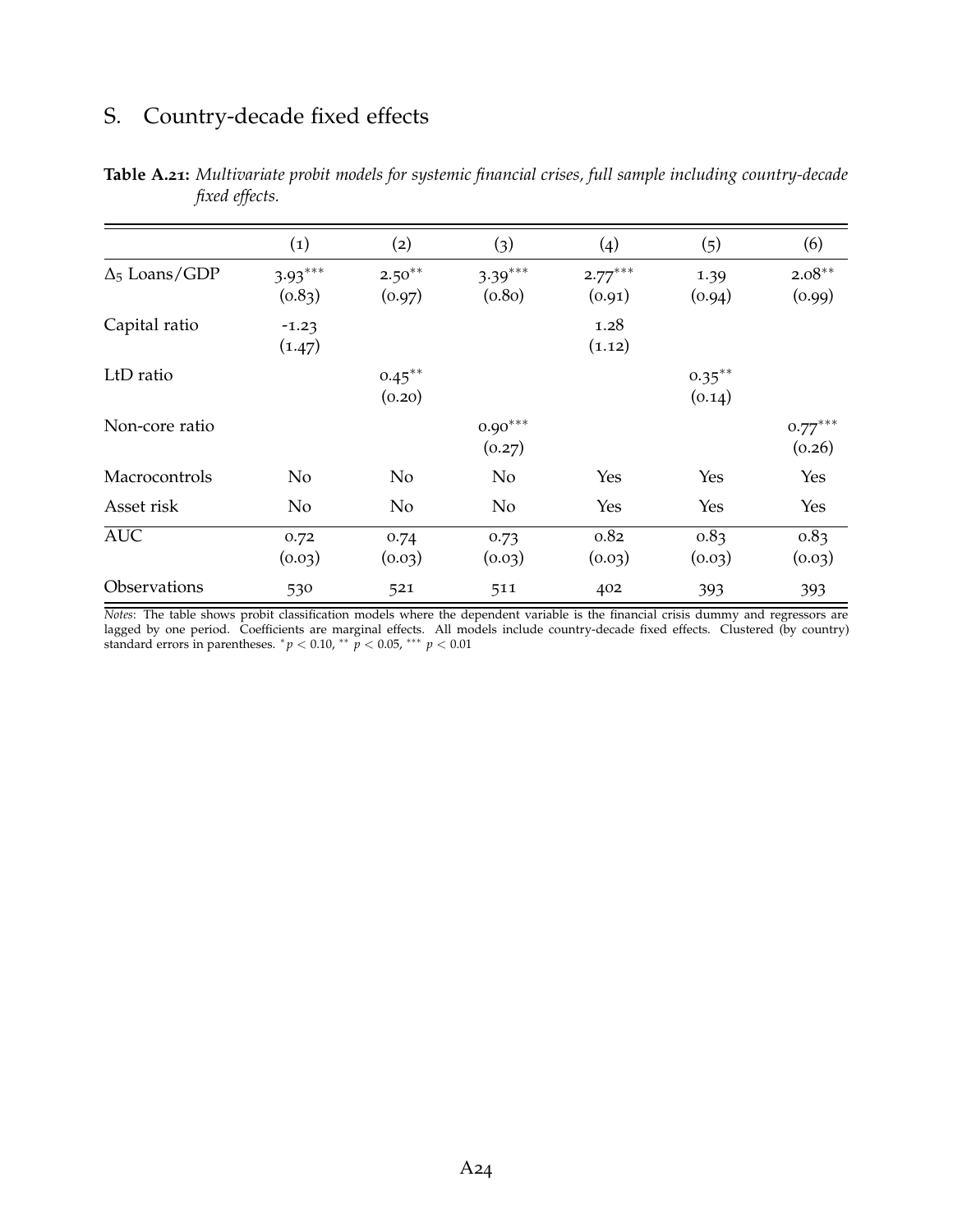# T. Crisis chronology: robustness

|                          | (1)<br>Full         | (2)<br>Full         | (3)<br>Post         | $\left(4\right)$<br>Post | (5)<br>Full         | (6)<br>Full         | (7)<br>Post         | (8)<br>Post        |
|--------------------------|---------------------|---------------------|---------------------|--------------------------|---------------------|---------------------|---------------------|--------------------|
| $\Delta_5$ Loans/GDP     | $0.93***$<br>(0.16) | $0.72***$<br>(0.19) | $0.89***$<br>(0.14) | $0.42*$<br>(0.21)        | $0.91***$<br>(0.15) | $0.72***$<br>(0.19) | $0.91***$<br>(0.13) | $0.46**$<br>(0.23) |
| Capital ratio            | $0.13***$<br>(0.04) | 0.15<br>(0.10)      | 0.30<br>(0.34)      | 0.02<br>(0.30)           |                     |                     |                     |                    |
| $\Delta_5$ Capital ratio |                     |                     |                     |                          | 0.05<br>(1.29)      | $-0.02$<br>(1.83)   | 3.71<br>(2.35)      | 2.17<br>(2.13)     |
| Macrocontrols            | N <sub>o</sub>      | Yes                 | No                  | Yes                      | No                  | Yes                 | N <sub>o</sub>      | Yes                |
| Asset risk               | N <sub>o</sub>      | Yes                 | No                  | Yes                      | No                  | Yes                 | N <sub>o</sub>      | Yes                |
| <b>AUC</b>               | 0.72<br>(0.03)      | 0.77<br>(0.03)      | 0.71<br>(0.05)      | 0.83<br>(0.03)           | 0.71<br>(0.03)      | 0.76<br>(0.03)      | 0.72<br>(0.04)      | 0.83<br>(0.03)     |
| Observations             | 1735                | 1329                | 1067                | 939                      | 1721                | 1326                | 1061                | 936                |

**Table A.22:** *Multivariate probit models for systemic financial crises, using [Baron, Verner, and Xiong](#page-38-1) ([2018](#page-38-1)) crisis chronology, controlling for asset risk.*

*Notes*: The table shows probit classification models where the dependent variable is a financial crisis dummy based on [Baron, Verner,](#page-38-1) [and Xiong](#page-38-1) ([2018](#page-38-1)). All models include country fixed effects. Coefficients are marginal effects. Macrocontrols include volatilities of real GDP per capita, inflation and short-term interest rates as well as averaged real GDP per capita growth, inflation, and short term interest rates over the previous five years. House price changes are changes of real house prices over the previous five years. Excess stock returns are three lags of excess return on the bank index if available, on the general index otherwise. Clustered (by country) standard errors in parentheses. <sup>∗</sup> *p* < 0.10, ∗∗ *p* < 0.05, ∗∗∗ *p* < 0.01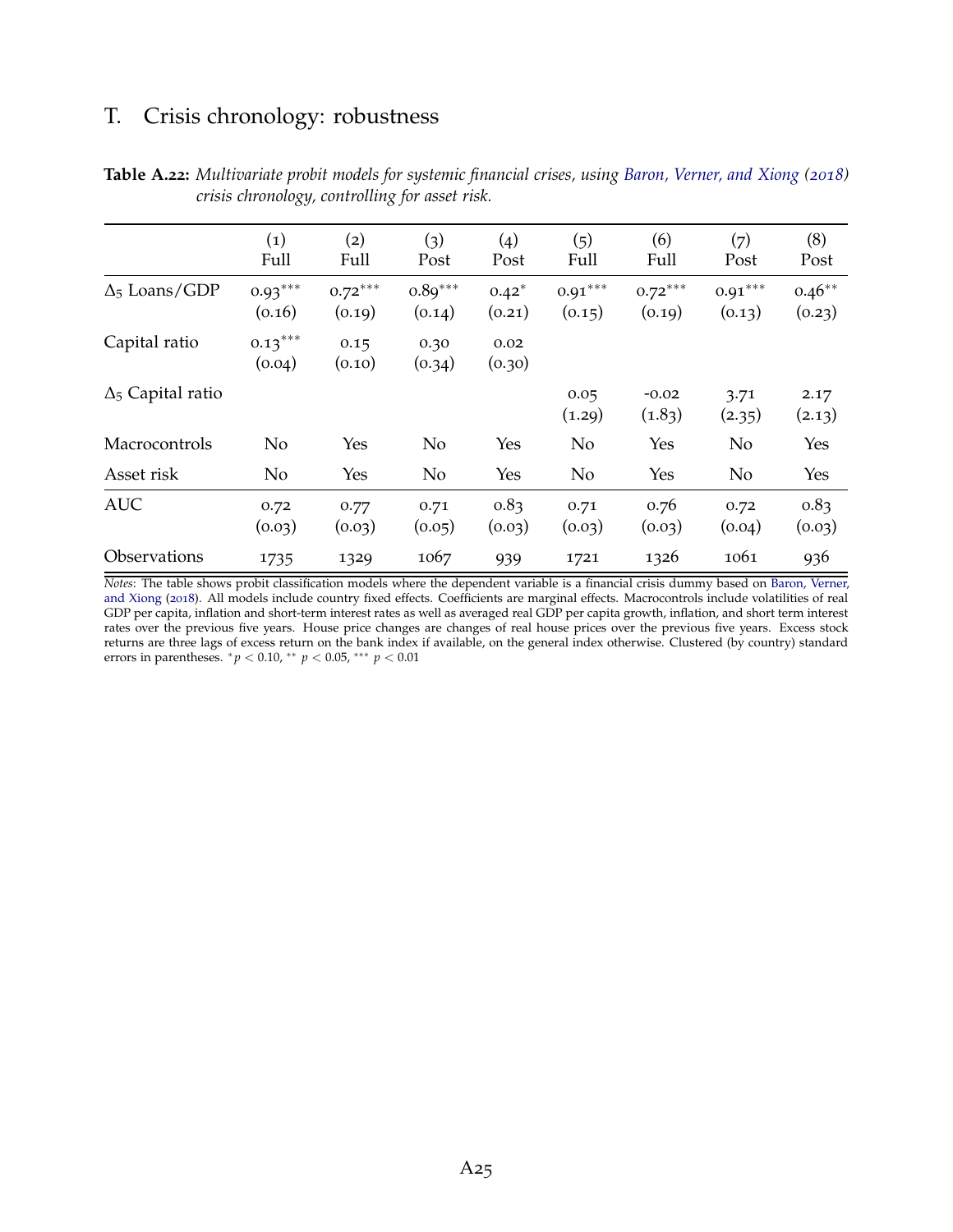### U. Instrumenting changes in capital ratios

The surprising finding that more capital increases the likelihood of a crisis (albeit by a very small amount indistinguishable from zero statistically) runs counter to intuition. Thus, our strategy of controlling for observable factors that simultaneously explain crisis risk and are correlated with capital may have been insufficient. Regulators, market participants, or both could force banks to increase capital buffers when crisis risk is perceived to be high. This type of simultaneity bias could be masking the true relationship. Here, we will use an instrumental variable approach to address potential endogeneity. The instrument relies on variation in the wiggle room that banks have to adjust capital buffers by retaining profits. [Cohen and Scatigna](#page-39-1) ([2016](#page-39-1)) show that retained earnings have been the most important source of bank capital increases in advanced economies after the financial crisis and that banks also retained a significant fraction of earnings in earlier periods.

<span id="page-67-1"></span>



*Notes:* The figure shows binned scatterplots for 5-year average changes in capital ratios and 5-year average changes in RoA. Observations are collapsed into 20 equal sized bins according to 5-year average annual changes in RoA. Each point represents the group specific means of 5-year average annual changes in capital ratios and 5-year average annual changes in RoA. A fitted regression line is shown in red.

This behavior is also reflected in balance sheet data. As of 2018Q3, undivided profits account for 37.8% of total bank equity capital of commercial and savings banks in the US, which is slightly below the average share for the post-1984 period.<sup>[16](#page-67-0)</sup> The higher profits are relative to total assets, the more banks can increase capital ratios by retaining these profits in the bank. Hence, retained earnings are a natural instrument for variation in capital ratios that can be justifiably be considered independent of perceptions of impending financial fragility.

We will exploit this relationship using data for banking sector profit and loss accounts from [Richter and Zimmermann](#page-41-1) ([2018](#page-41-1)) and instrument changes in capital ratios with changes in return on assets (RoA), the ratio of net income after tax to book assets. We define the 5-year change in this variable as  $\Delta_5 R \circ A_{i,t} = R \circ A_{i,t} - R \circ A_{i,t-5}$ . Including controls for asset growth and bank risk premia ensures that we capture only variation in capital ratios that is driven by changes in RoA that are unrelated to risk taking, following [Meiselman, Purnanandam, and Nagel](#page-40-2) ([2018](#page-40-2)). For the instrument to be relevant, a positive first-stage association between changes in RoA and changes in the capital

<span id="page-67-0"></span><sup>&</sup>lt;sup>16</sup>Numbers are based on data from the "FDIC - Quarterly Banking Profile Time Series Spreadsheets".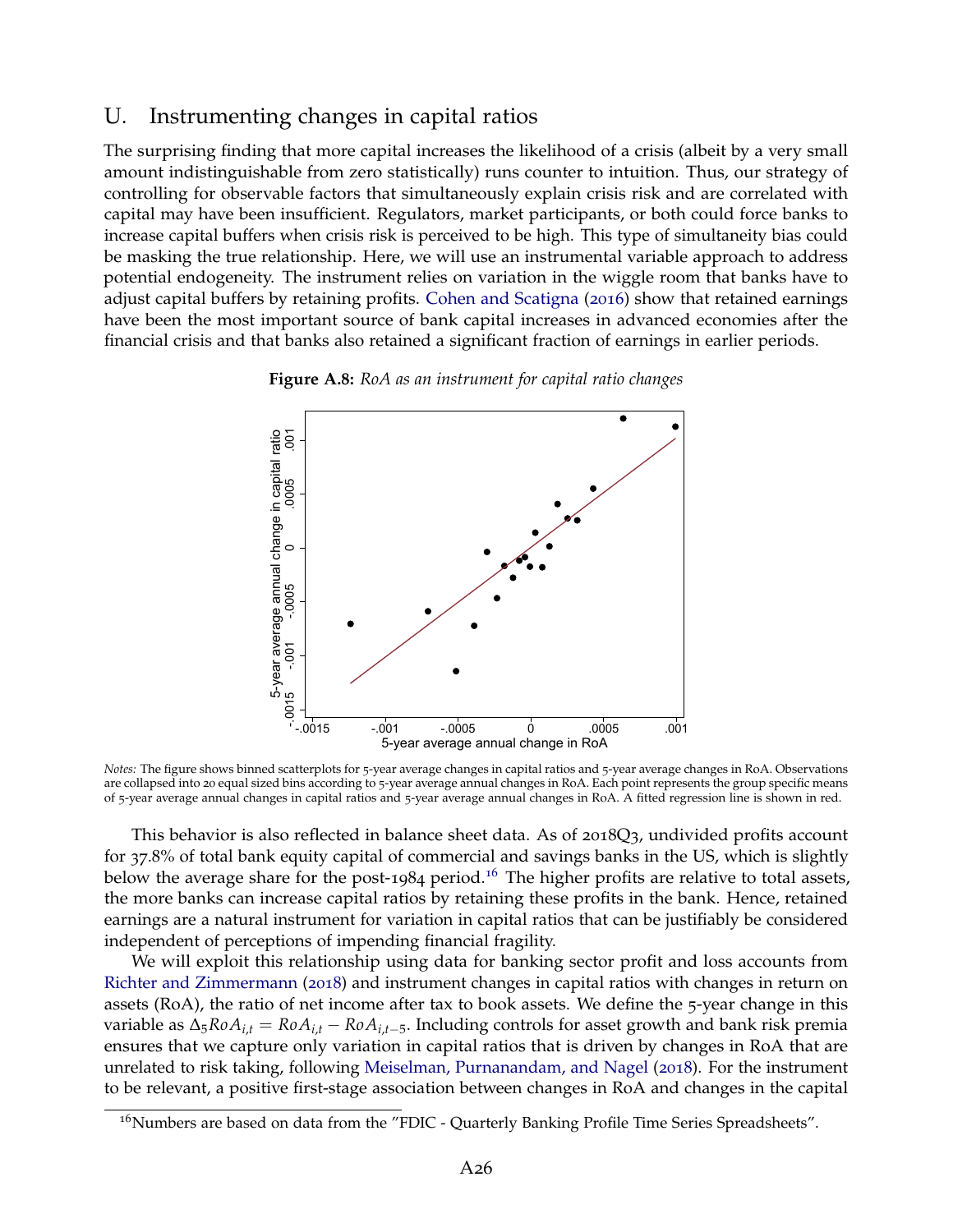ratio is required. [Figure A.](#page-67-1)8 presents evidence of such a strong relationship between 5-year average changes in RoA and 5-year average changes in capital ratios.

There is no formal way to evaluate the validity of the instrument with just identification, as it is the case here. However, the economic justification seems clear. In good times, returns on assets increase. Banks will then retain some of the higher profits earned. Controlling for asset growth and bank risk, banks acquire more "skin in the game," which in turn allows us to evaluate whether it reduces future crisis risk. It turns out that even as we are able to obtain a more intuitive link between capital and crisis risk, this link is tenuous economically and statistically, as we will see next.

[Table A.](#page-68-0)23 presents the instrumental variable probit results for the post-WW2 sample and starts from a simple benchmark model including only changes in the loans-to-GDP ratio over the previous five years, as shown in the first column; this model has an AUC of 0.75. In the second column, we now add changes in the capital ratio over the last five years. The change in the capital ratio is insignificant—just as in our previous exercises—and it does not add any predictive accuracy to the benchmark model; the AUC is still  $0.75$ . In column (3), the IV model now instruments changes in the capital ratio with changes in RoA. The first-stage regression (unreported) confirms the relevance of the instrument and has an *F*-statistic of 45.05. The coefficient for changes in capital ratios instrumented with RoA turns negative. But the coefficient of the capital ratio remains insignificant and does not add any predictive accuracy in comparison to previous models. Thus, if our IV strategy purges the estimates of endogeneity, it does not alter our main finding. Columns (4) to (6) follow the same strategy, but also include macrocontrols and asset risks as in our previous exercises. The message of the table is clear: changes in capital ratios are unrelated to financial crisis risks, even when we account for endogeneity. The results are statistically and economically small.

<span id="page-68-0"></span>

|                          | $\left( 1\right)$<br>No Cap | (2)<br>Cap          | (3)<br>IV           | (4)<br>No Cap     | (5)<br>Cap     | (6)<br>IV         |
|--------------------------|-----------------------------|---------------------|---------------------|-------------------|----------------|-------------------|
| $\Delta_5$ Loans/GDP     | $0.72***$<br>(0.09)         | $0.72***$<br>(0.09) | $0.73***$<br>(0.31) | $0.26*$<br>(0.15) | 0.27<br>(0.17) | 0.27<br>(0.25)    |
| $\Delta_5$ Capital ratio |                             | 0.16<br>(2.02)      | $-0.23$<br>(7.83)   |                   | 0.27<br>(1.50) | $-0.10$<br>(4.35) |
| Asset risks              | No                          | N <sub>o</sub>      | N <sub>o</sub>      | Yes               | Yes            | Yes               |
| Macrocontrols            | N <sub>o</sub>              | N <sub>o</sub>      | N <sub>o</sub>      | Yes               | Yes            | Yes               |
| <b>AUC</b>               | 0.75<br>(0.06)              | 0.75<br>(0.06)      | 0.72<br>(0.06)      | 0.85<br>(0.05)    | 0.85<br>(0.05) | 0.83<br>(0.04)    |
| <b>Observations</b>      | 844                         | 844                 | 844                 | 749               | 749            | 749               |

|  |  | <b>Table A.23:</b> Instrumental variable regression. |  |  |
|--|--|------------------------------------------------------|--|--|
|--|--|------------------------------------------------------|--|--|

*Notes*: The table shows probit classification models where the dependent variable is the financial crisis dummy. Column (1) includes 5-year average annual changes in loans-to-GDP. Column (2) additionally includes 5-year average annual changes in capital ratios. In column (3) 5-year average annual changes in capital ratios are instrumented with 5-year average annual changes in RoA. The Fstatistic of the first stage regression for the model is 45.05. Columns (4), (5) and (6) additionally include macrocontrols and asset risks. Macrocontrols includes volatilities of real GDP per capita, inflation and short-term interest rates as well as averaged real GDP per capita growth, inflation, and short term interest rates over the previous five years. Asset risks include average changes of real house prices and the volatility of house price growth over the previous five years and three lags of log excess returns on the bank index if available, on the general index otherwise. Coefficients shown are marginal effects. All models include country fixed effects. Clustered (by country) standard errors in parentheses.  ${}^{*}p$  < 0.10,  ${}^{**}p$  < 0.05,  ${}^{***}p$  < 0.01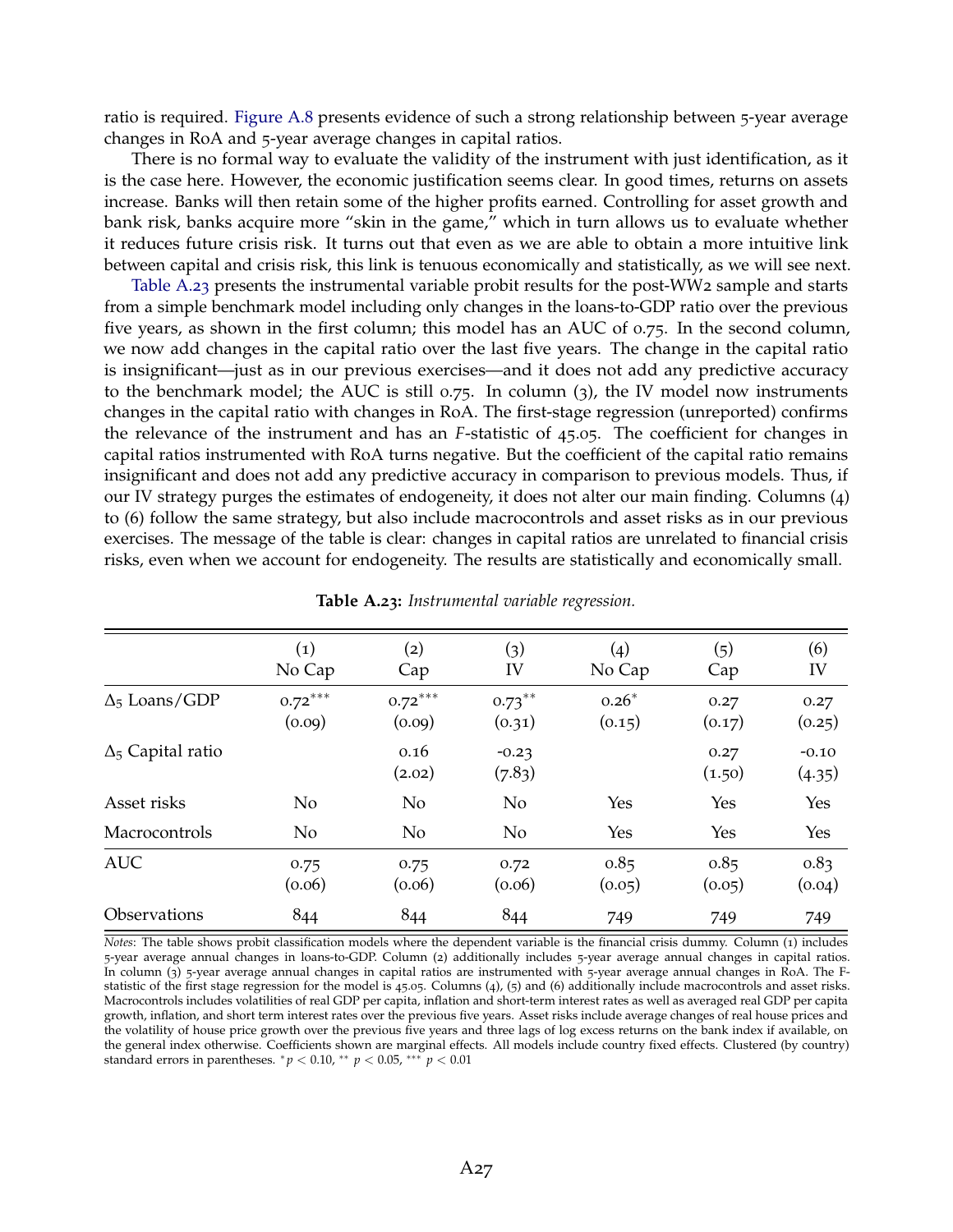# V. Local projections with standard errors clustered on country and year

**Table A.24:** *Normal versus financial recessions, real GDP per capita by capital ratio, with controls, full sample, standard errors clustered by country and year.*

|                                                      | $\left( 1\right)$    | $\mathbf{(2)}$ | (3)           | $\left( 4 \right)$ | (5)           | (6)           |
|------------------------------------------------------|----------------------|----------------|---------------|--------------------|---------------|---------------|
|                                                      | Year <sub>1</sub>    | Year 2         | Year 3        | Year 4             | Year 5        | Sum           |
| Recession                                            | $-1.79***$           | $-0.19$        | $2.15***$     | $3.80***$          | $5.27***$     | $9.24***$     |
|                                                      | (0.13)               | (0.30)         | (0.34)        | (0.45)             | (0.41)        | (1.39)        |
| Financial recession,                                 | $-1.45$ <sup>*</sup> | $-2.96***$     | $-3.52***$    | $-2.44***$         | $-2.79***$    | $-13.16***$   |
| high capital ratio                                   | (0.79)               | (0.98)         | (0.89)        | (1.03)             | (0.84)        | (3.49)        |
| Financial recession                                  | $-1.19*$             | $-4.92***$     | $-7.56***$    | $-9.28***$         | $-9.45***$    | $-32.40***$   |
| low capital ratio                                    | (0.64)               | (1.08)         | (1.44)        | (1.42)             | (0.68)        | (4.68)        |
| Controls                                             | Yes                  | Yes            | Yes           | Yes                | <b>Yes</b>    | Yes           |
| $R^2$<br>$H_0$ : financial high = low,<br>$p$ -value | 0.560<br>0.77        | 0.336<br>0.10  | 0.336<br>0.03 | 0.325<br>0.00      | 0.394<br>0.00 | 0.328<br>0.00 |
| Observations                                         | 210                  | 210            | 210           | 210                | 210           | 210           |

Dependent variable: change in 100  $\times$  log real GDP per capita relative to Year 0

*Notes*: Standard errors (clustered by country and year) in parentheses. <sup>∗</sup> *p* < 0.10, <sup>∗∗</sup> *p* < 0.05, <sup>∗∗∗</sup> *p* < 0.01. The dependent variable is the cumulative change in real GDP per capita from the start of the recession. Financial recessions are binned depending on whether the capital ratio of the banking sector at the peak was above or below the historical mean. Corresponds to [Table](#page-31-0) 9 in the main text.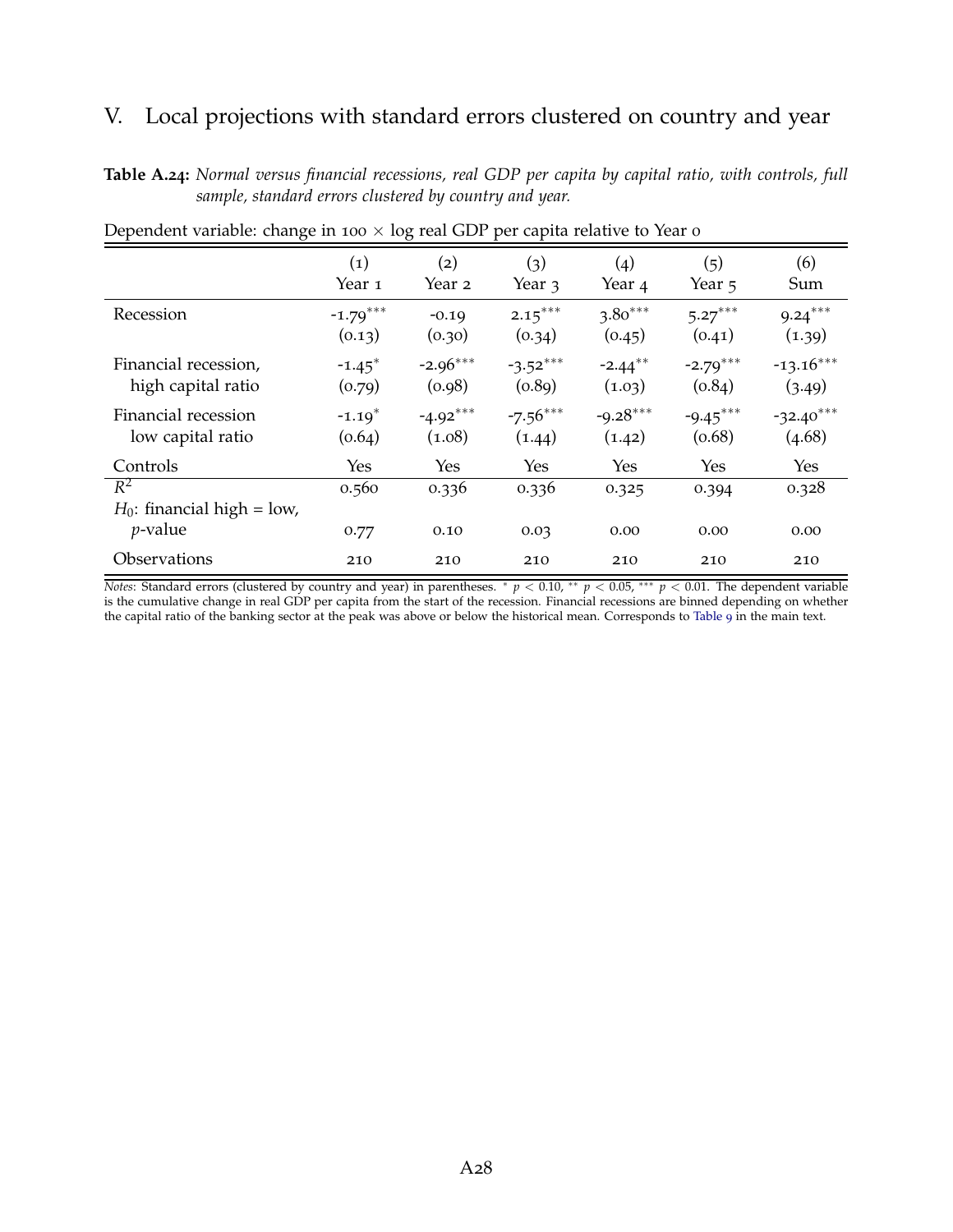### W. Local projections with continuous measure and standard errors clustered on country and year

**Table A.25:** *Normal versus financial recessions, real GDP per capita with continuous capital ratios, with controls, full sample, standard errors clustered by country and year.*

|                                                                                  | $\left( 1\right)$ | (2)        | (3)        | (4)        | (5)        | (6)         |
|----------------------------------------------------------------------------------|-------------------|------------|------------|------------|------------|-------------|
|                                                                                  | Year 1            | Year 2     | Year 3     | Year 4     | Year 5     | Sum         |
| Normal recession                                                                 | $-1.76***$        | $-0.19$    | $2.07***$  | $3.75***$  | $5.23***$  | $9.10***$   |
|                                                                                  | (0.13)            | (0.31)     | (0.34)     | (0.44)     | (0.42)     | (1.38)      |
| Financial recession                                                              | $-1.31***$        | $-4.05***$ | $-5.76***$ | $-6.25***$ | $-6.50***$ | $-23.88***$ |
|                                                                                  | (0.54)            | (0.83)     | (0.78)     | (1.01)     | (0.57)     | (3.17)      |
| Normal recession                                                                 | $-0.03$           | $-0.06$    | 0.05       | $-0.04$    | $-0.06$    | $-0.14$     |
| $\times$ capital ratio                                                           | (0.03)            | (0.05)     | (0.08)     | (0.09)     | (0.09)     | (0.31)      |
| Financial recession                                                              | $-0.05$           | $0.11***$  | $0.21***$  | $0.28***$  | $0.31***$  | $0.86***$   |
| $\times$ capital ratio                                                           | (0.04)            | (0.05)     | (0.10)     | (0.10)     | (0.08)     | (0.33)      |
| Controls                                                                         | Yes               | Yes        | Yes        | Yes        | Yes        | Yes         |
| $R^2$                                                                            | 0.565             | 0.339      | 0.327      | 0.301      | 0.383      | 0.313       |
| $H_0$ : normal = financial, <i>p</i> -value                                      | 0.47              | 0.00       | 0.00       | 0.00       | 0.00       | 0.00        |
| $H_0$ : normal $\times$ capital =<br>financial $\times$ capital, <i>p</i> -value | 0.56              | 0.00       | 0.18       | 0.01       | 0.00       | 0.01        |
| <b>Observations</b>                                                              | 210               | 210        | 210        | 210        | 210        | 210         |

Dependent variable: change in 100  $\times$  log real GDP per capita relative to Year 0

*Notes*: Standard errors (clustered by country and year) in parentheses. <sup>∗</sup> *p* < 0.10, <sup>∗∗</sup> *p* < 0.05, <sup>∗∗∗</sup> *p* < 0.01. The dependent variable is the cumulative change in real GDP per capita from the peak. Normal and Financial refer to the average path after normal and financial recessions. Interaction terms refer to marginal effects of capital ratios after normal and financial recessions relative to the historical mean. Capital ratios have been multiplied by 100. Corresponds to [Table](#page-33-0) 10 in the main text.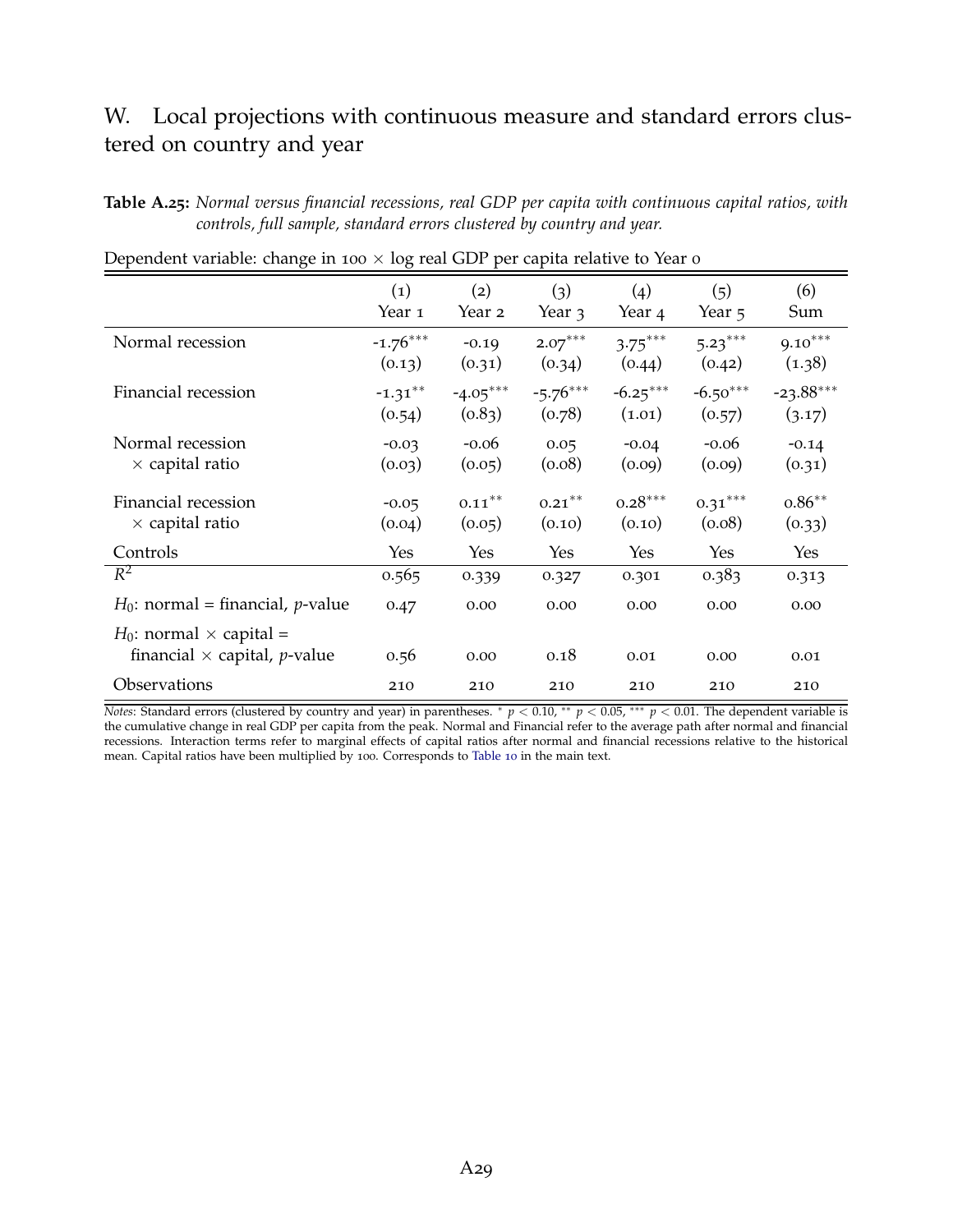# X. Local projections using pre-2006 sample

**Table A.26:** *Normal vs. financial recessions, capital ratio bins above and below historical average, controls included, pre-2006 sample.*

| $\check{ }$                            |                   |            |            |                      |            |             |
|----------------------------------------|-------------------|------------|------------|----------------------|------------|-------------|
|                                        | $\left( 1\right)$ | (2)        | (3)        | $\left( 4 \right)$   | (5)        | (6)         |
|                                        | Year 1            | Year 2     | Year 3     | Year <sub>4</sub>    | Year 5     | Sum         |
| Recession                              | $-1.75***$        | $-0.07$    | $2.35***$  | $4.14***$            | $5.65***$  | $10.33***$  |
|                                        | (0.14)            | (0.28)     | (0.29)     | (0.41)               | (0.34)     | (1.28)      |
| Financial recession,                   | $-0.34$           | $-3.15***$ | $-4.12***$ | $-3.43$ <sup>*</sup> | $-4.19**$  | $-15.22***$ |
| high capital ratio                     | (0.48)            | (1.18)     | (1.05)     | (1.64)               | (1.84)     | (4.89)      |
| Financial recession,                   | $-2.42***$        | $-4.82***$ | $-7.67***$ | $-8.60***$           | $-7.81***$ | $-31.33***$ |
| low capital ratio                      | (0.82)            | (1.18)     | (1.86)     | (2.05)               | (1.73)     | (6.78)      |
| Controls                               | Yes               | Yes        | Yes        | Yes                  | Yes        | Yes         |
| $R^2$<br>$H_0$ : financial high = low, | 0.606             | 0.311      | 0.353      | 0.330                | 0.400      | 0.337       |
| $p$ -value                             | 0.01              | 0.13       | 0.16       | 0.05                 | 0.19       | 0.06        |
| Observations                           | 193               | 193        | 193        | 193                  | 193        | 193         |

 $100 \times log$  real GDP per capita

*Notes*: Standard errors (clustered by country) in parentheses. <sup>∗</sup> *p* < 0.10, ∗∗ *p* < 0.05, ∗∗∗ *p* < 0.01. The dependent variable is the cumulative change in real GDP per capita from the start of the recession. Financial recessions are binned depending on whether capital ratios at the beginning of the recession are below or above the historical average. See text.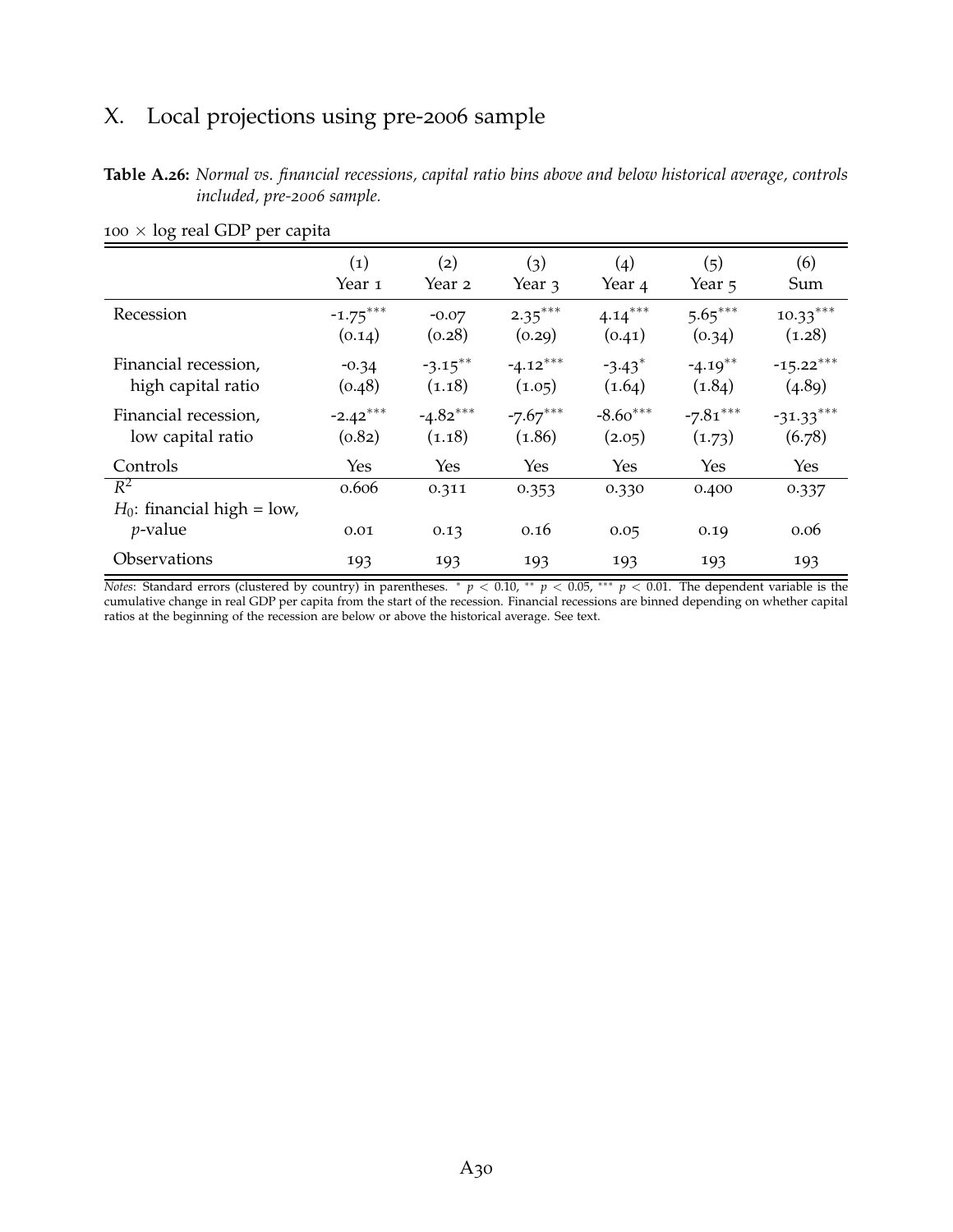## Y. Local projections based on capital ratio quartiles

**Figure A.9:** *Normal versus financial recessions binned by pre-crisis capital ratio, real GDP per capita by capital ratio*



*Notes:* This figure displays the average path of real GDP per capita after financial recessions depending on the capitalization of the banking sector in the year prior to to the peak. The specification follows [Equation](#page-29-0) 7 and interacts the financial recession dummy with a dummy  $q_{j,i,t(p)}$  that is 1 if the lagged banking sector capital ratio at the peak is in the j-th quartile of all financial recessions, and zero else.

$$
\Delta_h y_{i,t(p)} = \sum_{i=1}^{l-1} \alpha_{i,h} D_{i,t(p)} + \mu_h + \sum_{j=1}^4 \gamma_h^j d_{i,t(p)} \times q_{j,i,t(p)} + \epsilon_{i,t(p)}.
$$

The grey area is the 90% confidence region for the normal recession path. Full sample results: 1870-2015, excluding world wars and 5-year windows around them.